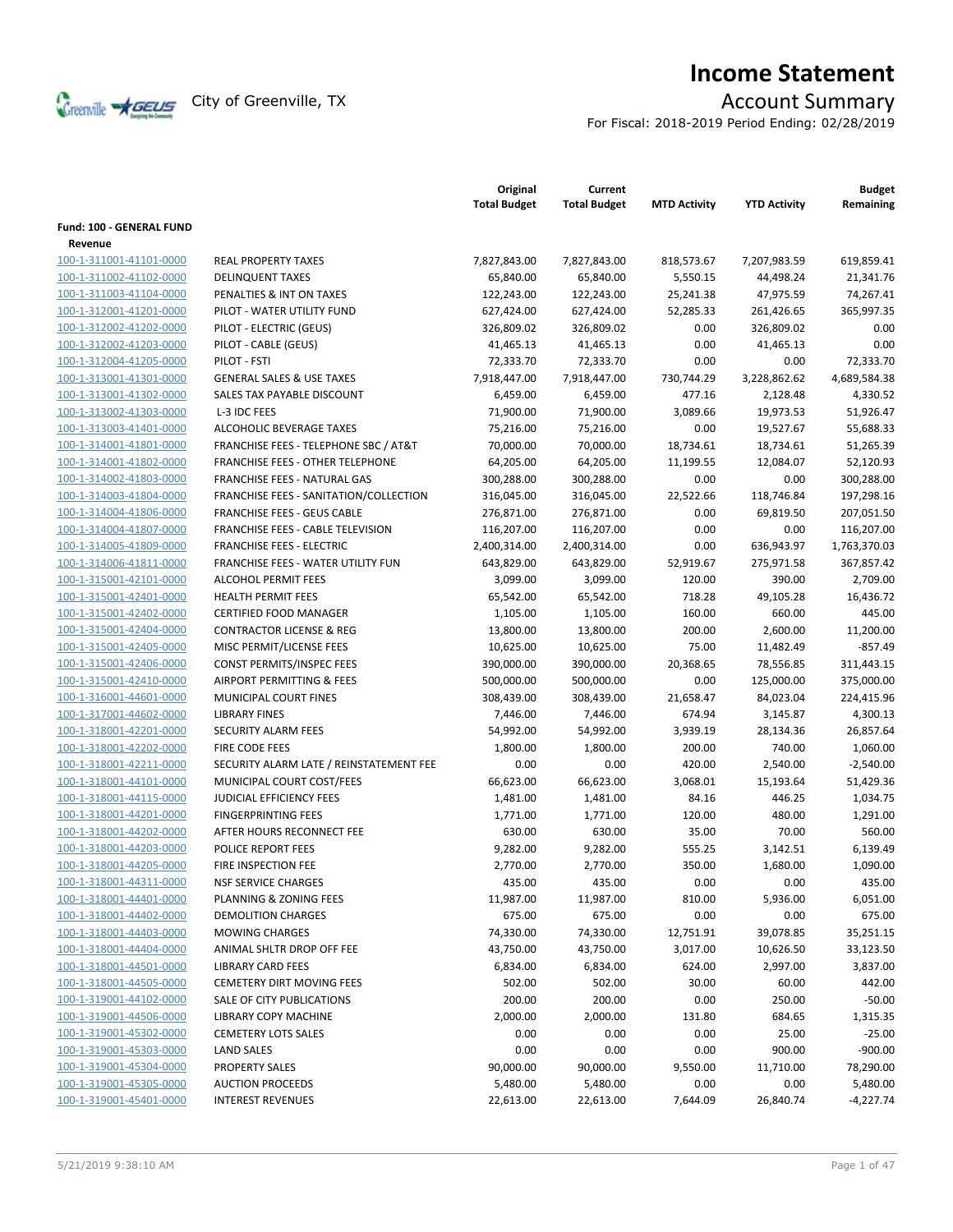|                                                    |                                            | Original<br><b>Total Budget</b> | Current<br><b>Total Budget</b> | <b>MTD Activity</b> | <b>YTD Activity</b> | <b>Budget</b><br>Remaining |
|----------------------------------------------------|--------------------------------------------|---------------------------------|--------------------------------|---------------------|---------------------|----------------------------|
| 100-1-319001-45501-0000                            | <b>LIBRARY MTG ROOM RENTAL</b>             | 1,015.00                        | 1,015.00                       | 80.00               | 472.50              | 542.50                     |
| 100-1-319001-45503-0000                            | <b>PAVILION RENTALS</b>                    | 11,908.00                       | 11,908.00                      | 80.00               | 550.00              | 11,358.00                  |
| 100-1-319001-45601-0000                            | <b>MISCELLANEOUS REVENUES</b>              | 41,204.00                       | 41,204.00                      | 59.53               | 58,854.78           | $-17,650.78$               |
| 100-1-319001-45604-0000                            | OTHER REVENUE / OVER/SHORT                 | 0.00                            | 0.00                           | $-194,485.85$       | 82,833.90           | $-82,833.90$               |
| 100-1-322001-43002-0000                            | ANIMAL SHELTER CONTRIB                     | 100,000.00                      | 100,000.00                     | 25,000.00           | 50,000.00           | 50,000.00                  |
| 100-1-322001-43003-0000                            | HUNT CO CONTRIB - FIRE                     | 28,800.00                       | 28,800.00                      | 2,400.00            | 12,000.00           | 16,800.00                  |
| 100-1-322001-43004-0000                            | HUNT CO MEM HOSP REIM                      | 22,400.00                       | 22,400.00                      | 7,963.00            | 10,016.00           | 12,384.00                  |
| 100-1-323001-46008-0000                            | <b>XFR - TOURISM FUND</b>                  | 190,000.00                      | 190,000.00                     | 15,833.33           | 79,166.65           | 110,833.35                 |
| 100-1-324001-46506-0000                            | <b>CA - RECREATION FUND</b>                | 10,275.00                       | 10,275.00                      | 856.25              | 4,281.25            | 5,993.75                   |
| 100-1-324001-46509-0000                            | <b>CA - VENUE MGMT FUND</b>                | 5,741.00                        | 5,741.00                       | 478.42              | 2,392.10            | 3,348.90                   |
| 100-1-324001-46537-0000                            | CA - MAIL MACHINE LEASE                    | 3,132.00                        | 3,132.00                       | 269.28              | 1,346.40            | 1,785.60                   |
| 100-1-324001-46614-0000                            | CA - SANITATION FUND COLLECTION            | 41,607.00                       | 41,607.00                      | 3,467.25            | 17,336.25           | 24,270.75                  |
| 100-1-324001-46650-0000                            | CA - UTILITY FUND TO GENERAL GOVERNME      | 406,798.00                      | 406,798.00                     | 33,899.83           | 169,499.15          | 237,298.85                 |
| 100-1-324001-46651-0000                            | CA - UTILITY FUND TO PUBLIC WORKS          | 155,979.00                      | 155,979.00                     | 12,998.25           | 64,991.25           | 90,987.75                  |
| 100-1-324001-46801-0000                            | CA - SPENCE FUND                           | 600.00                          | 600.00                         | 50.00               | 250.00              | 350.00                     |
| 100-1-324009-46901-0000                            | CA - ELECTRIC UTILITY                      | 355,294.00                      | 355,294.00                     | 29,607.83           | 148,039.15          | 207,254.85                 |
| 100-1-324009-46906-0000                            | <b>CA - CABLE UTILITY</b>                  | 57,596.00                       | 57,596.00                      | 4,799.67            | 23,998.35           | 33,597.65                  |
|                                                    | <b>Revenue Total:</b>                      | 24,474,298.85                   | 24,474,298.85                  | 1,772,000.67        | 13,565,477.85       | 10,908,821.00              |
| <b>Expense</b>                                     |                                            |                                 |                                |                     |                     |                            |
| 100-1-411000-52001-0000                            | <b>OFFICE SUPPLIES</b>                     | 60.00                           | 60.00                          | 0.00                | 0.00                | 60.00                      |
| 100-1-411000-52005-0000                            | PRINTED MATERIALS                          | 96.00                           | 96.00                          | 0.00                | 48.00               | 48.00                      |
| 100-1-411000-52103-0000                            | <b>MEETING SUPPLIES</b>                    | 2,150.00                        | 2,150.00                       | 183.35              | 588.03              | 1,561.97                   |
| 100-1-411000-54001-0000                            | <b>TELEPHONE CHARGES</b>                   | 1,452.00                        | 1,452.00                       | 112.01              | 448.03              | 1,003.97                   |
| 100-1-411000-54201-0000                            | MEMBERSHIPS & SUBSCRIPTIONS                | 6,274.00                        | 6,274.00                       | 0.00                | 2,164.80            | 4,109.20                   |
| 100-1-411000-54204-0000                            | <b>PUBLIC RELATIONS</b>                    | 1,200.00                        | 1,200.00                       | 0.00                | 1,300.00            | $-100.00$                  |
| 100-1-411000-54213-0000                            | PLAQUES AND AWARDS                         | 750.00                          | 750.00                         | 0.00                | 0.00                | 750.00                     |
| 100-1-411000-54214-0000                            | <b>TRAVEL &amp; TRAINING</b>               | 16,995.00                       | 16,995.00                      | 805.00              | 5,037.90            | 11,957.10                  |
| 100-1-411400-51001-0000                            | REGULAR SALARIES                           | 82,284.00                       | 82,284.00                      | 6,146.88            | 33,777.43           | 48,506.57                  |
| 100-1-411400-51021-0000                            | LONGEVITY                                  | 1,560.00                        | 1,560.00                       | 0.00                | 1,560.00            | 0.00                       |
| 100-1-411400-51116-0000                            | CAR ALLOWANCE                              | 4,200.00                        | 4,200.00                       | 323.08              | 1,776.94            | 2,423.06                   |
| 100-1-411400-51117-0000<br>100-1-411400-51201-0000 | <b>CELL PHONE ALLOWANCE</b><br><b>FICA</b> | 696.00                          | 696.00                         | 53.54<br>384.68     | 294.47              | 401.53                     |
| 100-1-411400-51202-0000                            | MEDICARE                                   | 5,502.00                        | 5,502.00<br>1,287.00           | 89.96               | 2,229.40<br>521.39  | 3,272.60<br>765.61         |
| 100-1-411400-51203-0000                            | <b>HEALTH INSURANCE</b>                    | 1,287.00<br>10,725.00           | 10,725.00                      | 893.75              | 4,468.75            | 6,256.25                   |
| 100-1-411400-51204-0000                            | <b>WORKERS COMPENSATION</b>                | 243.00                          | 243.00                         | 20.25               | 101.25              | 141.75                     |
| 100-1-411400-51205-0000                            | STATE UNEMPLOYMENT                         | 69.00                           | 69.00                          | 44.58               | 162.00              | $-93.00$                   |
| 100-1-411400-51301-0000                            | <b>TMRS</b>                                | 9,939.00                        | 9,939.00                       | 721.50              | 4,273.85            | 5,665.15                   |
| 100-1-411400-52001-0000                            | <b>OFFICE SUPPLIES</b>                     | 360.00                          | 360.00                         | 0.00                | 0.00                | 360.00                     |
| 100-1-411400-52002-0000                            | POSTAGE / FREIGHT                          | 150.00                          | 150.00                         | 11.62               | 25.61               | 124.39                     |
| 100-1-411400-52005-0000                            | PRINTED MATERIALS                          | 150.00                          | 150.00                         | 24.50               | 24.50               | 125.50                     |
| 100-1-411400-54001-0000                            | <b>TELEPHONE CHARGES</b>                   | 1,020.00                        | 1,020.00                       | 61.01               | 386.69              | 633.31                     |
| 100-1-411400-54101-0000                            | PROFESSIONAL SERVICES                      | 875.00                          | 875.00                         | 0.00                | 375.00              | 500.00                     |
| 100-1-411400-54201-0000                            | <b>MEMBERSHIPS &amp; SUBSCRIPTIONS</b>     | 135.00                          | 135.00                         | 0.00                | 125.00              | 10.00                      |
| 100-1-411400-54206-0000                            | <b>ELECTION EXPENSE</b>                    | 4,000.00                        | 4,000.00                       | 0.00                | 128.24              | 3,871.76                   |
| 100-1-411400-54212-0000                            | <b>PRINTING</b>                            | 4,000.00                        | 4,000.00                       | 0.00                | 0.00                | 4,000.00                   |
| 100-1-411400-54214-0000                            | <b>TRAVEL &amp; TRAINING</b>               | 1,100.00                        | 1,100.00                       | 517.40              | 632.80              | 467.20                     |
| 100-1-412100-51001-0000                            | <b>REGULAR SALARIES</b>                    | 181,564.00                      | 181,564.00                     | 11,381.96           | 62,511.57           | 119,052.43                 |
| 100-1-412100-51020-0000                            | <b>OVERTIME</b>                            | 7,037.00                        | 7,037.00                       | 54.00               | 1,623.96            | 5,413.04                   |
| 100-1-412100-51021-0000                            | LONGEVITY                                  | 5,912.00                        | 5,912.00                       | 0.00                | 3,530.00            | 2,382.00                   |
| 100-1-412100-51101-0000                            | <b>CERTIFICATION PAY</b>                   | 3,600.00                        | 3,600.00                       | 184.62              | 1,015.41            | 2,584.59                   |
| 100-1-412100-51201-0000                            | <b>FICA</b>                                | 12,283.00                       | 12,283.00                      | 652.99              | 3,914.45            | 8,368.55                   |
| 100-1-412100-51202-0000                            | MEDICARE                                   | 2,873.00                        | 2,873.00                       | 152.72              | 915.47              | 1,957.53                   |
| 100-1-412100-51203-0000                            | <b>HEALTH INSURANCE</b>                    | 42,900.00                       | 42,900.00                      | 3,575.00            | 17,875.00           | 25,025.00                  |
| 100-1-412100-51204-0000                            | <b>WORKERS COMPENSATION</b>                | 542.00                          | 542.00                         | 45.17               | 225.85              | 316.15                     |
| 100-1-412100-51205-0000                            | STATE UNEMPLOYMENT                         | 399.00                          | 399.00                         | 209.17              | 421.46              | $-22.46$                   |
| 100-1-412100-51301-0000                            | <b>TMRS</b>                                | 21,375.00                       | 21,375.00                      | 1,285.24            | 7,849.62            | 13,525.38                  |
| 100-1-412100-52001-0000                            | <b>OFFICE SUPPLIES</b>                     | 900.00                          | 900.00                         | 16.88               | 158.54              | 741.46                     |
| 100-1-412100-52002-0000                            | POSTAGE / FREIGHT                          | 3,700.00                        | 3,700.00                       | 193.13              | 1,134.90            | 2,565.10                   |
| 100-1-412100-52005-0000                            | PRINTED MATERIALS                          | 1,500.00                        | 1,500.00                       | 0.00                | 0.00                | 1,500.00                   |
|                                                    |                                            |                                 |                                |                     |                     |                            |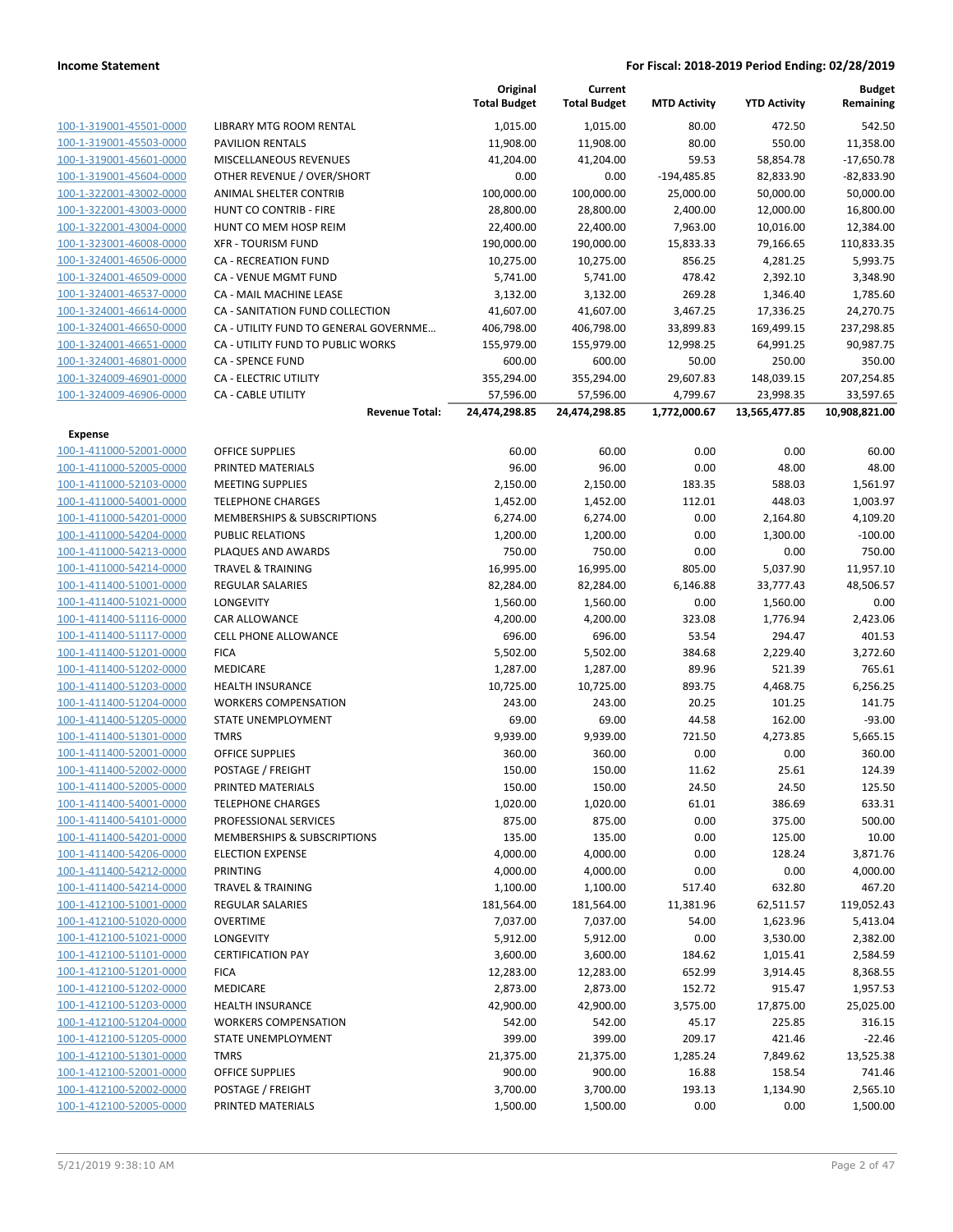|                         |                               | Original<br><b>Total Budget</b> | Current<br><b>Total Budget</b> | <b>MTD Activity</b> | <b>YTD Activity</b> | <b>Budget</b><br>Remaining |
|-------------------------|-------------------------------|---------------------------------|--------------------------------|---------------------|---------------------|----------------------------|
| 100-1-412100-52102-0000 | <b>BOOKS / REF SUPPLIES</b>   | 250.00                          | 250.00                         | 0.00                | 0.00                | 250.00                     |
| 100-1-412100-52110-0000 | <b>TICKET WRITER SUPPLIES</b> | 8,700.00                        | 8,700.00                       | 0.00                | 0.00                | 8,700.00                   |
| 100-1-412100-53201-0000 | FURNITURE & OFFICE EQUIPMENT  | 1,212.00                        | 1,212.00                       | 0.00                | 1,211.54            | 0.46                       |
| 100-1-412100-54001-0000 | <b>TELEPHONE CHARGES</b>      | 6,882.00                        | 6,882.00                       | 180.81              | 1,447.98            | 5,434.02                   |
| 100-1-412100-54101-0000 | PROFESSIONAL SERVICES         | 27,192.00                       | 27,192.00                      | 70.00               | 5,349.70            | 21,842.30                  |
| 100-1-412100-54201-0000 | MEMBERSHIPS & SUBSCRIPTIONS   | 550.00                          | 550.00                         | 0.00                | 366.23              | 183.77                     |
| 100-1-412100-54207-0000 | COURT COSTS, JURY, WIT FEES   | 360.00                          | 360.00                         | 0.00                | 36.00               | 324.00                     |
| 100-1-412100-54214-0000 | <b>TRAVEL &amp; TRAINING</b>  | 6,785.00                        | 6,785.00                       | 250.00              | 2,052.43            | 4,732.57                   |
| 100-1-413200-51001-0000 | <b>REGULAR SALARIES</b>       | 219,608.00                      | 219,608.00                     | 16,517.60           | 90,709.61           | 128,898.39                 |
| 100-1-413200-51020-0000 | <b>OVERTIME</b>               | 130.00                          | 130.00                         | 0.00                | 54.78               | 75.22                      |
| 100-1-413200-51021-0000 | <b>LONGEVITY</b>              | 432.00                          | 432.00                         | 0.00                | 432.00              | 0.00                       |
| 100-1-413200-51116-0000 | CAR ALLOWANCE                 | 7,200.00                        | 7,200.00                       | 553.84              | 3,046.12            | 4,153.88                   |
| 100-1-413200-51117-0000 | CELL PHONE ALLOWANCE          | 960.00                          | 960.00                         | 73.84               | 406.12              | 553.88                     |
| 100-1-413200-51201-0000 | <b>FICA</b>                   | 8,974.00                        | 8,974.00                       | 1,009.40            | 4,116.12            | 4,857.88                   |
| 100-1-413200-51202-0000 | MEDICARE                      | 3,311.00                        | 3,311.00                       | 236.06              | 1,317.89            | 1,993.11                   |
| 100-1-413200-51203-0000 | <b>HEALTH INSURANCE</b>       | 21,450.00                       | 21,450.00                      | 1,787.50            | 8,937.50            | 12,512.50                  |
| 100-1-413200-51204-0000 | <b>WORKERS COMPENSATION</b>   | 625.00                          | 625.00                         | 52.08               | 260.40              | 364.60                     |
| 100-1-413200-51205-0000 | STATE UNEMPLOYMENT            | 137.00                          | 137.00                         | 52.58               | 268.15              | $-131.15$                  |
| 100-1-413200-51301-0000 | <b>TMRS</b>                   | 25,573.00                       | 25,573.00                      | 1,896.28            | 10,805.89           | 14,767.11                  |
| 100-1-413200-51303-0000 | SUP 457 COMP PLAN             | 12,334.00                       | 12,334.00                      | 1,695.24            | 9,323.82            | 3,010.18                   |
| 100-1-413200-52001-0000 | <b>OFFICE SUPPLIES</b>        | 550.00                          | 550.00                         | 0.00                | 34.46               | 515.54                     |
| 100-1-413200-52002-0000 | POSTAGE / FREIGHT             | 200.00                          | 200.00                         | 0.00                | 26.80               | 173.20                     |
| 100-1-413200-52103-0000 | <b>MEETING SUPPLIES</b>       | 475.00                          | 475.00                         | 25.41               | 711.36              | $-236.36$                  |
| 100-1-413200-54001-0000 | <b>TELEPHONE CHARGES</b>      | 5,332.00                        | 5,332.00                       | 95.28               | 1,258.86            | 4,073.14                   |
| 100-1-413200-54101-0000 | PROFESSIONAL SERVICES         | 100.00                          | 100.00                         | 0.00                | 0.00                | 100.00                     |
| 100-1-413200-54201-0000 | MEMBERSHIPS & SUBSCRIPTIONS   | 1,400.00                        | 1,400.00                       | 0.00                | 0.00                | 1,400.00                   |
| 100-1-413200-54205-0000 | <b>BUSINESS MEALS</b>         | 250.00                          | 250.00                         | 0.00                | 223.24              | 26.76                      |
| 100-1-413200-54212-0000 | <b>PRINTING</b>               | 450.00                          | 450.00                         | 0.00                | 0.00                | 450.00                     |
| 100-1-413200-54214-0000 | <b>TRAVEL &amp; TRAINING</b>  | 8,000.00                        | 7,460.97                       | 731.70              | 2,707.31            | 4,753.66                   |
| 100-1-415100-51001-0000 | <b>REGULAR SALARIES</b>       | 300,886.00                      | 268,250.00                     | 18,342.16           | 101,963.59          | 166,286.41                 |
| 100-1-415100-51020-0000 | <b>OVERTIME</b>               | 1,148.00                        | 1,148.00                       | 39.01               | 718.40              | 429.60                     |
| 100-1-415100-51021-0000 | LONGEVITY                     | 4,000.00                        | 4,000.00                       | 0.00                | 3,174.00            | 826.00                     |
| 100-1-415100-51116-0000 | CAR ALLOWANCE                 | 4,200.00                        | 4,200.00                       | 323.08              | 1,776.94            | 2,423.06                   |
| 100-1-415100-51117-0000 | CELL PHONE ALLOWANCE          | 1,920.00                        | 1,920.00                       | 73.84               | 406.12              | 1,513.88                   |
| 100-1-415100-51201-0000 | <b>FICA</b>                   | 19,354.00                       | 19,354.00                      | 1,081.12            | 6,836.34            | 12,517.66                  |
| 100-1-415100-51202-0000 | MEDICARE                      | 4,526.00                        | 4,526.00                       | 252.84              | 1,598.83            | 2,927.17                   |
| 100-1-415100-51203-0000 | <b>HEALTH INSURANCE</b>       | 58,988.00                       | 58,988.00                      | 4,915.66            | 24,578.30           | 34,409.70                  |
| 100-1-415100-51204-0000 | <b>WORKERS COMPENSATION</b>   | 854.00                          | 854.00                         | 71.17               | 355.85              | 498.15                     |
| 100-1-415100-51205-0000 | <b>STATE UNEMPLOYMENT</b>     | 377.00                          | 377.00                         | 235.87              | 800.39              | $-423.39$                  |
| 100-1-415100-51301-0000 | <b>TMRS</b>                   | 34,961.00                       | 34,961.00                      | 1,987.46            | 12,719.43           | 22,241.57                  |
| 100-1-415100-52001-0000 | OFFICE SUPPLIES               | 1,700.00                        | 1,700.00                       | 12.32               | 1,071.97            | 628.03                     |
| 100-1-415100-52002-0000 | POSTAGE / FREIGHT             | 4,000.00                        | 4,000.00                       | 317.46              | 1,790.90            | 2,209.10                   |
| 100-1-415100-52005-0000 | PRINTED MATERIALS             | 0.00                            | 0.00                           | 115.61              | 115.61              | $-115.61$                  |
| 100-1-415100-54001-0000 | <b>TELEPHONE CHARGES</b>      | 2,858.00                        | 2,858.00                       | 76.02               | 975.54              | 1,882.46                   |
| 100-1-415100-54101-0000 | PROFESSIONAL SERVICES         | 0.00                            | 0.00                           | 0.00                | 50.00               | $-50.00$                   |
| 100-1-415100-54110-0000 | <b>AUDIT</b>                  | 58,181.00                       | 58,181.00                      | 18,660.00           | 47,320.00           | 10,861.00                  |
| 100-1-415100-54201-0000 | MEMBERSHIPS & SUBSCRIPTIONS   | 2,345.00                        | 2,345.00                       | 0.00                | 769.00              | 1,576.00                   |
| 100-1-415100-54211-0000 | ADVERTISING                   | 25,000.00                       | 25,000.00                      | 4,586.17            | 12,605.40           | 12,394.60                  |
| 100-1-415100-54212-0000 | PRINTING                      | 3,500.00                        | 3,500.00                       | 0.00                | 0.00                | 3,500.00                   |
| 100-1-415100-54214-0000 | <b>TRAVEL &amp; TRAINING</b>  | 4,500.00                        | 4,500.00                       | 70.30               | 1,747.46            | 2,752.54                   |
| 100-1-415150-54401-0000 | APPRAISER                     | 276,930.00                      | 276,930.00                     | 0.00                | 67,210.30           | 209,719.70                 |
| 100-1-415150-54402-0000 | <b>COLLECTOR</b>              | 16,000.00                       | 16,000.00                      | 0.00                | 15,911.38           | 88.62                      |
| 100-1-415300-54106-0000 | <b>ATTORNEY FEES</b>          | 200,000.00                      | 200,000.00                     | 16,023.15           | 84,376.62           | 115,623.38                 |
| 100-1-415500-51001-0000 | REGULAR SALARIES              | 171,254.00                      | 171,254.00                     | 13,853.78           | 75,938.70           | 95,315.30                  |
| 100-1-415500-51020-0000 | <b>OVERTIME</b>               | 735.00                          | 735.00                         | 0.00                | 573.25              | 161.75                     |
| 100-1-415500-51021-0000 | LONGEVITY                     | 3,990.00                        | 3,990.00                       | 0.00                | 3,990.00            | 0.00                       |
| 100-1-415500-51116-0000 | CAR ALLOWANCE                 | 4,200.00                        | 4,200.00                       | 323.08              | 1,776.94            | 2,423.06                   |
| 100-1-415500-51117-0000 | <b>CELL PHONE ALLOWANCE</b>   | 960.00                          | 960.00                         | 73.84               | 406.12              | 553.88                     |
| 100-1-415500-51201-0000 | <b>FICA</b>                   | 11,231.00                       | 11,231.00                      | 817.48              | 4,856.31            | 6,374.69                   |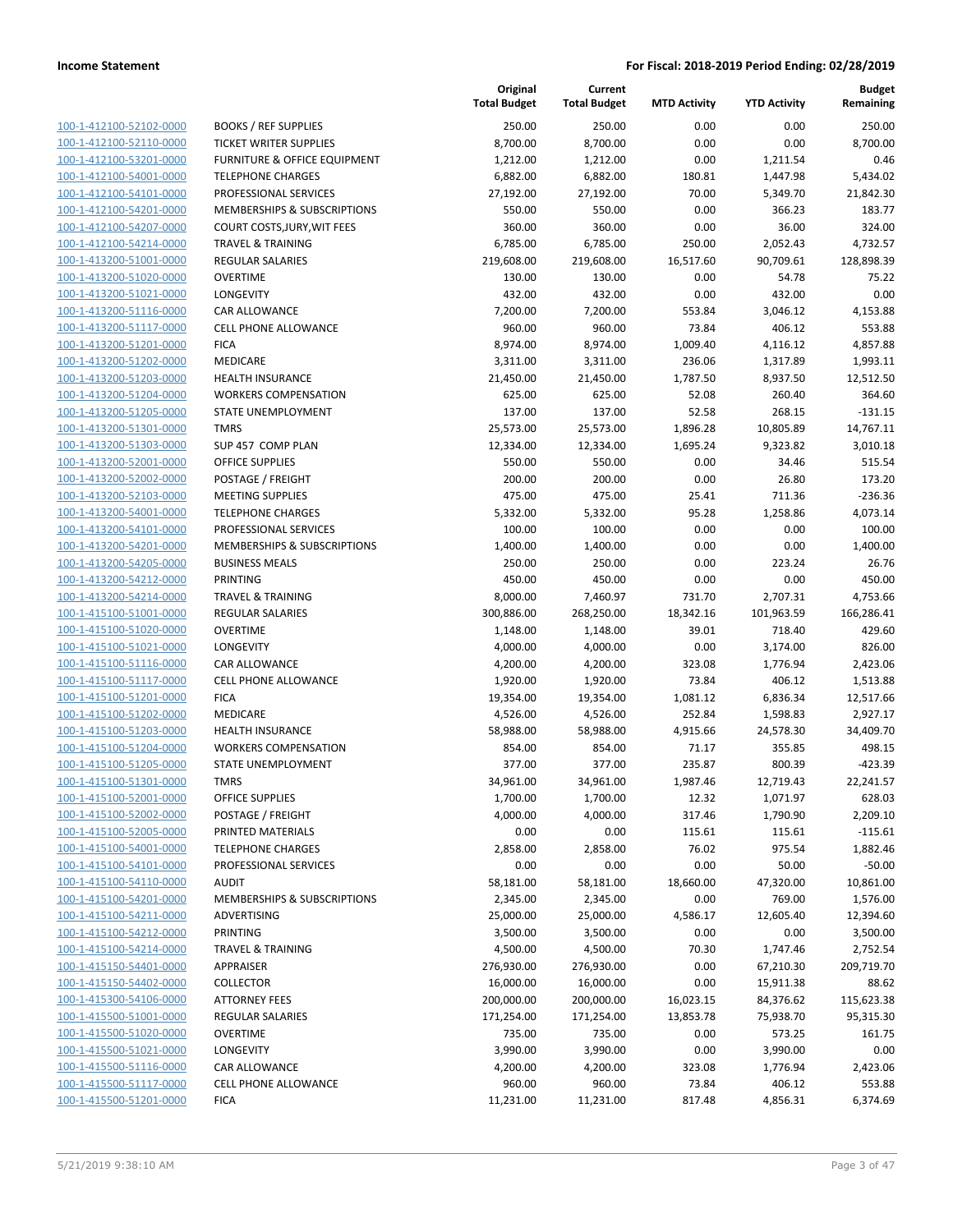| 100-1-415500-51202-0000        |
|--------------------------------|
| 100-1-415500-51203-0000        |
| 100-1-415500-51204-0000        |
| <u>100-1-415500-51205-0000</u> |
| 100-1-415500-51301-0000        |
| 100-1-415500-52001-0000        |
| 100-1-415500-52002-0000        |
| 100-1-415500-52303-0000        |
| 100-1-415500-52401-0000        |
| <u>100-1-415500-54001-0000</u> |
| 100-1-415500-54102-0000        |
|                                |
| 100-1-415500-54107-0000        |
| 100-1-415500-54118-0000        |
| 100-1-415500-54119-0000        |
| 100-1-415500-54201-0000        |
| 100-1-415500-54213-0000        |
| 100-1-415500-54214-0000        |
| 100-1-421100-51001-0000        |
| 100-1-421100-51020-0000        |
| 100-1-421100-51021-0000        |
| 100-1-421100-51101-0000        |
| 100-1-421100-51115-0000        |
| 100-1-421100-51117-0000        |
| <u>100-1-421100-51201-0000</u> |
|                                |
| <u>100-1-421100-51202-0000</u> |
| 100-1-421100-51203-0000        |
| 100-1-421100-51204-0000        |
| 100-1-421100-51205-0000        |
| 100-1-421100-51301-0000        |
| <u>100-1-421100-52001-0000</u> |
| 100-1-421100-52002-0000        |
| 100-1-421100-52004-0000        |
| 100-1-421100-52005-0000        |
| <u>100-1-421100-52103-0000</u> |
| 100-1-421100-52104-0000        |
| 100-1-421100-52201-0000        |
| 100-1-421100-52203-0000        |
| 100-1-421100-52302-0000        |
| 100-1-421100-52305-0000        |
| 100-1-421100-53202-0000        |
| 100-1-421100-53205-0000        |
| <u>100-1-421100-54001-0000</u> |
| 100-1-421100-54002-0000        |
|                                |
| 100-1-421100-54201-0000        |
| 100-1-421100-54205-0000        |
| 100-1-421100-54212-0000        |
| <u>100-1-421100-54213-0000</u> |
| 100-1-421100-54214-0000        |
| <u>100-1-421210-51001-0000</u> |
| <u>100-1-421210-51020-0000</u> |
| <u>100-1-421210-51021-0000</u> |
| 100-1-421210-51101-0000        |
| 100-1-421210-51115-0000        |
| 100-1-421210-51117-0000        |
| 100-1-421210-51201-0000        |
| <u>100-1-421210-51202-0000</u> |
| <u>100-1-421210-51203-0000</u> |
| 100-1-421210-51204-0000        |
| <u>100-1-421210-51205-0000</u> |
|                                |

|                                               | <b>Total Budget</b> |
|-----------------------------------------------|---------------------|
| <b><i>AEDICARE</i></b>                        | 2,627.00            |
| <b>IEALTH INSURANCE</b>                       | 32,175.00           |
| <b>VORKERS COMPENSATION</b>                   | 496.00              |
| TATE UNEMPLOYMENT                             | 206.00              |
| <b>MRS</b>                                    | 20,288.00           |
| <b>DEFICE SUPPLIES</b>                        | 2,000.00            |
| OSTAGE / FREIGHT                              | 1,000.00            |
| <b>RAINING SUPPLIES</b>                       | 500.00              |
| RECREATIONAL SUPPLIES                         | 0.00                |
| <b>ELEPHONE CHARGES</b>                       | 2,165.00            |
| <b><i>AVR CHECKS</i></b>                      | 200.00              |
| <b><i>AEDICAL</i></b>                         | 5,500.00            |
| <b><i>AEDICAL - POLICE</i></b>                | 2,500.00            |
| <b><i>AEDICAL - FIRE</i></b>                  | 2,500.00            |
| <b><i>MEMBERSHIPS &amp; SUBSCRIPTIONS</i></b> | 5,500.00            |
| LAQUES AND AWARDS                             | 10,900.00           |
| <b>RAVEL &amp; TRAINING</b>                   | 6,000.00            |
| <b>EGULAR SALARIES</b>                        | 284,521.00          |
| <b>OVERTIME</b>                               | 1,850.00            |
| <b>ONGEVITY</b>                               | 4,488.00            |
| <b>ERTIFICATION PAY</b>                       | 3,600.00            |
| LOTHING ALLOWANCE                             | 840.00              |
| ELL PHONE ALLOWANCE                           | 1,560.00            |
| ICA                                           | 18,405.00           |
| <b><i>AEDICARE</i></b>                        | 4,304.00            |
| <b>IEALTH INSURANCE</b>                       | 42,900.00           |
| <b>VORKERS COMPENSATION</b>                   | 6,075.00            |
| TATE UNEMPLOYMENT                             | 275.00              |
| <b>MRS</b>                                    | 33,248.00           |
| <b>DEFICE SUPPLIES</b>                        | 1,000.00            |
| OSTAGE / FREIGHT                              | 300.00              |
| COMPUTER SUPPLIES                             | 300.00              |
| RINTED MATERIALS                              | 210.00              |
| <b>MEETING SUPPLIES</b>                       | 1,200.00            |
| VEARING APPAREL                               | 397.98              |
| AINOR TOOLS & EQUIPMENT                       | 600.00              |
| <b><i>AOTOR VEHICLE FUEL</i></b>              | 4,200.00            |
| <b><i>AEDICAL SUPPLIES</i></b>                | 300.00              |
| UBLIC EDUCATION                               | 4,725.00            |
| MACHINE, TOOLS & IMPLMNTS                     | 150.00              |
| <b><i>AOTOR VEHICLES</i></b>                  | 2,245.00            |
| <b>ELEPHONE CHARGES</b>                       | 20,174.00           |
| <b>JTILITY CHARGES</b>                        | 83,432.00           |
| <b><i>MEMBERSHIPS &amp; SUBSCRIPTIONS</i></b> | 2,664.00            |
| <b>BUSINESS MEALS</b>                         | 150.00              |
| <b>RINTING</b>                                | 222.00              |
| LAQUES AND AWARDS                             | 200.00              |
| <b>RAVEL &amp; TRAINING</b>                   | 6,158.53            |
| <b>EGULAR SALARIES</b>                        | 818,807.00          |
| <b>OVERTIME</b>                               | 46,777.00           |
| <b>ONGEVITY</b>                               | 15,528.00           |
| <b>ERTIFICATION PAY</b>                       | 19,320.00           |
| LOTHING ALLOWANCE                             | 7,920.00            |
| <b>ELL PHONE ALLOWANCE</b>                    | 5,160.00            |
| 'ICA                                          | 56,638.00           |
| <i><b>AEDICARE</b></i>                        | 13,246.00           |
| <b>IEALTH INSURANCE</b>                       | 117,975.00          |
| VORKERS COMPENSATION                          | 25,438.00           |
| <b>TATE LINEMPLOYMENT</b>                     | 755.00              |

|                                                    |                                                        | Original<br><b>Total Budget</b> | Current<br><b>Total Budget</b> | <b>MTD Activity</b> | <b>YTD Activity</b>   | <b>Budget</b><br>Remaining |
|----------------------------------------------------|--------------------------------------------------------|---------------------------------|--------------------------------|---------------------|-----------------------|----------------------------|
| 100-1-415500-51202-0000                            | <b>MEDICARE</b>                                        | 2,627.00                        | 2,627.00                       | 191.18              | 1,135.75              | 1,491.25                   |
| 100-1-415500-51203-0000                            | <b>HEALTH INSURANCE</b>                                | 32,175.00                       | 32,175.00                      | 2,681.25            | 13,406.25             | 18,768.75                  |
| 100-1-415500-51204-0000                            | <b>WORKERS COMPENSATION</b>                            | 496.00                          | 496.00                         | 41.33               | 206.65                | 289.35                     |
| 100-1-415500-51205-0000                            | STATE UNEMPLOYMENT                                     | 206.00                          | 206.00                         | 160.42              | 416.94                | $-210.94$                  |
| 100-1-415500-51301-0000                            | <b>TMRS</b>                                            | 20,288.00                       | 20,288.00                      | 1,576.12            | 9,448.37              | 10,839.63                  |
| 100-1-415500-52001-0000                            | OFFICE SUPPLIES                                        | 2,000.00                        | 2,000.00                       | 127.96              | 852.79                | 1,147.21                   |
| 100-1-415500-52002-0000                            | POSTAGE / FREIGHT                                      | 1,000.00                        | 1,000.00                       | 81.96               | 444.70                | 555.30                     |
| 100-1-415500-52303-0000                            | <b>TRAINING SUPPLIES</b>                               | 500.00                          | 500.00                         | 0.00                | 0.00                  | 500.00                     |
| 100-1-415500-52401-0000                            | RECREATIONAL SUPPLIES                                  | 0.00                            | 0.00                           | 0.00                | 38.97                 | $-38.97$                   |
| 100-1-415500-54001-0000                            | <b>TELEPHONE CHARGES</b>                               | 2,165.00                        | 2,165.00                       | 38.69               | 703.61                | 1,461.39                   |
| 100-1-415500-54102-0000                            | <b>MVR CHECKS</b>                                      | 200.00                          | 200.00                         | 0.00                | 0.00                  | 200.00                     |
| 100-1-415500-54107-0000                            | MEDICAL                                                | 5,500.00                        | 5,500.00                       | 795.00              | 1,829.00              | 3,671.00                   |
| 100-1-415500-54118-0000                            | <b>MEDICAL - POLICE</b>                                | 2,500.00                        | 2,500.00                       | 87.00               | 87.00                 | 2,413.00                   |
| 100-1-415500-54119-0000                            | <b>MEDICAL - FIRE</b>                                  | 2,500.00                        | 2,500.00                       | 0.00                | 295.00                | 2,205.00                   |
| 100-1-415500-54201-0000                            | MEMBERSHIPS & SUBSCRIPTIONS                            | 5,500.00                        | 5,500.00                       | 403.20              | 936.95                | 4,563.05                   |
| 100-1-415500-54213-0000                            | PLAQUES AND AWARDS                                     | 10,900.00                       | 10,900.00                      | 1,607.58            | 11,283.73             | $-383.73$                  |
| 100-1-415500-54214-0000                            | <b>TRAVEL &amp; TRAINING</b>                           | 6,000.00                        | 6,000.00                       | 745.95              | 1,275.45              | 4,724.55                   |
| 100-1-421100-51001-0000                            | <b>REGULAR SALARIES</b>                                | 284,521.00                      | 284,521.00                     | 28,108.84           | 159,365.34            | 125,155.66                 |
| 100-1-421100-51020-0000                            | <b>OVERTIME</b>                                        | 1,850.00                        | 1,850.00                       | 766.68              | 3,155.89              | $-1,305.89$                |
| 100-1-421100-51021-0000                            | LONGEVITY                                              | 4,488.00                        | 4,488.00                       | 0.00                | 8,048.00              | $-3,560.00$                |
| 100-1-421100-51101-0000                            | <b>CERTIFICATION PAY</b>                               | 3,600.00                        | 3,600.00                       | 415.38              | 2,284.59              | 1,315.41                   |
| 100-1-421100-51115-0000                            | <b>CLOTHING ALLOWANCE</b>                              | 840.00                          | 840.00                         | 27.72               | 752.46                | 87.54                      |
| 100-1-421100-51117-0000                            | <b>CELL PHONE ALLOWANCE</b>                            | 1,560.00                        | 1,560.00                       | 193.84              | 1,066.12              | 493.88                     |
| 100-1-421100-51201-0000                            | <b>FICA</b>                                            | 18,405.00                       | 18,405.00                      | 2,444.67            | 11,161.41             | 7,243.59                   |
| 100-1-421100-51202-0000                            | MEDICARE                                               | 4,304.00                        | 4,304.00                       | 571.74              | 2,610.33              | 1,693.67                   |
| 100-1-421100-51203-0000<br>100-1-421100-51204-0000 | <b>HEALTH INSURANCE</b><br><b>WORKERS COMPENSATION</b> | 42,900.00<br>6,075.00           | 42,900.00<br>6,075.00          | 3,575.00<br>506.25  | 17,875.00<br>2,531.25 | 25,025.00<br>3,543.75      |
| 100-1-421100-51205-0000                            | STATE UNEMPLOYMENT                                     | 275.00                          | 275.00                         | 88.92               | 614.14                | $-339.14$                  |
| 100-1-421100-51301-0000                            | <b>TMRS</b>                                            | 33,248.00                       | 33,248.00                      | 4,427.21            | 21,116.81             | 12,131.19                  |
| 100-1-421100-52001-0000                            | OFFICE SUPPLIES                                        | 1,000.00                        | 1,000.00                       | 7.43                | 125.30                | 874.70                     |
| 100-1-421100-52002-0000                            | POSTAGE / FREIGHT                                      | 300.00                          | 300.00                         | 7.35                | 83.72                 | 216.28                     |
| 100-1-421100-52004-0000                            | <b>COMPUTER SUPPLIES</b>                               | 300.00                          | 300.00                         | 0.00                | 0.00                  | 300.00                     |
| 100-1-421100-52005-0000                            | PRINTED MATERIALS                                      | 210.00                          | 210.00                         | 0.00                | 0.00                  | 210.00                     |
| 100-1-421100-52103-0000                            | <b>MEETING SUPPLIES</b>                                | 1,200.00                        | 1,200.00                       | 414.64              | 1,010.91              | 189.09                     |
| 100-1-421100-52104-0000                            | <b>WEARING APPAREL</b>                                 | 397.98                          | 397.98                         | 0.00                | 0.00                  | 397.98                     |
| 100-1-421100-52201-0000                            | MINOR TOOLS & EQUIPMENT                                | 600.00                          | 600.00                         | 0.00                | 59.37                 | 540.63                     |
| 100-1-421100-52203-0000                            | <b>MOTOR VEHICLE FUEL</b>                              | 4,200.00                        | 4,200.00                       | 183.18              | 1,013.41              | 3,186.59                   |
| 100-1-421100-52302-0000                            | <b>MEDICAL SUPPLIES</b>                                | 300.00                          | 300.00                         | 28.33               | 53.22                 | 246.78                     |
| 100-1-421100-52305-0000                            | PUBLIC EDUCATION                                       | 4,725.00                        | 4,725.00                       | $-136.60$           | 998.50                | 3,726.50                   |
| 100-1-421100-53202-0000                            | MACHINE, TOOLS & IMPLMNTS                              | 150.00                          | 150.00                         | 0.00                | 149.95                | 0.05                       |
| 100-1-421100-53205-0000                            | <b>MOTOR VEHICLES</b>                                  | 2,245.00                        | 2,245.00                       | 265.00              | 3,278.32              | $-1,033.32$                |
| 100-1-421100-54001-0000                            | <b>TELEPHONE CHARGES</b>                               | 20,174.00                       | 20,174.00                      | 1,804.42            | 7,867.72              | 12,306.28                  |
| 100-1-421100-54002-0000                            | UTILITY CHARGES                                        | 83,432.00                       | 83,432.00                      | 6,167.33            | 30,476.30             | 52,955.70                  |
| 100-1-421100-54201-0000                            | MEMBERSHIPS & SUBSCRIPTIONS                            | 2,664.00                        | 2,664.00                       | $-119.00$           | $-94.00$              | 2,758.00                   |
| 100-1-421100-54205-0000                            | <b>BUSINESS MEALS</b>                                  | 150.00                          | 150.00                         | 0.00                | 0.00                  | 150.00                     |
| 100-1-421100-54212-0000                            | PRINTING                                               | 222.00                          | 222.00                         | 0.00                | 0.00                  | 222.00                     |
| 100-1-421100-54213-0000                            | PLAQUES AND AWARDS                                     | 200.00                          | 200.00                         | 0.00                | 0.00                  | 200.00                     |
| 100-1-421100-54214-0000                            | <b>TRAVEL &amp; TRAINING</b>                           | 6,158.53                        | 6,158.53                       | 0.00                | 40.00                 | 6,118.53                   |
| 100-1-421210-51001-0000                            | <b>REGULAR SALARIES</b>                                | 818,807.00                      | 818,807.00                     | 53,326.90           | 280,715.85            | 538,091.15                 |
| 100-1-421210-51020-0000                            | <b>OVERTIME</b>                                        | 46,777.00                       | 46,777.00                      | 9,599.25            | 28,762.63             | 18,014.37                  |
| 100-1-421210-51021-0000                            | <b>LONGEVITY</b>                                       | 15,528.00                       | 15,528.00                      | 156.92              | 12,501.57             | 3,026.43                   |
| 100-1-421210-51101-0000                            | <b>CERTIFICATION PAY</b>                               | 19,320.00                       | 19,320.00                      | 1,153.82            | 6,346.01              | 12,973.99                  |
| 100-1-421210-51115-0000                            | <b>CLOTHING ALLOWANCE</b>                              | 7,920.00                        | 7,920.00                       | 83.16               | 3,157.38              | 4,762.62                   |
| 100-1-421210-51117-0000                            | <b>CELL PHONE ALLOWANCE</b>                            | 5,160.00                        | 5,160.00                       | 304.64              | 1,675.52              | 3,484.48                   |
| 100-1-421210-51201-0000                            | <b>FICA</b>                                            | 56,638.00                       | 56,638.00                      | 3,759.29            | 19,449.91             | 37,188.09                  |
| 100-1-421210-51202-0000                            | MEDICARE                                               | 13,246.00                       | 13,246.00                      | 879.19              | 4,548.78              | 8,697.22                   |
| 100-1-421210-51203-0000                            | HEALTH INSURANCE                                       | 117,975.00                      | 117,975.00                     | 9,831.25            | 49,156.25             | 68,818.75                  |
| 100-1-421210-51204-0000                            | <b>WORKERS COMPENSATION</b>                            | 25,438.00                       | 25,438.00                      | 2,119.83            | 10,599.15             | 14,838.85                  |
| 100-1-421210-51205-0000                            | STATE UNEMPLOYMENT                                     | 755.00                          | 755.00                         | 419.15              | 1,458.00              | -703.00                    |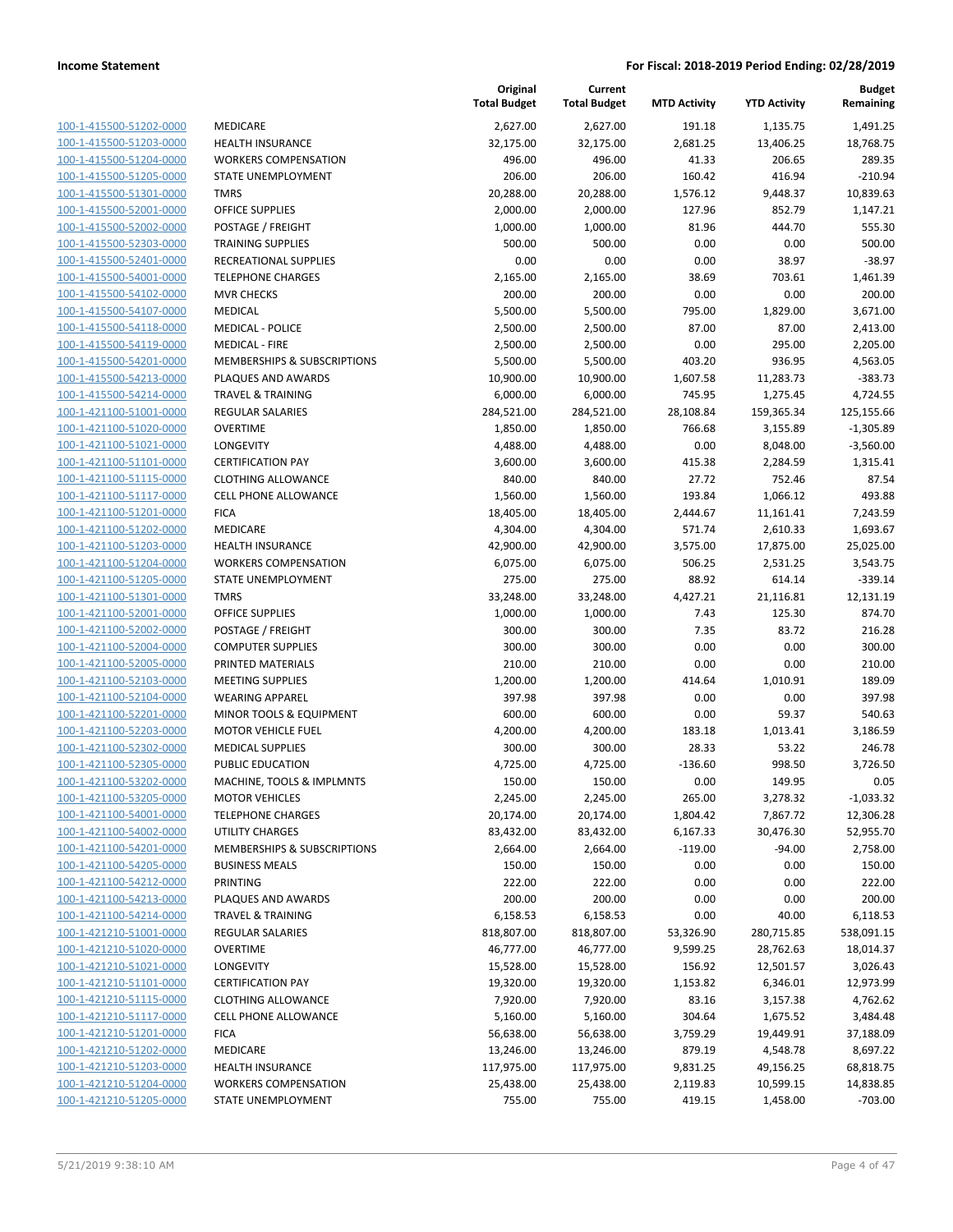**Budget Remaining**

**Current**

**Original**

| 100-1-421210-51301-0000        |
|--------------------------------|
| 100-1-421210-51401-0000        |
| 100-1-421210-52001-0000        |
| <u>100-1-421210-52002-0000</u> |
| 100-1-421210-52004-0000        |
| 100-1-421210-52005-0000        |
| 100-1-421210-52102-0000        |
| 100-1-421210-52201-0000        |
| <u>100-1-421210-52203-0000</u> |
| 100-1-421210-53203-0000        |
| 100-1-421210-53205-0000        |
| 100-1-421210-54001-0000        |
| 100-1-421210-54201-0000        |
| <u>100-1-421210-54208-0000</u> |
| 100-1-421210-54214-0000        |
| 100-1-421210-54215-0000        |
| 100-1-421210-54216-0000        |
| 100-1-421230-51001-0000        |
| <u>100-1-421230-51020-0000</u> |
| 100-1-421230-51021-0000        |
| 100-1-421230-51101-0000        |
| 100-1-421230-51102-0000        |
| 100-1-421230-51115-0000        |
| <u>100-1-421230-51117-0000</u> |
| 100-1-421230-51201-0000        |
| 100-1-421230-51202-0000        |
| 100-1-421230-51203-0000        |
| 100-1-421230-51204-0000        |
| <u>100-1-421230-51205-0000</u> |
| 100-1-421230-51301-0000        |
| 100-1-421230-51401-0000        |
| 100-1-421230-52001-0000        |
| 100-1-421230-52002-0000        |
| <u>100-1-421230-52004-0000</u> |
| 100-1-421230-52005-0000        |
| 100-1-421230-52104-0000        |
| 100-1-421230-52108-0000        |
| 100-1-421230-52109-0000        |
| <u>100-1-421230-52111-0000</u> |
| 100-1-421230-52201-0000        |
| 100-1-421230-52203-0000        |
| <u>100-1-421230-52309-0000</u> |
| 100-1-421230-53202-0000        |
| 100-1-421230-53205-0000        |
| <u>100-1-421230-54001-0000</u> |
| 100-1-421230-54108-0000        |
| 100-1-421230-54201-0000        |
| 100-1-421230-54214-0000        |
| <u>100-1-421240-51001-0000</u> |
| 100-1-421240-51020-0000        |
| 100-1-421240-51021-0000        |
| 100-1-421240-51101-0000        |
| 100-1-421240-51102-0000        |
| 100-1-421240-51115-0000        |
| <u>100-1-421240-51117-0000</u> |
| 100-1-421240-51201-0000        |
| <u>100-1-421240-51202-0000</u> |
| 100-1-421240-51203-0000        |
| <u>100-1-421240-51204-0000</u> |
|                                |

|                         |                                    | <b>Total Budget</b> | <b>Total Budget</b> | <b>MTD Activity</b> | <b>YTD Activity</b> | Remaining     |
|-------------------------|------------------------------------|---------------------|---------------------|---------------------|---------------------|---------------|
| 100-1-421210-51301-0000 | <b>TMRS</b>                        | 102,313.00          | 102,313.00          | 7,147.48            | 38,027.98           | 64,285.02     |
| 100-1-421210-51401-0000 | <b>CONTRA - SALARIES</b>           | 0.00                | 0.00                | 0.00                | -483.06             | 483.06        |
| 100-1-421210-52001-0000 | <b>OFFICE SUPPLIES</b>             | 1,635.00            | 1,635.00            | 0.00                | 0.00                | 1,635.00      |
| 100-1-421210-52002-0000 | POSTAGE / FREIGHT                  | 150.00              | 150.00              | 0.00                | 7.37                | 142.63        |
| 100-1-421210-52004-0000 | <b>COMPUTER SUPPLIES</b>           | 1,785.00            | 1,785.00            | 0.00                | 560.86              | 1,224.14      |
| 100-1-421210-52005-0000 | PRINTED MATERIALS                  | 100.00              | 100.00              | 0.00                | 0.00                | 100.00        |
| 100-1-421210-52102-0000 | <b>BOOKS / REF SUPPLIES</b>        | 120.00              | 120.00              | 0.00                | 0.00                | 120.00        |
| 100-1-421210-52201-0000 | MINOR TOOLS & EQUIPMENT            | 1,160.00            | 1,160.00            | 0.00                | 140.54              | 1,019.46      |
| 100-1-421210-52203-0000 | <b>MOTOR VEHICLE FUEL</b>          | 8,413.00            | 8,413.00            | 410.76              | 1,523.43            | 6,889.57      |
| 100-1-421210-53203-0000 | <b>INSTRUMENTS &amp; APPARATUS</b> | 300.00              | 300.00              | 0.00                | 0.00                | 300.00        |
| 100-1-421210-53205-0000 | <b>MOTOR VEHICLES</b>              | 3,947.00            | 3,947.00            | 175.95              | 334.89              | 3,612.11      |
| 100-1-421210-54001-0000 | <b>TELEPHONE CHARGES</b>           | 28,094.00           | 28,094.00           | 2,069.83            | 9,978.06            | 18,115.94     |
| 100-1-421210-54201-0000 | MEMBERSHIPS & SUBSCRIPTIONS        | 6,557.00            | 6,557.00            | 0.00                | 4,192.00            | 2,365.00      |
| 100-1-421210-54208-0000 | <b>LABORATORY WORK</b>             | 5,500.00            | 5,500.00            | 0.00                | 709.23              | 4,790.77      |
| 100-1-421210-54214-0000 | <b>TRAVEL &amp; TRAINING</b>       | 8,450.00            | 8,450.00            | 1,371.45            | 2,578.45            | 5,871.55      |
| 100-1-421210-54215-0000 | <b>EVIDENCE PURCHASES</b>          | 1,000.00            | 1,000.00            | 0.00                | 0.00                | 1,000.00      |
| 100-1-421210-54216-0000 | <b>INFORMANT EXPENSES</b>          | 500.00              | 500.00              | 0.00                | 0.00                | 500.00        |
| 100-1-421230-51001-0000 | <b>REGULAR SALARIES</b>            | 2,876,471.00        | 2,876,471.00        | 198,542.83          | 1,085,274.11        | 1,791,196.89  |
| 100-1-421230-51020-0000 | <b>OVERTIME</b>                    | 209,683.00          | 209,683.00          | 28,427.02           | 165,904.32          | 43,778.68     |
| 100-1-421230-51021-0000 | LONGEVITY                          | 39,132.00           | 39,132.00           | 280.62              | 31,512.63           | 7,619.37      |
| 100-1-421230-51101-0000 | <b>CERTIFICATION PAY</b>           | 55,380.00           | 55,380.00           | 2,769.20            | 15,507.54           | 39,872.46     |
| 100-1-421230-51102-0000 | <b>BILINGUAL PAY</b>               | 900.00              | 900.00              | 115.40              | 450.06              | 449.94        |
| 100-1-421230-51115-0000 | <b>CLOTHING ALLOWANCE</b>          | 4,920.00            | 4,920.00            | 323.40              | 1,857.24            | 3,062.76      |
| 100-1-421230-51117-0000 | <b>CELL PHONE ALLOWANCE</b>        | 2,880.00            | 2,880.00            | 147.68              | 812.24              | 2,067.76      |
| 100-1-421230-51201-0000 | <b>FICA</b>                        | 198,854.00          | 198,854.00          | 13,623.15           | 79,779.20           | 119,074.80    |
| 100-1-421230-51202-0000 | MEDICARE                           | 46,506.00           | 46,506.00           | 3,186.06            | 18,658.04           | 27,847.96     |
| 100-1-421230-51203-0000 | <b>HEALTH INSURANCE</b>            | 445,088.00          | 445,088.00          | 37,090.67           | 185,453.35          | 259,634.65    |
| 100-1-421230-51204-0000 | <b>WORKERS COMPENSATION</b>        | 88,834.00           | 88,834.00           | 7,402.83            | 37,014.15           | 51,819.85     |
| 100-1-421230-51205-0000 | STATE UNEMPLOYMENT                 | 2,848.00            | 2,848.00            | 1,399.09            | 6,102.57            | $-3,254.57$   |
| 100-1-421230-51301-0000 | <b>TMRS</b>                        | 359,219.00          | 359,219.00          | 25,505.02           | 153,100.22          | 206,118.78    |
| 100-1-421230-51401-0000 | <b>CONTRA - SALARIES</b>           | $-172,600.00$       | $-172,600.00$       | 0.00                | $-6,342.59$         | $-166,257.41$ |
| 100-1-421230-52001-0000 | <b>OFFICE SUPPLIES</b>             | 1,530.00            | 1,530.00            | 203.60              | 269.92              | 1,260.08      |
| 100-1-421230-52002-0000 | POSTAGE / FREIGHT                  | 430.00              | 430.00              | 2.09                | 4.01                | 425.99        |
| 100-1-421230-52004-0000 | <b>COMPUTER SUPPLIES</b>           | 2,200.00            | 2,200.00            | 0.00                | 0.00                | 2,200.00      |
| 100-1-421230-52005-0000 | PRINTED MATERIALS                  | 1,370.00            | 1,370.00            | 0.00                | 0.00                | 1,370.00      |
| 100-1-421230-52104-0000 | <b>WEARING APPAREL</b>             | 48,245.00           | 48,245.00           | 3,040.71            | 15,387.15           | 32,857.85     |
| 100-1-421230-52108-0000 | <b>MENAGERIE SUPPLIES</b>          | 475.00              | 475.00              | 0.00                | 20.00               | 455.00        |
| 100-1-421230-52109-0000 | <b>SUPPORT OF PRISONERS</b>        | 2,440.00            | 2,440.00            | 66.33               | 186.87              | 2,253.13      |
| 100-1-421230-52111-0000 | <b>AMMUNITION</b>                  | 15,166.89           | 15,166.89           | 0.00                | 6,160.10            | 9,006.79      |
| 100-1-421230-52201-0000 | MINOR TOOLS & EQUIPMENT            | 14,339.00           | 14,339.00           | 1,908.65            | 6,983.92            | 7,355.08      |
| 100-1-421230-52203-0000 | <b>MOTOR VEHICLE FUEL</b>          | 90,086.00           | 90,086.00           | 5,463.19            | 30,811.06           | 59,274.94     |
| 100-1-421230-52309-0000 | <b>BODY ARMOR</b>                  | 10,800.00           | 10,800.00           | 0.00                | 0.00                | 10,800.00     |
| 100-1-421230-53202-0000 | MACHINE, TOOLS & IMPLMNTS          | 1,500.00            | 1,500.00            | 137.00              | 722.17              | 777.83        |
| 100-1-421230-53205-0000 | <b>MOTOR VEHICLES</b>              | 32,000.00           | 32,000.00           | 3,066.34            | 10,675.42           | 21,324.58     |
| 100-1-421230-54001-0000 | <b>TELEPHONE CHARGES</b>           | 57,625.00           | 57,625.00           | 3,141.73            | 15,747.00           | 41,878.00     |
| 100-1-421230-54108-0000 | <b>VETERINARY SERVICES</b>         | 650.00              | 650.00              | 825.16              | 825.16              | $-175.16$     |
| 100-1-421230-54201-0000 | MEMBERSHIPS & SUBSCRIPTIONS        | 570.00              | 570.00              | 105.00              | 135.00              | 435.00        |
| 100-1-421230-54214-0000 | <b>TRAVEL &amp; TRAINING</b>       | 12,735.00           | 12,735.00           | 641.10              | 1,910.10            | 10,824.90     |
| 100-1-421240-51001-0000 | <b>REGULAR SALARIES</b>            | 805,255.00          | 805,255.00          | 57,990.56           | 310,780.04          | 494,474.96    |
| 100-1-421240-51020-0000 | <b>OVERTIME</b>                    | 43,164.00           | 43,164.00           | 6,495.22            | 33,221.16           | 9,942.84      |
| 100-1-421240-51021-0000 | LONGEVITY                          | 13,594.00           | 13,594.00           | 184.62              | 11,097.41           | 2,496.59      |
| 100-1-421240-51101-0000 | <b>CERTIFICATION PAY</b>           | 16,680.00           | 16,680.00           | 1,200.02            | 6,461.63            | 10,218.37     |
| 100-1-421240-51102-0000 | <b>BILINGUAL PAY</b>               | 1,500.00            | 1,500.00            | 69.24               | 380.82              | 1,119.18      |
| 100-1-421240-51115-0000 | <b>CLOTHING ALLOWANCE</b>          | 120.00              | 120.00              | 9.24                | 50.82               | 69.18         |
| 100-1-421240-51117-0000 | CELL PHONE ALLOWANCE               | 1,920.00            | 1,920.00            | 147.68              | 812.24              | 1,107.76      |
| 100-1-421240-51201-0000 | <b>FICA</b>                        | 18,161.00           | 18,161.00           | 1,891.41            | 11,040.84           | 7,120.16      |
| 100-1-421240-51202-0000 | MEDICARE                           | 12,787.00           | 12,787.00           | 885.73              | 5,012.33            | 7,774.67      |
| 100-1-421240-51203-0000 | HEALTH INSURANCE                   | 193,050.00          | 193,050.00          | 16,087.50           | 80,437.50           | 112,612.50    |
| 100-1-421240-51204-0000 | <b>WORKERS COMPENSATION</b>        | 5,226.00            | 5,226.00            | 435.50              | 2,177.50            | 3,048.50      |

| 102,313.00    | 7,147.48   | 38,027.98    | 64,285.02    |
|---------------|------------|--------------|--------------|
| 0.00          | 0.00       | -483.06      | 483.06       |
| 1,635.00      | 0.00       | 0.00         | 1,635.00     |
| 150.00        | 0.00       | 7.37         | 142.63       |
| 1,785.00      | 0.00       | 560.86       | 1,224.14     |
| 100.00        | 0.00       | 0.00         | 100.00       |
| 120.00        | 0.00       | 0.00         | 120.00       |
| 1,160.00      | 0.00       | 140.54       | 1,019.46     |
| 8,413.00      | 410.76     | 1,523.43     | 6,889.57     |
| 300.00        | 0.00       | 0.00         | 300.00       |
|               |            |              |              |
| 3,947.00      | 175.95     | 334.89       | 3,612.11     |
| 28,094.00     | 2,069.83   | 9,978.06     | 18,115.94    |
| 6,557.00      | 0.00       | 4,192.00     | 2,365.00     |
| 5,500.00      | 0.00       | 709.23       | 4,790.77     |
| 8,450.00      | 1,371.45   | 2,578.45     | 5,871.55     |
| 1,000.00      | 0.00       | 0.00         | 1,000.00     |
| 500.00        | 0.00       | 0.00         | 500.00       |
| 2,876,471.00  | 198,542.83 | 1,085,274.11 | 1,791,196.89 |
| 209,683.00    | 28,427.02  | 165,904.32   | 43,778.68    |
| 39,132.00     | 280.62     | 31,512.63    | 7,619.37     |
| 55,380.00     | 2,769.20   | 15,507.54    | 39,872.46    |
| 900.00        | 115.40     | 450.06       | 449.94       |
| 4,920.00      | 323.40     | 1,857.24     | 3,062.76     |
| 2,880.00      | 147.68     | 812.24       | 2,067.76     |
| 198,854.00    | 13,623.15  | 79,779.20    | 119,074.80   |
| 46,506.00     | 3,186.06   | 18,658.04    | 27,847.96    |
| 445,088.00    | 37,090.67  | 185,453.35   | 259,634.65   |
| 88,834.00     | 7,402.83   | 37,014.15    | 51,819.85    |
| 2,848.00      | 1,399.09   | 6,102.57     | $-3,254.57$  |
| 359,219.00    | 25,505.02  | 153,100.22   | 206,118.78   |
| $-172,600.00$ | 0.00       | -6,342.59    | -166,257.41  |
| 1,530.00      | 203.60     | 269.92       | 1,260.08     |
|               |            |              |              |
| 430.00        | 2.09       | 4.01         | 425.99       |
| 2,200.00      | 0.00       | 0.00         | 2,200.00     |
| 1,370.00      | 0.00       | 0.00         | 1,370.00     |
| 48,245.00     | 3,040.71   | 15,387.15    | 32,857.85    |
| 475.00        | 0.00       | 20.00        | 455.00       |
| 2,440.00      | 66.33      | 186.87       | 2,253.13     |
| 15,166.89     | 0.00       | 6,160.10     | 9,006.79     |
| 14,339.00     | 1,908.65   | 6,983.92     | 7,355.08     |
| 90,086.00     | 5,463.19   | 30,811.06    | 59,274.94    |
| 10,800.00     | 0.00       | 0.00         | 10,800.00    |
| 1,500.00      | 137.00     | 722.17       | 777.83       |
| 32,000.00     | 3,066.34   | 10,675.42    | 21,324.58    |
| 57,625.00     | 3,141.73   | 15,747.00    | 41,878.00    |
| 650.00        | 825.16     | 825.16       | $-175.16$    |
| 570.00        | 105.00     | 135.00       | 435.00       |
| 12,735.00     | 641.10     | 1,910.10     | 10,824.90    |
| 805,255.00    | 57,990.56  | 310,780.04   | 494,474.96   |
| 43,164.00     | 6,495.22   | 33,221.16    | 9,942.84     |
| 13,594.00     | 184.62     | 11,097.41    | 2,496.59     |
| 16,680.00     | 1,200.02   | 6,461.63     | 10,218.37    |
| 1,500.00      | 69.24      | 380.82       | 1,119.18     |
| 120.00        | 9.24       | 50.82        | 69.18        |
| 1,920.00      | 147.68     | 812.24       | 1,107.76     |
|               |            |              |              |
| 18,161.00     | 1,891.41   | 11,040.84    | 7,120.16     |
| 12,787.00     | 885.73     | 5,012.33     | 7,774.67     |
| 193,050.00    | 16,087.50  | 80,437.50    | 112,612.50   |
| 5,226.00      | 435.50     | 2,177.50     | 3,048.50     |
|               |            |              |              |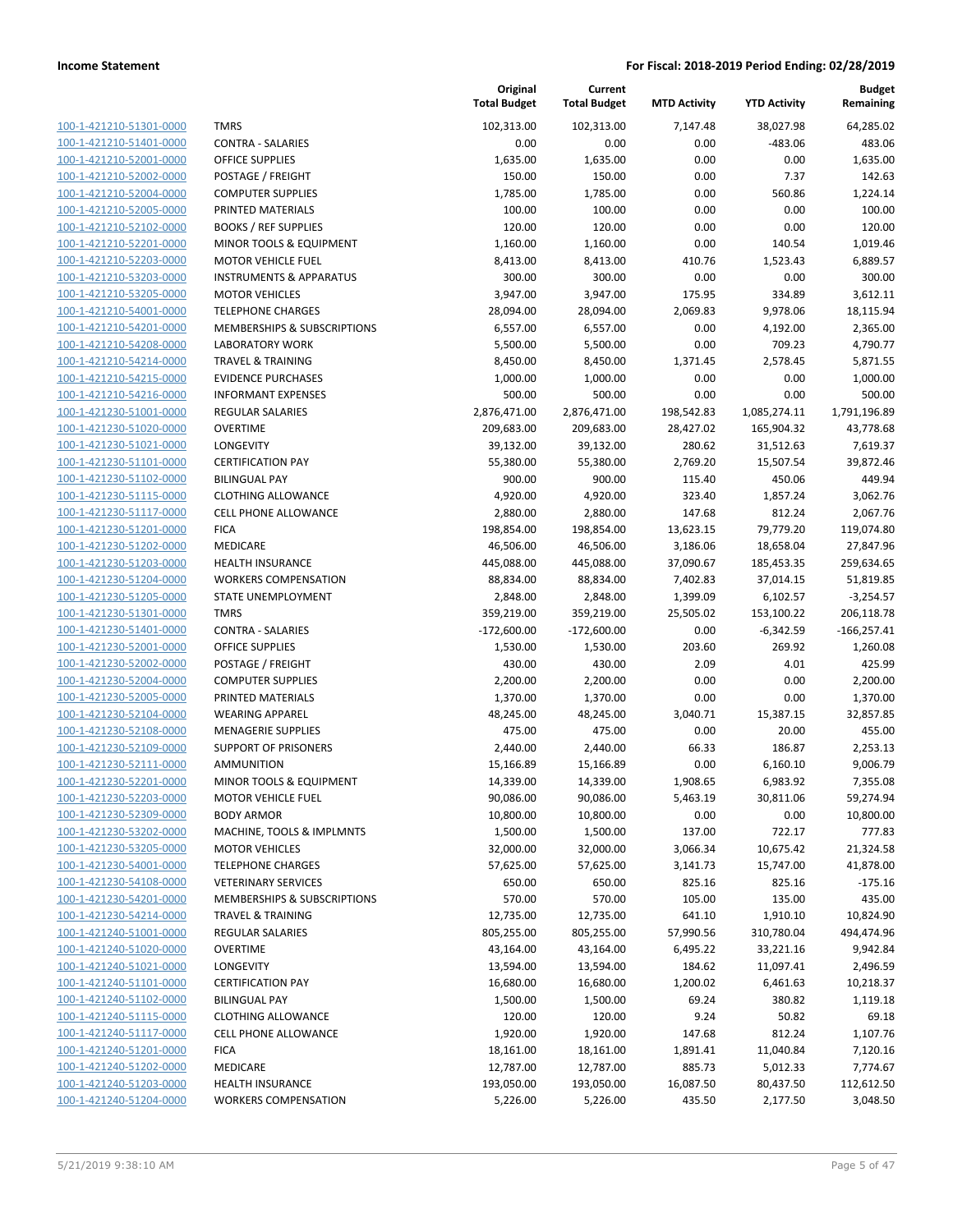| 100-1-421240-51205-0000                            |
|----------------------------------------------------|
| 100-1-421240-51301-0000                            |
| 100-1-421240-51302-0000                            |
| 100-1-421240-51401-0000                            |
| 100-1-421240-52001-0000                            |
| 100-1-421240-52002-0000                            |
| 100-1-421240-52004-0000                            |
| 100-1-421240-52005-0000                            |
| 100-1-421240-52102-0000                            |
| 100-1-421240-52104-0000                            |
| 100-1-421240-52201-0000                            |
| 100-1-421240-52203-0000                            |
| 100-1-421240-52303-0000                            |
| 100-1-421240-53202-0000                            |
| 100-1-421240-53205-0000                            |
| 100-1-421240-53207-0000                            |
| 100-1-421240-54001-0000                            |
| 100-1-421240-54101-0000                            |
| 100-1-421240-54201-0000                            |
| 100-1-421240-54212-0000                            |
| 100-1-421240-54214-0000                            |
| 100-1-421240-55201-0000                            |
| 100-1-421240-55231-0000                            |
|                                                    |
| 100-1-421240-55232-0000                            |
| 100-1-421600-52104-0000<br>100-1-421600-52111-0000 |
|                                                    |
| 100-1-421600-52201-0000                            |
| 100-1-421600-52206-0000                            |
| 100-1-421600-52309-0000                            |
| 100-1-421600-53202-0000                            |
| 100-1-421600-54201-0000                            |
| 100-1-421600-54214-0000                            |
| <u>100-1-421600-55201-0000</u>                     |
| 100-1-422100-51001-0000                            |
| 100-1-422100-51020-0000                            |
| 100-1-422100-51021-0000                            |
| 100-1-422100-51101-0000                            |
| 100-1-422100-51116-0000                            |
| 100-1-422100-51117-0000                            |
|                                                    |
| 100-1-422100-51201-0000                            |
| 100-1-422100-51202-0000                            |
| 100-1-422100-51203-0000                            |
| 100-1-422100-51204-0000                            |
| 100-1-422100-51205-0000                            |
| 100-1-422100-51301-0000                            |
| 100-1-422100-51302-0000                            |
| 100-1-422100-52001-0000                            |
| 100-1-422100-52002-0000                            |
| <u>100-1-422100-52102-0000</u>                     |
| 100-1-422100-52103-0000                            |
| 100-1-422100-52104-0000                            |
| 100-1-422100-53205-0000                            |
| 100-1-422100-53207-0000                            |
| <u>100-1-422100-54001-0000</u>                     |
| 100-1-422100-54002-0000                            |
| 100-1-422100-54101-0000                            |
| <u>100-1-422100-54201-0000</u>                     |
| 100-1-422100-54214-0000                            |
| <u>100-1-422200-51001-0000</u>                     |

|                         |                              | Original<br><b>Total Budget</b> | Current<br><b>Total Budget</b> | <b>MTD Activity</b> | <b>YTD Activity</b> | <b>Budget</b><br>Remaining |
|-------------------------|------------------------------|---------------------------------|--------------------------------|---------------------|---------------------|----------------------------|
| 100-1-421240-51205-0000 | STATE UNEMPLOYMENT           | 1,304.00                        | 1,304.00                       | 934.79              | 2,364.03            | $-1,060.03$                |
| 100-1-421240-51301-0000 | <b>TMRS</b>                  | 42,073.00                       | 42,073.00                      | 3,362.61            | 21,310.80           | 20,762.20                  |
| 100-1-421240-51302-0000 | <b>FR&amp;R RETIREMENT</b>   | 95,364.00                       | 95,364.00                      | 6,281.17            | 33,758.28           | 61,605.72                  |
| 100-1-421240-51401-0000 | <b>CONTRA - SALARIES</b>     | 0.00                            | 0.00                           | 0.00                | $-481.62$           | 481.62                     |
| 100-1-421240-52001-0000 | <b>OFFICE SUPPLIES</b>       | 2,247.00                        | 2,247.00                       | 304.86              | 810.62              | 1,436.38                   |
| 100-1-421240-52002-0000 | POSTAGE / FREIGHT            | 2,290.00                        | 2,290.00                       | 38.10               | 459.72              | 1,830.28                   |
| 100-1-421240-52004-0000 | <b>COMPUTER SUPPLIES</b>     | 500.00                          | 500.00                         | 0.00                | 0.00                | 500.00                     |
| 100-1-421240-52005-0000 | PRINTED MATERIALS            | 535.50                          | 535.50                         | 0.00                | 10.83               | 524.67                     |
| 100-1-421240-52102-0000 | <b>REFERENCE SUPPLIES</b>    | 3,711.00                        | 3,711.00                       | 0.00                | 0.00                | 3,711.00                   |
| 100-1-421240-52104-0000 | <b>WEARING APPAREL</b>       | 1,800.00                        | 1,800.00                       | 16.80               | 16.80               | 1,783.20                   |
| 100-1-421240-52201-0000 | MINOR TOOLS & EQUIPMENT      | 2,200.00                        | 2,200.00                       | 0.00                | 0.00                | 2,200.00                   |
| 100-1-421240-52203-0000 | <b>MOTOR VEHICLE FUEL</b>    | 600.00                          | 600.00                         | 0.00                | 0.00                | 600.00                     |
| 100-1-421240-52303-0000 | <b>TRAINING SUPPLIES</b>     | 970.00                          | 970.00                         | 0.00                | 99.52               | 870.48                     |
| 100-1-421240-53202-0000 | MACHINE, TOOLS & IMPLMNTS    | 194.00                          | 194.00                         | 0.00                | 194.00              | 0.00                       |
| 100-1-421240-53205-0000 | <b>MOTOR VEHICLES</b>        | 840.00                          | 840.00                         | 176.84              | 176.84              | 663.16                     |
| 100-1-421240-53207-0000 | RADIO/COMMUNICATIONS         | 44,979.00                       | 44,979.00                      | 0.00                | 44,979.00           | 0.00                       |
| 100-1-421240-54001-0000 | <b>TELEPHONE CHARGES</b>     | 38,500.00                       | 38,500.00                      | 1,789.44            | 10,073.55           | 28,426.45                  |
| 100-1-421240-54101-0000 | PROFESSIONAL SERVICES        | 18,106.00                       | 18,106.00                      | 1,050.00            | 3,263.04            | 14,842.96                  |
| 100-1-421240-54201-0000 | MEMBERSHIPS & SUBSCRIPTIONS  | 1,265.00                        | 1,265.00                       | 50.00               | 50.00               | 1,215.00                   |
| 100-1-421240-54212-0000 | <b>PRINTING</b>              | 485.00                          | 485.00                         | 0.00                | 0.00                | 485.00                     |
| 100-1-421240-54214-0000 | <b>TRAVEL &amp; TRAINING</b> | 31,504.00                       | 31,504.00                      | 3,246.55            | 8,163.90            | 23,340.10                  |
| 100-1-421240-55201-0000 | <b>EQUIPMENT PURCHASES</b>   | 4,500.00                        | 4,500.00                       | 0.00                | 3,765.00            | 735.00                     |
| 100-1-421240-55231-0000 | LESS LETHAL PROGRAM          | 19,105.70                       | 19,105.70                      | 17,120.00           | 17,120.00           | 1,985.70                   |
| 100-1-421240-55232-0000 | <b>FIREARMS PROGRAM</b>      | 22,262.10                       | 22,262.10                      | 0.00                | 0.00                | 22,262.10                  |
| 100-1-421600-52104-0000 | <b>WEARING APPAREL</b>       | 3,300.00                        | 3,300.00                       | 0.00                | 0.00                | 3,300.00                   |
| 100-1-421600-52111-0000 | AMMUNITION                   | 6,605.00                        | 6,605.00                       | 0.00                | 6,539.06            | 65.94                      |
| 100-1-421600-52201-0000 | MINOR TOOLS & EQUIPMENT      | 7,940.80                        | 6,720.80                       | 696.00              | 998.37              | 5,722.43                   |
| 100-1-421600-52206-0000 | SPECIAL OPS EQUIPMENT        | 5,810.00                        | 5,810.00                       | 0.00                | 0.00                | 5,810.00                   |
| 100-1-421600-52309-0000 | <b>BODY ARMOR</b>            | 7,000.00                        | 8,220.00                       | 0.00                | 0.00                | 8,220.00                   |
| 100-1-421600-53202-0000 | MACHINE, TOOLS & IMPLMNTS    | 50.00                           | 50.00                          | 0.00                | 0.00                | 50.00                      |
| 100-1-421600-54201-0000 | MEMBERSHIPS & SUBSCRIPTIONS  | 440.00                          | 440.00                         | 0.00                | 160.00              | 280.00                     |
| 100-1-421600-54214-0000 | <b>TRAVEL &amp; TRAINING</b> | 7,900.00                        | 7,900.00                       | 0.00                | 3,193.75            | 4,706.25                   |
| 100-1-421600-55201-0000 | <b>EQUIPMENT PURCHASES</b>   | 6,390.00                        | 6,390.00                       | 0.00                | 6,581.37            | $-191.37$                  |
| 100-1-422100-51001-0000 | REGULAR SALARIES             | 254,929.00                      | 254,929.00                     | 19,785.68           | 107,886.99          | 147,042.01                 |
| 100-1-422100-51020-0000 | <b>OVERTIME</b>              | 1,371.00                        | 1,371.00                       | 0.00                | 0.00                | 1,371.00                   |
| 100-1-422100-51021-0000 | LONGEVITY                    | 4,000.00                        | 4,000.00                       | 121.84              | 3,052.91            | 947.09                     |
| 100-1-422100-51101-0000 | <b>CERTIFICATION PAY</b>     | 4,080.00                        | 4,080.00                       | 369.24              | 2,030.82            | 2,049.18                   |
| 100-1-422100-51116-0000 | <b>CAR ALLOWANCE</b>         | 4,200.00                        | 4,200.00                       | 507.68              | 2,792.24            | 1,407.76                   |
| 100-1-422100-51117-0000 | <b>CELL PHONE ALLOWANCE</b>  | 1,560.00                        | 1,560.00                       | 120.00              | 660.00              | 900.00                     |
| 100-1-422100-51201-0000 | <b>FICA</b>                  | 3,221.00                        | 3,221.00                       | 206.14              | 1,220.43            | 2,000.57                   |
| 100-1-422100-51202-0000 | MEDICARE                     | 3,917.00                        | 3,917.00                       | 295.95              | 1,653.55            | 2,263.45                   |
| 100-1-422100-51203-0000 | <b>HEALTH INSURANCE</b>      | 32,175.00                       | 32,175.00                      | 2,681.25            | 13,406.25           | 18,768.75                  |
| 100-1-422100-51204-0000 | <b>WORKERS COMPENSATION</b>  | 4,883.00                        | 4,883.00                       | 406.92              | 2,034.60            | 2,848.40                   |
| 100-1-422100-51205-0000 | STATE UNEMPLOYMENT           | 206.00                          | 206.00                         | 86.14               | 460.48              | $-254.48$                  |
| 100-1-422100-51301-0000 | <b>TMRS</b>                  | 5,819.00                        | 5,819.00                       | 419.30              | 2,505.62            | 3,313.38                   |
| 100-1-422100-51302-0000 | <b>FR&amp;R RETIREMENT</b>   | 42,109.00                       | 42,109.00                      | 3,302.84            | 18,074.30           | 24,034.70                  |
| 100-1-422100-52001-0000 | <b>OFFICE SUPPLIES</b>       | 1,232.00                        | 1,771.03                       | 0.00                | 831.01              | 940.02                     |
| 100-1-422100-52002-0000 | POSTAGE / FREIGHT            | 100.00                          | 100.00                         | 2.26                | 42.36               | 57.64                      |
| 100-1-422100-52102-0000 | <b>REFERENCE SUPPLIES</b>    | 3,150.00                        | 3,150.00                       | 0.00                | 0.00                | 3,150.00                   |
| 100-1-422100-52103-0000 | <b>MEETING SUPPLIES</b>      | 910.00                          | 910.00                         | 0.00                | 925.68              | $-15.68$                   |
| 100-1-422100-52104-0000 | <b>WEARING APPAREL</b>       | 1,350.00                        | 1,350.00                       | 0.00                | 119.95              | 1,230.05                   |
| 100-1-422100-53205-0000 | <b>MOTOR VEHICLES</b>        | 0.00                            | 0.00                           | 0.00                | 350.00              | $-350.00$                  |
| 100-1-422100-53207-0000 | RADIO/COMMUNICATIONS         | 8,000.00                        |                                | 0.00                | 6,000.00            | 2,000.00                   |
| 100-1-422100-54001-0000 | <b>TELEPHONE CHARGES</b>     |                                 | 8,000.00                       | 76.01               | 926.44              |                            |
| 100-1-422100-54002-0000 | UTILITY CHARGES              | 4,801.00                        | 4,801.00                       | 378.68              | 1,952.65            | 3,874.56<br>2,866.35       |
|                         |                              | 4,819.00                        | 4,819.00                       |                     |                     |                            |
| 100-1-422100-54101-0000 | PROFESSIONAL SERVICES        | 7,500.00                        | 7,500.00                       | 0.00                | 0.00                | 7,500.00                   |
| 100-1-422100-54201-0000 | MEMBERSHIPS & SUBSCRIPTIONS  | 5,765.00                        | 5,765.00                       | 140.94              | 4,035.94            | 1,729.06                   |
| 100-1-422100-54214-0000 | <b>TRAVEL &amp; TRAINING</b> | 4,700.00                        | 4,700.00                       | 721.46              | 1,185.38            | 3,514.62                   |
| 100-1-422200-51001-0000 | <b>REGULAR SALARIES</b>      | 3,007,395.00                    | 3,007,395.00                   | 239,363.45          | 1,294,933.08        | 1,712,461.92               |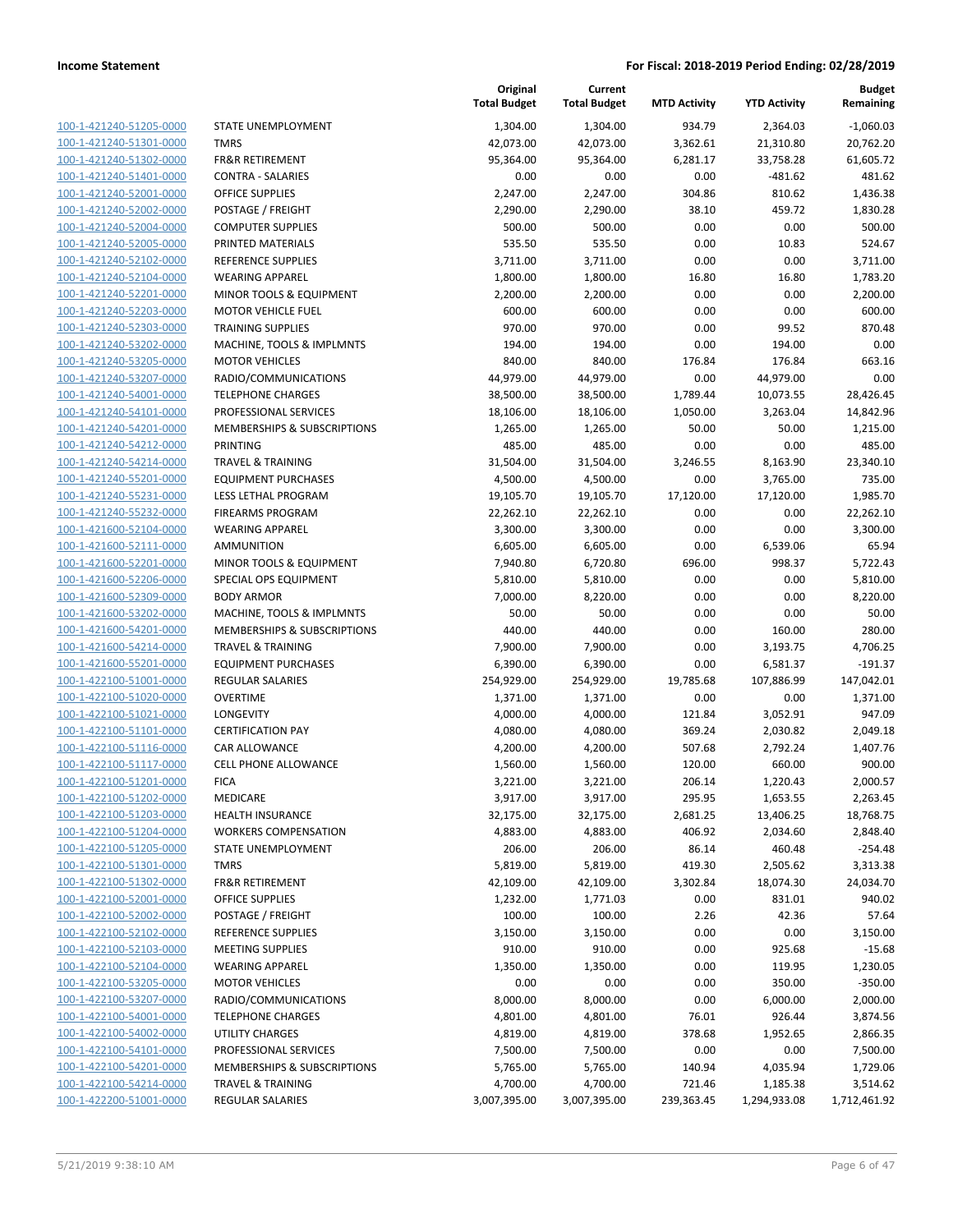| 100-1-422200-51020-0000 | OVE              |
|-------------------------|------------------|
| 100-1-422200-51021-0000 | LON              |
| 100-1-422200-51101-0000 | CER <sup>-</sup> |
| 100-1-422200-51102-0000 | <b>BILII</b>     |
| 100-1-422200-51117-0000 | CELL             |
| 100-1-422200-51202-0000 | MED              |
| 100-1-422200-51203-0000 | HEA              |
| 100-1-422200-51204-0000 | <b>WOI</b>       |
| 100-1-422200-51205-0000 | STA <sup>-</sup> |
| 100-1-422200-51302-0000 | FR&              |
| 100-1-422200-51401-0000 | CON              |
|                         |                  |
| 100-1-422200-52001-0000 | OFFI             |
| 100-1-422200-52101-0000 | JANI             |
| 100-1-422200-52102-0000 | <b>REFI</b>      |
| 100-1-422200-52104-0000 | WEA              |
| 100-1-422200-52107-0000 | BOT.             |
| 100-1-422200-52201-0000 | <b>MIN</b>       |
| 100-1-422200-52203-0000 | MO <sub>1</sub>  |
| 100-1-422200-52205-0000 | <b>FIRS</b>      |
| 100-1-422200-52207-0000 | <b>BUN</b>       |
| 100-1-422200-52208-0000 | RES <sup>(</sup> |
| 100-1-422200-52306-0000 | HAZ              |
| 100-1-422200-53202-0000 | MA <sub>C</sub>  |
| 100-1-422200-53205-0000 | MO <sub>1</sub>  |
| 100-1-422200-53208-0000 | <b>FIRE</b>      |
| 100-1-422200-53213-0000 | SCB/             |
| 100-1-422200-54001-0000 | TELE             |
| 100-1-422200-54002-0000 | UTIL             |
| 100-1-422200-54109-0000 | <b>INSF</b>      |
| 100-1-422200-54214-0000 | TRA'             |
| 100-1-422200-54908-0000 | <b>LEAS</b>      |
| 100-1-422200-55201-0000 | EQU              |
| 100-1-422200-55203-0000 | <b>FUR</b>       |
| 100-1-422200-55207-0000 | RAD              |
| 100-1-422300-51001-0000 | REG              |
| 100-1-422300-51020-0000 | OVE              |
| 100-1-422300-51021-0000 | <b>LON</b>       |
| 100-1-422300-51101-0000 | CER <sup>-</sup> |
| 100-1-422300-51117-0000 | CELL             |
| 100-1-422300-51201-0000 | <b>FICA</b>      |
| 100-1-422300-51202-0000 | MED              |
|                         | HEA              |
| 100-1-422300-51203-0000 |                  |
| 100-1-422300-51204-0000 | WOI              |
| 100-1-422300-51205-0000 | STA <sup>-</sup> |
| 100-1-422300-51302-0000 | FR&              |
| 100-1-422300-52001-0000 | OFFI             |
| 100-1-422300-52002-0000 | POS <sup>-</sup> |
| 100-1-422300-52005-0000 | PRIN             |
| 100-1-422300-52104-0000 | WEA              |
| 100-1-422300-52201-0000 | MIN              |
| 100-1-422300-52203-0000 | MO <sub>1</sub>  |
| 100-1-422300-52304-0000 | <b>FIRE</b>      |
| 100-1-422300-53205-0000 | MO1              |
| 100-1-422300-54001-0000 | TELE             |
| 100-1-422300-54201-0000 | MEN              |
| 100-1-422300-54208-0000 | LAB              |
| 100-1-422300-54210-0000 | PHO              |
| 100-1-422300-54214-0000 | TRA'             |
| 100-1-422300-54217-0000 | AW/              |
|                         |                  |

|                         |                                 | Original<br><b>Total Budget</b> | Current<br><b>Total Budget</b> | <b>MTD Activity</b> | <b>YTD Activity</b> | Budget<br>Remaining |
|-------------------------|---------------------------------|---------------------------------|--------------------------------|---------------------|---------------------|---------------------|
| 100-1-422200-51020-0000 | <b>OVERTIME</b>                 | 361,077.00                      | 361,077.00                     | 27,300.00           | 155,809.44          | 205,267.56          |
| 100-1-422200-51021-0000 | LONGEVITY                       | 50,330.00                       | 50,330.00                      | 267.68              | 48,256.29           | 2,073.71            |
| 100-1-422200-51101-0000 | <b>CERTIFICATION PAY</b>        | 111,360.00                      | 111,360.00                     | 5,501.64            | 29,391.32           | 81,968.68           |
| 100-1-422200-51102-0000 | <b>BILINGUAL PAY</b>            | 600.00                          | 600.00                         | 92.32               | 323.12              | 276.88              |
| 100-1-422200-51117-0000 | <b>CELL PHONE ALLOWANCE</b>     | 2,508.00                        | 2,508.00                       | 119.06              | 654.83              | 1,853.17            |
| 100-1-422200-51202-0000 | MEDICARE                        | 51,232.00                       | 51,232.00                      | 3,693.27            | 20,971.21           | 30,260.79           |
| 100-1-422200-51203-0000 | <b>HEALTH INSURANCE</b>         | 514,800.00                      | 514,800.00                     | 42,900.00           | 214,500.00          | 300,300.00          |
| 100-1-422200-51204-0000 | <b>WORKERS COMPENSATION</b>     | 75,102.00                       | 75,102.00                      | 6,258.50            | 31,292.50           | 43,809.50           |
| 100-1-422200-51205-0000 | STATE UNEMPLOYMENT              | 3,294.00                        | 3,294.00                       | 2,829.31            | 7,805.84            | $-4,511.84$         |
| 100-1-422200-51302-0000 | FR&R RETIREMENT                 | 676,936.00                      | 676,936.00                     | 52,620.33           | 292,552.88          | 384,383.12          |
| 100-1-422200-51401-0000 | CONTRA - SALARIES               | 0.00                            | 0.00                           | $-330.00$           | $-3,970.29$         | 3,970.29            |
| 100-1-422200-52001-0000 | <b>OFFICE SUPPLIES</b>          | 1,195.00                        | 1,195.00                       | 0.00                | 300.37              | 894.63              |
| 100-1-422200-52101-0000 | <b>JANITORIAL SUPPLIES</b>      | 6,000.00                        | 6,000.00                       | 268.35              | 1,586.05            | 4,413.95            |
| 100-1-422200-52102-0000 | REFERENCE SUPPLIES              | 400.00                          | 400.00                         | 0.00                | 0.00                | 400.00              |
| 100-1-422200-52104-0000 | <b>WEARING APPAREL</b>          | 20,964.00                       | 20,964.00                      | 2,392.17            | 2,822.31            | 18,141.69           |
| 100-1-422200-52107-0000 | <b>BOTANICAL SUPPLIES</b>       | 1,000.00                        | 1,000.00                       | 0.00                | 0.00                | 1,000.00            |
| 100-1-422200-52201-0000 | MINOR TOOLS & EQUIPMENT         | 12,754.00                       | 12,754.00                      | 4,974.00            | 9,160.45            | 3,593.55            |
| 100-1-422200-52203-0000 | <b>MOTOR VEHICLE FUEL</b>       | 30,786.00                       | 30,786.00                      | 1,948.76            | 12,011.22           | 18,774.78           |
| 100-1-422200-52205-0000 | <b>FIRST RESPONDER SUPPLIES</b> | 19,500.00                       | 19,500.00                      | 89.97               | 9,455.35            | 10,044.65           |
| 100-1-422200-52207-0000 | <b>BUNKER GEAR</b>              | 36,192.00                       | 36,192.00                      | 17,316.67           | 20,355.16           | 15,836.84           |
| 100-1-422200-52208-0000 | <b>RESCUE EQUIPMENT</b>         | 3,019.00                        | 3,019.00                       | 0.00                | 2,906.80            | 112.20              |
| 100-1-422200-52306-0000 | <b>HAZMAT SUPPLIES</b>          | 13,770.00                       | 13,770.00                      | 379.00              | 2,909.16            | 10,860.84           |
| 100-1-422200-53202-0000 | MACHINE, TOOLS & IMPLMNTS       | 1,900.00                        | 1,900.00                       | 139.95              | 739.94              | 1,160.06            |
| 100-1-422200-53205-0000 | <b>MOTOR VEHICLES</b>           | 55,000.00                       | 55,000.00                      | 881.84              | 5,286.91            | 49,713.09           |
| 100-1-422200-53208-0000 | FIRE HOSE/NOZZLES               | 8,520.00                        | 8,520.00                       | 0.00                | 2,488.93            | 6,031.07            |
| 100-1-422200-53213-0000 | <b>SCBA MAINTENANCE</b>         | 2,000.00                        | 2,000.00                       | 0.00                | 0.00                | 2,000.00            |
| 100-1-422200-54001-0000 | <b>TELEPHONE CHARGES</b>        | 7,016.00                        | 7,016.00                       | 228.72              | 2,963.83            | 4,052.17            |
| 100-1-422200-54002-0000 | <b>UTILITY CHARGES</b>          | 55,000.00                       | 55,000.00                      | 5,302.16            | 24,121.48           | 30,878.52           |
| 100-1-422200-54109-0000 | INSPECTIONS/TESTING             | 9,640.00                        | 9,640.00                       | 498.75              | 2,872.50            | 6,767.50            |
| 100-1-422200-54214-0000 | <b>TRAVEL &amp; TRAINING</b>    | 19,400.00                       | 19,400.00                      | 2,024.56            | 10,993.10           | 8,406.90            |
| 100-1-422200-54908-0000 | LEASE PURCHASE PAYMENTS         | 65,073.00                       | 65,073.00                      | 5,419.72            | 27,098.60           | 37,974.40           |
| 100-1-422200-55201-0000 | <b>EQUIPMENT PURCHASES</b>      | 750.00                          | 750.00                         | 0.00                | 0.00                | 750.00              |
| 100-1-422200-55203-0000 | <b>FURNITURE/OFFICE EQUIP</b>   | 400.00                          | 400.00                         | 19.96               | 259.92              | 140.08              |
| 100-1-422200-55207-0000 | RADIO COMMUNICATION EQUIP       | 7,000.00                        | 7,000.00                       | 0.00                | 800.00              | 6,200.00            |
| 100-1-422300-51001-0000 | <b>REGULAR SALARIES</b>         | 100,701.00                      | 100,701.00                     | 8,069.68            | 44,172.68           | 56,528.32           |
| 100-1-422300-51020-0000 | <b>OVERTIME</b>                 | 13,330.00                       | 13,330.00                      | 355.21              | 2,069.39            | 11,260.61           |
| 100-1-422300-51021-0000 | LONGEVITY                       | 1,648.00                        | 1,648.00                       | 0.00                | 1,648.00            | 0.00                |
| 100-1-422300-51101-0000 | <b>CERTIFICATION PAY</b>        | 2,520.00                        | 2,520.00                       | 147.70              | 812.35              | 1,707.65            |
| 100-1-422300-51117-0000 | <b>CELL PHONE ALLOWANCE</b>     | 600.00                          | 600.00                         | 46.16               | 253.88              | 346.12              |
| 100-1-422300-51201-0000 | <b>FICA</b>                     | 7,366.00                        | 7,366.00                       | 0.00                | 0.00                | 7,366.00            |
| 100-1-422300-51202-0000 | MEDICARE                        | 1,723.00                        | 1,723.00                       | 124.99              | 709.99              | 1,013.01            |
| 100-1-422300-51203-0000 | <b>HEALTH INSURANCE</b>         | 10,725.00                       | 10,725.00                      | 893.75              | 4,468.75            | 6,256.25            |
| 100-1-422300-51204-0000 | <b>WORKERS COMPENSATION</b>     | 2,564.00                        | 2,564.00                       | 213.67              | 1,068.35            | 1,495.65            |
| 100-1-422300-51205-0000 | <b>STATE UNEMPLOYMENT</b>       | 69.00                           | 69.00                          | 13.26               | 162.00              | $-93.00$            |
| 100-1-422300-51302-0000 | <b>FR&amp;R RETIREMENT</b>      | 22,928.00                       | 22,928.00                      | 1,663.42            | 9,365.91            | 13,562.09           |
| 100-1-422300-52001-0000 | <b>OFFICE SUPPLIES</b>          | 500.00                          | 500.00                         | 0.00                | 0.00                | 500.00              |
| 100-1-422300-52002-0000 | POSTAGE / FREIGHT               | 100.00                          | 100.00                         | 0.00                | 0.00                | 100.00              |
| 100-1-422300-52005-0000 | PRINTED MATERIALS               | 474.00                          | 474.00                         | 0.00                | 22.93               | 451.07              |
| 100-1-422300-52104-0000 | <b>WEARING APPAREL</b>          | 545.00                          | 545.00                         | 0.00                | 235.97              | 309.03              |
| 100-1-422300-52201-0000 | MINOR TOOLS & EQUIPMENT         | 648.00                          | 648.00                         | 0.00                | 72.28               | 575.72              |
| 100-1-422300-52203-0000 | <b>MOTOR VEHICLE FUEL</b>       | 1,785.00                        | 1,785.00                       | 81.86               | 344.36              | 1,440.64            |
| 100-1-422300-52304-0000 | FIRE PREVENTION SUPPLIES        | 8,837.50                        | 8,837.50                       | 342.00              | 1,972.81            | 6,864.69            |
| 100-1-422300-53205-0000 | <b>MOTOR VEHICLES</b>           | 452.00                          | 452.00                         | 7.81                | 7.81                | 444.19              |
| 100-1-422300-54001-0000 | <b>TELEPHONE CHARGES</b>        | 361.00                          | 361.00                         | 0.00                | 111.72              | 249.28              |
| 100-1-422300-54201-0000 | MEMBERSHIPS & SUBSCRIPTIONS     | 1,881.00                        | 1,881.00                       | 0.00                | 0.00                | 1,881.00            |
| 100-1-422300-54208-0000 | <b>LABORATORY WORK</b>          | 660.00                          | 660.00                         | 0.00                | 0.00                | 660.00              |
| 100-1-422300-54210-0000 | PHOTO PROCESSING                | 50.00                           | 50.00                          | 0.00                | 0.00                | 50.00               |
| 100-1-422300-54214-0000 | <b>TRAVEL &amp; TRAINING</b>    | 3,100.00                        | 3,100.00                       | 0.00                | 1,485.10            | 1,614.90            |
| 100-1-422300-54217-0000 | <b>AWARDS PROGRAM</b>           | 600.00                          | 600.00                         | 0.00                | 0.00                | 600.00              |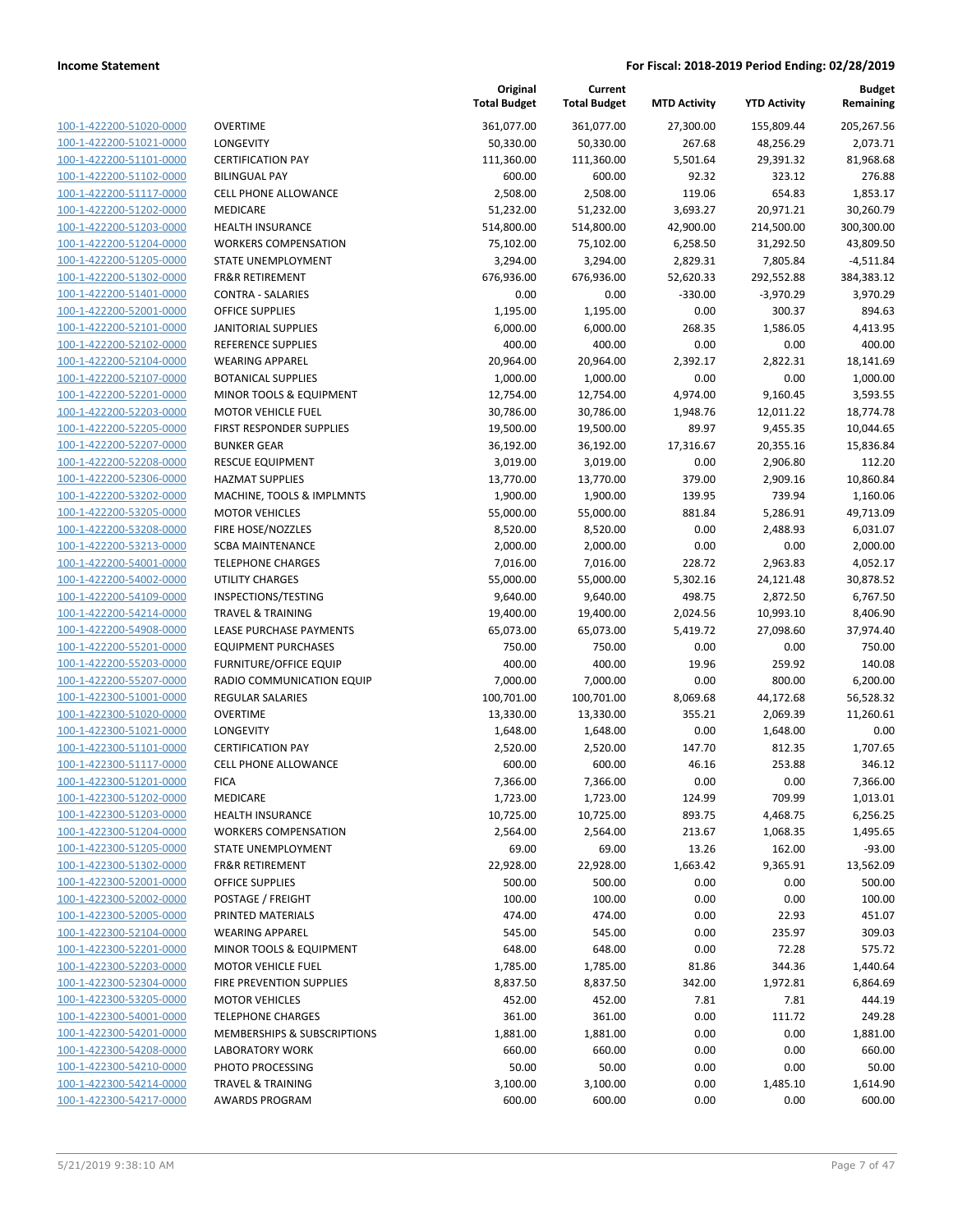| 100-1-422400-53204-0000        |
|--------------------------------|
| 100-1-422400-53209-0000        |
| 100-1-422400-54001-0000        |
| 100-1-422400-54201-0000        |
| 100-1-422400-54214-0000        |
| 100-1-431100-51001-0000        |
|                                |
| 100-1-431100-51021-0000        |
| 100-1-431100-51116-0000        |
| 100-1-431100-51117-0000        |
| 100-1-431100-51201-0000        |
| 100-1-431100-51202-0000        |
| 100-1-431100-51203-0000        |
| 100-1-431100-51204-0000        |
| 100-1-431100-51205-0000        |
| 100-1-431100-51301-0000        |
|                                |
| 100-1-431100-52001-0000        |
| 100-1-431100-52002-0000        |
| 100-1-431100-52103-0000        |
| 100-1-431100-53201-0000        |
| 100-1-431100-53205-0000        |
| 100-1-431100-54001-0000        |
| 100-1-431100-54002-0000        |
| 100-1-431100-54101-0000        |
| 100-1-431100-54201-0000        |
|                                |
| 100-1-431100-54214-0000        |
| 100-1-431200-51001-0000        |
| 100-1-431200-51020-0000        |
| 100-1-431200-51021-0000        |
| 100-1-431200-51101-0000        |
| 100-1-431200-51117-0000        |
| 100-1-431200-51201-0000        |
| 100-1-431200-51202-0000        |
| 100-1-431200-51203-0000        |
| 100-1-431200-51204-0000        |
| 100-1-431200-51205-0000        |
|                                |
| 100-1-431200-51301-0000        |
| 100-1-431200-52001-0000        |
| 100-1-431200-52002-0000        |
| 100-1-431200-52103-0000        |
| 100-1-431200-52104-0000        |
| 100-1-431200-52106-0000        |
| 100-1-431200-52107-0000        |
| <u>100-1-431200-52201-0000</u> |
| 100-1-431200-52203-0000        |
|                                |
| 100-1-431200-52302-0000        |
| <u>100-1-431200-52303-0000</u> |
| 100-1-431200-53202-0000        |
| 100-1-431200-53205-0000        |
| 100-1-431200-53207-0000        |
| 100-1-431200-53301-0000        |
| 100-1-431200-53303-0000        |
| 100-1-431200-53305-0000        |
| <u>100-1-431200-53308-0000</u> |
| 100-1-431200-54001-0000        |
|                                |
| 100-1-431200-54002-0000        |
| <u>100-1-431200-54201-0000</u> |
| 100-1-431200-54214-0000        |
| <u>100-1-431600-51001-0000</u> |
| <u>100-1-431600-51020-0000</u> |
|                                |

|                                                    |                                                   | Original<br><b>Total Budget</b> | Current<br><b>Total Budget</b> | <b>MTD Activity</b> | <b>YTD Activity</b> | <b>Budget</b><br>Remaining |
|----------------------------------------------------|---------------------------------------------------|---------------------------------|--------------------------------|---------------------|---------------------|----------------------------|
| 100-1-422400-53204-0000                            | SIREN MAINTENANCE                                 | 1,000.00                        | 1,000.00                       | 0.00                | 0.00                | 1,000.00                   |
| 100-1-422400-53209-0000                            | HARDWARE/SOFTWARE                                 | 12,500.00                       | 12,500.00                      | 10,000.00           | 10,000.00           | 2,500.00                   |
| 100-1-422400-54001-0000                            | <b>TELEPHONE CHARGES</b>                          | 2,500.00                        | 2,500.00                       | 173.76              | 1,233.82            | 1,266.18                   |
| 100-1-422400-54201-0000                            | MEMBERSHIPS & SUBSCRIPTIONS                       | 3,150.00                        | 3,150.00                       | 3,000.00            | 3,000.00            | 150.00                     |
| 100-1-422400-54214-0000                            | <b>TRAVEL &amp; TRAINING</b>                      | 1,500.00                        | 1,500.00                       | 0.00                | 0.00                | 1,500.00                   |
| 100-1-431100-51001-0000                            | <b>REGULAR SALARIES</b>                           | 133,727.00                      | 133,727.00                     | 10,164.48           | 55,767.92           | 77,959.08                  |
| 100-1-431100-51021-0000                            | <b>LONGEVITY</b>                                  | 486.00                          | 486.00                         | 0.00                | 486.00              | 0.00                       |
| 100-1-431100-51116-0000                            | <b>CAR ALLOWANCE</b>                              | 4,200.00                        | 4,200.00                       | 323.08              | 1,776.94            | 2,423.06                   |
| 100-1-431100-51117-0000                            | <b>CELL PHONE ALLOWANCE</b>                       | 852.00                          | 852.00                         | 32.30               | 177.65              | 674.35                     |
| 100-1-431100-51201-0000                            | <b>FICA</b>                                       | 8,859.00                        | 8,859.00                       | 613.20              | 3,425.04            | 5,433.96                   |
| 100-1-431100-51202-0000                            | MEDICARE                                          | 2,019.00                        | 2,019.00                       | 143.42              | 801.04              | 1,217.96                   |
| 100-1-431100-51203-0000                            | <b>HEALTH INSURANCE</b>                           | 21,450.00                       | 21,450.00                      | 1,787.50            | 8,937.50            | 12,512.50                  |
| 100-1-431100-51204-0000                            | <b>WORKERS COMPENSATION</b>                       | 381.00                          | 381.00                         | 31.75               | 158.75              | 222.25                     |
| 100-1-431100-51205-0000                            | STATE UNEMPLOYMENT                                | 137.00                          | 137.00                         | 71.67               | 261.03              | $-124.03$                  |
| 100-1-431100-51301-0000                            | <b>TMRS</b>                                       | 15,598.00                       | 15,598.00                      | 1,163.48            | 6,646.01            | 8,951.99                   |
| 100-1-431100-52001-0000                            | <b>OFFICE SUPPLIES</b>                            | 600.00                          | 600.00                         | 31.44               | 293.39              | 306.61                     |
| 100-1-431100-52002-0000                            | POSTAGE / FREIGHT                                 | 200.00                          | 200.00                         | 0.00                | 7.16                | 192.84                     |
| 100-1-431100-52103-0000                            | <b>MEETING SUPPLIES</b>                           | 100.00                          | 100.00                         | 0.00                | 0.00                | 100.00                     |
| 100-1-431100-53201-0000                            | FURNITURE & OFFICE EQUIPMENT                      | 100.00                          | 100.00                         | 0.00                | 0.00<br>0.00        | 100.00                     |
| 100-1-431100-53205-0000<br>100-1-431100-54001-0000 | <b>MOTOR VEHICLES</b><br><b>TELEPHONE CHARGES</b> | 259.00<br>3,423.00              | 259.00<br>3,423.00             | 0.00<br>132.32      | 1,101.27            | 259.00<br>2,321.73         |
| 100-1-431100-54002-0000                            | <b>UTILITY CHARGES</b>                            | 1,391.00                        | 1,391.00                       | 147.53              | 510.50              | 880.50                     |
| 100-1-431100-54101-0000                            | PROFESSIONAL SERVICES                             | 1,000.00                        | 1,000.00                       | 10.00               | 186.00              | 814.00                     |
| 100-1-431100-54201-0000                            | MEMBERSHIPS & SUBSCRIPTIONS                       | 600.00                          | 600.00                         | 0.00                | 244.29              | 355.71                     |
| 100-1-431100-54214-0000                            | <b>TRAVEL &amp; TRAINING</b>                      | 2,400.00                        | 2,400.00                       | 0.00                | 0.00                | 2,400.00                   |
| 100-1-431200-51001-0000                            | <b>REGULAR SALARIES</b>                           | 360,067.00                      | 360,067.00                     | 26,119.94           | 142,555.78          | 217,511.22                 |
| 100-1-431200-51020-0000                            | <b>OVERTIME</b>                                   | 13,737.00                       | 13,737.00                      | 1,019.18            | 4,960.73            | 8,776.27                   |
| 100-1-431200-51021-0000                            | <b>LONGEVITY</b>                                  | 6,800.00                        | 6,800.00                       | 0.00                | 6,674.00            | 126.00                     |
| 100-1-431200-51101-0000                            | <b>CERTIFICATION PAY</b>                          | 600.00                          | 600.00                         | 0.00                | 0.00                | 600.00                     |
| 100-1-431200-51117-0000                            | CELL PHONE ALLOWANCE                              | 1,824.00                        | 1,824.00                       | 33.22               | 182.71              | 1,641.29                   |
| 100-1-431200-51201-0000                            | <b>FICA</b>                                       | 23,748.00                       | 23,748.00                      | 1,510.04            | 8,771.54            | 14,976.46                  |
| 100-1-431200-51202-0000                            | MEDICARE                                          | 5,554.00                        | 5,554.00                       | 353.16              | 2,051.40            | 3,502.60                   |
| 100-1-431200-51203-0000                            | <b>HEALTH INSURANCE</b>                           | 117,975.00                      | 117,975.00                     | 9,831.25            | 49,156.25           | 68,818.75                  |
| 100-1-431200-51204-0000                            | <b>WORKERS COMPENSATION</b>                       | 24,546.00                       | 24,546.00                      | 2,045.50            | 10,227.50           | 14,318.50                  |
| 100-1-431200-51205-0000                            | STATE UNEMPLOYMENT                                | 755.00                          | 755.00                         | 489.10              | 978.96              | $-223.96$                  |
| 100-1-431200-51301-0000                            | <b>TMRS</b>                                       | 42,899.00                       | 42,899.00                      | 3,005.25            | 17,637.92           | 25,261.08                  |
| 100-1-431200-52001-0000                            | <b>OFFICE SUPPLIES</b>                            | 348.50                          | 348.50                         | 0.00                | 0.00                | 348.50                     |
| 100-1-431200-52002-0000                            | POSTAGE / FREIGHT                                 | 20.00                           | 20.00                          | 0.00                | 0.00                | 20.00                      |
| 100-1-431200-52103-0000                            | <b>MEETING SUPPLIES</b>                           | 709.11                          | 709.11                         | 83.94               | 83.94               | 625.17                     |
| 100-1-431200-52104-0000                            | <b>WEARING APPAREL</b>                            | 8,000.00                        | 8,000.00                       | 990.38              | 2,701.33            | 5,298.67                   |
| 100-1-431200-52106-0000                            | <b>CHEMICAL SUPPLIES</b>                          | 2,002.90                        | 2,002.90                       | 0.00                | 240.00              | 1,762.90                   |
| 100-1-431200-52107-0000                            | <b>BOTANICAL SUPPLIES</b>                         | 449.99                          | 449.99                         | 0.00                | 0.00                | 449.99                     |
| 100-1-431200-52201-0000                            | MINOR TOOLS & EQUIPMENT                           | 7,718.65                        | 7,718.65                       | 18.60               | 1,989.61            | 5,729.04                   |
| 100-1-431200-52203-0000                            | <b>MOTOR VEHICLE FUEL</b>                         | 35,291.00                       | 35,291.00                      | 2,543.54            | 14,716.81           | 20,574.19                  |
| 100-1-431200-52302-0000                            | <b>MEDICAL SUPPLIES</b>                           | 150.00                          | 150.00                         | 0.00                | 0.00                | 150.00                     |
| 100-1-431200-52303-0000                            | <b>TRAINING SUPPLIES</b>                          | 212.99                          | 212.99                         | 0.00                | 0.00                | 212.99                     |
| 100-1-431200-53202-0000                            | MACHINE, TOOLS & IMPLMNTS                         | 3,599.99                        | 3,599.99                       | 0.00                | 62.94               | 3,537.05                   |
| 100-1-431200-53205-0000                            | <b>MOTOR VEHICLES</b>                             | 37,000.00                       | 37,000.00                      | 414.37              | 8,755.62            | 28,244.38                  |
| 100-1-431200-53207-0000                            | RADIO/COMMUNICATIONS                              | 5,930.00                        | 5,930.00                       | 0.00                | 0.00                | 5,930.00                   |
| 100-1-431200-53301-0000                            | SIDEWALKS, CURBS, & GUTTERS                       | 8,000.00                        | 8,000.00                       | 0.00                | 34.62               | 7,965.38                   |
| 100-1-431200-53303-0000                            | MAINT - STREET /ALLEY/APRN/RNWY                   | 60,000.00                       | 60,000.00                      | 5,647.91            | 17,992.28           | 42,007.72                  |
| 100-1-431200-53305-0000                            | <b>BRIDGES &amp; CULVERTS</b>                     | 7,012.80                        | 7,012.80                       | 1,584.00            | 1,584.00            | 5,428.80                   |
| 100-1-431200-53308-0000                            | <b>STORM SEWERS</b>                               | 5,071.53                        | 5,071.53                       | 0.00                | 0.00                | 5,071.53                   |
| 100-1-431200-54001-0000                            | <b>TELEPHONE CHARGES</b>                          | 1,908.00                        | 1,908.00                       | 0.01                | 590.53              | 1,317.47                   |
| 100-1-431200-54002-0000                            | <b>UTILITY CHARGES</b>                            | 7,997.00                        | 7,997.00                       | 847.71              | 3,339.14            | 4,657.86                   |
| 100-1-431200-54201-0000                            | MEMBERSHIPS & SUBSCRIPTIONS                       | 798.00                          | 798.00                         | 0.00                | 0.00                | 798.00                     |
| 100-1-431200-54214-0000                            | <b>TRAVEL &amp; TRAINING</b>                      | 330.30                          | 330.30                         | 0.00                | 0.00                | 330.30                     |
| 100-1-431600-51001-0000                            | <b>REGULAR SALARIES</b>                           | 71,913.00                       | 71,913.00                      | 3,165.92            | 25,693.93           | 46,219.07                  |
| 100-1-431600-51020-0000                            | <b>OVERTIME</b>                                   | 7,979.00                        | 7,979.00                       | 60.19               | 1,330.31            | 6,648.69                   |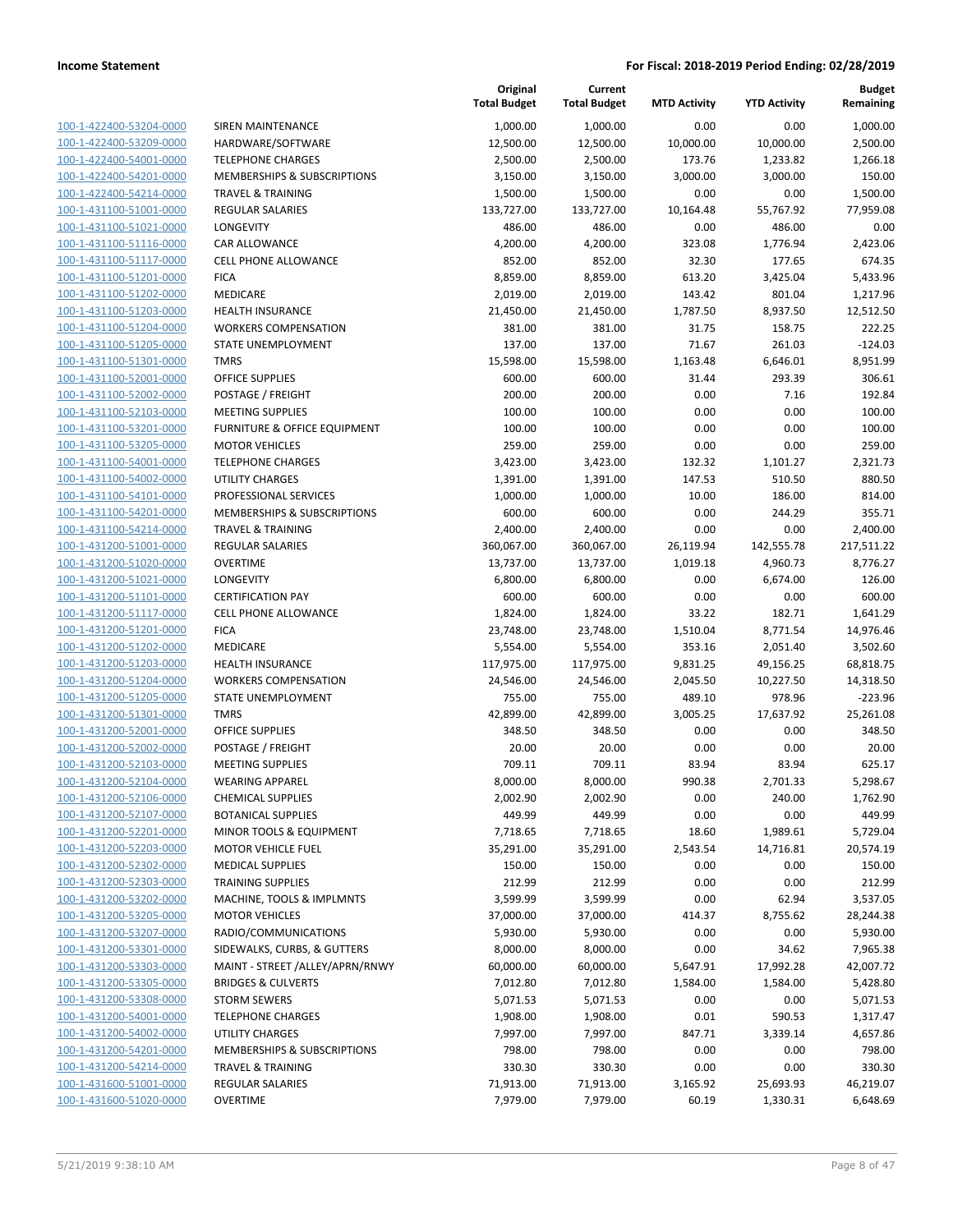100-1-431600-51021-0000 100-1-431600-51101-0000 100-1-431600-51201-0000 100-1-431600-51202-0000 100-1-431600-51203-0000 100-1-431600-51204-0000 100-1-431600-51205-0000 100-1-431600-51301-0000 100-1-431600-52001-0000 100-1-431600-52104-0000 100-1-431600-52106-0000 100-1-431600-52201-0000 100-1-431600-52203-0000 100-1-431600-53202-0000 100-1-431600-53205-0000 100-1-431600-53207-0000 100-1-431600-53303-0000 100-1-431600-54001-0000 100-1-431600-54002-0000 100-1-431600-54214-0000 100-1-431700-51001-0000 100-1-431700-51020-0000 100-1-431700-51021-0000 100-1-431700-51117-0000 100-1-431700-51201-0000 100-1-431700-51202-0000 100-1-431700-51203-0000 100-1-431700-51204-0000 100-1-431700-51205-0000 100-1-431700-51301-0000 100-1-431700-52001-0000 100-1-431700-52002-0000 100-1-431700-52104-0000 100-1-431700-52201-0000 100-1-431700-52203-0000 100-1-431700-52303-0000 100-1-431700-53201-0000 100-1-431700-53205-0000 100-1-431700-53207-0000 100-1-431700-54001-0000 100-1-431700-54002-0000 100-1-431700-54201-0000 100-1-431700-54212-0000 100-1-431700-54214-0000 100-1-431700-54410-0000 100-1-441100-51001-0000 100-1-441100-51020-0000 100-1-441100-51021-0000 100-1-441100-51102-0000 100-1-441100-51117-0000 100-1-441100-51201-0000 100-1-441100-51202-0000 100-1-441100-51203-0000 100-1-441100-51204-0000 100-1-441100-51205-0000 100-1-441100-51301-0000 100-1-441100-52001-0000 100-1-441100-52002-0000 100-1-441100-52005-0000

|                                     | Original<br><b>Total Budget</b> | Current<br><b>Total Budget</b> | <b>MTD Activity</b> | <b>YTD Activity</b> | <b>Budget</b><br>Remaining |
|-------------------------------------|---------------------------------|--------------------------------|---------------------|---------------------|----------------------------|
| LONGEVITY                           | 2,796.00                        | 2,796.00                       | 0.00                | 2,796.00            | 0.00                       |
| <b>CERTIFICATION PAY</b>            | 1,200.00                        | 1,200.00                       | 46.16               | 253.88              | 946.12                     |
| <b>FICA</b>                         | 5,201.00                        | 5,201.00                       | 190.72              | 1,844.97            | 3,356.03                   |
| MEDICARE                            | 1,216.00                        | 1,216.00                       | 44.61               | 431.50              | 784.50                     |
| <b>HEALTH INSURANCE</b>             | 21,450.00                       | 21,450.00                      | 1,787.50            | 8,937.50            | 12,512.50                  |
| <b>WORKERS COMPENSATION</b>         | 5,376.00                        | 5,376.00                       | 448.00              | 2,240.00            | 3,136.00                   |
| STATE UNEMPLOYMENT                  | 137.00                          | 137.00                         | 58.90               | 121.99              | 15.01                      |
| <b>TMRS</b>                         | 9,395.00                        | 9,395.00                       | 361.92              | 3,559.56            | 5,835.44                   |
| <b>OFFICE SUPPLIES</b>              | 278.38                          | 278.38                         | 0.00                | 0.00                | 278.38                     |
| <b>WEARING APPAREL</b>              | 2,617.40                        | 2,617.40                       | 480.82              | 1,404.61            | 1,212.79                   |
| <b>CHEMICAL SUPPLIES</b>            | 326.66                          | 326.66                         | 0.00                | 0.00                | 326.66                     |
| MINOR TOOLS & EQUIPMENT             | 3,529.84                        | 3,529.84                       | 59.08               | 1,679.42            | 1,850.42                   |
| <b>MOTOR VEHICLE FUEL</b>           | 4,200.00                        | 4,200.00                       | 140.64              | 1,332.70            | 2,867.30                   |
| MACHINE, TOOLS & IMPLMNTS           | 3,998.75                        | 3,998.75                       | 0.00                | 340.00              | 3,658.75                   |
| <b>MOTOR VEHICLES</b>               | 1,919.00                        | 1,919.00                       | 0.00                | 194.87              | 1,724.13                   |
| RADIO/COMMUNICATIONS                | 1,425.00                        | 1,425.00                       | 0.00                | 0.00                | 1,425.00                   |
| MAINT - STREET /ALLEY/APRN/RNWY     | 20,001.00                       | 20,001.00                      | 31.99               | 11,330.84           | 8,670.16                   |
| <b>TELEPHONE CHARGES</b>            | 848.00                          | 848.00                         | 36.27               | 368.49              | 479.51                     |
| <b>UTILITY CHARGES</b>              | 357,457.00                      | 357,457.00                     | 26,959.63           | 132,672.50          | 224,784.50                 |
| <b>TRAVEL &amp; TRAINING</b>        | 395.00                          | 395.00                         | 0.00                | 0.00                | 395.00                     |
| <b>REGULAR SALARIES</b>             | 110,615.00                      | 110,615.00                     | 8,508.15            | 46,631.61           | 63,983.39                  |
| <b>OVERTIME</b>                     | 336.00                          | 336.00                         | 0.00                | 0.00                | 336.00                     |
| LONGEVITY                           | 1,890.00                        | 1,890.00                       | 0.00                | 1,890.00            | 0.00                       |
| <b>CELL PHONE ALLOWANCE</b>         | 420.00                          | 420.00                         | 32.30               | 177.65              | 242.35                     |
| <b>FICA</b>                         | 7,022.00                        | 7,022.00                       | 479.12              | 2,779.50            | 4,242.50                   |
| <b>MEDICARE</b>                     | 1,642.00                        | 1,642.00                       | 112.06              | 650.09              | 991.91                     |
| <b>HEALTH INSURANCE</b>             | 21,450.00                       | 21,450.00                      | 1,787.50            | 8,937.50            | 12,512.50                  |
| <b>WORKERS COMPENSATION</b>         | 702.00                          | 702.00                         | 58.50               | 292.50              | 409.50                     |
| STATE UNEMPLOYMENT                  | 137.00                          | 137.00                         | 141.95              | 295.67              | $-158.67$                  |
| <b>TMRS</b>                         | 12,685.00                       | 12,685.00                      | 944.56              | 5,563.17            | 7,121.83                   |
| <b>OFFICE SUPPLIES</b>              | 1,700.00                        | 1,700.00                       | 0.00                | 197.91              | 1,502.09                   |
| POSTAGE / FREIGHT                   | 50.00                           | 50.00                          | 0.00                | 0.00                | 50.00                      |
| <b>WEARING APPAREL</b>              | 850.00                          | 850.00                         | 0.00                | 303.95              | 546.05                     |
| MINOR TOOLS & EQUIPMENT             | 700.00                          | 700.00                         | 0.00                | 116.32              | 583.68                     |
| <b>MOTOR VEHICLE FUEL</b>           | 3,200.00                        | 3,200.00                       | 507.89              | 1,781.19            | 1,418.81                   |
| <b>TRAINING SUPPLIES</b>            | 350.00                          | 350.00                         | 0.00                | 97.93               | 252.07                     |
| FURNITURE & OFFICE EQUIPMENT        | 1,000.00                        | 1,000.00                       | 0.00                | 0.00                | 1,000.00                   |
| <b>MOTOR VEHICLES</b>               | 1,100.00                        | 1,100.00                       | 0.00                | 319.95              | 780.05                     |
| RADIO/COMMUNICATIONS                | 200.00                          | 200.00                         | 0.00                | 0.00                | 200.00                     |
| <b>TELEPHONE CHARGES</b>            | 1,400.00                        | 1,400.00                       | 21.26               | 420.21              | 979.79                     |
| UTILITY CHARGES                     | 1,391.00                        | 1,391.00                       | 147.53              | 510.49              | 880.51                     |
| MEMBERSHIPS & SUBSCRIPTIONS         | 700.00                          | 700.00                         | 0.00                | 0.00                | 700.00                     |
| <b>PRINTING</b>                     | 200.00                          | 200.00                         | 0.00                | 0.00                | 200.00                     |
| <b>TRAVEL &amp; TRAINING</b>        | 1,000.00                        | 1,000.00                       | 0.00                | 0.00                | 1,000.00                   |
| PERMITS/FEES                        | 200.00                          | 200.00                         | 0.00                | 0.00                | 200.00                     |
|                                     |                                 | 130,427.00                     |                     |                     |                            |
| REGULAR SALARIES<br><b>OVERTIME</b> | 130,427.00<br>1,054.00          | 1,054.00                       | 5,047.04<br>0.00    | 27,657.68<br>26.63  | 102,769.32<br>1,027.37     |
| LONGEVITY                           | 780.00                          | 780.00                         | 0.00                | 762.00              | 18.00                      |
| <b>BILINGUAL PAY</b>                |                                 | 1,200.00                       | 92.32               | 507.76              | 692.24                     |
|                                     | 1,200.00<br>960.00              | 960.00                         | 0.00                | 0.00                | 960.00                     |
| <b>CELL PHONE ALLOWANCE</b>         |                                 |                                |                     |                     |                            |
| <b>FICA</b>                         | 8,334.00                        | 8,334.00                       | 282.50              | 1,619.01            | 6,714.99                   |
| MEDICARE                            | 1,949.00                        | 1,949.00                       | 66.06               | 378.62              | 1,570.38                   |
| <b>HEALTH INSURANCE</b>             | 32,175.00                       | 32,175.00                      | 2,681.25            | 13,406.25           | 18,768.75                  |
| <b>WORKERS COMPENSATION</b>         | 682.00                          | 682.00                         | 56.83               | 284.15              | 397.85                     |
| STATE UNEMPLOYMENT                  | 206.00                          | 206.00                         | 92.50               | 185.00              | 21.00                      |
| <b>TMRS</b>                         | 15,055.00                       | 15,055.00                      | 568.42              | 3,306.88            | 11,748.12                  |
| OFFICE SUPPLIES                     | 1,600.00                        | 1,600.00                       | 144.98              | 387.96              | 1,212.04                   |
| POSTAGE / FREIGHT                   | 800.00                          | 800.00                         | 8.37                | 61.71               | 738.29                     |
| PRINTED MATERIALS                   | 302.74                          | 302.74                         | 0.00                | 41.39               | 261.35                     |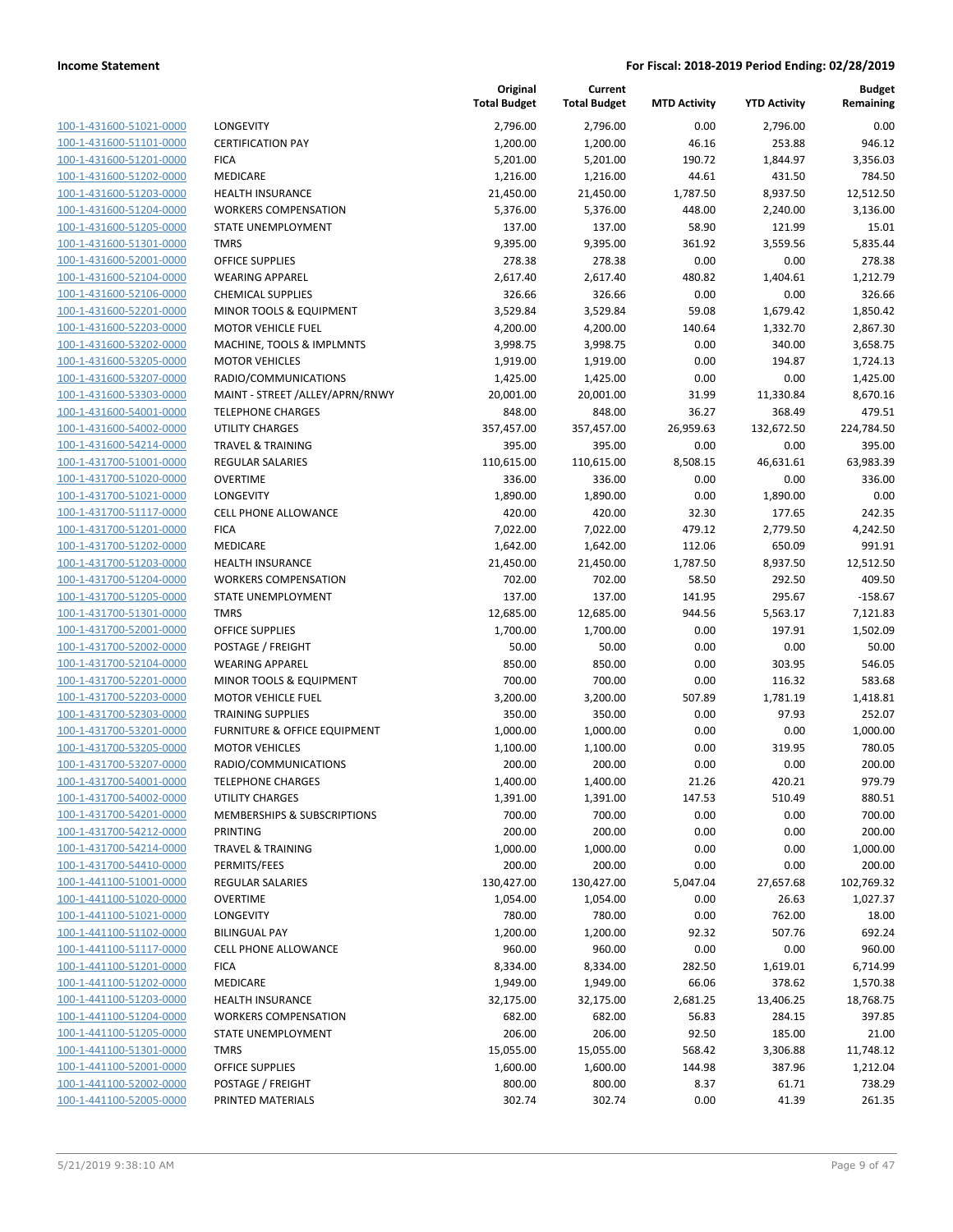| 100-1-441100-54001-0000        |
|--------------------------------|
| 100-1-441100-54002-0000        |
| 100-1-441100-54214-0000        |
| 100-1-441200-51001-0000        |
| 100-1-441200-51021-0000        |
| 100-1-441200-51101-0000        |
| 100-1-441200-51117-0000        |
| 100-1-441200-51201-0000        |
| 100-1-441200-51202-0000        |
| 100-1-441200-51203-0000        |
| 100-1-441200-51204-0000        |
| 100-1-441200-51205-0000        |
| 100-1-441200-51301-0000        |
| 100-1-441200-52102-0000        |
| 100-1-441200-52104-0000        |
| 100-1-441200-54201-0000        |
|                                |
| 100-1-441200-54214-0000        |
| 100-1-441300-51001-0000        |
| 100-1-441300-51021-0000        |
| 100-1-441300-51101-0000        |
| 100-1-441300-51117-0000        |
| 100-1-441300-51201-0000        |
| 100-1-441300-51202-0000        |
| 100-1-441300-51203-0000        |
| 100-1-441300-51204-0000        |
| 100-1-441300-51205-0000        |
| 100-1-441300-51301-0000        |
| 100-1-441300-52002-0000        |
| 100-1-441300-52005-0000        |
| 100-1-441300-52102-0000        |
| 100-1-441300-52104-0000        |
| 100-1-441300-52201-0000        |
| 100-1-441300-52203-0000        |
| 100-1-441300-53205-0000        |
| 100-1-441300-54001-0000        |
| 100-1-441300-54002-0000        |
|                                |
| 100-1-441300-54201-0000        |
| 100-1-441300-54214-0000        |
| 100-1-441300-54410-0000        |
| 100-1-442200-53205-0000        |
| 100-1-443200-51001-0000        |
| <u>100-1-443200-51020-0000</u> |
| 100-1-443200-51021-0000        |
| <u>100-1-443200-51102-0000</u> |
| 100-1-443200-51117-0000        |
| 100-1-443200-51201-0000        |
| 100-1-443200-51202-0000        |
| <u>100-1-443200-51203-0000</u> |
| <u>100-1-443200-51204-0000</u> |
| <u>100-1-443200-51205-0000</u> |
| <u>100-1-443200-51301-0000</u> |
| 100-1-443200-52001-0000        |
|                                |
| <u>100-1-443200-52002-0000</u> |
| <u>100-1-443200-52101-0000</u> |
| <u>100-1-443200-52104-0000</u> |
| <u>100-1-443200-52106-0000</u> |
| 100-1-443200-52108-0000        |
| <u>100-1-443200-52201-0000</u> |
| 100-1-443200-52203-0000        |

|                         |                              | Original<br><b>Total Budget</b> | Current<br><b>Total Budget</b> | <b>MTD Activity</b> | <b>YTD Activity</b> | <b>Budget</b><br>Remaining |
|-------------------------|------------------------------|---------------------------------|--------------------------------|---------------------|---------------------|----------------------------|
| 100-1-441100-54001-0000 | <b>TELEPHONE CHARGES</b>     | 2,684.00                        | 2,684.00                       | 172.05              | 1,072.68            | 1,611.32                   |
| 100-1-441100-54002-0000 | <b>UTILITY CHARGES</b>       | 1,391.00                        | 1,391.00                       | 147.53              | 510.50              | 880.50                     |
| 100-1-441100-54214-0000 | <b>TRAVEL &amp; TRAINING</b> | 1,000.00                        | 1,000.00                       | 0.00                | 0.00                | 1,000.00                   |
| 100-1-441200-51001-0000 | <b>REGULAR SALARIES</b>      | 54,080.00                       | 54,080.00                      | 4,160.00            | 22,800.00           | 31,280.00                  |
| 100-1-441200-51021-0000 | LONGEVITY                    | 294.00                          | 294.00                         | 0.00                | 294.00              | 0.00                       |
| 100-1-441200-51101-0000 | <b>CERTIFICATION PAY</b>     | 1,200.00                        | 1,200.00                       | 0.00                | 0.00                | 1,200.00                   |
| 100-1-441200-51117-0000 | <b>CELL PHONE ALLOWANCE</b>  | 432.00                          | 432.00                         | 0.00                | 0.00                | 432.00                     |
| 100-1-441200-51201-0000 | <b>FICA</b>                  | 3,472.00                        | 3,472.00                       | 223.54              | 1,285.71            | 2,186.29                   |
| 100-1-441200-51202-0000 | MEDICARE                     | 812.00                          | 812.00                         | 52.28               | 300.67              | 511.33                     |
| 100-1-441200-51203-0000 | <b>HEALTH INSURANCE</b>      | 10,725.00                       | 10,725.00                      | 893.75              | 4,468.75            | 6,256.25                   |
| 100-1-441200-51204-0000 | <b>WORKERS COMPENSATION</b>  | 347.00                          | 347.00                         | 28.92               | 144.60              | 202.40                     |
| 100-1-441200-51205-0000 | STATE UNEMPLOYMENT           | 69.00                           | 69.00                          | 74.88               | 149.76              | $-80.76$                   |
| 100-1-441200-51301-0000 | <b>TMRS</b>                  | 6,273.00                        | 6,273.00                       | 460.10              | 2,636.96            | 3,636.04                   |
| 100-1-441200-52102-0000 | <b>BOOKS / REF SUPPLIES</b>  | 750.00                          | 750.00                         | 0.00                | 0.00                | 750.00                     |
| 100-1-441200-52104-0000 | <b>WEARING APPAREL</b>       | 500.04                          | 500.04                         | 0.00                | 0.00                | 500.04                     |
| 100-1-441200-54201-0000 | MEMBERSHIPS & SUBSCRIPTIONS  | 250.00                          | 250.00                         | 0.00                | 55.00               | 195.00                     |
| 100-1-441200-54214-0000 | <b>TRAVEL &amp; TRAINING</b> | 1,000.00                        | 1,000.00                       | 0.00                | 0.00                | 1,000.00                   |
| 100-1-441300-51001-0000 | <b>REGULAR SALARIES</b>      | 262,511.00                      | 262,511.00                     | 20,194.75           | 110,681.88          | 151,829.12                 |
| 100-1-441300-51021-0000 | LONGEVITY                    | 2,640.00                        | 2,640.00                       | 0.00                | 2,640.00            | 0.00                       |
| 100-1-441300-51101-0000 | <b>CERTIFICATION PAY</b>     | 3,600.00                        | 3,600.00                       | 184.62              | 1,015.41            | 2,584.59                   |
| 100-1-441300-51117-0000 | <b>CELL PHONE ALLOWANCE</b>  | 1,824.00                        | 1,824.00                       | 98.74               | 543.07              | 1,280.93                   |
| 100-1-441300-51201-0000 | <b>FICA</b>                  | 16,776.00                       | 16,776.00                      | 1,235.74            | 6,933.59            | 9,842.41                   |
| 100-1-441300-51202-0000 | <b>MEDICARE</b>              | 3,923.00                        | 3,923.00                       | 289.00              | 1,621.55            | 2,301.45                   |
| 100-1-441300-51203-0000 | <b>HEALTH INSURANCE</b>      | 53,625.00                       | 53,625.00                      | 4,468.75            | 22,343.75           | 31,281.25                  |
| 100-1-441300-51204-0000 | <b>WORKERS COMPENSATION</b>  | 1,732.00                        | 1,732.00                       | 144.33              | 721.65              | 1,010.35                   |
| 100-1-441300-51205-0000 | STATE UNEMPLOYMENT           | 343.00                          | 343.00                         | 295.91              | 664.51              | $-321.51$                  |
| 100-1-441300-51301-0000 | <b>TMRS</b>                  | 30,304.00                       | 30,304.00                      | 2,264.86            | 13,119.72           | 17,184.28                  |
| 100-1-441300-52002-0000 | POSTAGE / FREIGHT            | 6,000.00                        | 6,000.00                       | 183.35              | 799.31              | 5,200.69                   |
| 100-1-441300-52005-0000 | PRINTED MATERIALS            | 1,191.35                        | 1,191.35                       | 307.66              | 307.66              | 883.69                     |
| 100-1-441300-52102-0000 | <b>BOOKS / REF SUPPLIES</b>  | 1,000.00                        | 1,000.00                       | 0.00                | 0.00                | 1,000.00                   |
| 100-1-441300-52104-0000 | <b>WEARING APPAREL</b>       | 2,400.00                        | 2,400.00                       | 0.00                | 428.95              | 1,971.05                   |
| 100-1-441300-52201-0000 | MINOR TOOLS & EQUIPMENT      | 500.00                          | 500.00                         | 0.00                | 0.00                | 500.00                     |
| 100-1-441300-52203-0000 | <b>MOTOR VEHICLE FUEL</b>    | 4,575.00                        | 4,575.00                       | 259.36              | 1,402.79            | 3,172.21                   |
| 100-1-441300-53205-0000 | <b>MOTOR VEHICLES</b>        | 1,200.00                        | 1,200.00                       | 0.00                | 693.82              | 506.18                     |
| 100-1-441300-54001-0000 | <b>TELEPHONE CHARGES</b>     | 4,004.00                        | 4,004.00                       | 164.99              | 1,442.90            | 2,561.10                   |
| 100-1-441300-54002-0000 | UTILITY CHARGES              | 1,391.00                        | 1,391.00                       | 147.53              | 510.50              | 880.50                     |
| 100-1-441300-54201-0000 | MEMBERSHIPS & SUBSCRIPTIONS  | 750.00                          | 750.00                         | 45.00               | 187.57              | 562.43                     |
| 100-1-441300-54214-0000 | <b>TRAVEL &amp; TRAINING</b> | 4,000.00                        | 4,000.00                       | 0.00                | 1,525.00            | 2,475.00                   |
| 100-1-441300-54410-0000 | PERMITS/FEES                 | 25,000.00                       | 25,000.00                      | 0.00                | 0.00                | 25,000.00                  |
| 100-1-442200-53205-0000 | <b>MOTOR VEHICLES</b>        | 0.00                            | 0.00                           | 13.72               | 13.72               | $-13.72$                   |
| 100-1-443200-51001-0000 | REGULAR SALARIES             | 191,748.00                      | 191,748.00                     | 16,115.03           | 81,434.96           | 110,313.04                 |
| 100-1-443200-51020-0000 | <b>OVERTIME</b>              | 7,191.00                        | 7,191.00                       | 887.94              | 4,769.56            | 2,421.44                   |
| 100-1-443200-51021-0000 | LONGEVITY                    | 6,738.00                        | 6,738.00                       | 0.00                | 6,714.00            | 24.00                      |
| 100-1-443200-51102-0000 | <b>BILINGUAL PAY</b>         | 600.00                          | 600.00                         | 46.16               | 253.88              | 346.12                     |
| 100-1-443200-51117-0000 | <b>CELL PHONE ALLOWANCE</b>  | 432.00                          | 432.00                         | 33.22               | 182.71              | 249.29                     |
| 100-1-443200-51201-0000 | <b>FICA</b>                  | 12,816.00                       | 12,816.00                      | 924.44              | 5,180.98            | 7,635.02                   |
| 100-1-443200-51202-0000 | MEDICARE                     | 2,997.00                        | 2,997.00                       | 216.20              | 1,211.68            | 1,785.32                   |
| 100-1-443200-51203-0000 | <b>HEALTH INSURANCE</b>      | 64,350.00                       | 64,350.00                      | 5,362.50            | 26,812.50           | 37,537.50                  |
| 100-1-443200-51204-0000 | <b>WORKERS COMPENSATION</b>  | 7,855.00                        | 7,855.00                       | 654.58              | 3,272.90            | 4,582.10                   |
| 100-1-443200-51205-0000 | <b>STATE UNEMPLOYMENT</b>    | 412.00                          | 412.00                         | 298.69              | 603.81              | $-191.81$                  |
| 100-1-443200-51301-0000 | <b>TMRS</b>                  | 23,151.00                       | 23,151.00                      | 1,889.30            | 10,608.12           | 12,542.88                  |
| 100-1-443200-52001-0000 | OFFICE SUPPLIES              | 1,120.00                        | 1,120.00                       | 114.00              | 416.54              | 703.46                     |
| 100-1-443200-52002-0000 | POSTAGE / FREIGHT            | 40.00                           | 40.00                          | 3.14                | 9.12                | 30.88                      |
| 100-1-443200-52101-0000 | <b>JANITORIAL SUPPLIES</b>   | 2,000.00                        | 2,000.00                       | 281.15              | 685.39              | 1,314.61                   |
| 100-1-443200-52104-0000 | <b>WEARING APPAREL</b>       | 1,950.00                        | 1,950.00                       | 0.00                | 407.82              | 1,542.18                   |
| 100-1-443200-52106-0000 | <b>CHEMICAL SUPPLIES</b>     | 18,000.00                       | 18,000.00                      | 1,083.54            | 3,379.00            | 14,621.00                  |
| 100-1-443200-52108-0000 | <b>MENAGERIE SUPPLIES</b>    | 7,500.00                        | 7,500.00                       | 317.69              | 2,993.29            | 4,506.71                   |
| 100-1-443200-52201-0000 | MINOR TOOLS & EQUIPMENT      | 1,000.00                        | 1,000.00                       | 0.00                | 681.60              | 318.40                     |
| 100-1-443200-52203-0000 | MOTOR VEHICLE FUEL           | 5,378.00                        | 5,378.00                       | 350.06              | 1,889.20            | 3,488.80                   |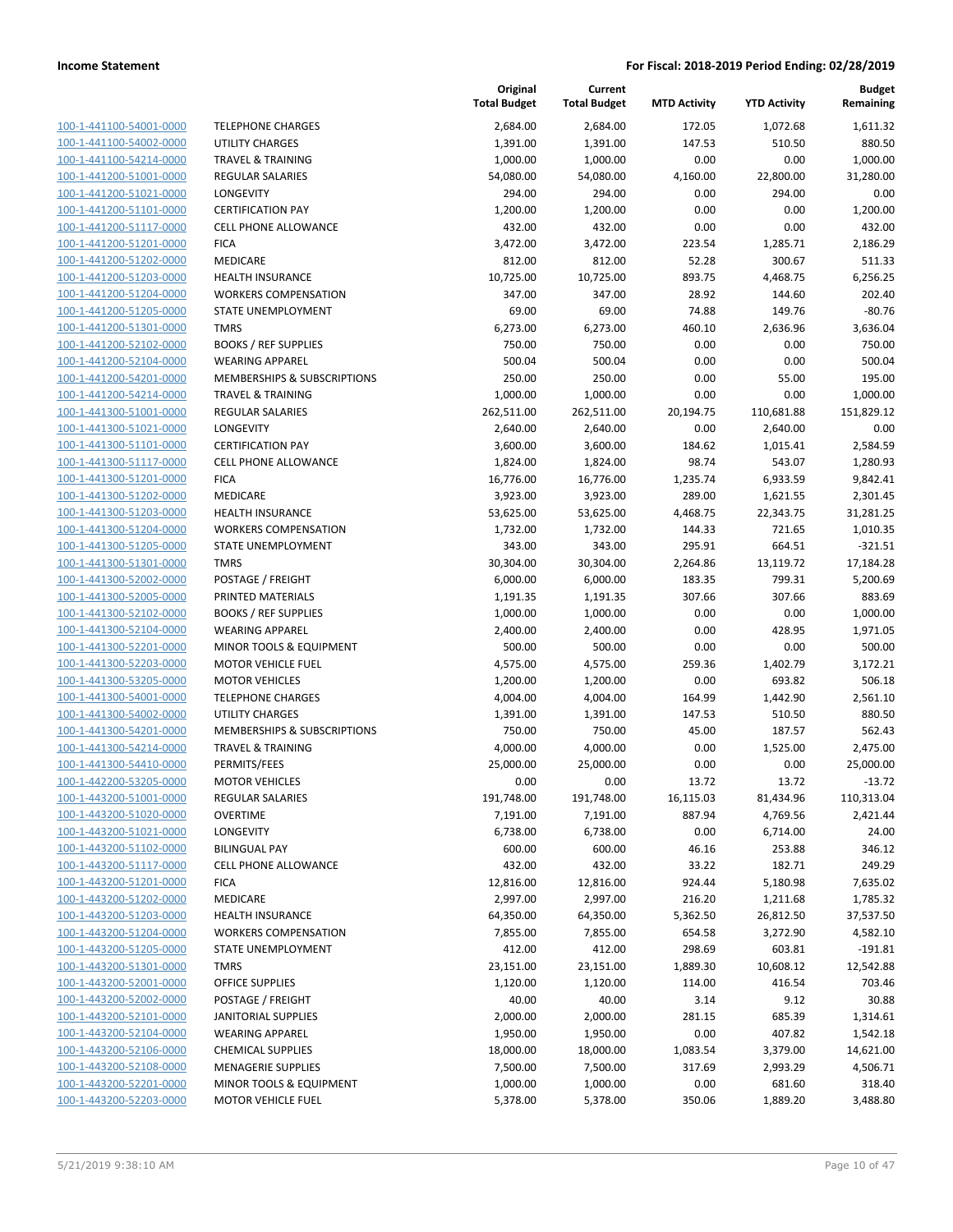**Current**

**Original**

**Budget Remaining**

| 100-1-443200-53202-0000        |
|--------------------------------|
| 100-1-443200-53205-0000        |
| 100-1-443200-54001-0000        |
| 100-1-443200-54002-0000        |
| 100-1-443200-54107-0000        |
| 100-1-443200-54108-0000        |
| 100-1-443200-54214-0000        |
| 100-1-451100-51001-0000        |
| 100-1-451100-51020-0000        |
| 100-1-451100-51021-0000        |
| 100-1-451100-51101-0000        |
| 100-1-451100-51102-0000        |
| 100-1-451100-51116-0000        |
| 100-1-451100-51117-0000        |
| 100-1-451100-51201-0000        |
| 100-1-451100-51202-0000        |
| 100-1-451100-51203-0000        |
| 100-1-451100-51204-0000        |
| 100-1-451100-51205-0000        |
| 100-1-451100-51301-0000        |
| 100-1-451100-52001-0000        |
| 100-1-451100-52002-0000        |
| 100-1-451100-52101-0000        |
| 100-1-451100-52104-0000        |
| 100-1-451100-52106-0000        |
| 100-1-451100-52107-0000        |
| 100-1-451100-52201-0000        |
| 100-1-451100-52203-0000        |
| 100-1-451100-52401-0000        |
| 100-1-451100-53202-0000        |
| 100-1-451100-53205-0000        |
| 100-1-451100-53207-0000        |
| 100-1-451100-53402-0000        |
| 100-1-451100-53707-0000        |
| 100-1-451100-53708-0000        |
| 100-1-451100-53710-0000        |
| 100-1-451100-54001-0000        |
| 100-1-451100-54002-0000        |
| 100-1-451100-54101-0000        |
| 100-1-451100-54201-0000        |
| 100-1-451100-54211-0000        |
| <u>100-1-451100-54214-0000</u> |
| <u>100-1-451100-54301-0000</u> |
| <u>100-1-451100-54409-0000</u> |
| <u>100-1-455100-51001-0000</u> |
| 100-1-455100-51020-0000        |
| 100-1-455100-51021-0000        |
| <u>100-1-455100-51102-0000</u> |
| <u>100-1-455100-51116-0000</u> |
| 100-1-455100-51117-0000        |
| 100-1-455100-51201-0000        |
| 100-1-455100-51202-0000        |
| 100-1-455100-51203-0000        |
| <u>100-1-455100-51204-0000</u> |
| <u>100-1-455100-51205-0000</u> |
| 100-1-455100-51301-0000        |
| 100-1-455100-52001-0000        |
| <u>100-1-455100-52002-0000</u> |
| <u>100-1-455100-52004-0000</u> |
|                                |

|                                                    |                                              | <b>Total Budget</b>  | <b>Total Budget</b>  | <b>MTD Activity</b> | <b>YTD Activity</b>  | Remaining          |
|----------------------------------------------------|----------------------------------------------|----------------------|----------------------|---------------------|----------------------|--------------------|
| 100-1-443200-53202-0000                            | MACHINE, TOOLS & IMPLMNTS                    | 2,000.00             | 2,000.00             | 0.00                | 45.45                | 1,954.55           |
| 100-1-443200-53205-0000                            | <b>MOTOR VEHICLES</b>                        | 246.00               | 246.00               | 707.63              | 1,007.09             | $-761.09$          |
| 100-1-443200-54001-0000                            | <b>TELEPHONE CHARGES</b>                     | 1,957.00             | 1,957.00             | 0.01                | 606.44               | 1,350.56           |
| 100-1-443200-54002-0000                            | <b>UTILITY CHARGES</b>                       | 30,525.00            | 30,525.00            | 2,335.63            | 11,091.03            | 19,433.97          |
| 100-1-443200-54107-0000                            | MEDICAL                                      | 2,500.00             | 20,500.00            | 1,482.84            | 3,779.72             | 16,720.28          |
| 100-1-443200-54108-0000                            | <b>VETERINARY SERVICES</b>                   | 26,000.00            | 8,000.00             | 1,213.00            | $-2,129.00$          | 10,129.00          |
| 100-1-443200-54214-0000                            | <b>TRAVEL &amp; TRAINING</b>                 | 600.00               | 600.00               | 0.00                | 210.00               | 390.00             |
| 100-1-451100-51001-0000                            | <b>REGULAR SALARIES</b>                      | 502,291.00           | 524,056.00           | 37,327.82           | 210,516.59           | 313,539.41         |
| 100-1-451100-51020-0000                            | <b>OVERTIME</b>                              | 20,991.00            | 20,991.00            | 212.75              | 3,721.06             | 17,269.94          |
| 100-1-451100-51021-0000                            | LONGEVITY                                    | 5,984.00             | 5,984.00             | 0.00                | 5,796.67             | 187.33             |
| 100-1-451100-51101-0000                            | <b>CERTIFICATION PAY</b>                     | 4,200.00             | 4,200.00             | 230.78              | 1,407.77             | 2,792.23           |
| 100-1-451100-51102-0000<br>100-1-451100-51116-0000 | <b>BILINGUAL PAY</b><br><b>CAR ALLOWANCE</b> | 600.00               | 600.00<br>2,400.00   | 46.16<br>184.62     | 253.88               | 346.12<br>1,384.59 |
| 100-1-451100-51117-0000                            | <b>CELL PHONE ALLOWANCE</b>                  | 2,400.00<br>4,032.00 | 4,032.00             | 264.02              | 1,015.41<br>1,521.35 | 2,510.65           |
| 100-1-451100-51201-0000                            | <b>FICA</b>                                  | 33,511.00            | 33,511.00            | 2,221.07            | 13,351.54            | 20,159.46          |
| 100-1-451100-51202-0000                            | MEDICARE                                     | 7,837.00             | 7,837.00             | 519.44              | 3,122.54             | 4,714.46           |
| 100-1-451100-51203-0000                            | HEALTH INSURANCE                             | 123,338.00           | 123,338.00           | 10,278.17           | 51,390.85            | 71,947.15          |
| 100-1-451100-51204-0000                            | <b>WORKERS COMPENSATION</b>                  | 12,626.00            | 12,626.00            | 1,052.17            | 5,260.85             | 7,365.15           |
| 100-1-451100-51205-0000                            | STATE UNEMPLOYMENT                           | 1,259.00             | 1,259.00             | 628.57              | 1,752.40             | $-493.40$          |
| 100-1-451100-51301-0000                            | <b>TMRS</b>                                  | 58,266.00            | 58,266.00            | 4,232.24            | 25,726.50            | 32,539.50          |
| 100-1-451100-52001-0000                            | <b>OFFICE SUPPLIES</b>                       | 750.00               | 750.00               | 54.98               | 583.68               | 166.32             |
| 100-1-451100-52002-0000                            | POSTAGE / FREIGHT                            | 500.00               | 500.00               | 1.67                | 13.81                | 486.19             |
| 100-1-451100-52101-0000                            | <b>JANITORIAL SUPPLIES</b>                   | 7,030.00             | 7,030.00             | 207.88              | 1,934.45             | 5,095.55           |
| 100-1-451100-52104-0000                            | <b>WEARING APPAREL</b>                       | 10,275.00            | 10,275.00            | 2,071.61            | 5,569.98             | 4,705.02           |
| 100-1-451100-52106-0000                            | <b>CHEMICAL SUPPLIES</b>                     | 6,875.00             | 6,875.00             | 0.00                | 0.00                 | 6,875.00           |
| 100-1-451100-52107-0000                            | <b>BOTANICAL SUPPLIES</b>                    | 11,250.00            | 11,250.00            | 886.99              | 1,477.60             | 9,772.40           |
| 100-1-451100-52201-0000                            | MINOR TOOLS & EQUIPMENT                      | 11,750.00            | 11,750.00            | 608.64              | 3,788.24             | 7,961.76           |
| 100-1-451100-52203-0000                            | <b>MOTOR VEHICLE FUEL</b>                    | 26,250.00            | 26,250.00            | 1,344.60            | 7,172.04             | 19,077.96          |
| 100-1-451100-52401-0000                            | RECREATIONAL SUPPLIES                        | 500.00               | 500.00               | 41.93               | 48.92                | 451.08             |
| 100-1-451100-53202-0000                            | MACHINE, TOOLS & IMPLMNTS                    | 9,091.00             | 9,091.00             | 0.00                | 7,218.91             | 1,872.09           |
| 100-1-451100-53205-0000                            | <b>MOTOR VEHICLES</b>                        | 8,000.00             | 8,000.00             | 1,825.90            | 4,037.59             | 3,962.41           |
| 100-1-451100-53207-0000                            | RADIO/COMMUNICATIONS                         | 1,360.00             | 1,360.00             | 0.00                | 0.00                 | 1,360.00           |
| 100-1-451100-53402-0000                            | <b>BUILDING MAINTENANCE</b>                  | 900.00               | 900.00               | 257.63              | 257.63               | 642.37             |
| 100-1-451100-53707-0000                            | <b>MAINT - GROUNDS</b>                       | 16,885.00            | 16,885.00            | 2,778.80            | 4,060.36             | 12,824.64          |
| 100-1-451100-53708-0000                            | <b>ATHLETIC FIELDS</b>                       | 16,200.00            | 16,200.00            | 251.88              | 10,086.10            | 6,113.90           |
| 100-1-451100-53710-0000                            | PARK IMPROVEMENTS                            | 10,550.00            | 10,550.00            | 549.03              | 3,168.18             | 7,381.82           |
| 100-1-451100-54001-0000                            | <b>TELEPHONE CHARGES</b>                     | 7,292.00             | 7,292.00             | 451.50              | 2,858.96             | 4,433.04           |
| 100-1-451100-54002-0000                            | <b>UTILITY CHARGES</b>                       | 155,476.00           | 155,476.00           | 9,574.51            | 56,128.36            | 99,347.64          |
| 100-1-451100-54101-0000<br>100-1-451100-54201-0000 | PROFESSIONAL SERVICES                        | 0.00                 | 8,400.00             | 0.00                | 0.00                 | 8,400.00           |
| 100-1-451100-54211-0000                            | MEMBERSHIPS & SUBSCRIPTIONS<br>ADVERTISING   | 1,510.00<br>4,700.00 | 1,510.00<br>4,700.00 | 27.34<br>1,161.09   | 401.33<br>4,028.84   | 1,108.67<br>671.16 |
| 100-1-451100-54214-0000                            | <b>TRAVEL &amp; TRAINING</b>                 | 1,000.00             | 1,000.00             | 0.00                | 1,988.74             | $-988.74$          |
| 100-1-451100-54301-0000                            | <b>SPECIAL EVENTS</b>                        | 57,000.00            | 57,000.00            | 0.00                | 10,221.76            | 46,778.24          |
| 100-1-451100-54409-0000                            | <b>CEMETERY MAINTENANCE</b>                  | 80,700.00            | 80,700.00            | 6,725.00            | 33,625.00            | 47,075.00          |
| 100-1-455100-51001-0000                            | <b>REGULAR SALARIES</b>                      | 326,071.00           | 326,071.00           | 23,771.42           | 132,722.48           | 193,348.52         |
| 100-1-455100-51020-0000                            | <b>OVERTIME</b>                              | 0.00                 | 0.00                 | 0.00                | 6.92                 | $-6.92$            |
| 100-1-455100-51021-0000                            | LONGEVITY                                    | 3,252.00             | 3,252.00             | 0.00                | 3,264.00             | $-12.00$           |
| 100-1-455100-51102-0000                            | <b>BILINGUAL PAY</b>                         | 600.00               | 600.00               | 46.16               | 253.88               | 346.12             |
| 100-1-455100-51116-0000                            | <b>CAR ALLOWANCE</b>                         | 3,600.00             | 3,600.00             | 0.00                | 0.00                 | 3,600.00           |
| 100-1-455100-51117-0000                            | <b>CELL PHONE ALLOWANCE</b>                  | 432.00               | 432.00               | 32.30               | 177.65               | 254.35             |
| 100-1-455100-51201-0000                            | <b>FICA</b>                                  | 20,705.00            | 20,705.00            | 1,429.57            | 8,246.77             | 12,458.23          |
| 100-1-455100-51202-0000                            | MEDICARE                                     | 4,842.00             | 4,842.00             | 334.34              | 1,928.66             | 2,913.34           |
| 100-1-455100-51203-0000                            | <b>HEALTH INSURANCE</b>                      | 42,900.00            | 42,900.00            | 3,575.00            | 17,875.00            | 25,025.00          |
| 100-1-455100-51204-0000                            | <b>WORKERS COMPENSATION</b>                  | 1,092.00             | 1,092.00             | 91.00               | 455.00               | 637.00             |
| 100-1-455100-51205-0000                            | STATE UNEMPLOYMENT                           | 806.00               | 806.00               | 365.63              | 981.10               | $-175.10$          |
| 100-1-455100-51301-0000                            | <b>TMRS</b>                                  | 28,709.00            | 28,709.00            | 2,285.51            | 13,293.33            | 15,415.67          |
| 100-1-455100-52001-0000                            | <b>OFFICE SUPPLIES</b>                       | 2,885.00             | 2,885.00             | 59.55               | 201.47               | 2,683.53           |
| 100-1-455100-52002-0000                            | POSTAGE / FREIGHT                            | 75.00                | 75.00                | 0.00                | 0.83                 | 74.17              |
| 100-1-455100-52004-0000                            | <b>COMPUTER SUPPLIES</b>                     | 75.00                | 75.00                | 0.00                | 0.00                 | 75.00              |

| 100-1-443200-53202-0000                            | MACHINE, TOOLS & IMPLMNTS             | 2,000.00                | 2,000.00              | <b>U.UU</b>        | 45.45                | 1,954.55              |
|----------------------------------------------------|---------------------------------------|-------------------------|-----------------------|--------------------|----------------------|-----------------------|
| 100-1-443200-53205-0000                            | <b>MOTOR VEHICLES</b>                 | 246.00                  | 246.00                | 707.63             | 1,007.09             | $-761.09$             |
| 100-1-443200-54001-0000                            | <b>TELEPHONE CHARGES</b>              | 1,957.00                | 1,957.00              | 0.01               | 606.44               | 1,350.56              |
| 100-1-443200-54002-0000                            | <b>UTILITY CHARGES</b>                | 30,525.00               | 30,525.00             | 2,335.63           | 11,091.03            | 19,433.97             |
| 100-1-443200-54107-0000                            | <b>MEDICAL</b>                        | 2,500.00                | 20,500.00             | 1,482.84           | 3,779.72             | 16,720.28             |
| 100-1-443200-54108-0000                            | <b>VETERINARY SERVICES</b>            | 26,000.00               | 8,000.00              | 1,213.00           | $-2,129.00$          | 10,129.00             |
| 100-1-443200-54214-0000                            | <b>TRAVEL &amp; TRAINING</b>          | 600.00                  | 600.00                | 0.00               | 210.00               | 390.00                |
| 100-1-451100-51001-0000                            | REGULAR SALARIES                      | 502,291.00              | 524,056.00            | 37,327.82          | 210,516.59           | 313,539.41            |
| 100-1-451100-51020-0000                            | <b>OVERTIME</b>                       | 20,991.00               | 20,991.00             | 212.75             | 3,721.06             | 17,269.94             |
| 100-1-451100-51021-0000                            | <b>LONGEVITY</b>                      | 5,984.00                | 5,984.00              | 0.00               | 5,796.67             | 187.33                |
| 100-1-451100-51101-0000                            | <b>CERTIFICATION PAY</b>              | 4,200.00                | 4,200.00              | 230.78             | 1,407.77             | 2,792.23              |
| 100-1-451100-51102-0000                            | <b>BILINGUAL PAY</b>                  | 600.00                  | 600.00                | 46.16              | 253.88               | 346.12                |
| 100-1-451100-51116-0000                            | CAR ALLOWANCE                         | 2,400.00                | 2,400.00              | 184.62             | 1,015.41             | 1,384.59              |
| 100-1-451100-51117-0000                            | CELL PHONE ALLOWANCE                  | 4,032.00                | 4,032.00              | 264.02             | 1,521.35             | 2,510.65              |
| 100-1-451100-51201-0000                            | <b>FICA</b>                           | 33,511.00               | 33,511.00             | 2,221.07           | 13,351.54            | 20,159.46             |
| 100-1-451100-51202-0000                            | MEDICARE                              | 7,837.00                | 7,837.00              | 519.44             | 3,122.54             | 4,714.46              |
| 100-1-451100-51203-0000                            | HEALTH INSURANCE                      | 123,338.00              | 123,338.00            | 10,278.17          | 51,390.85            | 71,947.15             |
| 100-1-451100-51204-0000                            | <b>WORKERS COMPENSATION</b>           | 12,626.00               | 12,626.00             | 1,052.17           | 5,260.85             | 7,365.15              |
| 100-1-451100-51205-0000                            | STATE UNEMPLOYMENT                    | 1,259.00                | 1,259.00              | 628.57             | 1,752.40             | $-493.40$             |
| 100-1-451100-51301-0000                            | <b>TMRS</b>                           | 58,266.00               | 58,266.00             | 4,232.24           | 25,726.50            | 32,539.50             |
| 100-1-451100-52001-0000                            | <b>OFFICE SUPPLIES</b>                | 750.00                  | 750.00                | 54.98              | 583.68               | 166.32                |
| 100-1-451100-52002-0000                            | POSTAGE / FREIGHT                     | 500.00                  | 500.00                | 1.67               | 13.81                | 486.19                |
| 100-1-451100-52101-0000                            | <b>JANITORIAL SUPPLIES</b>            | 7,030.00                | 7,030.00              | 207.88             | 1,934.45             | 5,095.55              |
| 100-1-451100-52104-0000                            | <b>WEARING APPAREL</b>                | 10,275.00               | 10,275.00             | 2,071.61           | 5,569.98             | 4,705.02              |
| 100-1-451100-52106-0000                            | <b>CHEMICAL SUPPLIES</b>              | 6,875.00                | 6,875.00              | 0.00               | 0.00                 | 6,875.00              |
| 100-1-451100-52107-0000                            | <b>BOTANICAL SUPPLIES</b>             | 11,250.00               | 11,250.00             | 886.99             | 1,477.60             | 9,772.40              |
| 100-1-451100-52201-0000                            | MINOR TOOLS & EQUIPMENT               | 11,750.00               | 11,750.00             | 608.64             | 3,788.24             | 7,961.76              |
| 100-1-451100-52203-0000                            | <b>MOTOR VEHICLE FUEL</b>             | 26,250.00               | 26,250.00             | 1,344.60           | 7,172.04             | 19,077.96             |
| 100-1-451100-52401-0000                            | RECREATIONAL SUPPLIES                 | 500.00                  | 500.00                | 41.93              | 48.92                | 451.08                |
| 100-1-451100-53202-0000                            | MACHINE, TOOLS & IMPLMNTS             | 9,091.00                | 9,091.00              | 0.00               | 7,218.91             | 1,872.09              |
| 100-1-451100-53205-0000                            | <b>MOTOR VEHICLES</b>                 | 8,000.00                | 8,000.00              | 1,825.90           | 4,037.59             | 3,962.41              |
| 100-1-451100-53207-0000                            | RADIO/COMMUNICATIONS                  | 1,360.00                | 1,360.00              | 0.00               | 0.00                 | 1,360.00              |
| 100-1-451100-53402-0000                            | <b>BUILDING MAINTENANCE</b>           | 900.00                  | 900.00                | 257.63             | 257.63               | 642.37                |
| 100-1-451100-53707-0000                            | <b>MAINT - GROUNDS</b>                | 16,885.00               | 16,885.00             | 2,778.80           | 4,060.36             | 12,824.64             |
| 100-1-451100-53708-0000                            | <b>ATHLETIC FIELDS</b>                | 16,200.00               | 16,200.00             | 251.88             | 10,086.10            | 6,113.90              |
| 100-1-451100-53710-0000                            | PARK IMPROVEMENTS                     | 10,550.00               | 10,550.00             | 549.03             | 3,168.18             | 7,381.82              |
| 100-1-451100-54001-0000                            | <b>TELEPHONE CHARGES</b>              | 7,292.00                | 7,292.00              | 451.50             | 2,858.96             | 4,433.04              |
| 100-1-451100-54002-0000                            | UTILITY CHARGES                       | 155,476.00              | 155,476.00            | 9,574.51           | 56,128.36            | 99,347.64             |
| 100-1-451100-54101-0000                            | PROFESSIONAL SERVICES                 | 0.00                    | 8,400.00              | 0.00               | 0.00                 | 8,400.00              |
| 100-1-451100-54201-0000                            | MEMBERSHIPS & SUBSCRIPTIONS           | 1,510.00                | 1,510.00              | 27.34              | 401.33               | 1,108.67              |
| 100-1-451100-54211-0000                            | ADVERTISING                           | 4,700.00                | 4,700.00              | 1,161.09           | 4,028.84             | 671.16                |
| 100-1-451100-54214-0000                            | <b>TRAVEL &amp; TRAINING</b>          | 1,000.00                | 1,000.00              | 0.00               | 1,988.74             | $-988.74$             |
| 100-1-451100-54301-0000                            | <b>SPECIAL EVENTS</b>                 | 57,000.00               | 57,000.00             | 0.00               | 10,221.76            | 46,778.24             |
| 100-1-451100-54409-0000                            | <b>CEMETERY MAINTENANCE</b>           | 80,700.00<br>326,071.00 | 80,700.00             | 6,725.00           | 33,625.00            | 47,075.00             |
| 100-1-455100-51001-0000                            | <b>REGULAR SALARIES</b>               |                         | 326,071.00            | 23,771.42          | 132,722.48           | 193,348.52            |
| 100-1-455100-51020-0000                            | <b>OVERTIME</b>                       | 0.00                    | 0.00                  | 0.00               | 6.92                 | $-6.92$               |
| 100-1-455100-51021-0000                            | <b>LONGEVITY</b>                      | 3,252.00                | 3,252.00              | 0.00               | 3,264.00             | $-12.00$              |
| 100-1-455100-51102-0000<br>100-1-455100-51116-0000 | <b>BILINGUAL PAY</b><br>CAR ALLOWANCE | 600.00<br>3,600.00      | 600.00<br>3,600.00    | 46.16<br>0.00      | 253.88<br>0.00       | 346.12<br>3,600.00    |
| 100-1-455100-51117-0000                            | <b>CELL PHONE ALLOWANCE</b>           | 432.00                  | 432.00                | 32.30              | 177.65               | 254.35                |
| 100-1-455100-51201-0000                            | <b>FICA</b>                           |                         |                       |                    |                      |                       |
| 100-1-455100-51202-0000                            | MEDICARE                              | 20,705.00<br>4,842.00   | 20,705.00<br>4,842.00 | 1,429.57<br>334.34 | 8,246.77<br>1,928.66 | 12,458.23<br>2,913.34 |
| 100-1-455100-51203-0000                            | <b>HEALTH INSURANCE</b>               | 42,900.00               | 42,900.00             | 3,575.00           | 17,875.00            | 25,025.00             |
| 100-1-455100-51204-0000                            | <b>WORKERS COMPENSATION</b>           | 1,092.00                | 1,092.00              | 91.00              | 455.00               | 637.00                |
| 100-1-455100-51205-0000                            | <b>STATE UNEMPLOYMENT</b>             | 806.00                  | 806.00                | 365.63             | 981.10               | $-175.10$             |
| 100-1-455100-51301-0000                            | <b>TMRS</b>                           | 28,709.00               | 28,709.00             | 2,285.51           | 13,293.33            | 15,415.67             |
| 100-1-455100-52001-0000                            | <b>OFFICE SUPPLIES</b>                | 2,885.00                | 2,885.00              | 59.55              | 201.47               | 2,683.53              |
| 100-1-455100-52002-0000                            | POSTAGE / FREIGHT                     | 75.00                   | 75.00                 | 0.00               | 0.83                 | 74.17                 |
| 100-1-455100-52004-0000                            | <b>COMPUTER SUPPLIES</b>              | 75.00                   | 75.00                 | 0.00               | 0.00                 | 75.00                 |
|                                                    |                                       |                         |                       |                    |                      |                       |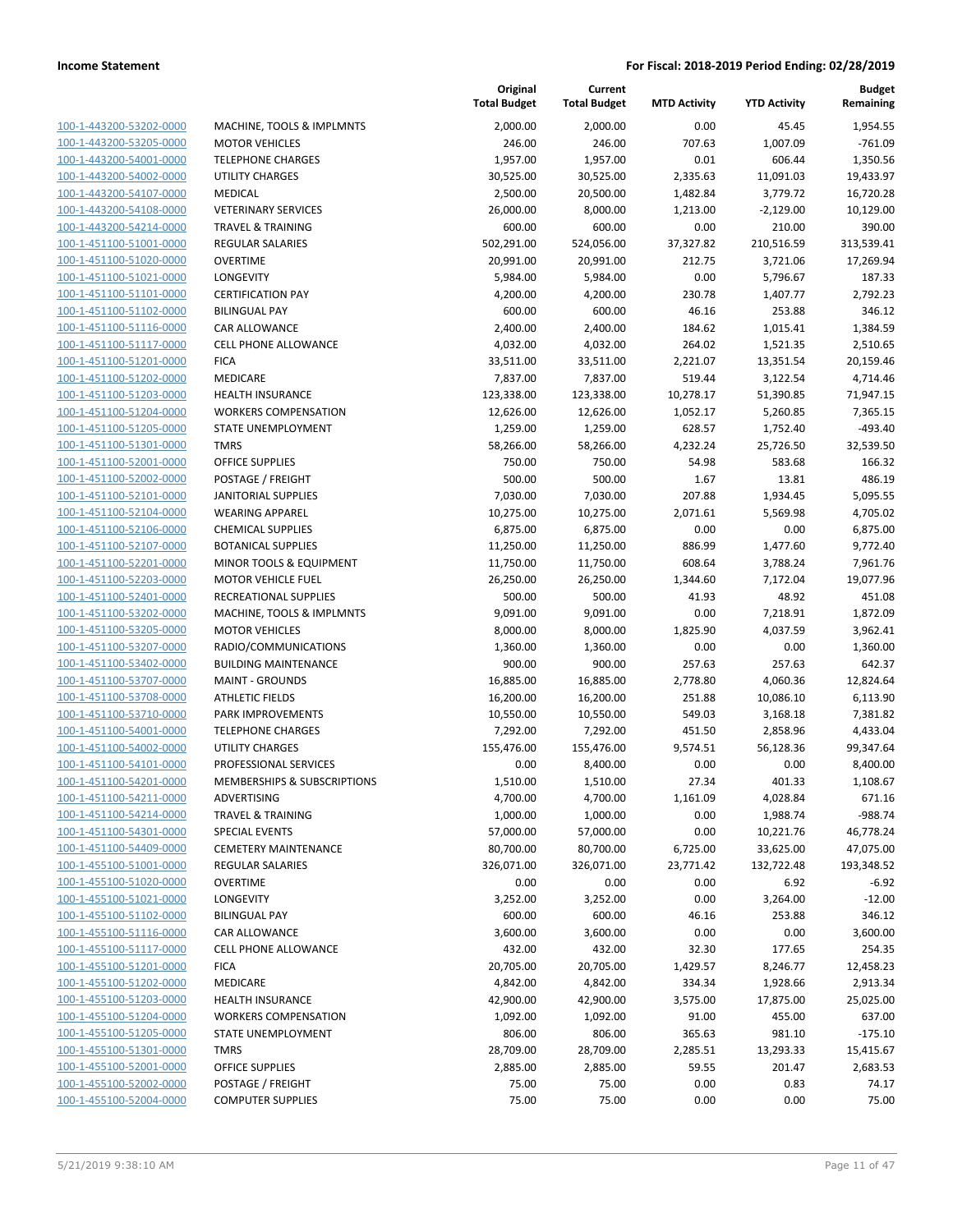|                         |                                          | Original<br><b>Total Budget</b> | Current<br><b>Total Budget</b> | <b>MTD Activity</b> | <b>YTD Activity</b> | Budget<br>Remaining |
|-------------------------|------------------------------------------|---------------------------------|--------------------------------|---------------------|---------------------|---------------------|
| 100-1-455100-52005-0000 | PRINTED MATERIALS                        | 48.00                           | 48.00                          | 0.00                | 24.00               | 24.00               |
| 100-1-455100-52115-0000 | <b>CATALOGING SUPPLIES</b>               | 1,000.00                        | 1,000.00                       | 478.64              | 681.12              | 318.88              |
| 100-1-455100-52201-0000 | MINOR TOOLS & EQUIPMENT                  | 75.00                           | 75.00                          | 0.00                | 0.00                | 75.00               |
| 100-1-455100-52402-0000 | <b>BASIC PROGRAM EXPENSE</b>             | 4,100.00                        | 4,100.00                       | 168.95              | 1,682.63            | 2,417.37            |
| 100-1-455100-53201-0000 | <b>FURNITURE &amp; OFFICE EQUIPMENT</b>  | 629.00                          | 629.00                         | 0.00                | 0.00                | 629.00              |
| 100-1-455100-54001-0000 | <b>TELEPHONE CHARGES</b>                 | 5,676.00                        | 5,676.00                       | 77.39               | 1,822.22            | 3,853.78            |
| 100-1-455100-54002-0000 | <b>UTILITY CHARGES</b>                   | 32,442.00                       | 32,442.00                      | 2,588.99            | 14,553.21           | 17,888.79           |
| 100-1-455100-54201-0000 | <b>MEMBERSHIPS &amp; SUBSCRIPTIONS</b>   | 9,744.00                        | 9,744.00                       | 0.00                | 7,525.20            | 2,218.80            |
| 100-1-455100-54202-0000 | <b>LIBRARY PERIODICALS</b>               | 2,700.00                        | 2,700.00                       | 0.00                | 2,488.67            | 211.33              |
| 100-1-455100-54214-0000 | <b>TRAVEL &amp; TRAINING</b>             | 2,500.00                        | 2,500.00                       | 152.72              | 477.72              | 2,022.28            |
| 100-1-455100-55203-0000 | <b>FURNITURE/OFFICE EQUIP</b>            | 250.00                          | 250.00                         | 0.00                | 238.08              | 11.92               |
| 100-1-455100-55211-0000 | <b>BOOKS</b>                             | 43,800.00                       | 43,800.00                      | 2,634.16            | 14,271.70           | 29,528.30           |
| 100-1-456100-51001-0000 | <b>REGULAR SALARIES</b>                  | 57,247.00                       | 57,247.00                      | 4,403.04            | 24,185.81           | 33,061.19           |
| 100-1-456100-51021-0000 | LONGEVITY                                | 1,584.00                        | 1,584.00                       | 0.00                | 1,584.00            | 0.00                |
| 100-1-456100-51116-0000 | CAR ALLOWANCE                            | 3,600.00                        | 3,600.00                       | 276.92              | 1,523.06            | 2,076.94            |
| 100-1-456100-51117-0000 | <b>CELL PHONE ALLOWANCE</b>              | 432.00                          | 432.00                         | 33.22               | 182.71              | 249.29              |
| 100-1-456100-51201-0000 | <b>FICA</b>                              | 3,898.00                        | 3,898.00                       | 259.68              | 1,547.59            | 2,350.41            |
| 100-1-456100-51202-0000 | MEDICARE                                 | 912.00                          | 912.00                         | 60.74               | 361.95              | 550.05              |
| 100-1-456100-51203-0000 | <b>HEALTH INSURANCE</b>                  | 10,725.00                       | 10,725.00                      | 893.75              | 4,468.75            | 6,256.25            |
| 100-1-456100-51204-0000 | <b>WORKERS COMPENSATION</b>              | 172.00                          | 172.00                         | 14.33               | 71.65               | 100.35              |
| 100-1-456100-51205-0000 | STATE UNEMPLOYMENT                       | 69.00                           | 69.00                          | 77.16               | 162.00              | $-93.00$            |
| 100-1-456100-51301-0000 | <b>TMRS</b>                              | 7,041.00                        | 7,041.00                       | 521.28              | 3,139.90            | 3,901.10            |
| 100-1-456100-52001-0000 | <b>OFFICE SUPPLIES</b>                   | 100.00                          | 100.00                         | 0.00                | 8.96                | 91.04               |
| 100-1-456100-52002-0000 | POSTAGE / FREIGHT                        | 200.00                          | 200.00                         | 0.00                | 20.36               | 179.64              |
| 100-1-456100-52103-0000 | <b>MEETING SUPPLIES</b>                  | 50.00                           | 50.00                          | 0.00                | 0.00                | 50.00               |
| 100-1-456100-54001-0000 | <b>TELEPHONE CHARGES</b>                 | 413.00                          | 413.00                         | 0.00                | 127.67              | 285.33              |
| 100-1-456100-54201-0000 | MEMBERSHIPS & SUBSCRIPTIONS              | 1,240.00                        | 1,240.00                       | 345.00              | 345.00              | 895.00              |
| 100-1-456100-54205-0000 | <b>BUSINESS MEALS</b>                    | 50.00                           | 50.00                          | 0.00                | 0.00                | 50.00               |
| 100-1-456100-54214-0000 | <b>TRAVEL &amp; TRAINING</b>             | 750.00                          | 750.00                         | 0.00                | 0.00                | 750.00              |
| 100-1-456100-54301-0000 | <b>SPECIAL EVENTS</b>                    | 7,300.00                        | 7,300.00                       | 520.50              | 4,337.30            | 2,962.70            |
| 100-1-456100-54523-0000 | PROPOSED EVENTS                          | 75,000.00                       | 75,000.00                      | 0.00                | 35,670.00           | 39,330.00           |
| 100-1-480000-52003-0000 | <b>COPIER CHARGES</b>                    | 75,900.00                       | 75,900.00                      | 3,692.39            | 22,052.96           | 53,847.04           |
| 100-1-480000-52006-0000 | <b>COPIER PAPER</b>                      | 5,000.00                        | 5,000.00                       | 935.39              | 1,988.85            | 3,011.15            |
| 100-1-480000-54002-0000 | <b>UTILITY CHARGES</b>                   | 652.00                          | 652.00                         | 48.00               | 239.89              | 412.11              |
| 100-1-480000-54105-0000 | <b>MARKETING</b>                         | 8,250.00                        | 8,250.00                       | 0.00                | 3,500.00            | 4,750.00            |
| 100-1-480000-54201-0000 | MEMBERSHIPS & SUBSCRIPTIONS              | 8,601.00                        | 8,601.00                       | 0.00                | 1,689.47            | 6,911.53            |
| 100-1-480000-54904-0000 | POSTAGE METER RENTAL                     | 0.00                            | 0.00                           | $-177.85$           | $-889.25$           | 889.25              |
| 100-1-480000-54905-0000 | MAIL MACHINE LEASE INT                   | 700.00                          | 700.00                         | 0.00                | 0.00                | 700.00              |
| 100-1-480000-54906-0000 | MAIL MACHINE LEASE PRINC                 | 2,600.00                        | 2,600.00                       | 0.00                | 0.00                | 2,600.00            |
| 100-1-480000-56309-0000 | PAYOUT ARRANGEMENT LOCAL SALES TAX       | 178,096.00                      | 178,096.00                     | 14,841.30           | 84,525.83           | 93,570.17           |
| 100-1-480000-56309-0001 | PAYOUT ARRANGEMENT - 380 AGREEMENT       | 123,312.00                      | 123,312.00                     | 0.00                | 0.00                | 123,312.00          |
| 100-1-480000-57005-0000 | <b>ACCRUED VAC &amp; SICK PAY</b>        | 160,000.00                      | 160,000.00                     | 10,516.77           | 71,155.60           | 88,844.40           |
| 100-1-480000-57007-0000 | <b>COMMUNITY SERVICES</b>                | 25,000.00                       | 25,000.00                      | 0.00                | 0.00                | 25,000.00           |
| 100-1-480000-57008-0000 | <b>BANK CHARGES</b>                      | 15,000.00                       | 15,000.00                      | 966.87              | 4,268.06            | 10,731.94           |
| 100-1-480000-57015-0000 | <b>CONTINGENCY EXPENSE</b>               | 90,000.00                       | 90,000.00                      | 0.00                | 0.00                | 90,000.00           |
| 100-1-491000-58040-0000 | <b>XFR - GENERAL CIP</b>                 | 3,220,008.00                    | 3,220,008.00                   | 268,334.00          | 1,341,670.00        | 1,878,338.00        |
| 100-1-491000-58204-0000 | XFR - VEHICLE/EQUIP RPLCMNT              | 615,357.00                      | 615,357.00                     | 51,279.75           | 256,398.75          | 358,958.25          |
| 100-1-495000-58702-0000 | CA - GEN GOV TO CENTRAL SERVICE FUND     | 2,990.00                        | 2,990.00                       | 249.17              | 1,245.85            | 1,744.15            |
| 100-1-495000-58703-0000 | CA - PUBLIC WORKS TO CENTRAL SERVICE FU  | 83,324.00                       | 83,324.00                      | 6,943.67            | 34,718.35           | 48,605.65           |
| 100-1-495000-58704-0000 | CA - PUBLIC SAFETY TO CENTRAL SERVICE FU | 224,363.00                      | 224,363.00                     | 18,696.92           | 93,484.60           | 130,878.40          |
| 100-1-495000-58705-0000 | CA - COM DEV TO CENTRAL SERVICE FUND     | 60,110.00                       | 60,110.00                      | 5,009.16            | 25,045.83           | 35,064.17           |
| 100-1-495000-58706-0000 | CA - PARKS & REC TO CENTRAL SERVICE FUND | 200,523.00                      | 200,523.00                     | 16,710.25           | 83,551.25           | 116,971.75          |
| 100-1-495000-58712-0000 | CA - GEN GOV TO INSURANCE FUND           | 2,437.00                        | 2,437.00                       | 203.08              | 1,015.40            | 1,421.60            |
| 100-1-495000-58713-0000 | CA - PUBLIC WORKS TO INSURANCE FUND      | 30,169.00                       | 30,169.00                      | 2,514.08            | 12,570.40           | 17,598.60           |
| 100-1-495000-58714-0000 | CA - PUBLIC SAFETY TO INSURANCE FUND     | 70,502.00                       | 70,502.00                      | 5,875.17            | 29,375.85           | 41,126.15           |
| 100-1-495000-58715-0000 | CA - COM DEV TO INSURANCE FUND           | 11,768.00                       | 11,768.00                      | 980.67              | 4,903.35            | 6,864.65            |
| 100-1-495000-58716-0000 | CA - PARKS & REC TO INSURANCE FUND       | 39,169.00                       | 39,169.00                      | 3,264.08            | 16,320.40           | 22,848.60           |
| 100-1-495000-58722-0000 | CA - GEN GOVERNMENT TO MIS FUND          | 19,265.00                       | 19,265.00                      | 1,605.42            | 8,027.10            | 11,237.90           |
| 100-1-495000-58723-0000 | CA - PUBLIC WORKS TO MIS FUND            | 17,693.00                       | 17,693.00                      | 1,474.42            | 7,372.10            | 10,320.90           |
|                         |                                          |                                 |                                |                     |                     |                     |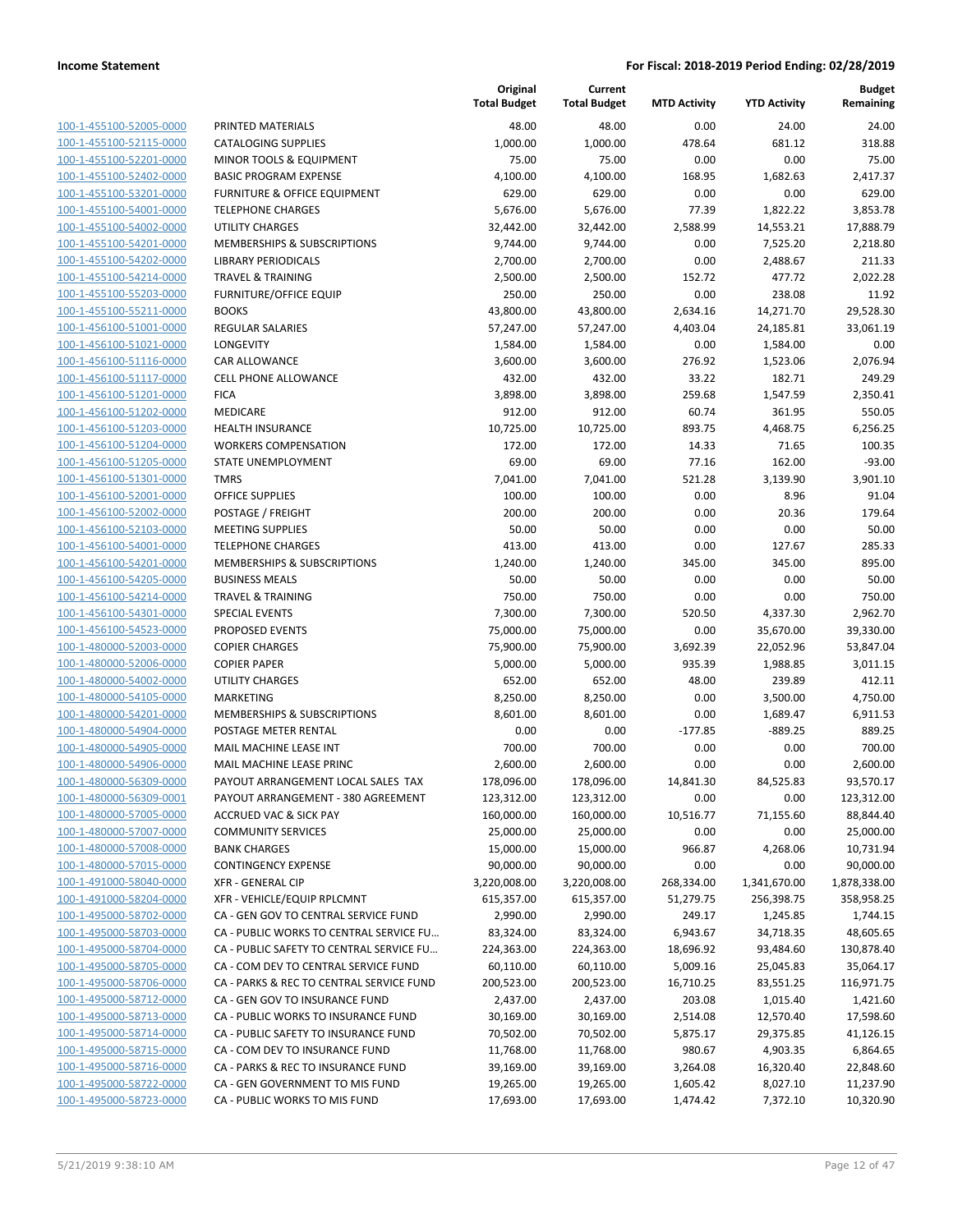|                                                               |                                                                       | Original<br><b>Total Budget</b> | Current<br><b>Total Budget</b> | <b>MTD Activity</b> | <b>YTD Activity</b> | <b>Budget</b><br>Remaining |
|---------------------------------------------------------------|-----------------------------------------------------------------------|---------------------------------|--------------------------------|---------------------|---------------------|----------------------------|
| 100-1-495000-58724-0000                                       | CA - PUBLIC SAFETY TO MIS FUND                                        | 157,174.00                      | 157,174.00                     | 13,097.83           | 65,489.15           | 91,684.85                  |
| 100-1-495000-58725-0000                                       | CA - COM DEV TO MIS FUND                                              | 51,718.00                       | 51,718.00                      | 4,309.83            | 21,549.15           | 30,168.85                  |
| 100-1-495000-58726-0000                                       | CA - PARKS & REC TO MIS FUND                                          | 50,819.00                       | 50,819.00                      | 4,234.92            | 21,174.60           | 29,644.40                  |
|                                                               | <b>Expense Total:</b>                                                 | 26,032,854.92                   | 26,030,383.92                  | 1,986,643.21        | 10,610,593.84       | 15,419,790.08              |
|                                                               | Fund: 100 - GENERAL FUND Surplus (Deficit):                           | $-1,558,556.07$                 | -1,556,085.07                  | -214,642.54         | 2,954,884.01        |                            |
| Fund: 101 - MUNICIPAL COURT BUILDING SECURITY FEES<br>Revenue |                                                                       |                                 |                                |                     |                     |                            |
| 101-1-318001-44101-0000                                       | MUNICIPAL COURT COST/FEES                                             | 0.00                            | 0.00                           | 404.37              | 2,119.07            | $-2,119.07$                |
| 101-1-319001-45401-0000                                       | <b>INTEREST REVENUES</b>                                              | 0.00                            | 0.00                           | 61.13               | 534.48              | $-534.48$                  |
|                                                               | <b>Revenue Total:</b>                                                 | 0.00                            | 0.00                           | 465.50              | 2,653.55            | $-2,653.55$                |
| Expense                                                       |                                                                       |                                 |                                |                     |                     |                            |
| 101-1-480000-57008-0000                                       | <b>BANK CHARGES</b>                                                   | 0.00                            | 0.00                           | 5.09                | 13.05               | $-13.05$                   |
|                                                               | <b>Expense Total:</b>                                                 | 0.00                            | 0.00                           | 5.09                | 13.05               | $-13.05$                   |
|                                                               | Fund: 101 - MUNICIPAL COURT BUILDING SECURITY FEES Surplus (Deficit): | 0.00                            | 0.00                           | 460.41              | 2,640.50            |                            |
| Fund: 102 - MUNICIPAL COURT TECH FUND                         |                                                                       |                                 |                                |                     |                     |                            |
| Revenue                                                       |                                                                       |                                 |                                |                     |                     |                            |
| 102-1-318001-44101-0000<br>102-1-319001-45401-0000            | MUNICIPAL COURT COST/FEES<br><b>INTEREST REVENUES</b>                 | 0.00<br>0.00                    | 0.00<br>0.00                   | 539.18<br>38.33     | 2,825.40<br>327.99  | $-2,825.40$<br>$-327.99$   |
|                                                               | <b>Revenue Total:</b>                                                 | 0.00                            | 0.00                           | 577.51              | 3,153.39            | $-3,153.39$                |
| Expense                                                       |                                                                       |                                 |                                |                     |                     |                            |
| 102-1-480000-57008-0000                                       | <b>BANK CHARGES</b>                                                   | 0.00                            | 0.00                           | 3.07                | 7.94                | $-7.94$                    |
|                                                               | <b>Expense Total:</b>                                                 | 0.00                            | 0.00                           | 3.07                | 7.94                | $-7.94$                    |
|                                                               | Fund: 102 - MUNICIPAL COURT TECH FUND Surplus (Deficit):              | 0.00                            | 0.00                           | 574.44              | 3,145.45            |                            |
| Fund: 103 - MUNICIPAL COURT CHILD SAFETY FUND                 |                                                                       |                                 |                                |                     |                     |                            |
| Revenue                                                       |                                                                       |                                 |                                |                     |                     |                            |
| 103-1-318001-44101-0000                                       | MUNICIPAL COURT COST/FEES                                             | 1,954.00                        | 1,954.00                       | 0.00                | 39.06               | 1,914.94                   |
| 103-1-318001-44110-0000                                       | OPTIONAL COUNTY FEE - CHILD SAFETY                                    | 26,637.00                       | 26,637.00                      | 0.00                | 5,717.21            | 20,919.79                  |
| 103-1-319001-45401-0000                                       | <b>INTEREST REVENUES</b>                                              | 25.00                           | 25.00                          | 18.70               | 125.75              | $-100.75$                  |
|                                                               | <b>Revenue Total:</b>                                                 | 28,616.00                       | 28,616.00                      | 18.70               | 5,882.02            | 22,733.98                  |
| <b>Expense</b>                                                |                                                                       |                                 |                                |                     |                     |                            |
| 103-1-480000-57007-0000<br>103-1-480000-57008-0000            | <b>COMMUNITY SERVICES</b><br><b>BANK CHARGES</b>                      | 28,000.00<br>10.00              | 28,000.00<br>10.00             | 5,717.21<br>1.29    | 5,717.21<br>3.10    | 22,282.79<br>6.90          |
|                                                               | <b>Expense Total:</b>                                                 | 28,010.00                       | 28,010.00                      | 5,718.50            | 5,720.31            | 22,289.69                  |
|                                                               | Fund: 103 - MUNICIPAL COURT CHILD SAFETY FUND Surplus (Deficit):      | 606.00                          | 606.00                         | $-5,699.80$         | 161.71              |                            |
|                                                               |                                                                       |                                 |                                |                     |                     |                            |
| <b>Fund: 111 - RECREATION ACTIVITIES FUND</b><br>Revenue      |                                                                       |                                 |                                |                     |                     |                            |
| 111-1-319001-45401-0000                                       | <b>INTEREST REVENUES</b>                                              | 25.00                           | 25.00                          | 0.00                | 28.15               | $-3.15$                    |
| 111-1-319010-45306-0000                                       | PARK CONCESSIONS                                                      | 44,415.00                       | 44,415.00                      | 0.00                | 1,389.27            | 43,025.73                  |
| 111-1-319011-44507-0000                                       | <b>ADULT RECREATION FEES</b>                                          | 22,480.00                       | 22,480.00                      | 151.50              | 1,374.50            | 21,105.50                  |
| 111-1-319011-44508-0000                                       | YOUTH RECREATION FEES                                                 | 145,650.00                      | 145,650.00                     | 14,970.00           | 31,766.59           | 113,883.41                 |
| 111-1-319012-44509-0000                                       | SPECIAL EVENT FUNDING                                                 | 45,000.00                       | 45,000.00                      | 3,000.00            | 3,225.00            | 41,775.00                  |
| 111-1-319012-45504-0000                                       | PARKS & RECREATION / FIELD RENTALS<br><b>Revenue Total:</b>           | 15,539.00                       | 15,539.00                      | 520.00              | 860.00              | 14,679.00                  |
|                                                               |                                                                       | 273,109.00                      | 273,109.00                     | 18,641.50           | 38,643.51           | 234,465.49                 |
| <b>Expense</b><br>111-1-451200-51001-0000                     | <b>REGULAR</b>                                                        | 17,280.00                       | 17,280.00                      | 822.90              | 2,308.25            | 14,971.75                  |
| 111-1-451200-51201-0000                                       | <b>FICA</b>                                                           | 1,071.00                        | 1,071.00                       | 51.02               | 143.12              | 927.88                     |
| 111-1-451200-51202-0000                                       | MEDICARE                                                              | 251.00                          | 251.00                         | 11.93               | 33.47               | 217.53                     |
| 111-1-451200-51204-0000                                       | <b>WORKERS COMPENSATION</b>                                           | 442.00                          | 442.00                         | 36.83               | 184.15              | 257.85                     |
| 111-1-451200-51205-0000                                       | STATE UNEMPLOYMENT                                                    | 66.00                           | 66.00                          | 14.81               | 41.55               | 24.45                      |
| 111-1-451200-52001-0000                                       | OFFICE SUPPLIES                                                       | 500.00                          | 500.00                         | 0.00                | 38.53               | 461.47                     |
| 111-1-451200-52101-0000                                       | JANITORIAL SUPPLIES                                                   | 750.00                          | 750.00                         | 0.00                | 0.00                | 750.00                     |
| 111-1-451200-52401-0000                                       | RECREATIONAL SUPPLIES                                                 | 79,185.00                       | 79,185.00                      | 8,173.48            | 19,226.69           | 59,958.31                  |
| 111-1-451200-52403-0000                                       | <b>RESALE ITEMS</b>                                                   | 24,112.00                       | 24,112.00                      | 0.00                | 2,250.00            | 21,862.00                  |
| 111-1-451200-54301-0000                                       | <b>SPECIAL EVENTS</b>                                                 | 40,000.00                       | 40,000.00                      | 435.00              | 4,757.90            | 35,242.10                  |
| 111-1-451200-54302-0000                                       | <b>TEAM REGISTRATION</b>                                              | 4,200.00                        | 4,200.00                       | 0.00                | 1,264.00            | 2,936.00                   |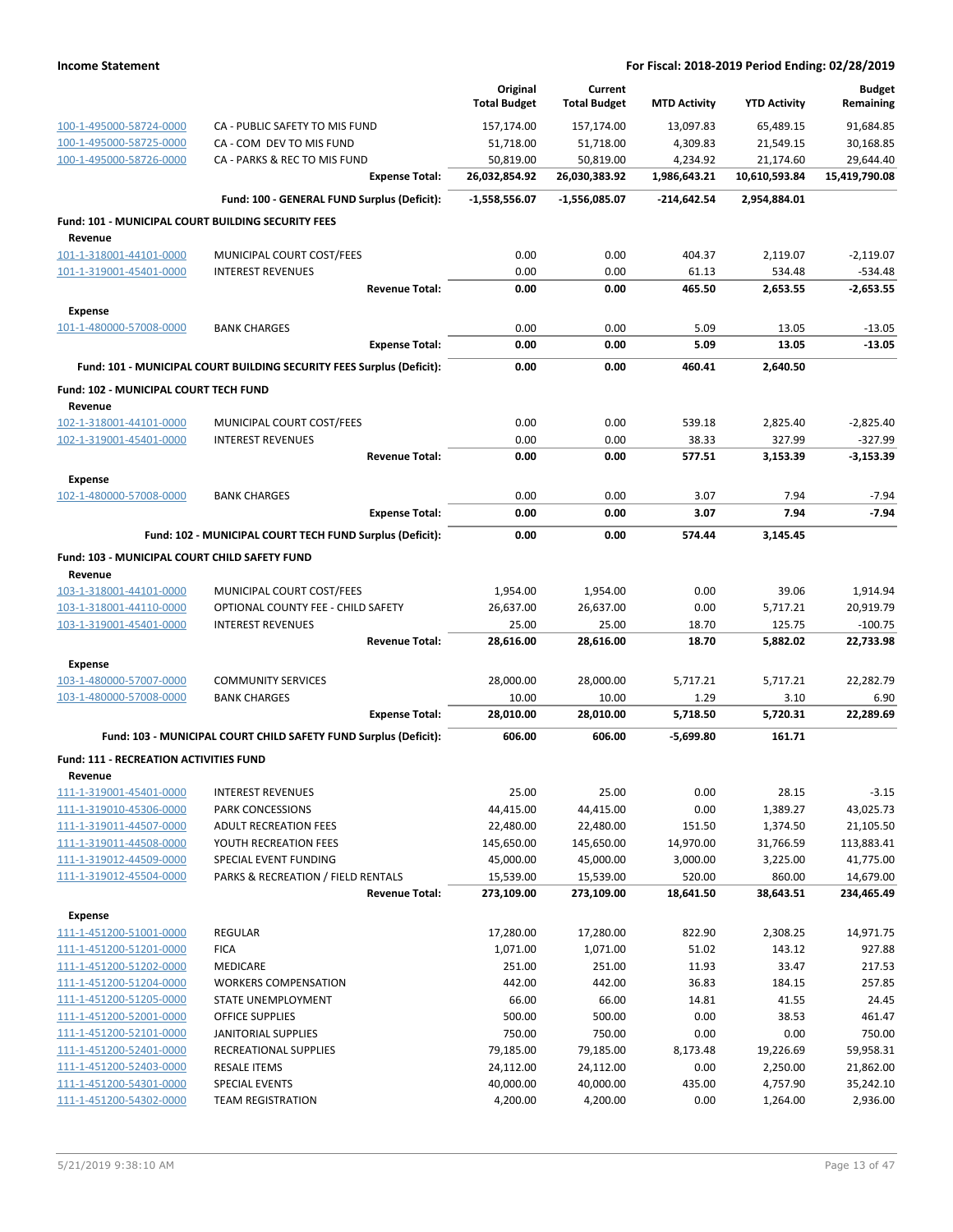|                                                    |                                                                 | Original               | Current                |                     |                        | <b>Budget</b>             |
|----------------------------------------------------|-----------------------------------------------------------------|------------------------|------------------------|---------------------|------------------------|---------------------------|
|                                                    |                                                                 | <b>Total Budget</b>    | <b>Total Budget</b>    | <b>MTD Activity</b> | <b>YTD Activity</b>    | Remaining                 |
| 111-1-451200-54303-0000                            | OFFICALS/INSTRUCTORS                                            | 80,938.00              | 80,938.00              | 3,396.00            | 16,332.00              | 64,606.00                 |
| 111-1-480000-52003-0000                            | <b>COPIER CHARGES</b>                                           | 2,050.00               | 2,050.00               | 67.27               | 713.90                 | 1,336.10                  |
| 111-1-480000-57008-0000                            | <b>BANK CHARGES</b>                                             | 2,300.00               | 2,300.00               | 476.00              | 1,121.97               | 1,178.03                  |
| 111-1-495000-58501-0000                            | CA - GENERAL FUND                                               | 10,275.00              | 10,275.00              | 856.25              | 4,281.25               | 5,993.75                  |
| 111-1-495000-58701-0000                            | CA - CENTRAL SERVICE FUND                                       | 611.00                 | 611.00                 | 50.92               | 254.60                 | 356.40                    |
| 111-1-495000-58710-0000                            | <b>CA - INSURANCE FUND</b>                                      | 229.00                 | 229.00                 | 19.08               | 95.40                  | 133.60                    |
| 111-1-495000-58720-0000                            | CA - MIS FUN                                                    | 4,085.00               | 4,085.00               | 340.42              | 1,702.10               | 2,382.90                  |
|                                                    | <b>Expense Total:</b>                                           | 268,345.00             | 268,345.00             | 14,751.91           | 54,748.88              | 213,596.12                |
|                                                    | Fund: 111 - RECREATION ACTIVITIES FUND Surplus (Deficit):       | 4,764.00               | 4,764.00               | 3,889.59            | $-16, 105.37$          |                           |
| <b>Fund: 112 - GUN RANGE FUND</b>                  |                                                                 |                        |                        |                     |                        |                           |
| Revenue                                            |                                                                 |                        |                        |                     |                        |                           |
| 112-1-319001-45401-0000<br>112-1-319001-45601-0000 | <b>INTEREST REVENUES</b><br>MISCELLANEOUS REVENUES              | 50.00<br>2,000.00      | 50.00<br>2,000.00      | 0.00<br>0.00        | 0.00<br>70.00          | 50.00<br>1,930.00         |
|                                                    | <b>Revenue Total:</b>                                           | 2,050.00               | 2,050.00               | 0.00                | 70.00                  | 1,980.00                  |
|                                                    |                                                                 |                        |                        |                     |                        |                           |
| <b>Expense</b>                                     |                                                                 |                        |                        |                     |                        |                           |
| 112-1-421700-54501-0000<br>112-1-480000-57008-0000 | <b>SPECIAL SERVICES</b><br><b>BANK CHARGES</b>                  | 1,000.00<br>10.00      | 1,000.00<br>10.00      | 0.00<br>0.04        | 70.00<br>0.04          | 930.00<br>9.96            |
|                                                    | <b>Expense Total:</b>                                           | 1,010.00               | 1,010.00               | 0.04                | 70.04                  | 939.96                    |
|                                                    |                                                                 |                        |                        |                     |                        |                           |
|                                                    | Fund: 112 - GUN RANGE FUND Surplus (Deficit):                   | 1,040.00               | 1,040.00               | $-0.04$             | $-0.04$                |                           |
| Fund: 113 - HOTEL / MOTEL OCCUPANCY TAX FUND       |                                                                 |                        |                        |                     |                        |                           |
| Revenue                                            |                                                                 |                        |                        |                     |                        |                           |
| 113-1-313005-41402-0000<br>113-1-319001-45401-0000 | HOTEL/MOTEL OCCUPANCY TAX<br><b>INTEREST REVENUES</b>           | 621,000.00<br>1,555.00 | 621,000.00<br>1,555.00 | 35,906.46<br>383.47 | 210,547.05<br>3,320.82 | 410,452.95<br>$-1,765.82$ |
|                                                    | <b>Revenue Total:</b>                                           | 622,555.00             | 622,555.00             | 36,289.93           | 213,867.87             | 408,687.13                |
|                                                    |                                                                 |                        |                        |                     |                        |                           |
| <b>Expense</b><br>113-1-458100-51001-0000          | <b>REGULAR</b>                                                  | 37,337.00              | 37,337.00              | 2,862.79            | 15,550.45              | 21,786.55                 |
| 113-1-458100-51020-0000                            | <b>OVERTIME</b>                                                 | 707.00                 | 707.00                 | 0.00                | 207.19                 | 499.81                    |
| 113-1-458100-51021-0000                            | LONGEVITY                                                       | 348.00                 | 348.00                 | 0.00                | 174.00                 | 174.00                    |
| 113-1-458100-51116-0000                            | CAR ALLOWANCE                                                   | 1,200.00               | 1,200.00               | 92.30               | 507.65                 | 692.35                    |
| 113-1-458100-51117-0000                            | CELL PHONE ALLOWANCE                                            | 210.00                 | 210.00                 | 16.14               | 88.77                  | 121.23                    |
| 113-1-458100-51201-0000                            | <b>FICA</b>                                                     | 2,468.00               | 2,468.00               | 178.50              | 993.28                 | 1,474.72                  |
| 113-1-458100-51202-0000                            | MEDICARE                                                        | 577.00                 | 577.00                 | 41.74               | 232.27                 | 344.73                    |
| 113-1-458100-51203-0000                            | <b>HEALTH INSURANCE</b>                                         | 10,725.00              | 10,725.00              | 893.75              | 4,468.75               | 6,256.25                  |
| 113-1-458100-51204-0000                            | <b>WORKERS COMPENSATION</b>                                     | 709.00                 | 709.00                 | 59.08               | 295.40                 | 413.60                    |
| 113-1-458100-51205-0000                            | <b>UNEMPLOYMENT</b>                                             | 69.00                  | 69.00                  | 51.82               | 104.21                 | $-35.21$                  |
| 113-1-458100-51301-0000                            | <b>TMRS</b>                                                     | 4,458.00               | 4,458.00               | 318.40              | 1,829.11               | 2,628.89                  |
| 113-1-458100-52001-0000                            | <b>OFFICE SUPPLIES</b>                                          | 300.00                 | 300.00                 | 0.00                | 33.48                  | 266.52                    |
| 113-1-458100-52002-0000                            | POSTAGE / FREIGHT                                               | 750.00                 | 750.00                 | 0.00                | 207.21                 | 542.79                    |
| 113-1-458100-54101-0000                            | PROFESSIONAL SERVICES                                           | 10,000.00              | 10,000.00              | 292.00              | 3,992.00               | 6,008.00                  |
| 113-1-458100-54105-0000                            | MARKETING                                                       | 10,000.00              | 10,000.00              | 0.00                | 549.74                 | 9,450.26                  |
| 113-1-458100-54106-0000                            | <b>ATTORNEY FEES</b>                                            | 500.00                 | 500.00                 | 0.00                | 0.00                   | 500.00                    |
| 113-1-458100-54201-0000                            | MEMBERSHIPS & SUBSCRIPTIONS                                     | 1,500.00               | 1,500.00               | 225.00              | 745.00                 | 755.00                    |
| 113-1-458100-54211-0000                            | ADVERTISING                                                     | 58,300.00              | 58,300.00              | 3,143.87            | 37,219.45              | 21,080.55                 |
| 113-1-458100-54212-0000                            | PRINTING                                                        | 7,500.00               | 7,500.00               | 0.00                | 0.00                   | 7,500.00                  |
| 113-1-458100-54214-0000<br>113-1-458100-54301-0000 | TRAVEL/TRAINING EXPENSE<br>SPECIAL EVENTS                       | 2,000.00<br>4,000.00   | 2,000.00<br>4,000.00   | 0.00<br>101.50      | 0.00<br>1,475.00       | 2,000.00<br>2,525.00      |
| 113-1-458100-55203-0000                            | <b>FURNITURE/OFFICE EQUIP</b>                                   | 500.00                 | 500.00                 | 0.00                | 0.00                   | 500.00                    |
| 113-1-480000-57008-0000                            | <b>BANK CHARGES</b>                                             | 250.00                 | 250.00                 | 36.60               | 88.13                  | 161.87                    |
| 113-1-491000-58001-0000                            | <b>XFR - GENERAL FUND</b>                                       | 190,000.00             | 190,000.00             | 15,833.33           | 79,166.65              | 110,833.35                |
| 113-1-491000-58035-0000                            | XFR - DEBT SERVICE FUND                                         | 0.00                   | 0.00                   | 2,732.20            | 13,661.00              | $-13,661.00$              |
| 113-1-491000-58040-0000                            | XFR - GENERAL CIP FUND                                          | 214,537.00             | 214,537.00             | 17,878.08           | 89,390.40              | 125,146.60                |
| 113-1-491000-58101-0000                            | <b>XFR - UTILITY FUND</b>                                       | 45,000.00              | 45,000.00              | 3,750.00            | 18,750.00              | 26,250.00                 |
|                                                    | <b>Expense Total:</b>                                           | 603,945.00             | 603,945.00             | 48,507.10           | 269,729.14             | 334,215.86                |
|                                                    | Fund: 113 - HOTEL / MOTEL OCCUPANCY TAX FUND Surplus (Deficit): | 18,610.00              | 18,610.00              | -12,217.17          | -55,861.27             |                           |
| <b>Fund: 114 - VENUE MANAGEMENT FUND</b>           |                                                                 |                        |                        |                     |                        |                           |
| Revenue                                            |                                                                 |                        |                        |                     |                        |                           |
| 114-1-319010-45306-0000                            | <b>CONCESSIONS</b>                                              | 500.00                 | 500.00                 | $-5.78$             | 191.75                 | 308.25                    |
|                                                    |                                                                 |                        |                        |                     |                        |                           |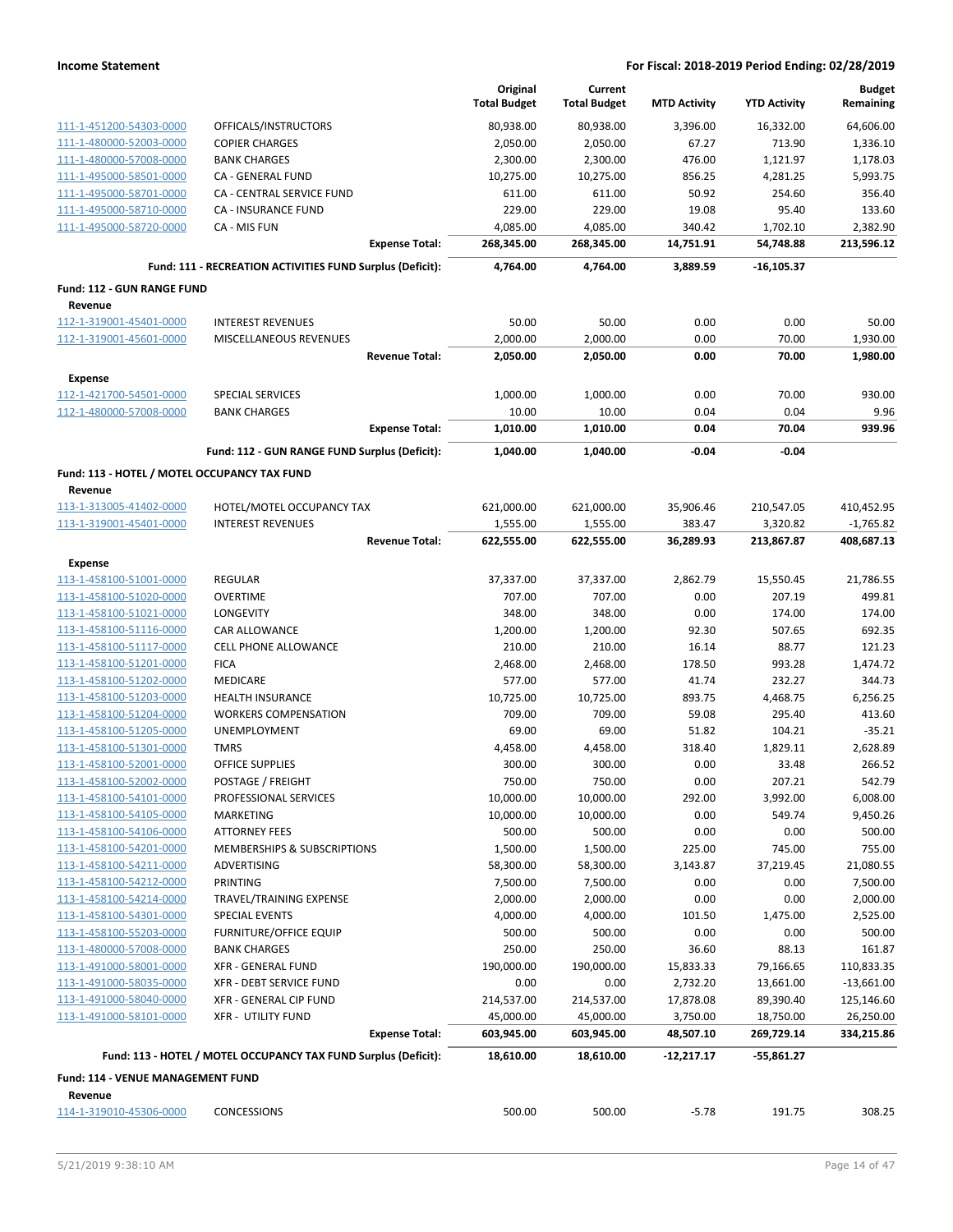|                               |                                                                           | Original<br><b>Total Budget</b> | Current<br><b>Total Budget</b> | <b>MTD Activity</b> | <b>YTD Activity</b> | <b>Budget</b><br>Remaining |
|-------------------------------|---------------------------------------------------------------------------|---------------------------------|--------------------------------|---------------------|---------------------|----------------------------|
| 114-1-319030-45506-0000       | <b>AUDITORIUM RENTALS</b>                                                 | 21,069.00                       | 21,069.00                      | 1,600.00            | 9,212.50            | 11,856.50                  |
| 114-1-319031-45505-0000       | <b>CIVIC CENTER RENTALS</b>                                               | 45,135.00                       | 45,135.00                      | 1,600.00            | 21,968.00           | 23,167.00                  |
| 114-1-319032-44509-0000       | SPECIAL EVENTS/SPONSORS                                                   | 26,080.00                       | 26,080.00                      | 0.00                | 0.00                | 26,080.00                  |
| 114-1-319033-45307-0000       | <b>TICKET SALES</b>                                                       | 119,000.00                      | 119,000.00                     | 0.00                | 0.00                | 119,000.00                 |
|                               | <b>Revenue Total:</b>                                                     | 211,784.00                      | 211,784.00                     | 3,194.22            | 31,372.25           | 180,411.75                 |
| <b>Expense</b>                |                                                                           |                                 |                                |                     |                     |                            |
| 114-1-457100-51001-0000       | <b>REGULAR SALARIES</b>                                                   | 24,585.00                       | 24,585.00                      | 1,890.96            | 10,494.58           | 14,090.42                  |
| 114-1-457100-51020-0000       | <b>OVERTIME</b>                                                           | 11,000.00                       | 11,000.00                      | 3.22                | 1,123.66            | 9,876.34                   |
| 114-1-457100-51021-0000       | LONGEVITY                                                                 | 246.00                          | 246.00                         | 0.00                | 123.00              | 123.00                     |
| 114-1-457100-51116-0000       | <b>CAR ALLOWANCE</b>                                                      | 1,200.00                        | 1,200.00                       | 92.32               | 507.76              | 692.24                     |
| 114-1-457100-51117-0000       | <b>CELL PHONE ALLOWANCE</b>                                               | 210.00                          | 210.00                         | 16.16               | 88.88               | 121.12                     |
| 114-1-457100-51201-0000       | <b>FICA</b>                                                               | 1,627.00                        | 1,627.00                       | 123.40              | 765.35              | 861.65                     |
| 114-1-457100-51202-0000       | <b>MEDICARE</b>                                                           | 380.00                          | 380.00                         | 28.86               | 179.00              | 201.00                     |
| 114-1-457100-51203-0000       | <b>HEALTH INSURANCE</b>                                                   | 5,363.00                        | 5,363.00                       | 446.92              | 2,234.60            | 3,128.40                   |
| 114-1-457100-51204-0000       | <b>WORKERS COMPENSATION</b>                                               | 672.00                          | 672.00                         | 56.00               | 280.00              | 392.00                     |
| 114-1-457100-51205-0000       | STATE UNEMPLOYMENT                                                        | 34.00                           | 34.00                          | 37.71               | 91.15               | $-57.15$                   |
| 114-1-457100-51301-0000       | <b>TMRS</b>                                                               | 2,939.00                        | 2,939.00                       | 231.70              | 1,464.29            | 1.474.71                   |
| 114-1-457100-52001-0000       | <b>OFFICE SUPPLIES</b>                                                    | 250.00                          | 250.00                         | 0.00                | 0.00                | 250.00                     |
| 114-1-457100-52002-0000       | POSTAGE / FREIGHT                                                         | 500.00                          | 500.00                         | 0.00                | 0.00                | 500.00                     |
| 114-1-457100-52201-0000       | MINOR TOOLS & EQUIPMENT                                                   | 2,500.00                        | 2,500.00                       | 127.50              | 417.84              | 2,082.16                   |
| 114-1-457100-52403-0000       | <b>RESALE ITEMS</b>                                                       | 2,000.00                        | 2,000.00                       | 0.00                | 0.00                | 2,000.00                   |
| 114-1-457100-53702-0000       | <b>AUDTIORIUM MAINTENANCE</b>                                             | 8,000.00                        | 8,000.00                       | 237.83              | 10,863.27           | $-2,863.27$                |
| 114-1-457100-53704-0000       | <b>CIVIC CENTER</b>                                                       | 5,000.00                        | 5,000.00                       | 2,049.65            | 2,858.97            | 2,141.03                   |
| 114-1-457100-54001-0000       | <b>TELEPHONE CHARGES</b>                                                  | 100.00                          | 100.00                         | 0.00                | 0.00                | 100.00                     |
| 114-1-457100-54005-0000       | <b>CIVIC CENTER UTILITY CHARGES</b>                                       | 27,500.00                       | 27,500.00                      | 1,975.01            | 9,269.56            | 18,230.44                  |
| 114-1-457100-54105-0000       | <b>MARKETING</b>                                                          | 4,000.00                        | 4,000.00                       | 0.00                | 1,315.12            | 2,684.88                   |
| 114-1-457100-54106-0000       | <b>ATTORNEY FEES</b>                                                      | 500.00                          | 500.00                         | 0.00                | 0.00                | 500.00                     |
| 114-1-457100-54201-0000       | MEMBERSHIPS & SUBSCRIPTIONS                                               | 2,000.00                        | 2,000.00                       | 0.00                | 875.00              | 1,125.00                   |
| 114-1-457100-54205-0000       | <b>BUSINESS MEALS</b>                                                     | 500.00                          | 500.00                         | 0.00                | 0.00                | 500.00                     |
| 114-1-457100-54211-0000       | ADVERTISING                                                               | 30,000.00                       | 30,000.00                      | 1,393.00            | 9,496.77            | 20,503.23                  |
| 114-1-457100-54214-0000       | <b>TRAVEL &amp; TRAINING</b>                                              | 1,000.00                        | 1,000.00                       | 179.00              | 179.00              | 821.00                     |
| 114-1-457100-54301-0000       | <b>SPECIAL EVENTS</b>                                                     | 85,000.00                       | 85,000.00                      | 3,780.00            | 50,918.79           | 34,081.21                  |
| 114-1-480000-52003-0000       | <b>COPIER CHARGES</b>                                                     | 3,600.00                        | 3,600.00                       | 67.27               | 713.88              | 2,886.12                   |
| 114-1-480000-57008-0000       | <b>BANK CHARGES</b>                                                       | 2,500.00                        | 2,500.00                       | 283.91              | 872.49              | 1,627.51                   |
| 114-1-495000-58501-0000       | CA - GENERAL FUND                                                         | 5,741.00                        | 5,741.00                       | 478.42              | 2,392.10            | 3,348.90                   |
| 114-1-495000-58701-0000       | CA - CENTRAL SERVICE FUND                                                 | 564.00                          | 564.00                         | 47.00               | 235.00              | 329.00                     |
| 114-1-495000-58710-0000       | CA - INSURANCE FUND                                                       | 233.00                          | 233.00                         | 19.42               | 97.10               | 135.90                     |
| 114-1-495000-58720-0000       | CA - MIS FUN                                                              | 3,973.00                        | 3,973.00                       | 331.08              | 1,655.40            | 2,317.60                   |
|                               | <b>Expense Total:</b>                                                     | 233,717.00                      | 233,717.00                     | 13,896.34           | 109,512.56          | 124,204.44                 |
|                               | Fund: 114 - VENUE MANAGEMENT FUND Surplus (Deficit):                      | $-21,933.00$                    | $-21,933.00$                   | -10,702.12          | $-78,140.31$        |                            |
|                               | <b>Fund: 123 - PTRAIN - POLICE REIMBURSEMENT GRANTS &amp; CONT EDUCAT</b> |                                 |                                |                     |                     |                            |
| Revenue                       |                                                                           |                                 |                                |                     |                     |                            |
| 123-1-310001-43104-0000       | <b>GRANTS / LEOSE</b>                                                     | 0.00                            | 0.00                           | 4,452.70            | 4,452.70            | $-4,452.70$                |
| 123-1-319001-45401-0000       | <b>INTEREST REVENUES</b>                                                  | 0.00                            | 0.00                           | 12.70               | 97.87               | $-97.87$                   |
|                               | <b>Revenue Total:</b>                                                     | 0.00                            | 0.00                           | 4,465.40            | 4,550.57            | $-4,550.57$                |
|                               |                                                                           |                                 |                                |                     |                     |                            |
| <b>Expense</b>                |                                                                           |                                 |                                |                     |                     |                            |
| 123-1-421100-54214-0000       | <b>TRAVEL &amp; TRAINING</b>                                              | 0.00                            | 0.00                           | 250.00              | 250.00              | $-250.00$                  |
| 123-1-421230-54214-0000       | <b>TRAVEL &amp; TRAINING</b>                                              | 0.00                            | 0.00                           | 2,335.00            | 2,335.00            | $-2,335.00$                |
| 123-1-421240-54214-0000       | <b>TRAVEL &amp; TRAINING</b>                                              | 0.00                            | 0.00                           | 125.00              | 125.00              | $-125.00$                  |
| 123-1-480000-57008-0000       | <b>BANK CHARGES</b><br><b>Expense Total:</b>                              | 0.00<br>0.00                    | 0.00<br>0.00                   | 0.92<br>2,710.92    | 2.35<br>2,712.35    | $-2.35$<br>$-2,712.35$     |
|                               |                                                                           |                                 |                                |                     |                     |                            |
|                               | Fund: 123 - PTRAIN - POLICE REIMBURSEMENT GRANTS & CONT EDUCAT Sur        | 0.00                            | 0.00                           | 1,754.48            | 1,838.22            |                            |
| Fund: 140 - DEBT SERVICE FUND |                                                                           |                                 |                                |                     |                     |                            |
| Revenue                       |                                                                           |                                 |                                |                     |                     |                            |
| 140-1-311001-41101-0000       | <b>REAL PROPERTY TAXES</b>                                                | 4,516,579.00                    | 4,516,579.00                   | 500,904.70          | 4,345,251.05        | 171,327.95                 |
| 140-1-311002-41102-0000       | <b>DELINQUENT TAXES</b>                                                   | 42,700.00                       | 42,700.00                      | 3,082.02            | 21,062.89           | 21,637.11                  |
| 140-1-319001-45401-0000       | <b>INTEREST REVENUES</b>                                                  | 2,371.00                        | 2,371.00                       | 2,258.24            | 14,780.91           | $-12,409.91$               |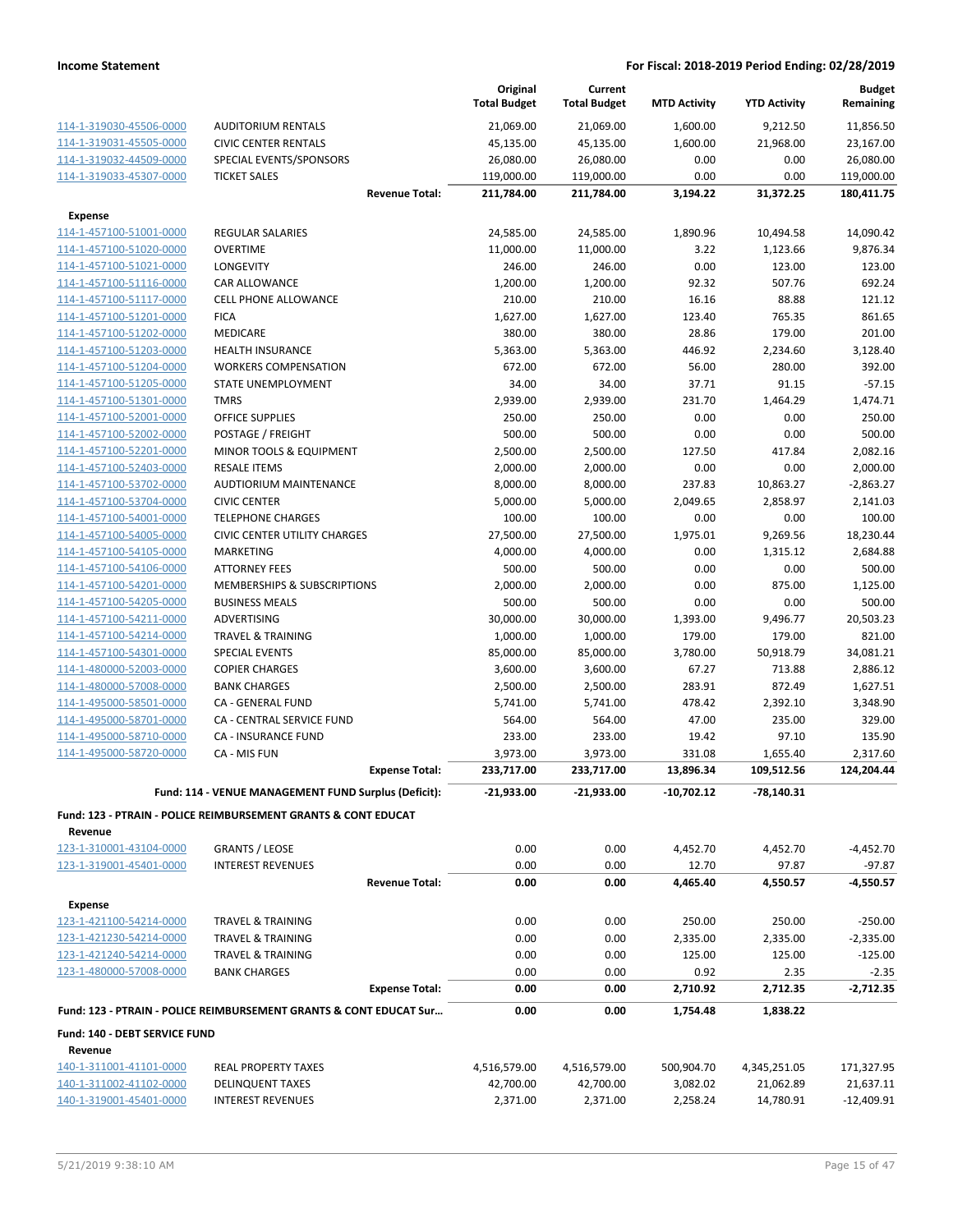|                                              |                                                                 |                       | Original            | Current             |                     |                     | <b>Budget</b> |
|----------------------------------------------|-----------------------------------------------------------------|-----------------------|---------------------|---------------------|---------------------|---------------------|---------------|
|                                              |                                                                 |                       | <b>Total Budget</b> | <b>Total Budget</b> | <b>MTD Activity</b> | <b>YTD Activity</b> | Remaining     |
| 140-1-319001-45601-0000                      | <b>MISCELLANEOUS REVENUES</b>                                   |                       | 3,000.00            | 3,000.00            | 0.00                | 0.00                | 3,000.00      |
| 140-1-323001-46008-0000                      | <b>XFR - TOURISM FUND</b>                                       |                       | 32,786.35           | 32,786.35           | 2,732.20            | 13,661.00           | 19,125.35     |
| 140-1-323001-46100-0000                      | <b>XFR - UTILITY FUND</b>                                       |                       | 1,531,651.65        | 1,531,651.65        | 127,637.64          | 638,188.20          | 893,463.45    |
| 140-1-323001-46107-0000                      | <b>XFR - AIRPORT FUND</b>                                       |                       | 23,239.00           | 23,239.00           | 1,936.58            | 9,682.90            | 13,556.10     |
|                                              |                                                                 | <b>Revenue Total:</b> | 6,152,327.00        | 6,152,327.00        | 638,551.38          | 5,042,626.95        | 1,109,700.05  |
| <b>Expense</b>                               |                                                                 |                       |                     |                     |                     |                     |               |
| 140-1-471100-56105-0000                      | 2010 CO - PRINCIPAL                                             |                       | 270,000.00          | 270,000.00          | 270,000.00          | 270,000.00          | 0.00          |
| 140-1-471100-56106-0000                      | 2013 CO PRINCIPAL                                               |                       | 260,000.00          | 260,000.00          | 260,000.00          | 260,000.00          | 0.00          |
| 140-1-471100-56306-0000                      | 2010 GO REFUND PRINCIPAL                                        |                       | 660,000.00          | 660,000.00          | 660,000.00          | 660,000.00          | 0.00          |
| 140-1-471100-56308-0000                      | 2011 GO REFUND PRINCIPAL                                        |                       | 1,090,000.00        | 1,090,000.00        | 1,090,000.00        | 1,090,000.00        | 0.00          |
| 140-1-471100-56310-0000                      | 2014 GO REFUND PRINCIPAL                                        |                       | 180,000.00          | 180,000.00          | 180,000.00          | 180,000.00          | 0.00          |
| 140-1-471100-56311-0000                      | 2014 GENERAL OBLIGATIONS PRINCIPAL                              |                       | 305,000.00          | 305,000.00          | 305,000.00          | 305,000.00          | 0.00          |
| 140-1-471100-56312-0000                      | 2015 GENERAL OBLIGATIONS PRINCIPAL                              |                       | 459,000.00          | 459,000.00          | 459,000.00          | 459,000.00          | 0.00          |
| 140-1-471100-56313-0000                      | 2017 GO REFUND PRINCIPAL                                        |                       | 1,685,000.00        | 1,685,000.00        | 1,685,000.00        | 1,685,000.00        | 0.00          |
| 140-1-471200-56205-0000                      | 2010 CO - INTEREST                                              |                       | 178,663.00          | 178,663.00          | 91,693.75           | 91,693.75           | 86,969.25     |
| 140-1-471200-56206-0000                      | 2013 CO INTEREST                                                |                       | 21,716.00           | 21,716.00           | 12,015.00           | 12,015.00           | 9,701.00      |
| 140-1-471200-56406-0000                      | 2010 GO REFUND INTEREST                                         |                       | 298,548.00          | 298,548.00          | 155,873.75          | 155,873.75          | 142,674.25    |
| 140-1-471200-56408-0000                      | 2011 GO REFUND INTEREST                                         |                       | 102,295.00          | 102,295.00          | 56,597.50           | 56,597.50           | 45,697.50     |
| 140-1-471200-56409-0000                      | 2014 GENERAL OBLIGATIONS - INTEREST                             |                       | 102,402.00          | 102,402.00          | 53,130.00           | 53,130.00           | 49,272.00     |
| 140-1-471200-56410-0000                      | 2015 GO - INTEREST                                              |                       | 143,099.00          | 143,099.00          | 74,407.40           | 74,407.40           | 68,691.60     |
| 140-1-471200-56411-0000                      | 2014 GO REFUND INTEREST                                         |                       | 25,160.00           | 25,160.00           | 13,480.00           | 13,480.00           | 11,680.00     |
| 140-1-471200-56413-0000                      | 2017 GO REFUND INTEREST                                         |                       | 323,375.00          | 323,375.00          | 182,750.00          | 182,750.00          | 140,625.00    |
| 140-1-475100-56002-0000                      | <b>AGENT FEE</b>                                                |                       | 1,500.00            | 1,500.00            | 0.00                | 850.00              | 650.00        |
| 140-1-475100-56005-0000                      | ARBITRAGE                                                       |                       | 6,100.00            | 6,100.00            | 2,200.00            | 2,200.00            | 3,900.00      |
| 140-1-480000-57008-0000                      | <b>BANK CHARGES</b>                                             |                       | 500.00              | 500.00              | 139.06              | 347.62              | 152.38        |
|                                              |                                                                 | <b>Expense Total:</b> | 6,112,358.00        | 6,112,358.00        | 5,551,286.46        | 5,552,345.02        | 560,012.98    |
|                                              | Fund: 140 - DEBT SERVICE FUND Surplus (Deficit):                |                       | 39,969.00           | 39,969.00           | -4,912,735.08       | -509,718.07         |               |
|                                              |                                                                 |                       |                     |                     |                     |                     |               |
| Fund: 160 - GENERAL CAPITAL IMPROVEMENT FUND |                                                                 |                       |                     |                     |                     |                     |               |
| Revenue                                      |                                                                 |                       |                     |                     |                     |                     |               |
| 160-1-310002-45611-0000                      | <b>DONATIONS FOR PROJECTS</b>                                   |                       | 0.00                | 0.00                | 0.00                | 15,100.00           | $-15,100.00$  |
| 160-1-314004-41808-0000                      | FRANCHISE FEES/CABLE-SICFA                                      |                       | 26,599.00           | 26,599.00           | 48,563.62           | 48,563.62           | $-21,964.62$  |
| 160-1-319001-45401-0000                      | <b>INTEREST REVENUES</b>                                        |                       | 22,000.00           | 22,000.00           | 3,726.00            | 21,335.94           | 664.06        |
| 160-1-323001-46001-0000                      | <b>XFR - GENERAL FUND</b>                                       |                       | 3,220,008.00        | 3,220,008.00        | 268,334.00          | 1,341,670.00        | 1,878,338.00  |
| 160-1-323001-46008-0000                      | <b>XFR - TOURISM FUND</b>                                       |                       | 214,537.00          | 214,537.00          | 17,878.08           | 89,390.40           | 125,146.60    |
|                                              |                                                                 | <b>Revenue Total:</b> | 3,483,144.00        | 3,483,144.00        | 338,501.70          | 1,516,059.96        | 1,967,084.04  |
| <b>Expense</b>                               |                                                                 |                       |                     |                     |                     |                     |               |
| 160-1-421210-55201-0000                      | <b>EQUIPMENT PURCHASES</b>                                      |                       | 0.00                | 0.00                | 455.00              | 455.00              | $-455.00$     |
| 160-1-421230-55201-0000                      | <b>EQUIPMENT PURCHASES</b>                                      |                       | 29,008.00           | 29,008.00           | 2,798.60            | 2,798.60            | 26,209.40     |
| 160-1-421240-55207-0000                      | RADIO COMMUNICATION EQUIP                                       |                       | 1,050,000.00        | 1,050,000.00        | 0.00                | 0.00                | 1,050,000.00  |
| 160-1-431200-53304-0000                      | STREET IMPROV PROGRAM                                           |                       | 2,000,000.00        | 2,000,000.00        | 0.00                | 821.00              | 1,999,179.00  |
| 160-1-431200-55002-0000                      | <b>IMPROVEMENTS</b>                                             |                       | 100,000.00          | 100,000.00          | 0.00                | 0.00                | 100,000.00    |
| 160-1-451100-55012-0000                      | <b>CONSTRUCTION</b>                                             |                       | 400,000.00          | 400,000.00          | 24,493.50           | 223,962.30          | 176,037.70    |
| 160-1-456100-55204-0000                      | <b>OLD TOWN GREENVILLE</b>                                      |                       | 15,000.00           | 15,000.00           | 0.00                | 20,667.99           | $-5,667.99$   |
| 160-1-457100-55203-0000                      | <b>FURNITURE/OFFICE EQUIP</b>                                   |                       | 0.00                | 0.00                | 0.00                | 10,000.00           | $-10,000.00$  |
| 160-1-480000-54101-0000                      | PROFESSIONAL SERVICES                                           |                       | 125,000.00          | 125,000.00          | 0.00                | 0.00                | 125,000.00    |
| 160-1-480000-55002-0000                      | <b>IMPROVEMENTS</b>                                             |                       | 108,146.00          | 110,617.00          | 4,157.00            | 84,916.50           | 25,700.50     |
| 160-1-480000-55007-0000                      | ENG/ARCHITECTS/MGMT                                             |                       | 0.00                | 0.00                | 695.00              | 2,769.50            | $-2,769.50$   |
| 160-1-480000-55012-0000                      | CONSTRUCTION                                                    |                       | 0.00                | 0.00                | 0.00                | 238,026.65          | $-238,026.65$ |
| 160-1-480000-55201-0000                      | <b>EQUIPMENT PURCHASES</b>                                      |                       | 151,860.00          | 151,860.00          | 0.00                | 57,860.00           | 94,000.00     |
| 160-1-480000-55203-0000                      | <b>FURNITURE/OFFICE EQUIP</b>                                   |                       | 5,531.00            | 5,531.00            | 0.00                | 0.00                | 5,531.00      |
| 160-1-480000-57008-0000                      | <b>BANK CHARGES</b>                                             |                       | 500.00              | 500.00              | 166.55              | 412.01              | 87.99         |
|                                              |                                                                 | <b>Expense Total:</b> | 3,985,045.00        | 3,987,516.00        | 32,765.65           | 642,689.55          | 3,344,826.45  |
|                                              | Fund: 160 - GENERAL CAPITAL IMPROVEMENT FUND Surplus (Deficit): |                       | -501,901.00         | -504,372.00         | 305,736.05          | 873,370.41          |               |
| Fund: 161 - STREET CONSTRUCTION FUND         |                                                                 |                       |                     |                     |                     |                     |               |
| Revenue                                      |                                                                 |                       |                     |                     |                     |                     |               |
| 161-1-319001-45401-0000                      | <b>INTEREST REVENUES</b>                                        |                       | 4,000.00            | 4,000.00            | 877.30              | 7,814.62            | $-3,814.62$   |
|                                              |                                                                 | <b>Revenue Total:</b> | 4,000.00            | 4,000.00            | 877.30              | 7,814.62            | $-3,814.62$   |
|                                              |                                                                 |                       |                     |                     |                     |                     |               |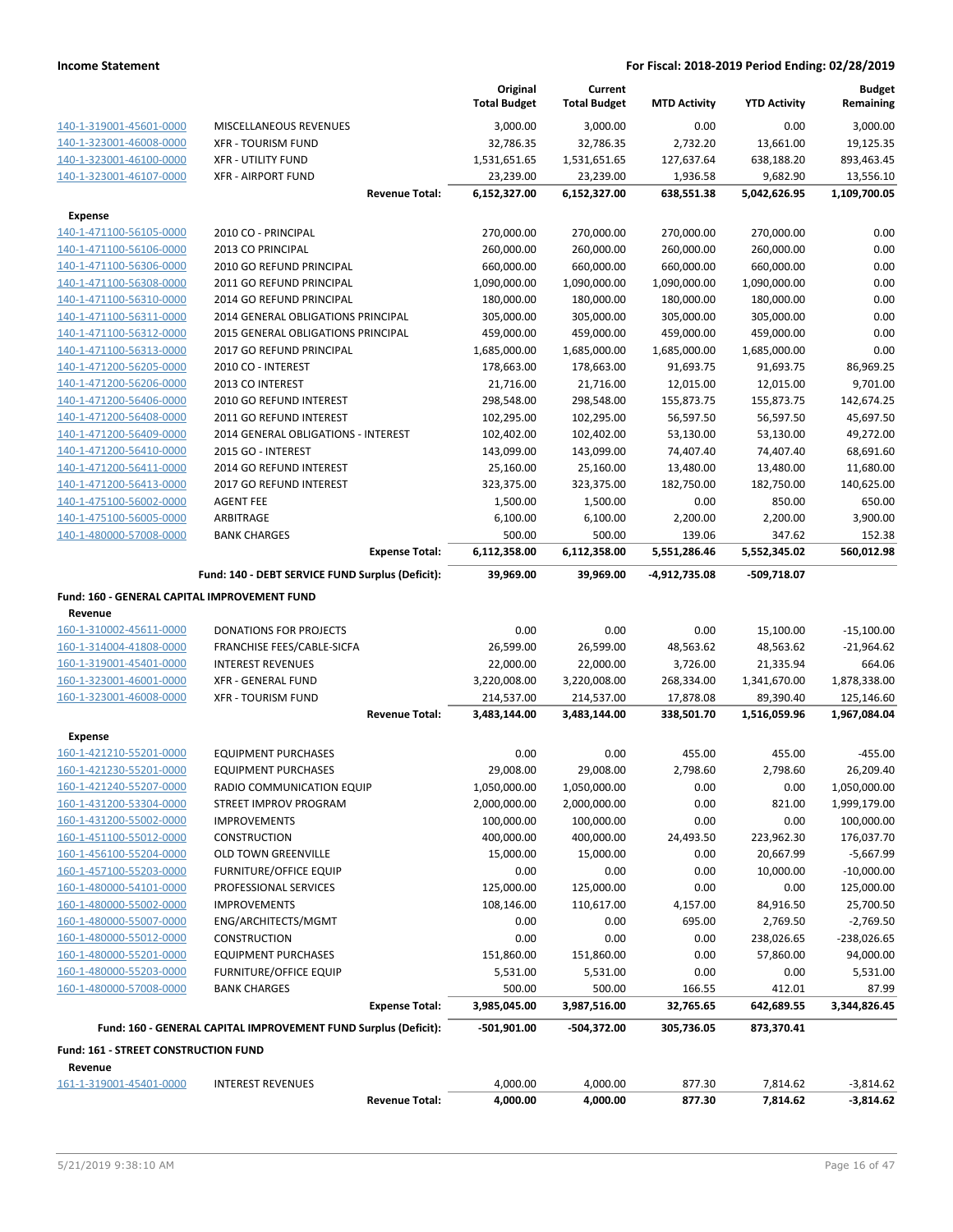|                                                |                                                                     | Original            | Current             |                        |                        | <b>Budget</b>                |
|------------------------------------------------|---------------------------------------------------------------------|---------------------|---------------------|------------------------|------------------------|------------------------------|
|                                                |                                                                     | <b>Total Budget</b> | <b>Total Budget</b> | <b>MTD Activity</b>    | <b>YTD Activity</b>    | Remaining                    |
| <b>Expense</b>                                 |                                                                     |                     |                     |                        |                        |                              |
| 161-1-480000-57008-0000                        | <b>BANK CHARGES</b>                                                 | 500.00              | 500.00              | 75.55                  | 183.96                 | 316.04                       |
|                                                | <b>Expense Total:</b>                                               | 500.00              | 500.00              | 75.55                  | 183.96                 | 316.04                       |
|                                                | Fund: 161 - STREET CONSTRUCTION FUND Surplus (Deficit):             | 3,500.00            | 3,500.00            | 801.75                 | 7,630.66               |                              |
| Fund: 164 - 2013 CO CAPITAL FUND               |                                                                     |                     |                     |                        |                        |                              |
| Revenue                                        |                                                                     |                     |                     |                        |                        |                              |
| 164-1-319001-45401-0000                        | <b>INTEREST REVENUES</b>                                            | 150.00              | 150.00              | 36.56                  | 311.60                 | $-161.60$                    |
|                                                | <b>Revenue Total:</b>                                               | 150.00              | 150.00              | 36.56                  | 311.60                 | $-161.60$                    |
| <b>Expense</b>                                 |                                                                     |                     |                     |                        |                        |                              |
| 164-1-480000-57008-0000                        | <b>BANK CHARGES</b>                                                 | 15.00               | 15.00               | 2.83                   | 6.90                   | 8.10                         |
|                                                | <b>Expense Total:</b>                                               | 15.00               | 15.00               | 2.83                   | 6.90                   | 8.10                         |
|                                                | Fund: 164 - 2013 CO CAPITAL FUND Surplus (Deficit):                 | 135.00              | 135.00              | 33.73                  | 304.70                 |                              |
| Fund: 165 - 2014 GO FUND                       |                                                                     |                     |                     |                        |                        |                              |
| Revenue                                        |                                                                     |                     |                     |                        |                        |                              |
| 165-1-319001-45401-0000                        | <b>INTEREST REVENUES</b>                                            | 25,000.00           | 25,000.00           | 1,437.65               | 7,393.05               | 17,606.95                    |
|                                                | <b>Revenue Total:</b>                                               | 25,000.00           | 25,000.00           | 1,437.65               | 7,393.05               | 17,606.95                    |
|                                                | Fund: 165 - 2014 GO FUND Total:                                     | 25,000.00           | 25,000.00           | 1,437.65               | 7,393.05               |                              |
|                                                |                                                                     |                     |                     |                        |                        |                              |
|                                                | Fund: 170 - LAW ENFORCEMENT GRANT - CAPITAL PURCHASES               |                     |                     |                        |                        |                              |
| <b>Expense</b><br>170-1-421100-55205-0000      |                                                                     |                     |                     |                        |                        |                              |
|                                                | COMPUTER EQUIPMENT / SOFTWARE<br><b>Expense Total:</b>              | 0.00<br>0.00        | 0.00<br>0.00        | 21,253.00<br>21,253.00 | 21,253.00<br>21,253.00 | $-21,253.00$<br>$-21,253.00$ |
|                                                |                                                                     |                     |                     |                        |                        |                              |
|                                                | <b>Fund: 170 - LAW ENFORCEMENT GRANT - CAPITAL PURCHASES Total:</b> | 0.00                | 0.00                | 21.253.00              | 21.253.00              |                              |
| <b>Fund: 171 - MAIN STREET SPECIAL REVENUE</b> |                                                                     |                     |                     |                        |                        |                              |
| <b>Expense</b>                                 |                                                                     |                     |                     |                        |                        |                              |
| 171-1-456100-54111-0000                        | <b>GRANT MANAGEMENT</b>                                             | 0.00                | 0.00                | 1,100.00               | 5,500.00               | $-5,500.00$                  |
| 171-1-456100-54501-0000                        | <b>SPECIAL SERVICES</b>                                             | 0.00                | 0.00                | 0.00                   | 12,145.00              | $-12,145.00$                 |
| 171-1-456100-55012-0000                        | <b>CONSTRUCTION</b><br><b>Expense Total:</b>                        | 0.00<br>0.00        | 0.00<br>0.00        | 0.00<br>1,100.00       | 4,291.21<br>21,936.21  | $-4,291.21$<br>$-21,936.21$  |
|                                                |                                                                     |                     |                     |                        |                        |                              |
|                                                | Fund: 171 - MAIN STREET SPECIAL REVENUE Total:                      | 0.00                | 0.00                | 1,100.00               | 21,936.21              |                              |
| Fund: 172 - MINOR GRANTS FUND                  |                                                                     |                     |                     |                        |                        |                              |
| Revenue                                        |                                                                     |                     |                     |                        |                        |                              |
| 172-1-310001-43108-0000                        | <b>GRANTS / LIBRARY GRANT</b>                                       | 0.00                | 0.00                | 500.00                 | 1,232.00               | $-1,232.00$                  |
|                                                | <b>Revenue Total:</b>                                               | 0.00                | 0.00                | 500.00                 | 1,232.00               | $-1,232.00$                  |
| Expense                                        |                                                                     |                     |                     |                        |                        |                              |
| 172-1-455100-52402-0000                        | <b>BASIC PROGRAM EXPENSE</b>                                        | 0.00                | 0.00                | 0.00                   | 114.52                 | $-114.52$                    |
|                                                | <b>Expense Total:</b>                                               | 0.00                | 0.00                | 0.00                   | 114.52                 | $-114.52$                    |
|                                                | Fund: 172 - MINOR GRANTS FUND Surplus (Deficit):                    | 0.00                | 0.00                | 500.00                 | 1,117.48               |                              |
| Fund: 200 - WATER / WASTEWATER FUND            |                                                                     |                     |                     |                        |                        |                              |
| Revenue                                        |                                                                     |                     |                     |                        |                        |                              |
| 200-2-318003-42304-0000                        | <b>BACKFLOW INSPECTION FEES</b>                                     | 6,500.00            | 6,500.00            | 0.00                   | 1,662.90               | 4,837.10                     |
| 200-2-318003-44302-0000                        | WATER REVENUES / SERVICE CHARGES                                    | 116,628.00          | 116,628.00          | 6,953.39               | 32,113.11              | 84,514.89                    |
| 200-2-318003-44304-0000                        | <b>NEW SERVICES - WATER</b>                                         | 13,317.00           | 13,317.00           | 0.00                   | 0.00                   | 13,317.00                    |
| 200-2-318003-44305-0000                        | LATE CHARGES - WATER                                                | 43,742.00           | 43,742.00           | 3,465.64               | 19,621.76              | 24,120.24                    |
| 200-2-318003-44312-0000                        | <b>METER TAMPERING</b>                                              | 8,261.00            | 8,261.00            | 0.00                   | 1,125.00               | 7,136.00                     |
| 200-2-318003-45103-0000                        | <b>GEUS RAW WATER CONSUMPTN</b>                                     | 70,000.00           | 70,000.00           | 85,680.25              | 85,680.25              | $-15,680.25$                 |
| 200-2-318004-42303-0000                        | <b>WASTE HAULER PERMITS</b>                                         | 4,800.00            | 4,800.00            | 0.00                   | 1,100.00               | 3,700.00                     |
| 200-2-318004-44307-0000                        | NEW SERVICES - SEWER                                                | 12,389.00           | 12,389.00           | 0.00                   | 0.00                   | 12,389.00                    |
| 200-2-318004-44309-0000                        | SEWER REVENUES / SERVICE CHARGES                                    | 50,531.00           | 50,531.00           | 3,796.55               | 19,487.14              | 31,043.86                    |
| 200-2-318004-44310-0000                        | LATE CHARGES - SEWER                                                | 36,613.00           | 36,613.00           | 2,950.39               | 19,225.02              | 17,387.98                    |
| 200-2-318004-44318-0000                        | LATE CHARGES - WASTEHAULERS                                         | 3,500.00            | 3,500.00            | 0.00                   | 1,389.13               | 2,110.87                     |
| 200-2-318004-45106-0000                        | L-3 COMM COD DISCHARGE                                              | 126,360.00          | 126,360.00          | 10,530.00              | 52,650.00              | 73,710.00                    |
| 200-2-318004-45201-0000                        | SEWER REV/ SEWER HAULER FEES                                        | 425,555.00          | 425,555.00          | 0.00                   | 44,877.50              | 380,677.50                   |
| 200-2-319003-45101-0000                        | WATER REVENUES / METERED SALES                                      | 7,132,713.00        | 7,132,713.00        | 523,400.02             | 2,694,403.10           | 4,438,309.90                 |
| 200-2-319004-45104-0000                        | SEWER COLLECTION FEES                                               | 6,324,875.00        | 6,324,875.00        | 511,515.14             | 2,554,268.61           | 3,770,606.39                 |
| 200-2-319004-45105-0000                        | SEWER REVENUES / EPA REVENUE                                        | 0.00                | 0.00                | 17.14                  | 109.15                 | $-109.15$                    |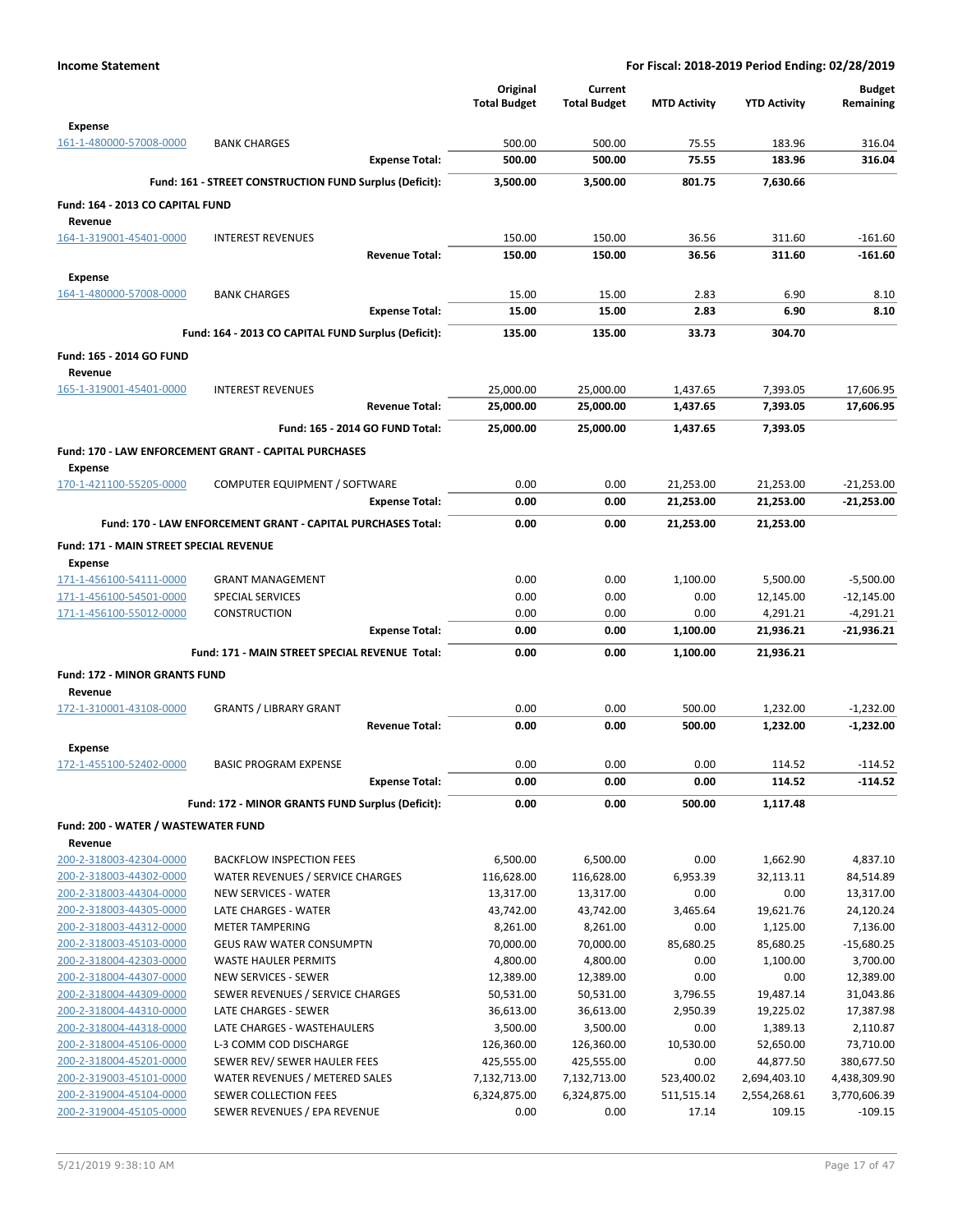|                                                    |                                                        | Original<br><b>Total Budget</b> | Current<br><b>Total Budget</b> | <b>MTD Activity</b> | <b>YTD Activity</b> | <b>Budget</b><br>Remaining |
|----------------------------------------------------|--------------------------------------------------------|---------------------------------|--------------------------------|---------------------|---------------------|----------------------------|
| 200-2-320003-45305-0000                            | <b>AUCTION PROCEEDS</b>                                | 5,000.00                        | 5,000.00                       | 0.00                | 0.00                | 5,000.00                   |
| 200-2-320003-45401-0000                            | <b>INTEREST REVENUES</b>                               | 13,900.00                       | 13,900.00                      | 6,292.17            | 48,902.06           | $-35,002.06$               |
| 200-2-320003-45601-0000                            | MISCELLANEOUS REVENUES                                 | 1,000.00                        | 1,000.00                       | 0.00                | 0.00                | 1,000.00                   |
| 200-2-323001-58013-0000                            | <b>XFR - TOURISM FUND</b>                              | 45,000.00                       | 45,000.00                      | 3,750.00            | 18,750.00           | 26,250.00                  |
|                                                    | <b>Revenue Total:</b>                                  | 14,440,684.00                   | 14,440,684.00                  | 1,158,350.69        | 5,595,364.73        | 8,845,319.27               |
| <b>Expense</b>                                     |                                                        |                                 |                                |                     |                     |                            |
| 200-2-436100-51001-0000                            | <b>REGULAR SALARIES</b>                                | 73,774.00                       | 73,774.00                      | 5,725.61            | 31,456.31           | 42,317.69                  |
| 200-2-436100-51020-0000                            | <b>OVERTIME</b>                                        | 289.00                          | 289.00                         | 0.00                | 5.88                | 283.12                     |
| 200-2-436100-51021-0000                            | <b>LONGEVITY</b>                                       | 996.00                          | 996.00                         | 0.00                | 996.00              | 0.00                       |
| 200-2-436100-51101-0000                            | <b>CERTIFICATION PAY</b>                               | 600.00                          | 600.00                         | 46.16               | 230.80              | 369.20                     |
| 200-2-436100-51117-0000                            | <b>CELL PHONE ALLOWANCE</b>                            | 432.00                          | 432.00                         | 33.22               | 182.71              | 249.29                     |
| 200-2-436100-51201-0000                            | <b>FICA</b>                                            | 4,718.00                        | 4,718.00                       | 354.84              | 2,014.04            | 2,703.96                   |
| 200-2-436100-51202-0000                            | MEDICARE                                               | 1,103.00                        | 1,103.00                       | 82.98               | 471.01              | 631.99                     |
| 200-2-436100-51203-0000<br>200-2-436100-51204-0000 | <b>HEALTH INSURANCE</b><br><b>WORKERS COMPENSATION</b> | 21,450.00                       | 21,450.00                      | 1,787.50<br>29.83   | 8,937.50<br>149.15  | 12,512.50<br>208.85        |
| 200-2-436100-51205-0000                            | STATE UNEMPLOYMENT                                     | 358.00<br>137.00                | 358.00<br>137.00               | 104.49              | 208.97              | $-71.97$                   |
| 200-2-436100-51301-0000                            | <b>TMRS</b>                                            | 8,522.00                        | 8,522.00                       | 642.04              | 3,754.69            | 4,767.31                   |
| 200-2-436100-52001-0000                            | <b>OFFICE SUPPLIES</b>                                 | 500.00                          | 500.00                         | 137.16              | $-18.83$            | 518.83                     |
| 200-2-436100-52002-0000                            | POSTAGE / FREIGHT                                      | 7,500.00                        | 7,500.00                       | 0.00                | 0.00                | 7,500.00                   |
| 200-2-436100-52201-0000                            | MINOR TOOLS & EQUIPMENT                                | 750.00                          | 750.00                         | 0.00                | 487.47              | 262.53                     |
| 200-2-436100-52305-0000                            | <b>PUBLIC EDUCATION</b>                                | 3,400.00                        | 3,400.00                       | 0.00                | 0.00                | 3,400.00                   |
| 200-2-436100-53402-0000                            | <b>BUILDING MAINTENANCE</b>                            | 7,500.00                        | 7,500.00                       | 400.89              | 1,119.75            | 6,380.25                   |
| 200-2-436100-54001-0000                            | <b>TELEPHONE CHARGES</b>                               | 925.00                          | 925.00                         | 0.01                | 287.25              | 637.75                     |
| 200-2-436100-54002-0000                            | <b>UTILITY CHARGES</b>                                 | 35,270.00                       | 35,270.00                      | 4,065.63            | 14,704.22           | 20,565.78                  |
| 200-2-436100-54101-0000                            | PROFESSIONAL SERVICES                                  | 2,000.00                        | 2,000.00                       | 0.00                | 1,765.00            | 235.00                     |
| 200-2-436100-54106-0000                            | <b>ATTORNEY FEES</b>                                   | 3,400.00                        | 3,400.00                       | 0.00                | 0.00                | 3,400.00                   |
| 200-2-436100-54201-0000                            | MEMBERSHIPS & SUBSCRIPTIONS                            | 350.00                          | 350.00                         | 0.00                | 0.00                | 350.00                     |
| 200-2-436100-54214-0000                            | <b>TRAVEL &amp; TRAINING</b>                           | 500.00                          | 500.00                         | 0.00                | 0.00                | 500.00                     |
| 200-2-436200-51001-0000                            | REGULAR SALARIES                                       | 371,931.00                      | 371,931.00                     | 26,029.29           | 140,942.32          | 230,988.68                 |
| 200-2-436200-51020-0000                            | <b>OVERTIME</b>                                        | 16,317.00                       | 16,317.00                      | 1,227.65            | 11,254.12           | 5,062.88                   |
| 200-2-436200-51021-0000                            | LONGEVITY                                              | 4,470.00                        | 4,470.00                       | 0.00                | 3,570.00            | 900.00                     |
| 200-2-436200-51101-0000                            | <b>CERTIFICATION PAY</b>                               | 4,200.00                        | 4,200.00                       | 230.78              | 1,269.29            | 2,930.71                   |
| 200-2-436200-51117-0000                            | <b>CELL PHONE ALLOWANCE</b>                            | 864.00                          | 864.00                         | 33.22               | 182.71              | 681.29                     |
| 200-2-436200-51201-0000                            | <b>FICA</b>                                            | 24,663.00                       | 24,663.00                      | 1,588.03            | 9,371.50            | 15,291.50                  |
| 200-2-436200-51202-0000                            | MEDICARE                                               | 5,768.00                        | 5,768.00                       | 371.39              | 2,191.72            | 3,576.28                   |
| 200-2-436200-51203-0000                            | <b>HEALTH INSURANCE</b>                                | 96,525.00                       | 96,525.00                      | 8,043.75            | 40,218.75           | 56,306.25                  |
| 200-2-436200-51204-0000                            | <b>WORKERS COMPENSATION</b>                            | 13,761.00                       | 13,761.00                      | 1,146.75            | 5,733.75            | 8,027.25                   |
| 200-2-436200-51205-0000                            | STATE UNEMPLOYMENT                                     | 678.00                          | 678.00                         | 466.21              | 1,112.16            | $-434.16$                  |
| 200-2-436200-51301-0000                            | <b>TMRS</b>                                            | 43,659.00                       | 43,659.00                      | 3,043.83            | 18,270.48           | 25,388.52                  |
| 200-2-436200-52001-0000<br>200-2-436200-52002-0000 | <b>OFFICE SUPPLIES</b><br>POSTAGE / FREIGHT            | 500.20<br>2,316.20              | 500.20<br>2,316.20             | 0.00<br>17.79       | 138.25<br>50.47     | 361.95<br>2,265.73         |
| 200-2-436200-52101-0000                            | <b>JANITORIAL SUPPLIES</b>                             | 999.00                          | 999.00                         | 0.00                | 207.24              | 791.76                     |
| 200-2-436200-52104-0000                            | <b>WEARING APPAREL</b>                                 | 4,851.00                        | 4,851.00                       | 1,386.64            | 2,627.48            | 2,223.52                   |
| 200-2-436200-52105-0000                            | <b>LABORATORY</b>                                      | 14,410.00                       | 14,410.00                      | 0.00                | 1,104.88            | 13,305.12                  |
| 200-2-436200-52106-0000                            | <b>CHEMICAL SUPPLIES</b>                               | 289,465.00                      | 289,465.00                     | 7,524.43            | 99,958.50           | 189,506.50                 |
| 200-2-436200-52201-0000                            | MINOR TOOLS & EQUIPMENT                                | 1,490.00                        | 1,490.00                       | 0.00                | 517.93              | 972.07                     |
| 200-2-436200-52202-0000                            | MECHANICAL SUPPLIES                                    | 1,552.00                        | 1,552.00                       | 82.34               | 489.26              | 1,062.74                   |
| 200-2-436200-52203-0000                            | <b>MOTOR VEHICLE FUEL</b>                              | 5,565.00                        | 5,565.00                       | 244.81              | 1,910.24            | 3,654.76                   |
| 200-2-436200-52301-0000                            | <b>SAFETY SUPPLIES</b>                                 | 24,609.00                       | 24,609.00                      | 235.54              | 384.14              | 24,224.86                  |
| 200-2-436200-53201-0000                            | <b>FURNITURE &amp; OFFICE EQUIPMENT</b>                | 500.00                          | 500.00                         | 0.00                | 259.94              | 240.06                     |
| 200-2-436200-53202-0000                            | MACHINE, TOOLS & IMPLMNTS                              | 5,236.00                        | 5,236.00                       | 66.82               | 826.38              | 4,409.62                   |
| 200-2-436200-53203-0000                            | <b>INSTRUMENTS &amp; APPARATUS</b>                     | 6,553.00                        | 6,553.00                       | 0.00                | 6,553.00            | 0.00                       |
| 200-2-436200-53205-0000                            | <b>MOTOR VEHICLES</b>                                  | 1,580.00                        | 1,580.00                       | 0.00                | 125.99              | 1,454.01                   |
| 200-2-436200-53310-0000                            | RESVRS/STRG TANKS/ST PIPE                              | 20,020.00                       | 20,020.00                      | 90,836.60           | 159,312.61          | $-139,292.61$              |
| 200-2-436200-53402-0000                            | <b>BUILDING MAINTENANCE</b>                            | 1,910.00                        | 1,910.00                       | 840.27              | 2,180.29            | $-270.29$                  |
| 200-2-436200-53403-0000                            | HEATING & COOLING SYSTEMS                              | 3,381.00                        | 3,381.00                       | 0.00                | 201.86              | 3,179.14                   |
| 200-2-436200-53404-0000                            | STRUCTURES / EXTERIOR STRUCTURES                       | 500.00                          | 500.00                         | 0.00                | 0.00                | 500.00                     |
| 200-2-436200-53605-0000                            | STRUCTURES / FILTRATION PLANT                          | 37,075.00                       | 37,075.00                      | 1,655.74            | 10,886.40           | 26,188.60                  |
| 200-2-436200-53606-0000                            | <b>MAINT - GROUNDS</b>                                 | 340.00                          | 340.00                         | 0.00                | 0.00                | 340.00                     |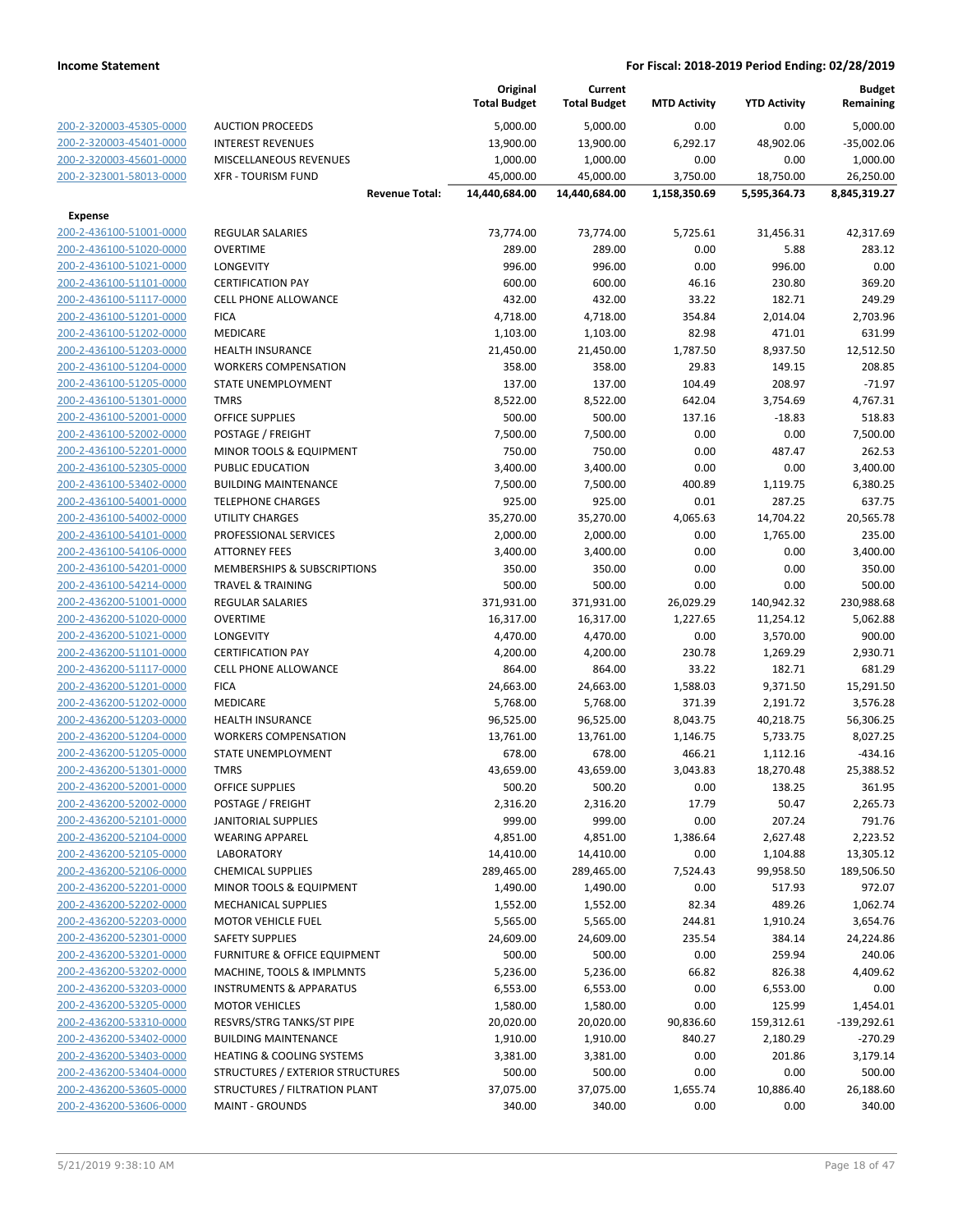**Budget**

|                                                    |                                                    | Original<br><b>Total Budget</b> | Current<br><b>Total Budget</b> | <b>MTD Activity</b> | <b>YTD Activity</b>   | <b>Budget</b><br>Remaining |
|----------------------------------------------------|----------------------------------------------------|---------------------------------|--------------------------------|---------------------|-----------------------|----------------------------|
| 200-2-436200-54001-0000                            | <b>TELEPHONE CHARGES</b>                           | 12,577.00                       | 12,577.00                      | 1,012.22            | 5,369.52              | 7,207.48                   |
| 200-2-436200-54002-0000                            | <b>UTILITY CHARGES</b>                             | 493,384.00                      | 493,384.00                     | 25,609.51           | 165,866.89            | 327,517.11                 |
| 200-2-436200-54201-0000                            | MEMBERSHIPS & SUBSCRIPTIONS                        | 1,698.00                        | 1,698.00                       | 0.00                | 75.00                 | 1,623.00                   |
| 200-2-436200-54208-0000                            | <b>LABORATORY WORK</b>                             | 41,691.00                       | 41,691.00                      | 3,597.00            | 15,704.05             | 25,986.95                  |
| 200-2-436200-54212-0000                            | <b>PRINTING</b>                                    | 600.00                          | 600.00                         | 0.00                | 0.00                  | 600.00                     |
| 200-2-436200-54214-0000                            | <b>TRAVEL &amp; TRAINING</b>                       | 5,602.00                        | 5,602.00                       | 0.00                | 0.00                  | 5,602.00                   |
| 200-2-436200-54219-0000                            | SABINE RIVER AUTHORITY                             | 1,049,386.80                    | 1,049,386.80                   | 88,148.50           | 440,742.50            | 608,644.30                 |
| 200-2-436200-54410-0000                            | PERMITS/FEES                                       | 26,000.00                       | 26,000.00                      | 0.00                | 25,793.60             | 206.40                     |
| 200-2-436300-51001-0000                            | REGULAR SALARIES                                   | 533,238.00                      | 533,238.00                     | 36,776.63           | 180,247.95            | 352,990.05                 |
| 200-2-436300-51020-0000                            | <b>OVERTIME</b>                                    | 53,486.00                       | 53,486.00                      | 6,514.55            | 24,945.54             | 28,540.46                  |
| 200-2-436300-51021-0000                            | LONGEVITY                                          | 6,908.00                        | 6,908.00                       | 0.00                | 5,888.00              | 1,020.00                   |
| 200-2-436300-51101-0000                            | <b>CERTIFICATION PAY</b>                           | 600.00                          | 600.00                         | 46.16               | 253.88                | 346.12                     |
| 200-2-436300-51117-0000                            | <b>CELL PHONE ALLOWANCE</b>                        | 216.00                          | 216.00                         | 81.22               | 430.56                | $-214.56$                  |
| 200-2-436300-51201-0000                            | <b>FICA</b>                                        | 36,856.00                       | 36,856.00                      | 2,588.99            | 12,627.49             | 24,228.51                  |
| 200-2-436300-51202-0000                            | MEDICARE                                           | 8,620.00                        | 8,620.00                       | 605.49              | 2,953.21              | 5,666.79                   |
| 200-2-436300-51203-0000                            | HEALTH INSURANCE                                   | 176,963.00                      | 176,963.00                     | 14,746.92           | 73,734.60             | 103,228.40                 |
| 200-2-436300-51204-0000                            | <b>WORKERS COMPENSATION</b>                        | 20,337.00                       | 20,337.00                      | 1,694.75            | 8,473.75              | 11,863.25                  |
| 200-2-436300-51205-0000                            | STATE UNEMPLOYMENT                                 | 1,194.00                        | 1,194.00                       | 781.54              | 1,672.89              | -478.89                    |
| 200-2-436300-51301-0000                            | <b>TMRS</b>                                        | 65,775.00                       | 65,775.00                      | 4,747.99            | 23,892.16             | 41,882.84                  |
| 200-2-436300-51401-0000                            | <b>CONTRA - SALARIES</b>                           | 0.00                            | 0.00                           | 0.00                | $-126.18$             | 126.18                     |
| 200-2-436300-52001-0000                            | <b>OFFICE SUPPLIES</b>                             | 300.00                          | 300.00                         | 95.57               | 95.57                 | 204.43                     |
| 200-2-436300-52002-0000                            | POSTAGE / FREIGHT                                  | 50.00                           | 50.00                          | 1.05                | 1.05                  | 48.95                      |
| 200-2-436300-52005-0000                            | PRINTED MATERIALS                                  | 100.00                          | 100.00                         | 0.00                | 0.00                  | 100.00                     |
| 200-2-436300-52104-0000                            | <b>WEARING APPAREL</b>                             | 15,000.00                       | 15,000.00                      | 838.67              | 4,442.89              | 10,557.11                  |
| 200-2-436300-52106-0000                            | <b>CHEMICAL SUPPLIES</b>                           | 500.00                          | 500.00                         | 0.00                | 0.00                  | 500.00                     |
| 200-2-436300-52201-0000                            | MINOR TOOLS & EQUIPMENT                            | 11,847.00                       | 11,847.00                      | 1,475.23            | 10,639.08             | 1,207.92                   |
| 200-2-436300-52203-0000                            | MOTOR VEHICLE FUEL                                 | 27,578.00                       | 27,578.00                      | 2,218.04            | 10,273.25             | 17,304.75                  |
| 200-2-436300-52303-0000                            | <b>TRAINING SUPPLIES</b>                           | 300.00                          | 300.00                         | 0.00                | 0.00                  | 300.00                     |
| 200-2-436300-53201-0000                            | <b>FURNITURE &amp; OFFICE EQUIPMENT</b>            | 100.00                          | 100.00                         | 0.00                | 157.80                | $-57.80$                   |
| 200-2-436300-53202-0000                            | MACHINE, TOOLS & IMPLMNTS                          | 3,988.00                        | 3,988.00                       | 3,116.08            | 3,426.53              | 561.47                     |
| 200-2-436300-53205-0000                            | <b>MOTOR VEHICLES</b>                              | 26,010.00                       | 26,010.00                      | 531.29              | 4,661.74              | 21,348.26                  |
| 200-2-436300-53207-0000                            | RADIO/COMMUNICATIONS                               | 4,500.00                        | 4,500.00                       | 0.00                | 718.50                | 3,781.50                   |
| 200-2-436300-53210-0000<br>200-2-436300-53211-0000 | <b>FIRE HYDRANTS</b>                               | 8,000.00                        | 8,000.00                       | 0.00                | 8,920.97              | $-920.97$                  |
| 200-2-436300-53306-0000                            | <b>METERS &amp; SETTINGS</b><br><b>WATER MAINS</b> | 70,000.00<br>165,000.00         | 70,000.00                      | 300.35<br>6,140.47  | 6,539.85<br>37,495.48 | 63,460.15<br>127,504.52    |
| 200-2-436300-54001-0000                            | <b>TELEPHONE CHARGES</b>                           | 1,678.00                        | 165,000.00<br>1,678.00         | 59.28               | 605.87                | 1,072.13                   |
| 200-2-436300-54214-0000                            | <b>TRAVEL &amp; TRAINING</b>                       | 4,000.00                        | 4,000.00                       | 170.40              | 995.40                | 3,004.60                   |
| 200-2-437200-51001-0000                            | REGULAR SALARIES                                   | 376,305.00                      | 376,305.00                     | 30,767.53           | 162,634.92            | 213,670.08                 |
| 200-2-437200-51020-0000                            | <b>OVERTIME</b>                                    | 55,995.00                       | 55,995.00                      | 5,450.65            | 28,324.75             | 27,670.25                  |
| 200-2-437200-51021-0000                            | LONGEVITY                                          | 15,158.00                       | 15,158.00                      | 0.00                | 14,276.00             | 882.00                     |
| 200-2-437200-51101-0000                            | <b>CERTIFICATION PAY</b>                           | 1,200.00                        | 1,200.00                       | 92.30               | 507.65                | 692.35                     |
| 200-2-437200-51117-0000                            | <b>CELL PHONE ALLOWANCE</b>                        | 2,352.00                        | 2,352.00                       | 81.20               | 446.60                | 1,905.40                   |
| 200-2-437200-51201-0000                            | <b>FICA</b>                                        | 27,963.00                       | 27,963.00                      | 2,159.17            | 12,565.18             | 15,397.82                  |
| 200-2-437200-51202-0000                            | MEDICARE                                           | 6,540.00                        | 6,540.00                       | 504.97              | 2,938.63              | 3,601.37                   |
| 200-2-437200-51203-0000                            | <b>HEALTH INSURANCE</b>                            | 112,613.00                      | 112,613.00                     | 9,384.42            | 46,922.10             | 65,690.90                  |
| 200-2-437200-51204-0000                            | <b>WORKERS COMPENSATION</b>                        | 11,598.00                       | 11,598.00                      | 966.50              | 4,832.50              | 6,765.50                   |
| 200-2-437200-51205-0000                            | STATE UNEMPLOYMENT                                 | 748.00                          | 748.00                         | 612.55              | 1,410.34              | $-662.34$                  |
| 200-2-437200-51301-0000                            | <b>TMRS</b>                                        | 49,710.00                       | 49,710.00                      | 3,970.82            | 23,520.30             | 26,189.70                  |
| 200-2-437200-51401-0000                            | <b>CONTRA - SALARIES</b>                           | 0.00                            | 0.00                           | 0.00                | $-1,163.28$           | 1,163.28                   |
| 200-2-437200-52001-0000                            | OFFICE SUPPLIES                                    | 300.00                          | 300.00                         | 299.41              | 299.41                | 0.59                       |
| 200-2-437200-52103-0000                            | <b>MEETING SUPPLIES</b>                            | 0.00                            | 0.00                           | 0.00                | 97.93                 | $-97.93$                   |
| 200-2-437200-52104-0000                            | <b>WEARING APPAREL</b>                             | 15,000.00                       | 15,000.00                      | 494.94              | 3,286.35              | 11,713.65                  |
| 200-2-437200-52106-0000                            | <b>CHEMICAL SUPPLIES</b>                           | 2,400.00                        | 2,400.00                       | 0.00                | 0.00                  | 2,400.00                   |
| 200-2-437200-52107-0000                            | <b>BOTANICAL SUPPLIES</b>                          | 400.00                          | 400.00                         | 0.00                | 0.00                  | 400.00                     |
| 200-2-437200-52201-0000                            | MINOR TOOLS & EQUIPMENT                            | 10,847.00                       | 10,847.00                      | 453.67              | 1,303.37              | 9,543.63                   |
| 200-2-437200-52203-0000                            | MOTOR VEHICLE FUEL                                 | 24,580.00                       | 24,580.00                      | 1,339.77            | 6,524.53              | 18,055.47                  |
| 200-2-437200-52303-0000                            | <b>TRAINING SUPPLIES</b>                           | 300.00                          | 300.00                         | 0.00                | 0.00                  | 300.00                     |
| 200-2-437200-53202-0000                            | MACHINE, TOOLS & IMPLMNTS                          | 4,965.00                        | 4,965.00                       | 0.00                | 165.40                | 4,799.60                   |
| 200-2-437200-53205-0000                            | <b>MOTOR VEHICLES</b>                              | 23,627.00                       | 23,627.00                      | 302.34              | 3,568.36              | 20,058.64                  |
|                                                    |                                                    |                                 |                                |                     |                       |                            |

**Original**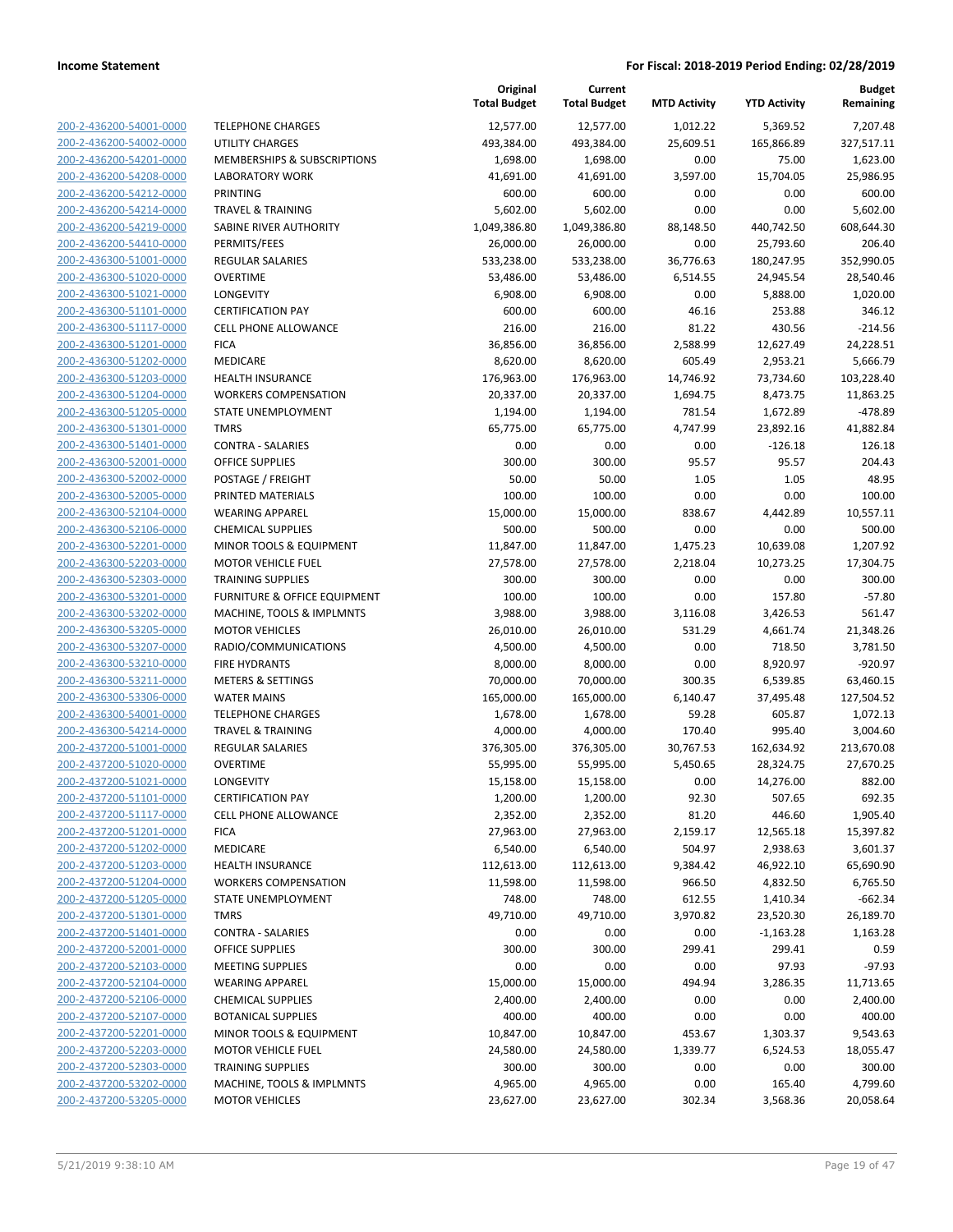**Current**

**Original**

**Budget**

|                                                    |                                                     | <b>Total Budget</b>  | <b>Total Budget</b>  | <b>MTD Activity</b> | <b>YTD Activity</b> | Remaining            |
|----------------------------------------------------|-----------------------------------------------------|----------------------|----------------------|---------------------|---------------------|----------------------|
| 200-2-437200-53207-0000                            | RADIO/COMMUNICATIONS                                | 3,000.00             | 3,000.00             | 0.00                | 0.00                | 3,000.00             |
| 200-2-437200-53309-0000                            | SANITARY SEWER & TCEQ SSO                           | 69,000.00            | 69,000.00            | 1,805.30            | 16,866.35           | 52,133.65            |
| 200-2-437200-53311-0000                            | <b>LIFT STATIONS</b>                                | 22,500.00            | 22,500.00            | 3,973.33            | 12,424.62           | 10,075.38            |
| 200-2-437200-54001-0000                            | <b>TELEPHONE CHARGES</b>                            | 4,404.00             | 4,404.00             | 348.15              | 1,696.09            | 2,707.91             |
| 200-2-437200-54002-0000                            | UTILITY CHARGES                                     | 30,052.00            | 30,052.00            | 2,562.52            | 14,036.71           | 16,015.29            |
| 200-2-437200-54214-0000                            | <b>TRAVEL &amp; TRAINING</b>                        | 3,000.00             | 3,000.00             | 0.00                | 640.00              | 2,360.00             |
| 200-2-437300-51001-0000                            | <b>REGULAR SALARIES</b>                             | 500,782.00           | 500,782.00           | 37,740.83           | 212,087.20          | 288,694.80           |
| 200-2-437300-51020-0000                            | <b>OVERTIME</b>                                     | 36,443.00            | 36,443.00            | 2,798.56            | 16,213.81           | 20,229.19            |
| 200-2-437300-51021-0000                            | LONGEVITY                                           | 16,464.00            | 16,464.00            | 240.83              | 14,870.83           | 1,593.17             |
| 200-2-437300-51101-0000                            | <b>CERTIFICATION PAY</b>                            | 10,200.00            | 10,200.00            | 553.85              | 3,207.69            | 6,992.31             |
| 200-2-437300-51117-0000                            | <b>CELL PHONE ALLOWANCE</b>                         | 1,296.00             | 1,296.00             | 33.22               | 182.71              | 1,113.29             |
| 200-2-437300-51201-0000                            | <b>FICA</b>                                         | 35,041.00            | 35,041.00            | 3,957.21            | 16,122.36           | 18,918.64            |
| 200-2-437300-51202-0000                            | <b>MEDICARE</b>                                     | 8,195.00             | 8,195.00             | 925.48              | 3,770.57            | 4,424.43             |
| 200-2-437300-51203-0000                            | <b>HEALTH INSURANCE</b>                             | 128,700.00           | 128,700.00           | 10,725.00           | 53,625.00           | 75,075.00            |
| 200-2-437300-51204-0000                            | <b>WORKERS COMPENSATION</b>                         | 12,233.00            | 12,233.00            | 1,019.42            | 5,097.10            | 7,135.90             |
| 200-2-437300-51205-0000                            | STATE UNEMPLOYMENT                                  | 824.00               | 824.00               | 781.02              | 1,631.91            | $-807.91$            |
| 200-2-437300-51301-0000                            | <b>TMRS</b>                                         | 63,417.00            | 63,417.00            | 7,341.69            | 31,211.43           | 32,205.57            |
| 200-2-437300-52001-0000                            | <b>OFFICE SUPPLIES</b>                              | 600.00               | 600.00               | 16.99               | 36.78               | 563.22               |
| 200-2-437300-52002-0000                            | POSTAGE / FREIGHT                                   | 600.00               | 600.00               | 33.10               | 163.43              | 436.57               |
| 200-2-437300-52005-0000                            | PRINTED MATERIALS                                   | 1,200.00             | 1,200.00             | 0.00                | 0.00                | 1,200.00             |
| 200-2-437300-52101-0000                            | <b>JANITORIAL SUPPLIES</b>                          | 1,650.00             | 1,650.00             | 55.60               | 1,049.53            | 600.47               |
| 200-2-437300-52102-0000                            | <b>REFERENCE SUPPLIES</b>                           | 500.00               | 500.00               | 0.00                | 0.00                | 500.00               |
| 200-2-437300-52104-0000                            | <b>WEARING APPAREL</b>                              | 11,000.00            | 11,000.00            | 1,173.42            | 2,305.49            | 8,694.51             |
| 200-2-437300-52105-0000                            | <b>LABORATORY</b>                                   | 15,000.00            | 15,000.00            | 1,407.63            | 2,607.39            | 12,392.61            |
| 200-2-437300-52106-0000                            | <b>CHEMICAL SUPPLIES</b>                            | 54,000.00            | 54,000.00            | 0.00                | 9,157.68            | 44,842.32            |
| 200-2-437300-52107-0000                            | <b>BOTANICAL SUPPLIES</b>                           | 900.00               | 900.00               | 0.00                | 0.00                | 900.00               |
| 200-2-437300-52201-0000                            | MINOR TOOLS & EQUIPMENT                             | 6,300.00             | 6,300.00             | 595.55              | 1,923.69            | 4,376.31             |
| 200-2-437300-52202-0000<br>200-2-437300-52203-0000 | <b>MECHANICAL SUPPLIES</b>                          | 18,400.00            | 18,400.00            | 84.69               | 6,671.71            | 11,728.29            |
| 200-2-437300-52301-0000                            | <b>MOTOR VEHICLE FUEL</b><br><b>SAFETY SUPPLIES</b> | 5,490.00<br>2,300.00 | 5,490.00<br>2,300.00 | 238.43<br>0.00      | 1,922.42<br>848.42  | 3,567.58<br>1,451.58 |
| 200-2-437300-53202-0000                            | MACHINE, TOOLS & IMPLMNTS                           | 70,000.00            | 70,000.00            | 4,079.89            | 24,607.88           | 45,392.12            |
| 200-2-437300-53203-0000                            | <b>INSTRUMENTS &amp; APPARATUS</b>                  | 6,000.00             | 6,000.00             | 0.00                | 0.00                | 6,000.00             |
| 200-2-437300-53205-0000                            | <b>MOTOR VEHICLES</b>                               | 5,301.00             | 5,301.00             | 0.00                | 90.00               | 5,211.00             |
| 200-2-437300-53402-0000                            | <b>BUILDING MAINTENANCE</b>                         | 6,500.00             | 6,500.00             | 216.37              | 1,177.79            | 5,322.21             |
| 200-2-437300-54001-0000                            | <b>TELEPHONE CHARGES</b>                            | 5,102.00             | 5,102.00             | 92.32               | 1,661.82            | 3,440.18             |
| 200-2-437300-54002-0000                            | UTILITY CHARGES                                     | 385,584.00           | 385,584.00           | 36,269.82           | 176,316.71          | 209,267.29           |
| 200-2-437300-54201-0000                            | MEMBERSHIPS & SUBSCRIPTIONS                         | 12,500.00            | 12,500.00            | 0.00                | 7,372.29            | 5,127.71             |
| 200-2-437300-54208-0000                            | <b>LABORATORY WORK</b>                              | 12,400.00            | 12,400.00            | 0.00                | 1,993.00            | 10,407.00            |
| 200-2-437300-54214-0000                            | <b>TRAVEL &amp; TRAINING</b>                        | 4,500.00             | 4,500.00             | 257.21              | 1,683.20            | 2,816.80             |
| 200-2-437300-54403-0000                            | DISPOSAL CHARGES                                    | 750.00               | 750.00               | 15,015.90           | 64,786.49           | $-64,036.49$         |
| 200-2-437300-54410-0000                            | PERMITS/FEES                                        | 74,000.00            | 74,000.00            | 222.00              | 37,625.32           | 36,374.68            |
| 200-2-471100-56507-0000                            | 08 REV BONDS - PRINCIPAL                            | 0.00                 | 0.00                 | 950,000.00          | 950,000.00          | $-950,000.00$        |
| 200-2-471100-56508-0000                            | 09 TWDP REV BOND - PRINC                            | 15,000.00            | 15,000.00            | 15,000.00           | 15,000.00           | 0.00                 |
| 200-2-471200-56607-0000                            | 08 REV BONDS - INTEREST                             | 305,330.00           | 305,330.00           | 157,771.25          | 157,771.25          | 147,558.75           |
| 200-2-475100-56002-0000                            | MISCELLANEOUS DEBT EXP / AGENT FEE                  | 750.00               | 750.00               | 500.00              | 750.00              | 0.00                 |
| 200-2-475100-56005-0000                            | ARBITRAGE                                           | 1,750.00             | 1,750.00             | 0.00                | 0.00                | 1,750.00             |
| 200-2-480000-52003-0000                            | <b>COPIER CHARGES</b>                               | 10,600.00            | 10,600.00            | 530.11              | 2,772.91            | 7,827.09             |
| 200-2-480000-52006-0000                            | <b>COPIER PAPER</b>                                 | 500.00               | 500.00               | 0.00                | 67.89               | 432.11               |
| 200-2-480000-54002-0000                            | UTILITY CHARGES                                     | 12,626.00            | 12,626.00            | 1,064.28            | 5,952.01            | 6,673.99             |
| 200-2-480000-54226-0000                            | <b>INSURANCE EXPENSE</b>                            | 41,657.00            | 41,657.00            | 0.00                | 62,887.16           | $-21,230.16$         |
| 200-2-480000-57002-0000                            | <b>BAD DEBT EXPENSE</b>                             | 27,000.00            | 27,000.00            | 0.00                | 0.00                | 27,000.00            |
| 200-2-480000-57005-0000                            | <b>ACCRUED VAC &amp; SICK PAY</b>                   | 30,000.00            | 30,000.00            | 25,012.99           | 32,847.28           | $-2,847.28$          |
| 200-2-480000-57008-0000                            | <b>BANK CHARGES</b>                                 | 30,000.00            | 30,000.00            | 2,438.53            | 13,932.69           | 16,067.31            |
| 200-2-480000-57015-0000                            | <b>CONTINGENCY EXPENSE</b>                          | 150,000.00           | 150,000.00           | 0.00                | 0.00                | 150,000.00           |
| 200-2-491000-58001-0000                            | XFR - GENERAL FUND                                  | 0.00                 | 0.00                 | 105,205.00          | 537,398.23          | -537,398.23          |
| 200-2-491000-58037-0000                            | XFR - DEBT SERVICE FUND                             | 0.00                 | 0.00                 | 127,637.64          | 638,188.20          | $-638,188.20$        |
| 200-2-491000-58120-0000                            | <b>XFR - UTILITY CIP FUND</b>                       | 1,624,829.00         | 1,624,829.00         | 135,406.58          | 677,032.90          | 947,796.10           |
| 200-2-495000-58580-0000                            | CA - GENERAL FUND - GENERAL GOVERNMENT              | 406,798.00           | 406,798.00           | 33,899.83           | 169,499.15          | 237,298.85           |
| 200-2-495000-58581-0000                            | CA - GENERAL FUND - PUBLIC WORKS                    | 155,979.00           | 155,979.00           | 12,998.25           | 64,991.25           | 90,987.75            |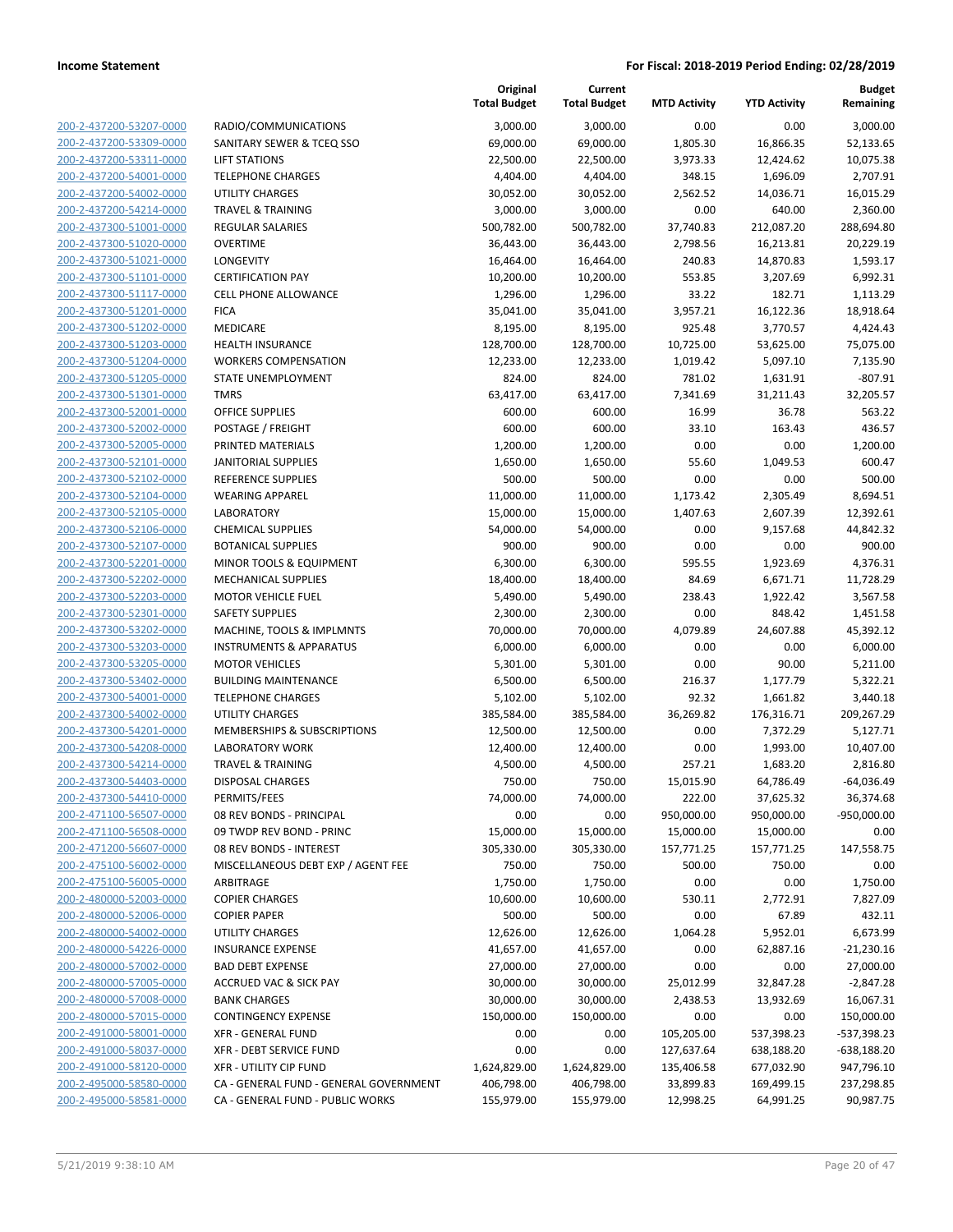|                                                    |                                                                  |                       | Original                    | Current                     |                           |                            | <b>Budget</b>              |
|----------------------------------------------------|------------------------------------------------------------------|-----------------------|-----------------------------|-----------------------------|---------------------------|----------------------------|----------------------------|
|                                                    |                                                                  |                       | <b>Total Budget</b>         | <b>Total Budget</b>         | <b>MTD Activity</b>       | <b>YTD Activity</b>        | Remaining                  |
| 200-2-495000-58701-0000                            | CA - CENTRAL SERVICE FUND                                        |                       | 194,904.00                  | 194,904.00                  | 16,242.00                 | 81,210.00                  | 113,694.00                 |
| 200-2-495000-58710-0000                            | <b>CA - INSURANCE FUND</b>                                       |                       | 88,697.00                   | 88,697.00                   | 7,391.42                  | 36,957.10                  | 51,739.90                  |
| 200-2-495000-58720-0000                            | CA - MIS FUN                                                     |                       | 126,693.00                  | 126,693.00                  | 10,557.75                 | 52,788.75                  | 73,904.25                  |
| 200-2-495000-58900-0000                            | <b>CA - ELECTRIC FUND</b>                                        | <b>Expense Total:</b> | 587,723.00<br>10,253,810.20 | 587,723.00<br>10,253,810.20 | 48,976.92<br>2,202,458.26 | 244,884.60<br>6,471,200.80 | 342,838.40<br>3,782,609.40 |
|                                                    |                                                                  |                       |                             |                             |                           |                            |                            |
|                                                    | Fund: 200 - WATER / WASTEWATER FUND Surplus (Deficit):           |                       | 4,186,873.80                | 4,186,873.80                | $-1,044,107.57$           | -875,836.07                |                            |
| Revenue                                            | Fund: 212 - TX COMMUNITY DEV SWR SYSTEM IMPROV PROG GRANT        |                       |                             |                             |                           |                            |                            |
| 212-2-310001-43105-0000                            | MISCELLANEOUS / GRANTS                                           |                       | 0.00                        | 0.00                        | 7,407.85                  | 7,407.85                   | $-7,407.85$                |
|                                                    |                                                                  | <b>Revenue Total:</b> | 0.00                        | 0.00                        | 7,407.85                  | 7,407.85                   | $-7,407.85$                |
| <b>Expense</b>                                     |                                                                  |                       |                             |                             |                           |                            |                            |
| 212-2-436300-55007-0000                            | ENG/ARCHITECTS/MGMT                                              |                       | 0.00                        | 0.00                        | 1,250.00                  | 5,000.00                   | $-5,000.00$                |
|                                                    |                                                                  | <b>Expense Total:</b> | 0.00                        | 0.00                        | 1,250.00                  | 5,000.00                   | $-5,000.00$                |
|                                                    | Fund: 212 - TX COMMUNITY DEV SWR SYSTEM IMPROV PROG GRANT Surplu |                       | 0.00                        | 0.00                        | 6,157.85                  | 2,407.85                   |                            |
| Fund: 216 - UTILIITY CIP FUND                      |                                                                  |                       |                             |                             |                           |                            |                            |
| Revenue                                            |                                                                  |                       |                             |                             |                           |                            |                            |
| 216-2-319001-45401-0000                            | <b>INTEREST REVENUES</b>                                         |                       | 20,089.00                   | 20,089.00                   | 0.00                      | 0.00                       | 20,089.00                  |
| 216-2-319001-47221-0000                            | <b>BOND PROCEEDS</b>                                             |                       | 20,000,000.00               | 20,000,000.00               | 0.00                      | 0.00                       | 20,000,000.00              |
| 216-2-323001-46100-0000                            | <b>XFR - UTILITY FUND</b>                                        |                       | 1,624,879.00                | 1,624,879.00                | 135,406.58                | 677,032.90                 | 947,846.10                 |
|                                                    |                                                                  | <b>Revenue Total:</b> | 21,644,968.00               | 21,644,968.00               | 135,406.58                | 677,032.90                 | 20,967,935.10              |
| <b>Expense</b>                                     |                                                                  |                       |                             |                             |                           |                            |                            |
| 216-2-436200-53310-0000                            | RESVRS/STRG TANKS/ST PIPE                                        |                       | 6,643,503.00                | 6,643,503.00                | 0.00                      | 0.00                       | 6,643,503.00               |
| 216-2-436200-53312-0000                            | <b>WATER LINE EASEMENTS</b>                                      |                       | 100,000.00                  | 100,000.00                  | 0.00                      | 12,700.00                  | 87,300.00                  |
| 216-2-436200-55002-0000                            | <b>IMPROVEMENTS</b>                                              |                       | 11,900,000.00               | 11,900,000.00               | 68,590.07                 | 569,247.65                 | 11,330,752.35              |
| 216-2-436200-55201-0000                            | <b>EQUIPMENT PURCHASES</b>                                       |                       | 1,000,000.00                | 1,000,000.00                | 62,048.26                 | 62,048.26                  | 937,951.74                 |
| 216-2-436300-55105-0000                            | <b>WATER MAINS</b>                                               |                       | 2,201,145.00                | 2,201,145.00                | 105,245.51                | 250,994.63                 | 1,950,150.37               |
| 216-2-436300-55201-0000                            | <b>EQUIPMENT PURCHASES</b>                                       |                       | 75,999.00                   | 75,999.00                   | 0.00                      | 355.00                     | 75,644.00                  |
| 216-2-437200-55002-0000                            | <b>IMPROVEMENTS</b>                                              |                       | 135,000.00                  | 135,000.00                  | 4,898.00                  | 49,144.52                  | 85,855.48                  |
| 216-2-437200-55201-0000                            | <b>EQUIPMENT PURCHASES</b>                                       |                       | 223,830.00                  | 223,830.00                  | 0.00                      | 8,207.50                   | 215,622.50                 |
| 216-2-437300-55002-0000                            | <b>IMPROVEMENTS</b>                                              |                       | 0.00                        | 0.00                        | 0.00                      | 0.00                       | 0.00                       |
| 216-2-437300-55110-0000                            | <b>LIFT STATIONS</b>                                             |                       | 0.00                        | 0.00                        | 255,047.86                | 1,155,139.92               | $-1,155,139.92$            |
| 216-2-480000-54101-0000                            | PROFESSIONAL SERVICES                                            |                       | 200,000.00                  | 200,000.00                  | 0.00                      | 0.00                       | 200,000.00                 |
| 216-2-480000-55499-0000<br>216-2-480000-57008-0000 | CAPITAL OUTLAY<br><b>BANK CHARGES</b>                            |                       | 0.00<br>2,500.00            | 0.00<br>2,500.00            | 0.00<br>0.00              | -286,779.40<br>0.00        | 286,779.40<br>2,500.00     |
|                                                    |                                                                  | <b>Expense Total:</b> | 22,481,977.00               | 22,481,977.00               | 495,829.70                | 1,821,058.08               | 20,660,918.92              |
|                                                    | Fund: 216 - UTILIITY CIP FUND Surplus (Deficit):                 |                       | -837,009.00                 | -837,009.00                 | $-360,423.12$             | $-1,144,025.18$            |                            |
| Fund: 217 - WASTEWATER RECLAMATION FUND            |                                                                  |                       |                             |                             |                           |                            |                            |
| Revenue                                            |                                                                  |                       |                             |                             |                           |                            |                            |
| 217-2-319001-45401-0000                            | <b>INTEREST REVENUES</b>                                         |                       | 12,281.00                   | 12,281.00                   | 1,394.68                  | 7,172.09                   | 5,108.91                   |
|                                                    |                                                                  | Revenue Total:        | 12,281.00                   | 12,281.00                   | 1,394.68                  | 7,172.09                   | 5,108.91                   |
| <b>Expense</b>                                     |                                                                  |                       |                             |                             |                           |                            |                            |
| 217-2-437300-55012-0000                            | CONSTRUCTION                                                     |                       | 410,000.00                  | 410,000.00                  | 0.00                      | 20,619.30                  | 389,380.70                 |
|                                                    |                                                                  | <b>Expense Total:</b> | 410,000.00                  | 410,000.00                  | 0.00                      | 20,619.30                  | 389,380.70                 |
|                                                    | Fund: 217 - WASTEWATER RECLAMATION FUND Surplus (Deficit):       |                       | -397,719.00                 | -397,719.00                 | 1,394.68                  | -13,447.21                 |                            |
| Fund: 300 - AIRPORT FUND                           |                                                                  |                       |                             |                             |                           |                            |                            |
| Revenue                                            |                                                                  |                       |                             |                             |                           |                            |                            |
| 300-2-319001-44315-0000                            | <b>AIRPORT FUEL FEES</b>                                         |                       | 1,000.00                    | 1,000.00                    | 0.00                      | 364.08                     | 635.92                     |
| 300-2-319001-44316-0000                            | PARKING & TIE DOWN/MISC.                                         |                       | 1,000.00                    | 1,000.00                    | 0.00                      | 0.00                       | 1,000.00                   |
| 300-2-319001-45401-0000                            | <b>INTEREST REVENUES</b>                                         |                       | 1,000.00                    | 1,000.00                    | 213.34                    | 17,104.88                  | $-16, 104.88$              |
| 300-2-321001-45507-0000                            | L-3 COMM LEASE                                                   |                       | 639,217.00                  | 639,217.00                  | 53,268.08                 | 319,608.48                 | 319,608.52                 |
| 300-2-321001-45508-0000                            | AIR EVAC HANGAR FEES                                             |                       | 8,191.00                    | 8,191.00                    | 675.09                    | 4,050.54                   | 4,140.46                   |
| 300-2-321001-45509-0000                            | BLUE SKY T-HANGAR & LA ND LEASES                                 |                       | 4,768.50                    | 4,768.50                    | 0.00                      | 0.00                       | 4,768.50                   |
| 300-2-321001-45510-0000                            | ARKOMA - HORIZONS AHEAD LEASE                                    |                       | 48,096.00                   | 48,096.00                   | 4,008.00                  | 20,040.00                  | 28,056.00                  |
| 300-2-321001-45513-0000<br>300-2-321001-45515-0000 | MAJORS FLYING CLUB LAND LEASE<br>TEXSAN AVIATION LAND LEASE      |                       | 1,396.00                    | 1,396.00                    | 116.33<br>1,080.00        | 581.65<br>1,080.00         | 814.35<br>0.00             |
| 300-2-321001-45516-0000                            | MFC PARTNERS LAND LEASE                                          |                       | 1,080.00<br>1,260.00        | 1,080.00<br>1,260.00        | 0.00                      | 0.00                       | 1,260.00                   |
|                                                    |                                                                  |                       |                             |                             |                           |                            |                            |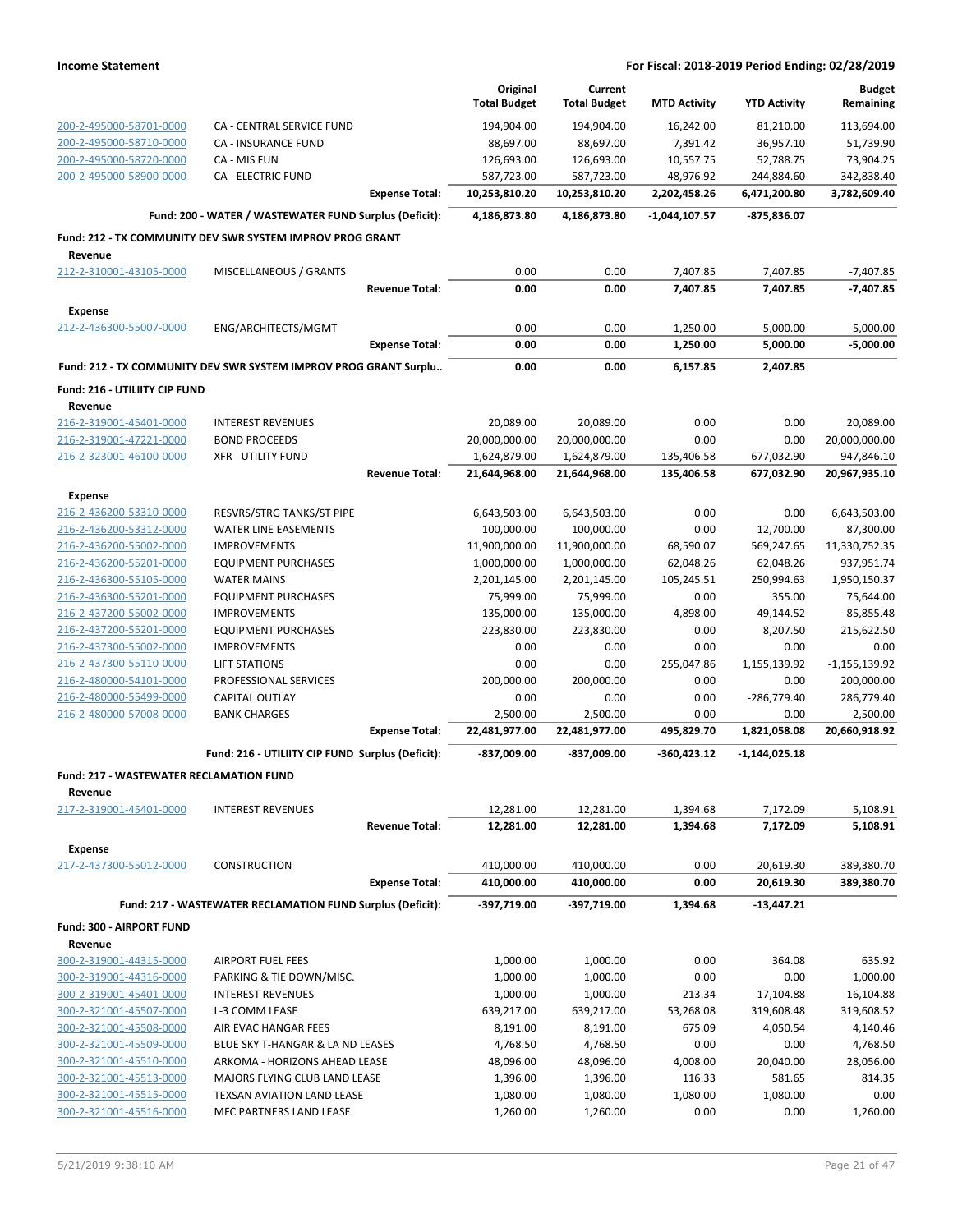|                                         |                                                     | Original<br><b>Total Budget</b> | Current<br><b>Total Budget</b> | <b>MTD Activity</b> | <b>YTD Activity</b> | <b>Budget</b><br>Remaining |
|-----------------------------------------|-----------------------------------------------------|---------------------------------|--------------------------------|---------------------|---------------------|----------------------------|
| 300-2-321001-45517-0000                 | <b>INNOVATION FIRST MAINT HANGAR</b>                | 17,618.00                       | 17,618.00                      | 0.00                | 0.00                | 17,618.00                  |
|                                         | <b>Revenue Total:</b>                               | 724,626.50                      | 724,626.50                     | 59,360.84           | 362,829.63          | 361,796.87                 |
| <b>Expense</b>                          |                                                     |                                 |                                |                     |                     |                            |
| 300-2-438100-51001-0000                 | <b>REGULAR SALARIES</b>                             | 49,453.00                       | 49,453.00                      | 3,804.80            | 20,852.88           | 28,600.12                  |
| 300-2-438100-51021-0000                 | <b>LONGEVITY</b>                                    | 222.00                          | 222.00                         | 0.00                | 222.00              | 0.00                       |
| 300-2-438100-51117-0000                 | <b>CELL PHONE ALLOWANCE</b>                         | 960.00                          | 960.00                         | 33.24               | 182.82              | 777.18                     |
| 300-2-438100-51201-0000                 | <b>FICA</b>                                         | 3,139.00                        | 3,139.00                       | 237.96              | 1,317.98            | 1,821.02                   |
| 300-2-438100-51202-0000                 | <b>MEDICARE</b>                                     | 734.00                          | 734.00                         | 55.66               | 308.28              | 425.72                     |
| 300-2-438100-51203-0000                 | <b>HEALTH INSURANCE</b>                             | 10,725.00                       | 10,725.00                      | 893.75              | 4,468.75            | 6,256.25                   |
| 300-2-438100-51204-0000                 | <b>WORKERS COMPENSATION</b>                         | 1,025.00                        | 1,025.00                       | 85.42               | 427.10              | 597.90                     |
| 300-2-438100-51205-0000                 | STATE UNEMPLOYMENT                                  | 137.00                          | 137.00                         | 69.08               | 138.16              | $-1.16$                    |
| 300-2-438100-51301-0000                 | <b>TMRS</b>                                         | 5,671.00                        | 5,671.00                       | 424.48              | 2,427.15            | 3,243.85                   |
| 300-2-438100-51401-0000                 | <b>CONTRA - SALARIES</b>                            | 15,000.00                       | 15,000.00                      | 0.00                | 0.00                | 15,000.00                  |
| 300-2-438100-52001-0000                 | <b>OFFICE SUPPLIES</b>                              | 400.00                          | 400.00                         | 0.00                | 0.00                | 400.00                     |
| 300-2-438100-52002-0000                 | POSTAGE / FREIGHT                                   | 100.00                          | 100.00                         | 0.00                | 0.00                | 100.00                     |
| 300-2-438100-52201-0000                 | MINOR TOOLS & EQUIPMENT                             | 150.00                          | 150.00                         | 0.00                | 0.00                | 150.00                     |
| 300-2-438100-53202-0000                 | MACHINE, TOOLS & IMPLMNTS                           | 1,500.00                        | 1,405.00                       | 0.00                | 1,197.22            | 207.78                     |
| 300-2-438100-53205-0000                 | <b>MOTOR VEHICLES</b>                               | 1,022.00                        | 1,022.00                       | 275.66              | 275.66              | 746.34                     |
| 300-2-438100-53303-0000                 | MAINT - STREET /ALLEY/APRN/RNWY                     | 2,500.00                        | 2,500.00                       | 0.00                | 0.00                | 2,500.00                   |
| 300-2-438100-53402-0000                 | <b>BUILDING MAINTENANCE</b>                         | 12,500.00                       | 12,500.00                      | 256.13              | 3,330.73            | 9,169.27                   |
| 300-2-438100-54001-0000                 | <b>TELEPHONE CHARGES</b>                            | 1,926.00                        | 1,926.00                       | 75.47               | 617.01              | 1,308.99                   |
| 300-2-438100-54002-0000                 | <b>UTILITY CHARGES</b>                              | 15,000.00                       | 15,000.00                      | 1,244.62            | 5,857.03            | 9,142.97                   |
| 300-2-438100-54105-0000                 | MARKETING                                           | 6,104.00                        | 6,079.47                       | 0.00                | 4,626.98            | 1,452.49                   |
| 300-2-438100-54201-0000                 | MEMBERSHIPS & SUBSCRIPTIONS                         | 465.00                          | 465.00                         | 0.00                | 0.00                | 465.00                     |
| 300-2-438100-54214-0000                 | <b>TRAVEL &amp; TRAINING</b>                        | 1,000.00                        | 1,024.53                       | 87.72               | 169.01              | 855.52                     |
| 300-2-438100-54408-0000                 | OTHER / INSURANCE EXPENSE                           | 13,000.00                       | 13,000.00                      | 0.00                | 6,740.64            | 6,259.36                   |
| 300-2-438100-54410-0000                 | PERMITS/FEES                                        | 1,276.00                        | 1,371.00                       | 0.00                | 1,371.00            | 0.00                       |
| 300-2-480000-52003-0000                 | <b>COPIER CHARGES</b>                               | 1,524.00                        | 1,524.00                       | 126.47              | 544.63              | 979.37                     |
| 300-2-480000-52006-0000                 | <b>COPIER PAPER</b>                                 | 71.82                           | 71.82                          | 0.00                | 0.00                | 71.82                      |
| 300-2-480000-57008-0000                 | <b>BANK CHARGES</b>                                 | 2,000.00                        | 2,000.00                       | 151.00              | 452.16              | 1,547.84                   |
| 300-2-491000-58035-0000                 | <b>XFR - DEBT SERVICE FUND</b>                      | 23,239.00                       | 23,239.00                      | 1,936.58            | 9,682.90            | 13,556.10                  |
| 300-2-491000-58127-0000                 | <b>AIRPORT CIP FUND</b>                             | 10,000.00                       | 10,000.00                      | 0.00                | 2,499.99            | 7,500.01                   |
|                                         | <b>Expense Total:</b>                               | 180,843.82                      | 180,843.82                     | 9,758.04            | 67,710.08           | 113,133.74                 |
|                                         | Fund: 300 - AIRPORT FUND Surplus (Deficit):         | 543,782.68                      | 543,782.68                     | 49,602.80           | 295,119.55          |                            |
| <b>Fund: 360 - AIRPORT CAPITAL FUND</b> |                                                     |                                 |                                |                     |                     |                            |
| Revenue                                 |                                                     |                                 |                                |                     |                     |                            |
| 360-2-319001-44315-0000                 | <b>AIRPORT - FUEL FEES</b>                          | 50,000.00                       | 50,000.00                      | 0.00                | 0.00                | 50,000.00                  |
| 360-2-319001-45401-0000                 | <b>INTEREST REVENUES</b>                            | 25,000.00                       | 25,000.00                      | 8,069.56            | 22,288.29           | 2,711.71                   |
| 360-2-323001-46107-0000                 | XFR - AIRPORT FUND                                  | 0.00                            | 0.00                           | 0.00                | 2,499.99            | $-2,499.99$                |
|                                         | <b>Revenue Total:</b>                               | 75,000.00                       | 75,000.00                      | 8,069.56            | 24,788.28           | 50,211.72                  |
| <b>Expense</b>                          |                                                     |                                 |                                |                     |                     |                            |
| 360-2-438100-55099-0000                 | PROJ BUDGET - NO EXPENSES                           | 10,000.00                       | 10,000.00                      | 0.00                | 0.00                | 10,000.00                  |
| 360-2-480000-57008-0000                 | <b>BANK CHARGES</b>                                 | 2,000.00                        | 2,000.00                       | 276.62              | 660.42              | 1,339.58                   |
|                                         | <b>Expense Total:</b>                               | 12,000.00                       | 12,000.00                      | 276.62              | 660.42              | 11,339.58                  |
|                                         | Fund: 360 - AIRPORT CAPITAL FUND Surplus (Deficit): |                                 |                                | 7,792.94            |                     |                            |
|                                         |                                                     | 63,000.00                       | 63,000.00                      |                     | 24,127.86           |                            |
| Fund: 362 - AIRPORT FBO FUEL            |                                                     |                                 |                                |                     |                     |                            |
| Revenue                                 |                                                     |                                 |                                |                     |                     |                            |
| 362-2-319001-44315-0000                 | <b>AIRPORT - FUEL FEES</b>                          | 0.00                            | 0.00                           | 21,434.25           | 178,835.59          | -178,835.59                |
| 362-2-319001-44316-0000                 | AIRPORT - PARKING, TIE DOWNS, & RAMP FE             | 0.00                            | 0.00                           | 168.41              | 1,114.21            | $-1,114.21$                |
| 362-2-319001-44320-0000                 | AIRPORT - OIL                                       | 0.00                            | 0.00                           | 120.56              | 1,213.70            | $-1,213.70$                |
| 362-2-319001-44322-0000                 | AIRPORT - PILOT SUPPLIES                            | 0.00                            | 0.00                           | 40.00               | 86.90               | $-86.90$                   |
| 362-2-319001-45401-0000                 | <b>INTEREST REVENUES</b>                            | 0.00                            | 0.00                           | 97.72               | 476.42              | $-476.42$                  |
|                                         | <b>Revenue Total:</b>                               | 0.00                            | 0.00                           | 21,860.94           | 181,726.82          | -181,726.82                |
| <b>Expense</b>                          |                                                     |                                 |                                |                     |                     |                            |
| 362-2-438100-52221-0000                 | AIRPORT - FUEL FEES                                 | 0.00                            | 0.00                           | 0.00                | 65,975.84           | $-65,975.84$               |
| 362-2-438100-52222-0000                 | AIRPORT - OIL                                       | 0.00                            | 0.00                           | 0.00                | 1,105.46            | $-1,105.46$                |
| 362-2-438100-52422-0000                 | AIRPORT - PILOT SUPPLIES                            | 0.00                            | 0.00                           | 0.00                | 181.48              | $-181.48$                  |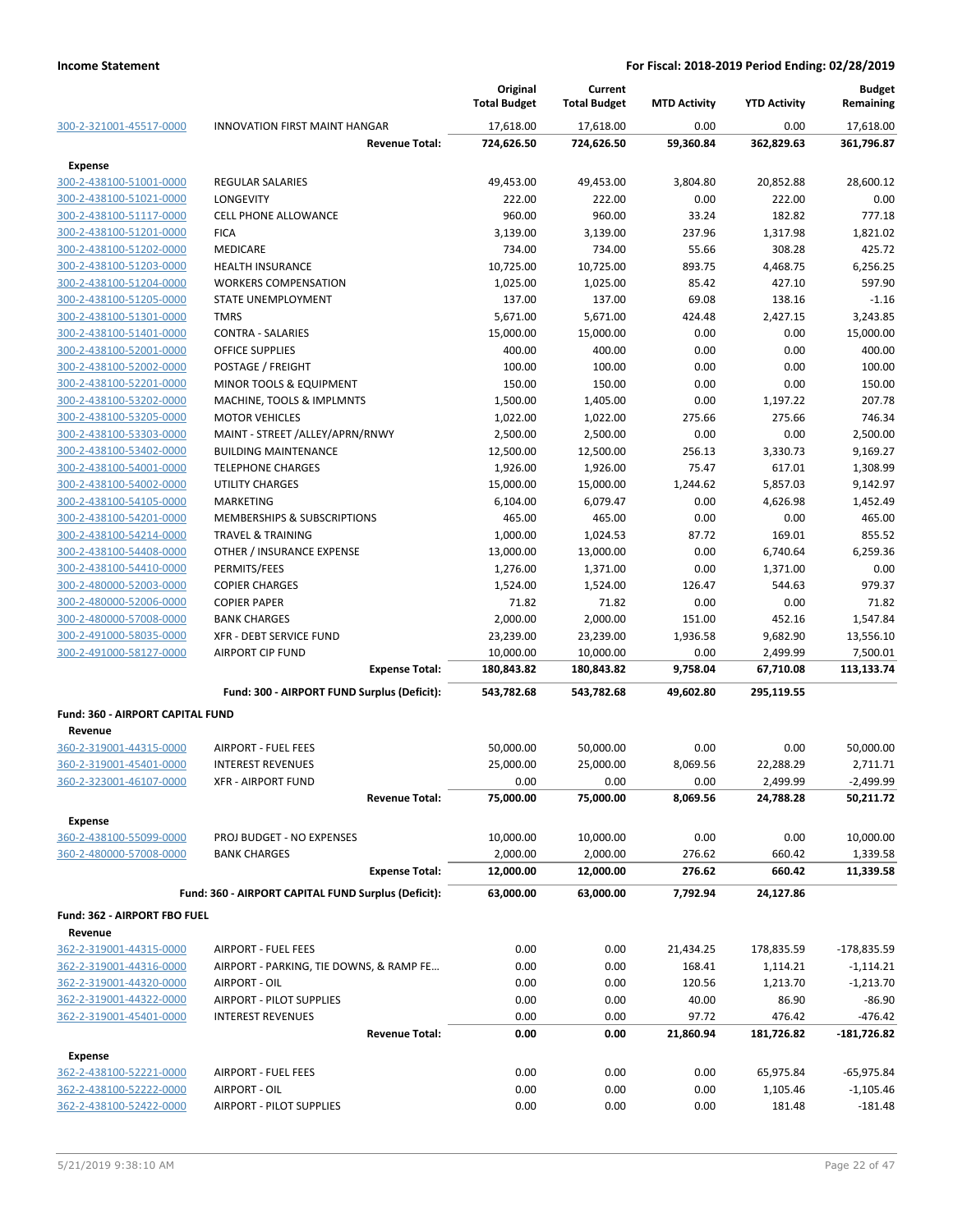|                                    |                                                 | Original<br><b>Total Budget</b> | Current<br><b>Total Budget</b> | <b>MTD Activity</b> | <b>YTD Activity</b> | <b>Budget</b><br>Remaining |
|------------------------------------|-------------------------------------------------|---------------------------------|--------------------------------|---------------------|---------------------|----------------------------|
| 362-2-438100-57003-0000            | <b>CREDIT CARD FEES</b>                         | 0.00                            | 0.00                           | 648.93              | 6,067.05            | $-6,067.05$                |
| 362-2-480000-57008-0000            | <b>BANK CHARGES</b>                             | 0.00                            | 0.00                           | 7.45                | 15.28               | $-15.28$                   |
|                                    | <b>Expense Total:</b>                           | 0.00                            | 0.00                           | 656.38              | 73,345.11           | $-73,345.11$               |
|                                    | Fund: 362 - AIRPORT FBO FUEL Surplus (Deficit): | 0.00                            | 0.00                           | 21,204.56           | 108,381.71          |                            |
| Fund: 400 - GOLF FUND              |                                                 |                                 |                                |                     |                     |                            |
| Revenue<br>400-2-319001-45604-0000 | OTHER REVENUE / OVER/SHORT                      | 50.00                           | 50.00                          | 0.05                | 0.27                | 49.73                      |
| 400-2-319005-44510-0000            | <b>GREENS FEES</b>                              | 109,304.00                      | 109,304.00                     | 2,579.00            | 18,571.00           | 90,733.00                  |
| 400-2-319006-45308-0000            | PRO SHOP CONCESSIONS                            | 9,186.00                        | 9,186.00                       | 343.50              | 2,187.78            | 6,998.22                   |
| 400-2-319007-45309-0000            | <b>MERCHANDISE SALES</b>                        | 9,688.00                        | 9,688.00                       | 332.68              | 1,452.33            | 8,235.67                   |
| 400-2-319008-45511-0000            | <b>CART RENTALS</b>                             | 67,162.00                       | 67,162.00                      | 1,681.50            | 10,986.35           | 56,175.65                  |
| 400-2-319009-45512-0000            | <b>GOLF LEASES / MEMBERSHIPS</b>                | 52,725.00                       | 52,725.00                      | 1,710.93            | 9,334.31            | 43,390.69                  |
|                                    | <b>Revenue Total:</b>                           | 248,115.00                      | 248,115.00                     | 6,647.66            | 42,532.04           | 205,582.96                 |
| <b>Expense</b>                     |                                                 |                                 |                                |                     |                     |                            |
| 400-2-451250-51001-0000            | <b>REGULAR SALARIES</b>                         | 108,334.00                      | 110,334.00                     | 7,763.68            | 42,538.90           | 67,795.10                  |
| 400-2-451250-51020-0000            | <b>OVERTIME</b>                                 | 5,183.00                        | 5,183.00                       | 0.00                | 1,262.14            | 3,920.86                   |
| 400-2-451250-51021-0000            | LONGEVITY                                       | 6,122.00                        | 6,122.00                       | 0.00                | 6,074.00            | 48.00                      |
| 400-2-451250-51101-0000            | <b>CERTIFICATION PAY</b>                        | 600.00                          | 600.00                         | 46.16               | 253.88              | 346.12                     |
| 400-2-451250-51117-0000            | <b>CELL PHONE ALLOWANCE</b>                     | 696.00                          | 696.00                         | 53.54               | 294.47              | 401.53                     |
| 400-2-451250-51201-0000            | <b>FICA</b>                                     | 7,498.00                        | 7,498.00                       | 473.81              | 3,057.79            | 4,440.21                   |
| 400-2-451250-51202-0000            | <b>MEDICARE</b>                                 | 1,754.00                        | 1,754.00                       | 110.81              | 715.12              | 1,038.88                   |
| 400-2-451250-51203-0000            | <b>HEALTH INSURANCE</b>                         | 10,725.00                       | 10,725.00                      | 893.75              | 4,468.75            | 6,256.25                   |
| 400-2-451250-51204-0000            | <b>WORKERS COMPENSATION</b>                     | 3,471.00                        | 3,471.00                       | 289.25              | 1,446.25            | 2,024.75                   |
| 400-2-451250-51205-0000            | STATE UNEMPLOYMENT                              | 386.00                          | 386.00                         | 129.50              | 388.98              | $-2.98$                    |
| 400-2-451250-51301-0000            | <b>TMRS</b>                                     | 10,892.00                       | 10,892.00                      | 744.03              | 4,962.41            | 5,929.59                   |
| 400-2-451250-52001-0000            | <b>OFFICE SUPPLIES</b>                          | 450.00                          | 450.00                         | 0.00                | 56.28               | 393.72                     |
| 400-2-451250-52101-0000            | <b>JANITORIAL SUPPLIES</b>                      | 600.00                          | 600.00                         | 54.00               | 79.82               | 520.18                     |
| 400-2-451250-52104-0000            | <b>WEARING APPAREL</b>                          | 500.00                          | 500.00                         | 0.00                | 389.90              | 110.10                     |
| 400-2-451250-52107-0000            | <b>BOTANICAL SUPPLIES</b>                       | 8,600.00                        | 6,600.00                       | 0.00                | 333.72              | 6,266.28                   |
| 400-2-451250-52201-0000            | MINOR TOOLS & EQUIPMENT                         | 600.00                          | 600.00                         | 0.00                | 36.78               | 563.22                     |
| 400-2-451250-52203-0000            | <b>MOTOR VEHICLE FUEL</b>                       | 2,100.00                        | 2,100.00                       | 31.39               | 297.53              | 1,802.47                   |
| 400-2-451250-52401-0000            | RECREATIONAL SUPPLIES                           | 500.00                          | 500.00                         | 0.00                | 0.00                | 500.00                     |
| 400-2-451250-52403-0000            | <b>RESALE ITEMS</b>                             | 15,000.00                       | 15,000.00                      | 1,062.56            | 4,957.94            | 10,042.06                  |
| 400-2-451250-53202-0000            | MACHINE, TOOLS & IMPLMNTS                       | 6,000.00                        | 6,000.00                       | 39.96               | 901.45              | 5,098.55                   |
| 400-2-451250-53205-0000            | <b>MOTOR VEHICLES</b>                           | 400.00                          | 400.00                         | 0.00                | 0.00                | 400.00                     |
| 400-2-451250-53307-0000            | <b>IRRIGATION</b>                               | 1,500.00                        | 1,500.00                       | 0.00                | 0.00                | 1,500.00                   |
| 400-2-451250-53402-0000            | <b>BUILDING MAINTENANCE</b>                     | 1,450.00                        | 1,450.00                       | 545.48              | 611.13              | 838.87                     |
| 400-2-451250-54001-0000            | <b>TELEPHONE CHARGES</b>                        | 722.00                          | 722.00                         | 0.00                | 223.43              | 498.57                     |
| 400-2-451250-54002-0000            | UTILITY CHARGES                                 | 11,000.00                       | 11,000.00                      | 925.65              | 4,309.53            | 6,690.47                   |
| 400-2-451250-54201-0000            | MEMBERSHIPS & SUBSCRIPTIONS                     | 785.00                          | 785.00                         | 0.00                | 195.00              | 590.00                     |
| 400-2-451250-54214-0000            | <b>TRAVEL &amp; TRAINING</b>                    | 2,100.00                        | 2,100.00                       | 0.00                | 0.00                | 2,100.00                   |
| 400-2-451250-54226-0000            | <b>INSURANCE EXPENSE</b>                        | 500.00                          | 500.00                         | 0.00                | 2,680.94            | $-2,180.94$                |
| 400-2-451250-54909-0000            | <b>GOLF CART LEASE EXPENSE</b>                  | 31,000.00                       | 31,000.00                      | 4,703.59            | 4,699.32            | 26,300.68                  |
| 400-2-480000-52003-0000            | <b>COPIER CHARGES</b>                           | 1,525.00                        | 1,525.00                       | 126.47              | 505.88              | 1,019.12                   |
| 400-2-480000-57008-0000            | <b>BANK CHARGES</b>                             | 3,500.00                        | 3,500.00                       | 110.09              | 728.39              | 2,771.61                   |
|                                    | <b>Expense Total:</b>                           | 244,493.00                      | 244,493.00                     | 18,103.72           | 86,469.73           | 158,023.27                 |
|                                    | Fund: 400 - GOLF FUND Surplus (Deficit):        | 3,622.00                        | 3,622.00                       | -11,456.06          | -43,937.69          |                            |
| Fund: 500 - SANITATION FUND        |                                                 |                                 |                                |                     |                     |                            |
| Revenue                            |                                                 |                                 |                                |                     |                     |                            |
| 500-2-318001-44314-0000            | LATE CHARGES                                    | 87,677.00                       | 87,677.00                      | 9,280.20            | 51,546.14           | 36,130.86                  |
| 500-2-319001-45401-0000            | <b>INTEREST REVENUES</b>                        | 6,897.00                        | 6,897.00                       | 1,937.71            | 21,242.76           | $-14,345.76$               |
| 500-2-319020-44313-0000            | <b>FUEL SURCHARGE</b>                           | 86,073.00                       | 86,073.00                      | 6,578.56            | 33,852.86           | 52,220.14                  |
| 500-2-319020-45107-0000            | <b>COLLECTION CHARGES</b>                       | 4,692,306.00                    | 4,692,306.00                   | 353,784.01          | 1,817,281.14        | 2,875,024.86               |
| 500-2-319021-45108-0000            | <b>DISPOSAL CHARGES</b>                         | 0.00                            | 0.00                           | 26,669.53           | 184,242.60          | $-184,242.60$              |
| 500-2-319021-45109-0000            | <b>RECYCLING CHARGES</b>                        | 278,880.00                      | 278,880.00                     | 0.00                | 0.00                | 278,880.00                 |
| 500-2-319022-45612-0000            | REG HH HAZ WASTE COL CTR                        | 12,103.00                       | 12,103.00                      | 0.00                | 15,450.00           | $-3,347.00$                |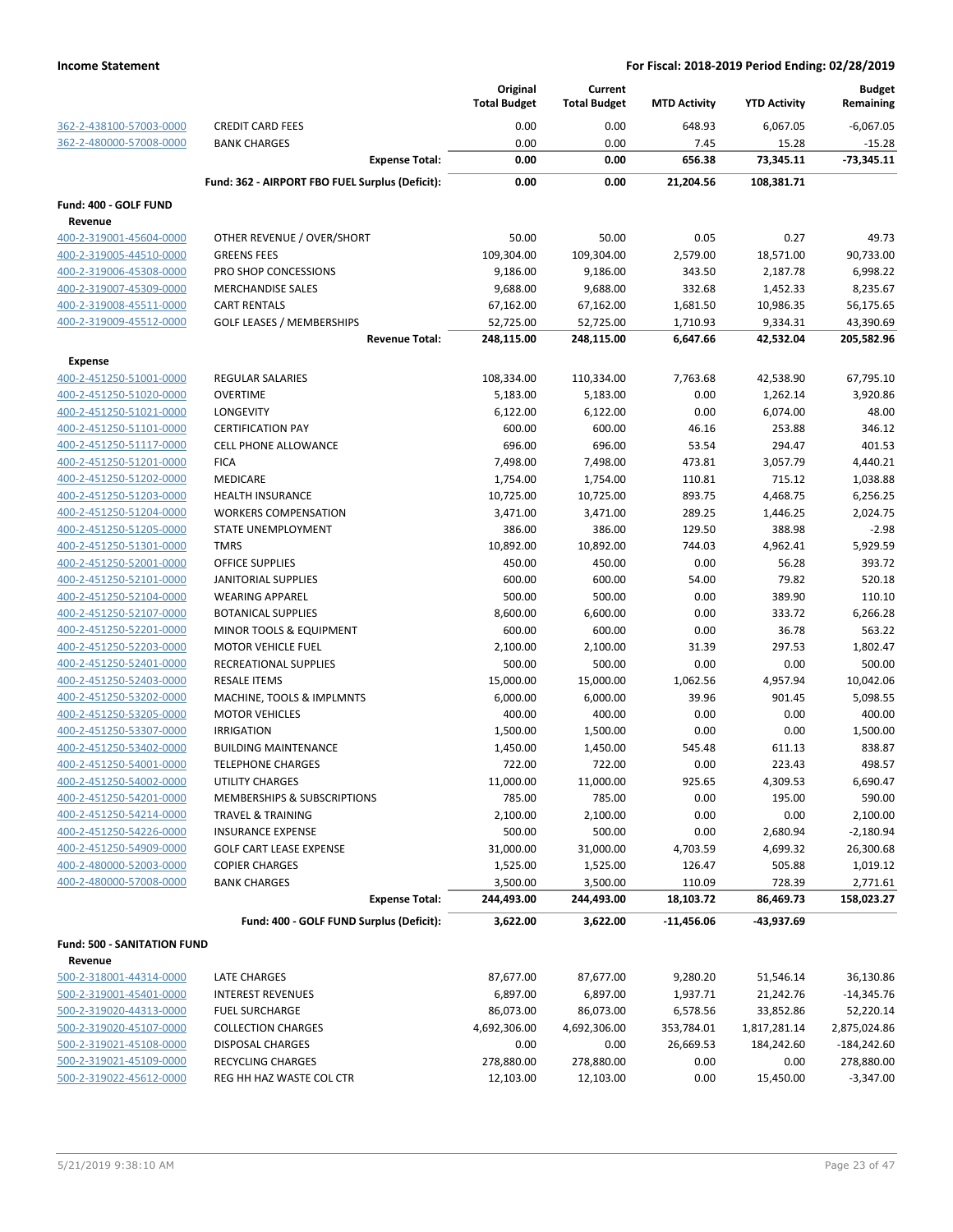|                                  |                                                    | Original<br><b>Total Budget</b> | Current<br><b>Total Budget</b> | <b>MTD Activity</b>    | <b>YTD Activity</b>       | <b>Budget</b><br>Remaining |
|----------------------------------|----------------------------------------------------|---------------------------------|--------------------------------|------------------------|---------------------------|----------------------------|
| 500-2-324001-46612-0000          | CA - SANITATION FD COL & FUEL                      | 210,696.68                      | 210,696.68                     | 15,015.11              | 79,164.57                 | 131,532.11                 |
|                                  | <b>Revenue Total:</b>                              | 5,374,632.68                    | 5,374,632.68                   | 413,265.12             | 2,202,780.07              | 3,171,852.61               |
| <b>Expense</b>                   |                                                    |                                 |                                |                        |                           |                            |
| 500-2-432300-54412-0000          | <b>COLLECTION CHARGES</b>                          | 4,369,510.00                    | 4,369,510.00                   | 364,585.28             | 1,765,338.71              | 2,604,171.29               |
| 500-2-432400-54403-0000          | <b>DISPOSAL CHARGES</b>                            | 0.00                            | 0.00                           | 0.00                   | 180.84                    | $-180.84$                  |
| 500-2-432500-51401-0000          | <b>CONTRA - SALARIES</b>                           | 8,000.00                        | 8,000.00                       | 0.00                   | 0.00                      | 8,000.00                   |
| 500-2-432500-54002-0000          | UTILITY CHARGES                                    | 2,371.00                        | 2,371.00                       | 194.78                 | 958.65                    | 1,412.35                   |
| 500-2-432500-54403-0000          | <b>DISPOSAL CHARGES</b>                            | 20,000.00                       | 20,000.00                      | 0.00                   | 0.00                      | 20,000.00                  |
| 500-2-442200-51001-0000          | <b>REGULAR SALARIES</b>                            | 146,211.00                      | 146,211.00                     | 9,841.65               | 52,060.30                 | 94,150.70                  |
| 500-2-442200-51020-0000          | <b>OVERTIME</b>                                    | 0.00                            | 0.00                           | 0.00                   | 5.73                      | $-5.73$                    |
| 500-2-442200-51021-0000          | LONGEVITY                                          | 2,714.00                        | 2,714.00                       | 0.00                   | 2,264.00                  | 450.00                     |
| 500-2-442200-51101-0000          | <b>CERTIFICATION PAY</b>                           | 1,200.00                        | 1,200.00                       | 92.30                  | 507.65                    | 692.35                     |
| 500-2-442200-51117-0000          | <b>CELL PHONE ALLOWANCE</b>                        | 600.00                          | 600.00                         | 0.00                   | 23.08                     | 576.92                     |
| 500-2-442200-51201-0000          | <b>FICA</b>                                        | 9,345.00                        | 9,345.00                       | 615.46                 | 3,399.35                  | 5,945.65                   |
| 500-2-442200-51202-0000          | <b>MEDICARE</b>                                    | 2,186.00                        | 2,186.00                       | 143.94                 | 795.02                    | 1,390.98                   |
| 500-2-442200-51203-0000          | <b>HEALTH INSURANCE</b>                            | 10,725.00                       | 10,725.00                      | 893.75                 | 4,468.75                  | 6,256.25                   |
| 500-2-442200-51204-0000          | <b>WORKERS COMPENSATION</b>                        | 3,858.00                        | 3,858.00                       | 321.50                 | 1,607.50                  | 2,250.50                   |
| 500-2-442200-51205-0000          | STATE UNEMPLOYMENT                                 | 549.00                          | 549.00                         | 178.82                 | 508.17                    | 40.83                      |
| 500-2-442200-51301-0000          | <b>TMRS</b>                                        | 16,881.00                       | 16,881.00                      | 1,098.66               | 6,264.48                  | 10,616.52                  |
| 500-2-442200-52203-0000          | <b>MOTOR VEHICLE FUEL</b>                          | 2,929.00                        | 2,929.00                       | 144.24                 | 740.36                    | 2,188.64                   |
| 500-2-442200-53202-0000          | MACHINE, TOOLS & IMPLMNTS                          | 6,200.00                        | 6,200.00                       | 56.01                  | 1,033.18                  | 5,166.82                   |
| 500-2-442200-53205-0000          | <b>MOTOR VEHICLES</b>                              | 1,205.00                        | 1,205.00                       | 0.00                   | 504.02                    | 700.98                     |
| 500-2-442200-55201-0000          | <b>EQUIPMENT PURCHASES</b>                         | 500.00                          | 500.00                         | 0.00                   | 76.94                     | 423.06                     |
| 500-2-480000-54413-0000          | <b>BULK WASTE PICK-UP</b>                          | 75,000.00                       | 75,000.00                      | 0.00                   | 0.00                      | 75,000.00                  |
| 500-2-480000-54901-0000          | <b>RENTALS / LEASES</b>                            | 32,250.00                       | 32,250.00                      | 0.00                   | 32,249.19                 | 0.81                       |
| 500-2-480000-57007-0000          | <b>COMMUNITY SERVICES</b>                          | 42,020.00                       | 42,020.00                      | 3,750.00               | 8,025.00                  | 33,995.00                  |
| 500-2-480000-57008-0000          |                                                    |                                 |                                |                        |                           |                            |
|                                  | <b>BANK CHARGES</b>                                | 10,000.00                       | 10,000.00                      | 1,002.03               | 5,143.69                  | 4,856.31                   |
| 500-2-491000-58001-0000          | <b>XFR - GENERAL FUND</b>                          | 316,045.02                      | 316,045.02                     | 22,522.66              | 118,746.84                | 197,298.18                 |
| 500-2-495000-58501-0000          | CA - GENERAL FUND                                  | 41,607.00                       | 41,607.00                      | 3,467.25               | 17,336.25                 | 24,270.75                  |
| 500-2-495000-58701-0000          | CA - CENTRAL SERVICE FUND                          | 5,187.00                        | 5,187.00                       | 432.25                 | 2,161.25                  | 3,025.75                   |
| 500-2-495000-58710-0000          | CA - INSURANCE FUND                                | 3,374.00                        | 3,374.00                       | 281.17                 | 1,405.85                  | 1,968.15                   |
| 500-2-495000-58720-0000          | CA - MIS FUN                                       | 6,843.00                        | 6,843.00                       | 570.25                 | 2,851.25                  | 3,991.75                   |
| 500-2-495000-58900-0000          | <b>CA - ELECTRIC FUND</b><br><b>Expense Total:</b> | 104,268.00<br>5,241,578.02      | 104,268.00<br>5,241,578.02     | 8,689.00<br>418,881.00 | 43,445.00<br>2,072,101.05 | 60,823.00<br>3,169,476.97  |
|                                  |                                                    |                                 |                                |                        |                           |                            |
|                                  | Fund: 500 - SANITATION FUND Surplus (Deficit):     | 133,054.66                      | 133,054.66                     | $-5,615.88$            | 130,679.02                |                            |
| Fund: 601 - CENTRAL SERVICE FUND |                                                    |                                 |                                |                        |                           |                            |
| Revenue                          |                                                    |                                 |                                |                        |                           |                            |
| 601-2-324001-46501-0000          | CA - GENERAL FUND                                  | 571,310.00                      | 571,310.00                     | 47,609.17              | 238,045.85                | 333,264.15                 |
| 601-2-324001-46506-0000          | CA - RECREATION FUND                               | 611.00                          | 611.00                         | 50.92                  | 254.60                    | 356.40                     |
| 601-2-324001-46509-0000          | CA - VENUE MGMT FUND                               | 564.00                          | 564.00                         | 47.00                  | 235.00                    | 329.00                     |
| 601-2-324001-46611-0000          | CA - UTILITY FUND                                  | 194,904.00                      | 194,904.00                     | 16,242.00              | 81,210.00                 | 113,694.00                 |
| 601-2-324001-46614-0000          | CA - SANITATION FUND COLLECTION                    | 5,187.00                        | 5,187.00                       | 432.25                 | 2,161.25                  | 3,025.75                   |
| 601-2-324009-46901-0000          | CA - ELECTRIC UTILITY                              | 78,024.00                       | 78,024.00                      | 6,502.00               | 32,510.00                 | 45,514.00                  |
| 601-2-324009-46906-0000          | <b>CA - CABLE UTILITY</b>                          | 14,767.00                       | 14,767.00                      | 1,230.58               | 6,152.90                  | 8,614.10                   |
|                                  | <b>Revenue Total:</b>                              | 865,367.00                      | 865,367.00                     | 72,113.92              | 360,569.60                | 504,797.40                 |
| Expense                          |                                                    |                                 |                                |                        |                           |                            |
| 601-2-461100-51001-0000          | <b>REGULAR SALARIES</b>                            | 246,199.00                      | 246,199.00                     | 17,837.01              | 99,904.50                 | 146,294.50                 |
| 601-2-461100-51020-0000          | <b>OVERTIME</b>                                    | 8,000.00                        | 8,000.00                       | 973.78                 | 4,146.61                  | 3,853.39                   |
| 601-2-461100-51021-0000          | LONGEVITY                                          | 5,512.00                        | 5,512.00                       | 0.00                   | 4,768.00                  | 744.00                     |
| 601-2-461100-51101-0000          | <b>CERTIFICATION PAY</b>                           | 1,200.00                        | 1,200.00                       | 92.32                  | 507.76                    | 692.24                     |
| 601-2-461100-51117-0000          | <b>CELL PHONE ALLOWANCE</b>                        | 432.00                          | 432.00                         | 33.22                  | 182.71                    | 249.29                     |
| 601-2-461100-51201-0000          | <b>FICA</b>                                        | 16,328.00                       | 16,328.00                      | 1,107.91               | 6,446.85                  | 9,881.15                   |
| 601-2-461100-51202-0000          | <b>MEDICARE</b>                                    | 3,819.00                        | 3,819.00                       | 259.11                 | 1,507.75                  | 2,311.25                   |
| 601-2-461100-51203-0000          | HEALTH INSURANCE                                   | 80,438.00                       | 80,438.00                      | 6,703.17               | 33,515.85                 | 46,922.15                  |
| 601-2-461100-51204-0000          | <b>WORKERS COMPENSATION</b>                        | 8,396.00                        | 8,396.00                       | 699.67                 | 3,498.35                  | 4,897.65                   |
| 601-2-461100-51205-0000          | STATE UNEMPLOYMENT                                 | 652.00                          | 652.00                         | 340.86                 | 766.05                    | $-114.05$                  |
| 601-2-461100-51301-0000          | <b>TMRS</b>                                        | 26,745.00                       | 26,745.00                      | 1,981.51               | 11,781.47                 | 14,963.53                  |
| 601-2-461100-51401-0000          | <b>CONTRA - SALARIES</b>                           | $-15,000.00$                    | $-15,000.00$                   | 0.00                   | $-1,658.86$               | $-13,341.14$               |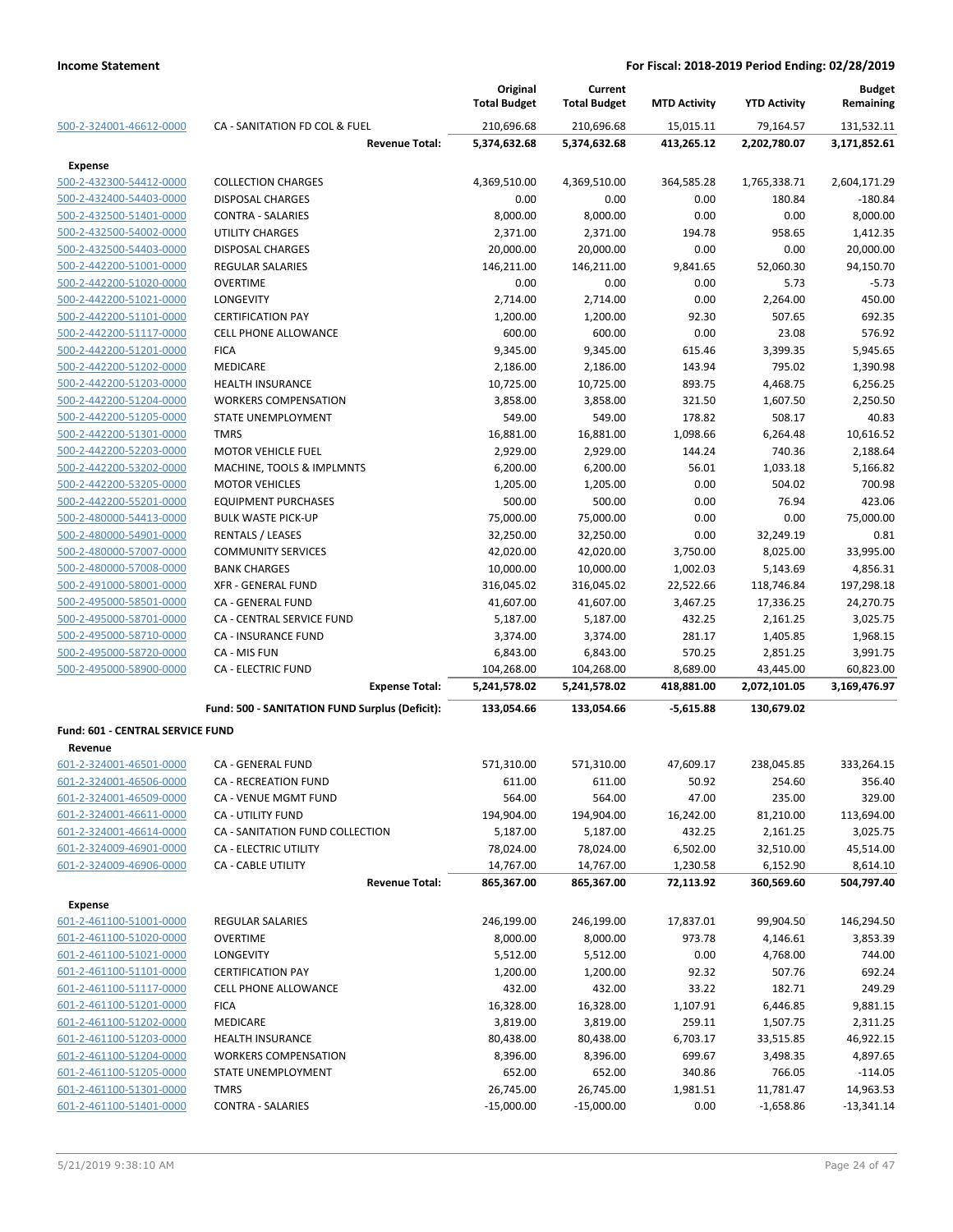|                                    |                                                     | Original<br><b>Total Budget</b> | Current<br><b>Total Budget</b> | <b>MTD Activity</b> | <b>YTD Activity</b> | <b>Budget</b><br>Remaining |
|------------------------------------|-----------------------------------------------------|---------------------------------|--------------------------------|---------------------|---------------------|----------------------------|
| 601-2-461100-52001-0000            | <b>OFFICE SUPPLIES</b>                              | 200.00                          | 200.00                         | 0.00                | 0.00                | 200.00                     |
| 601-2-461100-52002-0000            | POSTAGE / FREIGHT                                   | 20.00                           | 20.00                          | 0.00                | 0.00                | 20.00                      |
| 601-2-461100-52101-0000            | <b>JANITORIAL SUPPLIES</b>                          | 15,000.00                       | 15,000.00                      | 1,858.52            | 4,984.97            | 10,015.03                  |
| 601-2-461100-52104-0000            | <b>WEARING APPAREL</b>                              | 4,200.00                        | 4,200.00                       | 761.37              | 1,612.95            | 2,587.05                   |
| 601-2-461100-52201-0000            | MINOR TOOLS & EQUIPMENT                             | 1,500.00                        | 1,500.00                       | 179.19              | 929.81              | 570.19                     |
| 601-2-461100-52203-0000            | <b>MOTOR VEHICLE FUEL</b>                           | 2,400.00                        | 2,400.00                       | 209.95              | 1,003.30            | 1,396.70                   |
| 601-2-461100-53201-0000            | <b>FURNITURE &amp; OFFICE EQUIPMENT</b>             | 500.00                          | 500.00                         | 0.00                | 0.00                | 500.00                     |
| 601-2-461100-53205-0000            | <b>MOTOR VEHICLES</b>                               | 1,016.00                        | 1,016.00                       | 368.78              | 455.44              | 560.56                     |
| 601-2-461100-53302-0000            | <b>WALKS &amp; PARKING LOTS</b>                     | 2,500.00                        | 2,500.00                       | 0.00                | 658.36              | 1,841.64                   |
| 601-2-461100-53406-0000            | <b>CITY HALL</b>                                    | 28,000.00                       | 28,000.00                      | 1,890.23            | 16,568.99           | 11,431.01                  |
| 601-2-461100-53407-0000            | <b>ANIMAL SHELTER</b>                               | 4,000.00                        | 4,000.00                       | 163.08              | 1,403.39            | 2,596.61                   |
| 601-2-461100-53408-0000            | <b>FLEET MAINTENANCE</b>                            | 5,000.00                        | 5,000.00                       | 120.00              | 130.00              | 4,870.00                   |
| 601-2-461100-53501-0000            | POLICE & COURTS BLDG                                | 26,000.00                       | 26,000.00                      | 1,241.83            | 17,178.94           | 8,821.06                   |
| 601-2-461100-53503-0000            | FIRE ADMINISTRATION                                 | 500.00                          | 500.00                         | 87.90               | 282.39              | 217.61                     |
| 601-2-461100-53504-0000            | FIRE STATION 1                                      | 500.00                          | 500.00                         | 0.00                | 254.55              | 245.45                     |
| 601-2-461100-53505-0000            | <b>FIRE STATION 2</b>                               | 2,500.00                        | 2,500.00                       | 0.00                | 362.25              | 2,137.75                   |
| 601-2-461100-53506-0000            | <b>FIRE STATION 3</b>                               | 2,500.00                        | 2,500.00                       | 0.00                | 4,495.14            | $-1,995.14$                |
| 601-2-461100-53507-0000            | <b>FIRE STATION 4</b>                               | 2,500.00                        | 2,500.00                       | 0.00                | 362.25              | 2,137.75                   |
| 601-2-461100-53601-0000            | ANNEX                                               | 2,000.00                        | 2,000.00                       | 0.00                | 420.37              | 1,579.63                   |
| 601-2-461100-53602-0000            | <b>SERVICE CENTER</b>                               | 0.00                            | 0.00                           | 210.46              | 1,429.92            | $-1,429.92$                |
| 601-2-461100-53603-0000            | <b>WATER TREATMENT BLDG</b>                         | 0.00                            | 0.00                           | 0.00                | 25.74               | $-25.74$                   |
| 601-2-461100-53701-0000            | LIBRARY                                             | 5,000.00                        | 5,000.00                       | 3,587.95            | 6,516.47            | $-1,516.47$                |
| 601-2-461100-53703-0000            | REECY DAVIS REC CENTER                              | 12,000.00                       | 12,000.00                      | 1,163.51            | 2,151.77            | 9,848.23                   |
| 601-2-461100-53706-0000            | <b>SPORTSPARK</b>                                   | 1,200.00                        | 1,200.00                       | 1,208.61            | 3,115.73            | $-1,915.73$                |
| 601-2-461100-54001-0000            | <b>TELEPHONE CHARGES</b>                            | 4,134.00                        | 4,134.00                       | 238.27              | 1,509.47            | 2,624.53                   |
| 601-2-461100-54002-0000            | <b>UTILITY CHARGES</b>                              | 107,425.00                      | 107,425.00                     | 11,666.76           | 41,397.52           | 66,027.48                  |
| 601-2-461100-54112-0000            | <b>ALARM MONITOR SERVICE</b>                        | 3,000.00                        | 3,000.00                       | 0.00                | 0.00                | 3,000.00                   |
| 601-2-461200-51001-0000            | <b>REGULAR SALARIES</b>                             | 146,751.00                      | 146,751.00                     | 9,516.04            | 56,063.90           | 90,687.10                  |
| 601-2-461200-51020-0000            | <b>OVERTIME</b>                                     | 6,106.00                        | 6,106.00                       | 1,548.80            | 4,272.89            | 1,833.11                   |
| 601-2-461200-51021-0000            | <b>LONGEVITY</b>                                    | 2,170.00                        | 2,170.00                       | 0.00                | 2,128.00            | 42.00                      |
| 601-2-461200-51101-0000            | <b>CERTIFICATION PAY</b>                            | 2,400.00                        | 2,400.00                       | 138.48              | 761.64              | 1,638.36                   |
| 601-2-461200-51117-0000            | <b>CELL PHONE ALLOWANCE</b>                         | 1,380.00                        | 1,380.00                       | 106.14              | 583.77              | 796.23                     |
| 601-2-461200-51201-0000            | <b>FICA</b>                                         | 9,846.00                        | 9,846.00                       | 647.68              | 3,711.02            | 6,134.98                   |
| 601-2-461200-51202-0000            | MEDICARE                                            | 2,303.00                        | 2,303.00                       | 151.47              | 867.90              | 1,435.10                   |
| 601-2-461200-51203-0000            | <b>HEALTH INSURANCE</b>                             | 42,900.00                       | 42,900.00                      | 3,575.00            | 17,875.00           | 25,025.00                  |
| 601-2-461200-51204-0000            | <b>WORKERS COMPENSATION</b>                         | 7,637.00                        | 7,637.00                       | 636.42              | 3,182.10            | 4,454.90                   |
| 601-2-461200-51205-0000            | STATE UNEMPLOYMENT                                  | 275.00                          | 275.00                         | 203.57              | 402.04              | $-127.04$                  |
| 601-2-461200-51301-0000            | <b>TMRS</b>                                         | 17,786.00                       | 17,786.00                      | 1,250.84            | 7,289.68            | 10,496.32                  |
| 601-2-461200-52001-0000            | <b>OFFICE SUPPLIES</b>                              | 100.00                          | 100.00                         | 0.00                | 0.00                | 100.00                     |
| 601-2-461200-52002-0000            | POSTAGE / FREIGHT                                   | 50.00                           | 50.00                          | 0.00                | 0.00                | 50.00                      |
| 601-2-461200-52104-0000            | <b>WEARING APPAREL</b>                              | 3,000.00                        | 3,000.00                       | 568.65              | 1,213.62            | 1,786.38                   |
| 601-2-461200-52106-0000            | <b>CHEMICAL SUPPLIES</b>                            | 500.00                          | 500.00                         | 0.00                | 0.00                | 500.00                     |
| 601-2-461200-52201-0000            | MINOR TOOLS & EQUIPMENT                             | 7,000.00                        | 7,000.00                       | 216.98              | 1,050.80            | 5,949.20                   |
| 601-2-461200-52202-0000            | MECHANICAL SUPPLIES                                 | 10,000.00                       | 10,000.00                      | 1,483.94            | 4,282.67            | 5,717.33                   |
| 601-2-461200-52203-0000            | <b>MOTOR VEHICLE FUEL</b>                           | 4,475.00                        | 4,475.00                       | 254.72              | 1,709.45            | 2,765.55                   |
| 601-2-461200-53202-0000            | MACHINE, TOOLS & IMPLMNTS                           | 4,500.00                        | 4,500.00                       | 206.00              | 206.00              | 4,294.00                   |
| 601-2-461200-53205-0000            | <b>MOTOR VEHICLES</b>                               | 2,300.00                        | 2,300.00                       | 0.00                | 191.96              | 2,108.04                   |
| 601-2-461200-53402-0000            | <b>BUILDING MAINTENANCE</b>                         | 500.00                          | 500.00                         | 0.00                | 0.00                | 500.00                     |
| 601-2-461200-54001-0000            | <b>TELEPHONE CHARGES</b>                            | 1,447.00                        | 1,447.00                       | 38.69               | 480.21              | 966.79                     |
| 601-2-461200-54002-0000            | UTILITY CHARGES                                     | 15,605.00                       | 15,605.00                      | 1,356.90            | 5,550.43            | 10,054.57                  |
| 601-2-461200-54201-0000            | MEMBERSHIPS & SUBSCRIPTIONS                         | 1,500.00                        | 1,500.00                       | 0.00                | 0.00                | 1,500.00                   |
| 601-2-461200-54214-0000            | <b>TRAVEL &amp; TRAINING</b>                        | 4,000.00                        | 4,000.00                       | 0.00                | 97.93               | 3,902.07                   |
| 601-2-480000-52006-0000            | <b>COPIER PAPER</b>                                 | 100.00                          | 100.00                         | 0.00                | 68.15               | 31.85                      |
| 601-2-480000-57004-0000            | <b>INVENTORY LOSS/GAIN</b>                          | 0.00                            | 0.00                           | $-971.50$           | $-3,022.70$         | 3,022.70                   |
|                                    | <b>Expense Total:</b>                               | 910,947.00                      | 910,947.00                     | 75,913.79           | 381,583.22          | 529,363.78                 |
|                                    | Fund: 601 - CENTRAL SERVICE FUND Surplus (Deficit): | -45,580.00                      | -45,580.00                     | $-3,799.87$         | -21,013.62          |                            |
| Fund: 602 - INSURANCE FUND         |                                                     |                                 |                                |                     |                     |                            |
| Revenue<br>602-2-319001-43211-0000 | PRIOR YEAR INS REIMB                                | 5,000.00                        | 5,000.00                       | 0.00                | 4,168.00            | 832.00                     |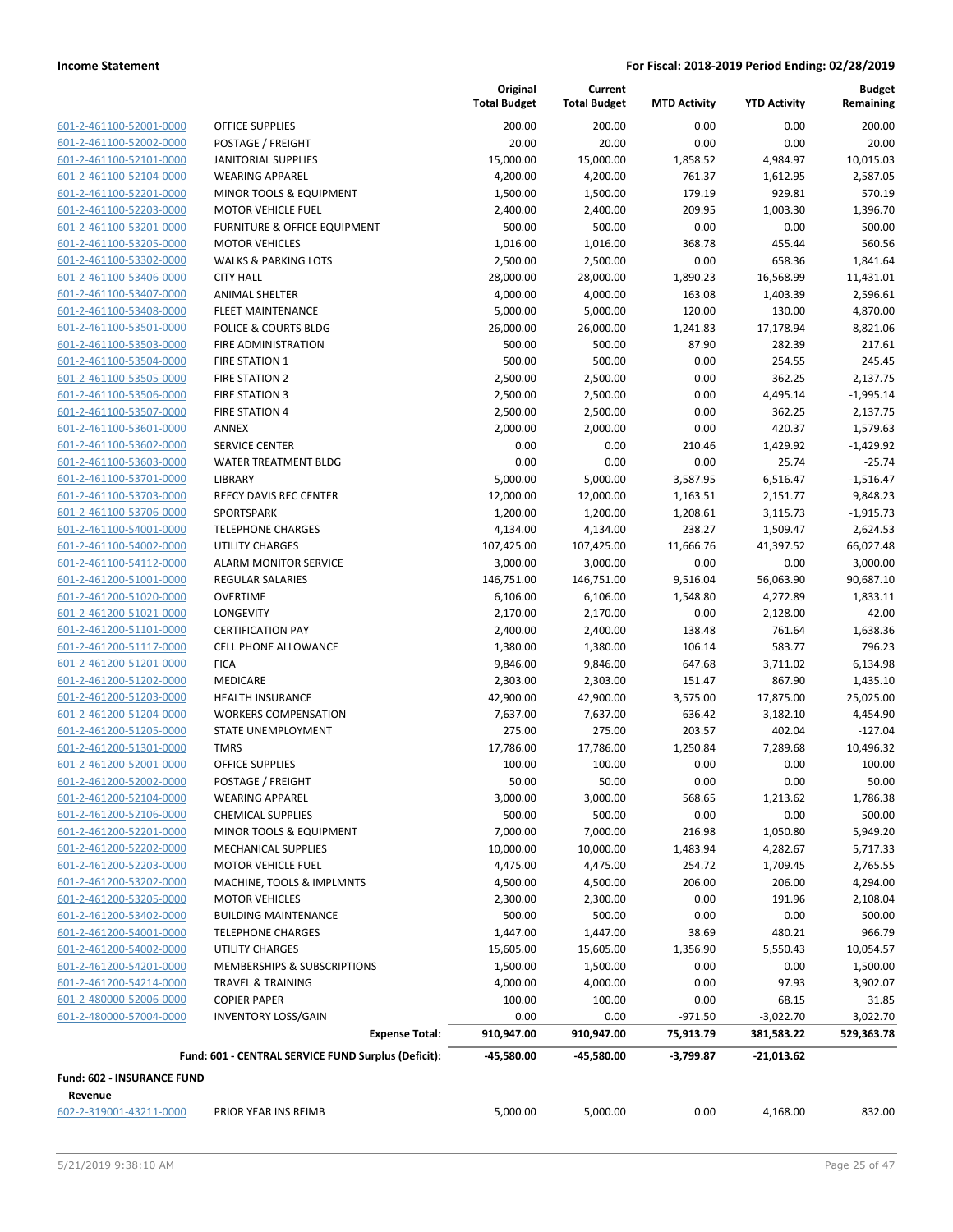|                         |                                               | Original<br><b>Total Budget</b> | Current<br><b>Total Budget</b> | <b>MTD Activity</b> | <b>YTD Activity</b> | <b>Budget</b><br>Remaining |
|-------------------------|-----------------------------------------------|---------------------------------|--------------------------------|---------------------|---------------------|----------------------------|
| 602-2-319001-45401-0000 | <b>INTEREST REVENUES</b>                      | 0.00                            | 0.00                           | 212.88              | 4,165.05            | $-4,165.05$                |
| 602-2-322001-43201-0000 | <b>EMPLOYEE PORTION</b>                       | 485,000.00                      | 485,000.00                     | 47,015.89           | 221,368.15          | 263,631.85                 |
| 602-2-322001-43202-0000 | <b>CITY PORTION-HEALTH</b>                    | 2,700,757.00                    | 2,700,757.00                   | 231,928.43          | 1,166,506.18        | 1,534,250.82               |
| 602-2-322001-43203-0000 | <b>CITY PORTION-WORK COMP</b>                 | 308,551.00                      | 308,551.00                     | 29,298.66           | 146,766.18          | 161,784.82                 |
| 602-2-322001-43204-0000 | <b>CITY PORTION-TWC FUTA</b>                  | 231.00                          | 231.00                         | 0.00                | 77.04               | 153.96                     |
| 602-2-322001-43205-0000 | <b>GEUS EMPLOYEE PORTION</b>                  | 312,923.00                      | 312,923.00                     | 23,049.62           | 114,615.90          | 198,307.10                 |
| 602-2-322001-43206-0000 | <b>GEUS PORTION-HEALTH</b>                    | 1,372,806.00                    | 1,372,806.00                   | 118,621.99          | 593,109.95          | 779,696.05                 |
| 602-2-322001-43207-0000 | <b>GEUS PORTION-WORK COMP</b>                 | 79,005.00                       | 79,005.00                      | 10,690.35           | 53,451.75           | 25,553.25                  |
| 602-2-322001-48610-0000 | OTHER REV / CITY EMPL-DEPENDENT CARE          | 24,000.00                       | 24,000.00                      | 0.00                | 7,907.69            | 16,092.31                  |
| 602-2-324001-46501-0000 | CA - GENERAL FUND                             | 154,045.00                      | 154,045.00                     | 12,837.08           | 64,185.40           | 89,859.60                  |
| 602-2-324001-46506-0000 | <b>CA - RECREATION FUND</b>                   | 229.00                          | 229.00                         | 19.08               | 95.40               | 133.60                     |
| 602-2-324001-46509-0000 | CA - VENUE MGMT FUND                          | 233.00                          | 233.00                         | 19.42               | 97.10               | 135.90                     |
| 602-2-324001-46611-0000 | CA - UTILITY FUND                             | 88,697.00                       | 88,697.00                      | 7,391.42            | 36,957.10           | 51,739.90                  |
| 602-2-324001-46614-0000 | CA - SANITATION FUND COLLECTION               | 3,374.00                        | 3,374.00                       | 281.17              | 1,405.85            | 1,968.15                   |
| 602-2-324009-46612-0000 | CA - ELECTRIC UTILITY                         | 23,955.00                       | 23,955.00                      | 1,996.25            | 9,981.25            | 13,973.75                  |
| 602-2-324009-46613-0000 | <b>CA - CABLE UTILITY</b>                     | 4,843.00                        | 4,843.00                       | 403.58              | 2,017.93            | 2,825.07                   |
|                         | <b>Revenue Total:</b>                         | 5,563,649.00                    | 5,563,649.00                   | 483,765.82          | 2,426,875.92        | 3,136,773.08               |
| <b>Expense</b>          |                                               |                                 |                                |                     |                     |                            |
| 602-2-462100-54101-0000 | PROFESSIONAL SERVICES                         | 25,000.00                       | 25,000.00                      | 0.00                | 16,483.05           | 8,516.95                   |
| 602-2-462100-54801-0000 | <b>WELLNESS PROGRAM</b>                       | 10,000.00                       | 10,000.00                      | 0.00                | 5,795.00            | 4,205.00                   |
| 602-2-462100-54809-0000 | HEALTH AND DENTAL / PREMIUMS                  | 4,328,596.00                    | 4,328,596.00                   | 348,420.05          | 2,051,918.81        | 2,276,677.19               |
| 602-2-462100-54810-0000 | RETIREE INSURANCE PREMIUM                     | 100,000.00                      | 100,000.00                     | 1,952.74            | 10,594.98           | 89,405.02                  |
| 602-2-462100-54812-0000 | <b>LONG TERM DISABILITY</b>                   | 55,000.00                       | 55,000.00                      | 3,754.17            | 23,517.26           | 31,482.74                  |
| 602-2-462100-54813-0000 | LIFE / AD & D INSURANCE                       | 28,000.00                       | 28,000.00                      | 1,678.29            | 10,170.54           | 17,829.46                  |
| 602-2-462100-54820-0000 | AIR EVAC PREMIUMS                             | 20,000.00                       | 20,000.00                      | 280.00              | 19,797.00           | 203.00                     |
| 602-2-462100-54821-0000 | <b>WORKERS' COMPENSATION</b>                  | 454,641.00                      | 454,641.00                     | 0.00                | 445,648.59          | 8,992.41                   |
| 602-2-462100-54822-0000 | STATE UNEMPLOYMENT INS.                       | 0.00                            | 0.00                           | $-0.04$             | $-0.12$             | 0.12                       |
| 602-2-462100-54823-0000 | HEALTH CARE-125 FLEX PLAN & HSA               | 16,000.00                       | 16,000.00                      | 2,627.19            | 15,170.88           | 829.12                     |
| 602-2-480000-54101-0000 | PROFESSIONAL SERVICES                         | 100,000.00                      | 100,000.00                     | 3,702.68            | 29,071.08           | 70,928.92                  |
| 602-2-480000-54226-0000 | PROP INSURANCE EXP                            | 245,000.00                      | 245,000.00                     | $-250.00$           | 270,897.12          | $-25,897.12$               |
| 602-2-480000-57008-0000 | <b>BANK CHARGES</b>                           | 150.00                          | 150.00                         | 19.13               | 87.13               | 62.87                      |
|                         | <b>Expense Total:</b>                         | 5,382,387.00                    | 5,382,387.00                   | 362,184.21          | 2,899,151.32        | 2,483,235.68               |
|                         | Fund: 602 - INSURANCE FUND Surplus (Deficit): | 181,262.00                      | 181,262.00                     | 121,581.61          | -472,275.40         |                            |
|                         |                                               |                                 |                                |                     |                     |                            |
| Fund: 604 - MIS FUND    |                                               |                                 |                                |                     |                     |                            |
| Revenue                 |                                               |                                 |                                |                     |                     |                            |
| 604-2-324001-46501-0000 | CA - GENERAL FUND                             | 296,669.00                      | 296,669.00                     | 24,722.42           | 123,612.10          | 173,056.90                 |
| 604-2-324001-46506-0000 | <b>CA - RECREATION FUND</b>                   | 4,085.00                        | 4,085.00                       | 340.42              | 1,702.10            | 2,382.90                   |
| 604-2-324001-46509-0000 | CA - VENUE MGMT FUND                          | 3,973.00                        | 3,973.00                       | 331.08              | 1,655.40            | 2,317.60                   |
| 604-2-324001-46611-0000 | CA - UTILITY FUND                             | 126,693.00                      | 126,693.00                     | 10,557.75           | 52,788.75           | 73,904.25                  |
| 604-2-324001-46614-0000 | CA - SANITATION FUND COLLECTION               | 6,843.00                        | 6,843.00                       | 570.25              | 2,851.25            | 3,991.75                   |
| 604-2-324009-46901-0000 | CA - ELECTRIC UTILITY                         | 78,653.00                       | 78,653.00                      | 6,554.42            | 32,772.10           | 45,880.90                  |
| 604-2-324009-46906-0000 | CA - CABLE UTILITY                            | 12,363.00                       | 12,363.00                      | 1,030.25            | 5,151.25            | 7,211.75                   |
|                         | <b>Revenue Total:</b>                         | 529,279.00                      | 529,279.00                     | 44,106.59           | 220,532.95          | 308,746.05                 |
| <b>Expense</b>          |                                               |                                 |                                |                     |                     |                            |
| 604-2-441400-54001-0000 | <b>TELEPHONE CHARGES</b>                      | 361.00                          | 361.00                         | 0.00                | 111.72              | 249.28                     |
| 604-2-441400-54002-0000 | <b>UTILITY CHARGES</b>                        | 1,391.00                        | 1,391.00                       | 147.53              | 510.50              | 880.50                     |
| 604-2-465100-51001-0000 | REGULAR SALARIES                              | 236,565.00                      | 236,565.00                     | 15,660.15           | 77,799.28           | 158,765.72                 |
| 604-2-465100-51020-0000 | <b>OVERTIME</b>                               | 5,749.00                        | 5,749.00                       | 4,187.86            | 8,767.96            | $-3,018.96$                |
| 604-2-465100-51021-0000 | <b>LONGEVITY</b>                              | 4,708.00                        | 4,708.00                       | 0.00                | 4,579.00            | 129.00                     |
| 604-2-465100-51116-0000 | CAR ALLOWANCE                                 | 3,600.00                        | 3,600.00                       | 276.92              | 1,523.06            | 2,076.94                   |
| 604-2-465100-51117-0000 | CELL PHONE ALLOWANCE                          | 2,880.00                        | 2,880.00                       | 221.52              | 996.84              | 1,883.16                   |
| 604-2-465100-51201-0000 | <b>FICA</b>                                   | 15,717.00                       | 15,717.00                      | 1,206.47            | 7,216.59            | 8,500.41                   |
| 604-2-465100-51202-0000 | MEDICARE                                      | 3,676.00                        | 3,676.00                       | 282.16              | 1,687.74            | 1,988.26                   |
| 604-2-465100-51203-0000 | <b>HEALTH INSURANCE</b>                       | 32,175.00                       | 32,175.00                      | 2,681.25            | 13,406.25           | 18,768.75                  |
| 604-2-465100-51204-0000 | <b>WORKERS COMPENSATION</b>                   | 694.00                          | 694.00                         | 57.83               | 289.15              | 404.85                     |
| 604-2-465100-51205-0000 | STATE UNEMPLOYMENT                            | 231.00                          | 231.00                         | 135.86              | 377.92              | $-146.92$                  |
| 604-2-465100-51301-0000 | <b>TMRS</b>                                   | 28,392.00                       | 28,392.00                      | 2,250.32            | 13,761.75           | 14,630.25                  |
| 604-2-465100-52001-0000 | <b>OFFICE SUPPLIES</b>                        | 300.00                          | 300.00                         | 59.89               | 96.36               | 203.64                     |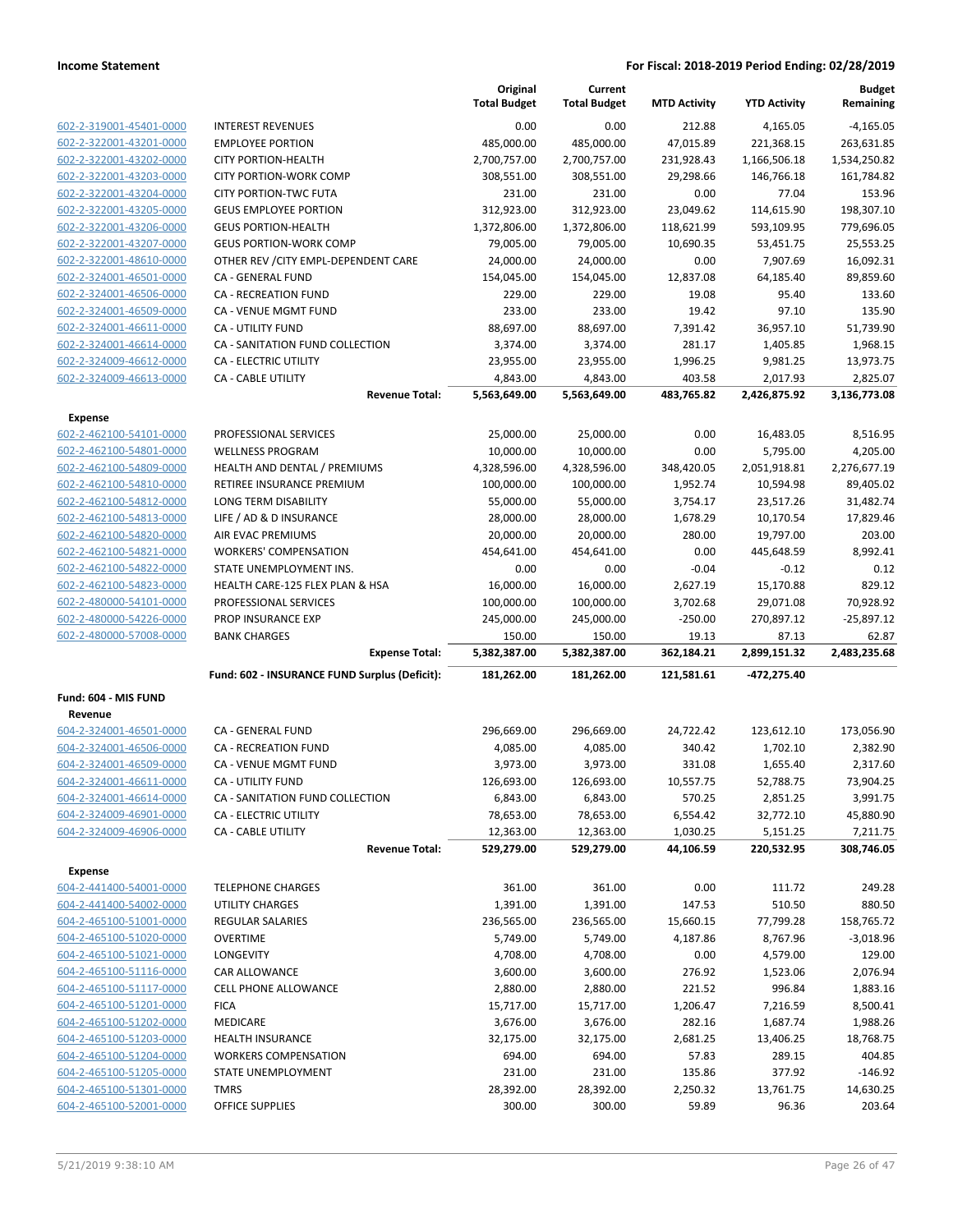| POSTAGE / FREIGHT<br>50.00<br>50.00<br>0.00<br>0.00<br>50.00<br>604-2-465100-52002-0000<br>0.00<br>0.00<br>604-2-465100-52004-0000<br><b>COMPUTER SUPPLIES</b><br>2,500.00<br>2,500.00<br>2,500.00<br>750.00<br>750.00<br>0.00<br>750.00<br>604-2-465100-52201-0000<br><b>MINOR TOOLS &amp; EQUIPMENT</b><br>0.00<br>604-2-465100-52203-0000<br>38.90<br>78.84<br>265.16<br><b>MOTOR VEHICLE FUEL</b><br>344.00<br>344.00<br>$-237.41$<br><b>MOTOR VEHICLES</b><br>313.00<br>313.00<br>352.24<br>550.41<br>604-2-465100-53205-0000<br>604-2-465100-53209-0000<br>HARDWARE/SOFTWARE<br>303,755.00<br>305,226.00<br>3,547.94<br>161,138.21<br>144,087.79<br>604-2-465100-54001-0000<br><b>TELEPHONE CHARGES</b><br>9,165.00<br>9,165.00<br>521.77<br>3,631.69<br>5,533.31<br>8,000.00<br>8,000.00<br>604-2-465100-54101-0000<br>PROFESSIONAL SERVICES<br>8,000.00<br>0.00<br>0.00<br>604-2-465100-54214-0000<br>5,000.00<br>0.00<br>5,000.00<br><b>TRAVEL &amp; TRAINING</b><br>5,000.00<br>0.00<br>RENTALS / LEASES<br>25,000.00<br>25,000.00<br>1,794.53<br>8,972.65<br>16,027.35<br>604-2-465100-54901-0000<br>604-2-465100-54908-0000<br>LEASE PURCHASE PAYMENTS<br>20,468.00<br>20,468.00<br>0.00<br>23,701.13<br>$-3,233.13$<br>3,642.07<br>604-2-465100-55205-0000<br>COMPUTER EQUIPMENT / SOFTWARE<br>8,250.75<br>8,250.75<br>4,608.68<br>4,608.68<br>60,000.00<br>34,239.70<br>604-2-480000-55205-0000<br><b>COMPUTER EQUIPMENT</b><br>58,529.00<br>16,740.00<br>24,289.30<br>604-2-480000-57005-0000<br>$-26,393.86$<br><b>ACCRUED VAC &amp; SICK PAY</b><br>0.00<br>0.00<br>0.00<br>26,393.86<br>780,034.75<br>780,034.75<br>54,771.82<br>384,488.89<br>395,545.86<br><b>Expense Total:</b><br>Fund: 604 - MIS FUND Surplus (Deficit):<br>-250,755.75<br>$-250,755.75$<br>$-10,665.23$<br>$-163,955.94$<br>Fund: 660 - VEHICLE REPLACEMENT FUND<br>Revenue<br>660-2-319001-45401-0000<br>13,000.00<br><b>INTEREST REVENUES</b><br>13,000.00<br>1,622.76<br>8,344.98<br>4,655.02<br>660-2-322001-47205-0000<br><b>EQUIPMENT LEASES / GENERAL FUND</b><br>27,098.60<br>37,937.40<br>65,036.00<br>65,036.00<br>5,419.72<br>358,958.25<br>660-2-323001-46001-0000<br><b>XFR - GENERAL FUND</b><br>615,357.00<br>615,357.00<br>51,279.75<br>256,398.75<br>401,550.67<br><b>Revenue Total:</b><br>693,393.00<br>693,393.00<br>58,322.23<br>291,842.33<br><b>Expense</b><br><b>VEHICLES</b><br>24,520.00<br>24,520.00<br>0.00<br>0.00<br>24,520.00<br>660-2-421210-55202-0000<br><b>VEHICLES</b><br>151,629.00<br>151,629.00<br>103,112.85<br>146,093.32<br>5,535.68<br>660-2-421230-55202-0000<br>660-2-422200-54908-0000<br>LEASE PURCHASE PAYMENTS<br>65,073.00<br>65,073.00<br>5,419.72<br>27,098.60<br>37,974.40<br>801,239.31<br>660-2-422200-55202-0000<br><b>VEHICLES</b><br>836,066.00<br>836,066.00<br>4,661.65<br>34,826.69<br>660-2-422300-55202-0000<br>33,638.32<br>33,638.32<br>7,682.68<br><b>VEHICLES</b><br>41,321.00<br>41,321.00<br>126,760.00<br>126,760.00<br>$-126,760.00$<br><b>EQUIPMENT PURCHASES</b><br>0.00<br>0.00<br>660-2-431200-55201-0000<br>187,804.00<br>187,804.00<br>0.00<br>187,804.00<br>660-2-431200-55202-0000<br><b>VEHICLES</b><br>0.00<br>0.00<br>85,220.00<br>660-2-431600-55202-0000<br><b>VEHICLES</b><br>85,220.00<br>85,220.00<br>0.00<br>0.00<br>$-29,211.00$<br>660-2-442200-55201-0000<br><b>EQUIPMENT PURCHASES</b><br>0.00<br>0.00<br>29,211.00<br>660-2-451100-55202-0000<br><b>VEHICLES</b><br>0.00<br>27,592.00<br>27,592.00<br>55,184.00<br>55,184.00<br>0.01<br>660-2-480000-57008-0000<br><b>BANK CHARGES</b><br>15.00<br>15.00<br>0.01<br>14.99<br>1,021,612.06<br><b>Expense Total:</b><br>1,446,832.00<br>1,446,832.00<br>273,592.55<br>425,219.94<br>Fund: 660 - VEHICLE REPLACEMENT FUND Surplus (Deficit):<br>-753,439.00<br>-753,439.00<br>-215,270.32<br>$-133,377.61$<br>Fund: 800 - SPENCE FUND<br>Revenue<br>800-3-319001-45401-0000<br>6,000.00<br>6,000.00<br>448.32<br><b>INTEREST REVENUES</b><br>1,079.58<br>5,551.68<br><b>Revenue Total:</b><br>6,000.00<br>6,000.00<br>1,079.58<br>5,551.68<br>448.32<br><b>Expense</b><br>800-3-495000-58501-0000<br>600.00<br>50.00<br><b>CA - GENERAL FUND</b><br>600.00<br>250.00<br>350.00<br><b>Expense Total:</b><br>600.00<br>600.00<br>50.00<br>250.00<br>350.00<br>Fund: 800 - SPENCE FUND Surplus (Deficit):<br>5,400.00<br>5,400.00<br>1,029.58<br>5,301.68<br><b>Fund: 801 - JONES LIBRARY TRUST</b><br>Revenue<br>801-3-319001-45401-0000<br>0.00<br>0.00<br>15.99<br>142.46<br>$-142.46$<br><b>INTEREST REVENUES</b><br><b>Revenue Total:</b><br>0.00<br>0.00<br>15.99<br>142.46<br>-142.46<br><b>Expense</b><br>801-3-480000-57008-0000<br><b>BANK CHARGES</b><br>0.00<br>0.00<br>1.38<br>3.51<br>$-3.51$<br><b>Expense Total:</b><br>0.00<br>0.00<br>1.38<br>3.51<br>$-3.51$<br>Fund: 801 - JONES LIBRARY TRUST Surplus (Deficit):<br>0.00<br>0.00<br>14.61<br>138.95 |  | Original<br><b>Total Budget</b> | Current<br><b>Total Budget</b> | <b>MTD Activity</b> | <b>YTD Activity</b> | <b>Budget</b><br>Remaining |
|---------------------------------------------------------------------------------------------------------------------------------------------------------------------------------------------------------------------------------------------------------------------------------------------------------------------------------------------------------------------------------------------------------------------------------------------------------------------------------------------------------------------------------------------------------------------------------------------------------------------------------------------------------------------------------------------------------------------------------------------------------------------------------------------------------------------------------------------------------------------------------------------------------------------------------------------------------------------------------------------------------------------------------------------------------------------------------------------------------------------------------------------------------------------------------------------------------------------------------------------------------------------------------------------------------------------------------------------------------------------------------------------------------------------------------------------------------------------------------------------------------------------------------------------------------------------------------------------------------------------------------------------------------------------------------------------------------------------------------------------------------------------------------------------------------------------------------------------------------------------------------------------------------------------------------------------------------------------------------------------------------------------------------------------------------------------------------------------------------------------------------------------------------------------------------------------------------------------------------------------------------------------------------------------------------------------------------------------------------------------------------------------------------------------------------------------------------------------------------------------------------------------------------------------------------------------------------------------------------------------------------------------------------------------------------------------------------------------------------------------------------------------------------------------------------------------------------------------------------------------------------------------------------------------------------------------------------------------------------------------------------------------------------------------------------------------------------------------------------------------------------------------------------------------------------------------------------------------------------------------------------------------------------------------------------------------------------------------------------------------------------------------------------------------------------------------------------------------------------------------------------------------------------------------------------------------------------------------------------------------------------------------------------------------------------------------------------------------------------------------------------------------------------------------------------------------------------------------------------------------------------------------------------------------------------------------------------------------------------------------------------------------------------------------------------------------------------------------------------------------------------------------------------------------------------------------------------------------------------------------------------------------------------------------------------------------------------------------------------------------------------------------------------------------------------------------------------------------------------------------------------------------------------------------------------------------------------------------------------------------------------------------------------------------------------------------------------------------------------------------------------------------------------------------------------------------------------------------------------------------------------------------------------|--|---------------------------------|--------------------------------|---------------------|---------------------|----------------------------|
|                                                                                                                                                                                                                                                                                                                                                                                                                                                                                                                                                                                                                                                                                                                                                                                                                                                                                                                                                                                                                                                                                                                                                                                                                                                                                                                                                                                                                                                                                                                                                                                                                                                                                                                                                                                                                                                                                                                                                                                                                                                                                                                                                                                                                                                                                                                                                                                                                                                                                                                                                                                                                                                                                                                                                                                                                                                                                                                                                                                                                                                                                                                                                                                                                                                                                                                                                                                                                                                                                                                                                                                                                                                                                                                                                                                                                                                                                                                                                                                                                                                                                                                                                                                                                                                                                                                                                                                                                                                                                                                                                                                                                                                                                                                                                                                                                                                                                                         |  |                                 |                                |                     |                     |                            |
|                                                                                                                                                                                                                                                                                                                                                                                                                                                                                                                                                                                                                                                                                                                                                                                                                                                                                                                                                                                                                                                                                                                                                                                                                                                                                                                                                                                                                                                                                                                                                                                                                                                                                                                                                                                                                                                                                                                                                                                                                                                                                                                                                                                                                                                                                                                                                                                                                                                                                                                                                                                                                                                                                                                                                                                                                                                                                                                                                                                                                                                                                                                                                                                                                                                                                                                                                                                                                                                                                                                                                                                                                                                                                                                                                                                                                                                                                                                                                                                                                                                                                                                                                                                                                                                                                                                                                                                                                                                                                                                                                                                                                                                                                                                                                                                                                                                                                                         |  |                                 |                                |                     |                     |                            |
|                                                                                                                                                                                                                                                                                                                                                                                                                                                                                                                                                                                                                                                                                                                                                                                                                                                                                                                                                                                                                                                                                                                                                                                                                                                                                                                                                                                                                                                                                                                                                                                                                                                                                                                                                                                                                                                                                                                                                                                                                                                                                                                                                                                                                                                                                                                                                                                                                                                                                                                                                                                                                                                                                                                                                                                                                                                                                                                                                                                                                                                                                                                                                                                                                                                                                                                                                                                                                                                                                                                                                                                                                                                                                                                                                                                                                                                                                                                                                                                                                                                                                                                                                                                                                                                                                                                                                                                                                                                                                                                                                                                                                                                                                                                                                                                                                                                                                                         |  |                                 |                                |                     |                     |                            |
|                                                                                                                                                                                                                                                                                                                                                                                                                                                                                                                                                                                                                                                                                                                                                                                                                                                                                                                                                                                                                                                                                                                                                                                                                                                                                                                                                                                                                                                                                                                                                                                                                                                                                                                                                                                                                                                                                                                                                                                                                                                                                                                                                                                                                                                                                                                                                                                                                                                                                                                                                                                                                                                                                                                                                                                                                                                                                                                                                                                                                                                                                                                                                                                                                                                                                                                                                                                                                                                                                                                                                                                                                                                                                                                                                                                                                                                                                                                                                                                                                                                                                                                                                                                                                                                                                                                                                                                                                                                                                                                                                                                                                                                                                                                                                                                                                                                                                                         |  |                                 |                                |                     |                     |                            |
|                                                                                                                                                                                                                                                                                                                                                                                                                                                                                                                                                                                                                                                                                                                                                                                                                                                                                                                                                                                                                                                                                                                                                                                                                                                                                                                                                                                                                                                                                                                                                                                                                                                                                                                                                                                                                                                                                                                                                                                                                                                                                                                                                                                                                                                                                                                                                                                                                                                                                                                                                                                                                                                                                                                                                                                                                                                                                                                                                                                                                                                                                                                                                                                                                                                                                                                                                                                                                                                                                                                                                                                                                                                                                                                                                                                                                                                                                                                                                                                                                                                                                                                                                                                                                                                                                                                                                                                                                                                                                                                                                                                                                                                                                                                                                                                                                                                                                                         |  |                                 |                                |                     |                     |                            |
|                                                                                                                                                                                                                                                                                                                                                                                                                                                                                                                                                                                                                                                                                                                                                                                                                                                                                                                                                                                                                                                                                                                                                                                                                                                                                                                                                                                                                                                                                                                                                                                                                                                                                                                                                                                                                                                                                                                                                                                                                                                                                                                                                                                                                                                                                                                                                                                                                                                                                                                                                                                                                                                                                                                                                                                                                                                                                                                                                                                                                                                                                                                                                                                                                                                                                                                                                                                                                                                                                                                                                                                                                                                                                                                                                                                                                                                                                                                                                                                                                                                                                                                                                                                                                                                                                                                                                                                                                                                                                                                                                                                                                                                                                                                                                                                                                                                                                                         |  |                                 |                                |                     |                     |                            |
|                                                                                                                                                                                                                                                                                                                                                                                                                                                                                                                                                                                                                                                                                                                                                                                                                                                                                                                                                                                                                                                                                                                                                                                                                                                                                                                                                                                                                                                                                                                                                                                                                                                                                                                                                                                                                                                                                                                                                                                                                                                                                                                                                                                                                                                                                                                                                                                                                                                                                                                                                                                                                                                                                                                                                                                                                                                                                                                                                                                                                                                                                                                                                                                                                                                                                                                                                                                                                                                                                                                                                                                                                                                                                                                                                                                                                                                                                                                                                                                                                                                                                                                                                                                                                                                                                                                                                                                                                                                                                                                                                                                                                                                                                                                                                                                                                                                                                                         |  |                                 |                                |                     |                     |                            |
|                                                                                                                                                                                                                                                                                                                                                                                                                                                                                                                                                                                                                                                                                                                                                                                                                                                                                                                                                                                                                                                                                                                                                                                                                                                                                                                                                                                                                                                                                                                                                                                                                                                                                                                                                                                                                                                                                                                                                                                                                                                                                                                                                                                                                                                                                                                                                                                                                                                                                                                                                                                                                                                                                                                                                                                                                                                                                                                                                                                                                                                                                                                                                                                                                                                                                                                                                                                                                                                                                                                                                                                                                                                                                                                                                                                                                                                                                                                                                                                                                                                                                                                                                                                                                                                                                                                                                                                                                                                                                                                                                                                                                                                                                                                                                                                                                                                                                                         |  |                                 |                                |                     |                     |                            |
|                                                                                                                                                                                                                                                                                                                                                                                                                                                                                                                                                                                                                                                                                                                                                                                                                                                                                                                                                                                                                                                                                                                                                                                                                                                                                                                                                                                                                                                                                                                                                                                                                                                                                                                                                                                                                                                                                                                                                                                                                                                                                                                                                                                                                                                                                                                                                                                                                                                                                                                                                                                                                                                                                                                                                                                                                                                                                                                                                                                                                                                                                                                                                                                                                                                                                                                                                                                                                                                                                                                                                                                                                                                                                                                                                                                                                                                                                                                                                                                                                                                                                                                                                                                                                                                                                                                                                                                                                                                                                                                                                                                                                                                                                                                                                                                                                                                                                                         |  |                                 |                                |                     |                     |                            |
|                                                                                                                                                                                                                                                                                                                                                                                                                                                                                                                                                                                                                                                                                                                                                                                                                                                                                                                                                                                                                                                                                                                                                                                                                                                                                                                                                                                                                                                                                                                                                                                                                                                                                                                                                                                                                                                                                                                                                                                                                                                                                                                                                                                                                                                                                                                                                                                                                                                                                                                                                                                                                                                                                                                                                                                                                                                                                                                                                                                                                                                                                                                                                                                                                                                                                                                                                                                                                                                                                                                                                                                                                                                                                                                                                                                                                                                                                                                                                                                                                                                                                                                                                                                                                                                                                                                                                                                                                                                                                                                                                                                                                                                                                                                                                                                                                                                                                                         |  |                                 |                                |                     |                     |                            |
|                                                                                                                                                                                                                                                                                                                                                                                                                                                                                                                                                                                                                                                                                                                                                                                                                                                                                                                                                                                                                                                                                                                                                                                                                                                                                                                                                                                                                                                                                                                                                                                                                                                                                                                                                                                                                                                                                                                                                                                                                                                                                                                                                                                                                                                                                                                                                                                                                                                                                                                                                                                                                                                                                                                                                                                                                                                                                                                                                                                                                                                                                                                                                                                                                                                                                                                                                                                                                                                                                                                                                                                                                                                                                                                                                                                                                                                                                                                                                                                                                                                                                                                                                                                                                                                                                                                                                                                                                                                                                                                                                                                                                                                                                                                                                                                                                                                                                                         |  |                                 |                                |                     |                     |                            |
|                                                                                                                                                                                                                                                                                                                                                                                                                                                                                                                                                                                                                                                                                                                                                                                                                                                                                                                                                                                                                                                                                                                                                                                                                                                                                                                                                                                                                                                                                                                                                                                                                                                                                                                                                                                                                                                                                                                                                                                                                                                                                                                                                                                                                                                                                                                                                                                                                                                                                                                                                                                                                                                                                                                                                                                                                                                                                                                                                                                                                                                                                                                                                                                                                                                                                                                                                                                                                                                                                                                                                                                                                                                                                                                                                                                                                                                                                                                                                                                                                                                                                                                                                                                                                                                                                                                                                                                                                                                                                                                                                                                                                                                                                                                                                                                                                                                                                                         |  |                                 |                                |                     |                     |                            |
|                                                                                                                                                                                                                                                                                                                                                                                                                                                                                                                                                                                                                                                                                                                                                                                                                                                                                                                                                                                                                                                                                                                                                                                                                                                                                                                                                                                                                                                                                                                                                                                                                                                                                                                                                                                                                                                                                                                                                                                                                                                                                                                                                                                                                                                                                                                                                                                                                                                                                                                                                                                                                                                                                                                                                                                                                                                                                                                                                                                                                                                                                                                                                                                                                                                                                                                                                                                                                                                                                                                                                                                                                                                                                                                                                                                                                                                                                                                                                                                                                                                                                                                                                                                                                                                                                                                                                                                                                                                                                                                                                                                                                                                                                                                                                                                                                                                                                                         |  |                                 |                                |                     |                     |                            |
|                                                                                                                                                                                                                                                                                                                                                                                                                                                                                                                                                                                                                                                                                                                                                                                                                                                                                                                                                                                                                                                                                                                                                                                                                                                                                                                                                                                                                                                                                                                                                                                                                                                                                                                                                                                                                                                                                                                                                                                                                                                                                                                                                                                                                                                                                                                                                                                                                                                                                                                                                                                                                                                                                                                                                                                                                                                                                                                                                                                                                                                                                                                                                                                                                                                                                                                                                                                                                                                                                                                                                                                                                                                                                                                                                                                                                                                                                                                                                                                                                                                                                                                                                                                                                                                                                                                                                                                                                                                                                                                                                                                                                                                                                                                                                                                                                                                                                                         |  |                                 |                                |                     |                     |                            |
|                                                                                                                                                                                                                                                                                                                                                                                                                                                                                                                                                                                                                                                                                                                                                                                                                                                                                                                                                                                                                                                                                                                                                                                                                                                                                                                                                                                                                                                                                                                                                                                                                                                                                                                                                                                                                                                                                                                                                                                                                                                                                                                                                                                                                                                                                                                                                                                                                                                                                                                                                                                                                                                                                                                                                                                                                                                                                                                                                                                                                                                                                                                                                                                                                                                                                                                                                                                                                                                                                                                                                                                                                                                                                                                                                                                                                                                                                                                                                                                                                                                                                                                                                                                                                                                                                                                                                                                                                                                                                                                                                                                                                                                                                                                                                                                                                                                                                                         |  |                                 |                                |                     |                     |                            |
|                                                                                                                                                                                                                                                                                                                                                                                                                                                                                                                                                                                                                                                                                                                                                                                                                                                                                                                                                                                                                                                                                                                                                                                                                                                                                                                                                                                                                                                                                                                                                                                                                                                                                                                                                                                                                                                                                                                                                                                                                                                                                                                                                                                                                                                                                                                                                                                                                                                                                                                                                                                                                                                                                                                                                                                                                                                                                                                                                                                                                                                                                                                                                                                                                                                                                                                                                                                                                                                                                                                                                                                                                                                                                                                                                                                                                                                                                                                                                                                                                                                                                                                                                                                                                                                                                                                                                                                                                                                                                                                                                                                                                                                                                                                                                                                                                                                                                                         |  |                                 |                                |                     |                     |                            |
|                                                                                                                                                                                                                                                                                                                                                                                                                                                                                                                                                                                                                                                                                                                                                                                                                                                                                                                                                                                                                                                                                                                                                                                                                                                                                                                                                                                                                                                                                                                                                                                                                                                                                                                                                                                                                                                                                                                                                                                                                                                                                                                                                                                                                                                                                                                                                                                                                                                                                                                                                                                                                                                                                                                                                                                                                                                                                                                                                                                                                                                                                                                                                                                                                                                                                                                                                                                                                                                                                                                                                                                                                                                                                                                                                                                                                                                                                                                                                                                                                                                                                                                                                                                                                                                                                                                                                                                                                                                                                                                                                                                                                                                                                                                                                                                                                                                                                                         |  |                                 |                                |                     |                     |                            |
|                                                                                                                                                                                                                                                                                                                                                                                                                                                                                                                                                                                                                                                                                                                                                                                                                                                                                                                                                                                                                                                                                                                                                                                                                                                                                                                                                                                                                                                                                                                                                                                                                                                                                                                                                                                                                                                                                                                                                                                                                                                                                                                                                                                                                                                                                                                                                                                                                                                                                                                                                                                                                                                                                                                                                                                                                                                                                                                                                                                                                                                                                                                                                                                                                                                                                                                                                                                                                                                                                                                                                                                                                                                                                                                                                                                                                                                                                                                                                                                                                                                                                                                                                                                                                                                                                                                                                                                                                                                                                                                                                                                                                                                                                                                                                                                                                                                                                                         |  |                                 |                                |                     |                     |                            |
|                                                                                                                                                                                                                                                                                                                                                                                                                                                                                                                                                                                                                                                                                                                                                                                                                                                                                                                                                                                                                                                                                                                                                                                                                                                                                                                                                                                                                                                                                                                                                                                                                                                                                                                                                                                                                                                                                                                                                                                                                                                                                                                                                                                                                                                                                                                                                                                                                                                                                                                                                                                                                                                                                                                                                                                                                                                                                                                                                                                                                                                                                                                                                                                                                                                                                                                                                                                                                                                                                                                                                                                                                                                                                                                                                                                                                                                                                                                                                                                                                                                                                                                                                                                                                                                                                                                                                                                                                                                                                                                                                                                                                                                                                                                                                                                                                                                                                                         |  |                                 |                                |                     |                     |                            |
|                                                                                                                                                                                                                                                                                                                                                                                                                                                                                                                                                                                                                                                                                                                                                                                                                                                                                                                                                                                                                                                                                                                                                                                                                                                                                                                                                                                                                                                                                                                                                                                                                                                                                                                                                                                                                                                                                                                                                                                                                                                                                                                                                                                                                                                                                                                                                                                                                                                                                                                                                                                                                                                                                                                                                                                                                                                                                                                                                                                                                                                                                                                                                                                                                                                                                                                                                                                                                                                                                                                                                                                                                                                                                                                                                                                                                                                                                                                                                                                                                                                                                                                                                                                                                                                                                                                                                                                                                                                                                                                                                                                                                                                                                                                                                                                                                                                                                                         |  |                                 |                                |                     |                     |                            |
|                                                                                                                                                                                                                                                                                                                                                                                                                                                                                                                                                                                                                                                                                                                                                                                                                                                                                                                                                                                                                                                                                                                                                                                                                                                                                                                                                                                                                                                                                                                                                                                                                                                                                                                                                                                                                                                                                                                                                                                                                                                                                                                                                                                                                                                                                                                                                                                                                                                                                                                                                                                                                                                                                                                                                                                                                                                                                                                                                                                                                                                                                                                                                                                                                                                                                                                                                                                                                                                                                                                                                                                                                                                                                                                                                                                                                                                                                                                                                                                                                                                                                                                                                                                                                                                                                                                                                                                                                                                                                                                                                                                                                                                                                                                                                                                                                                                                                                         |  |                                 |                                |                     |                     |                            |
|                                                                                                                                                                                                                                                                                                                                                                                                                                                                                                                                                                                                                                                                                                                                                                                                                                                                                                                                                                                                                                                                                                                                                                                                                                                                                                                                                                                                                                                                                                                                                                                                                                                                                                                                                                                                                                                                                                                                                                                                                                                                                                                                                                                                                                                                                                                                                                                                                                                                                                                                                                                                                                                                                                                                                                                                                                                                                                                                                                                                                                                                                                                                                                                                                                                                                                                                                                                                                                                                                                                                                                                                                                                                                                                                                                                                                                                                                                                                                                                                                                                                                                                                                                                                                                                                                                                                                                                                                                                                                                                                                                                                                                                                                                                                                                                                                                                                                                         |  |                                 |                                |                     |                     |                            |
|                                                                                                                                                                                                                                                                                                                                                                                                                                                                                                                                                                                                                                                                                                                                                                                                                                                                                                                                                                                                                                                                                                                                                                                                                                                                                                                                                                                                                                                                                                                                                                                                                                                                                                                                                                                                                                                                                                                                                                                                                                                                                                                                                                                                                                                                                                                                                                                                                                                                                                                                                                                                                                                                                                                                                                                                                                                                                                                                                                                                                                                                                                                                                                                                                                                                                                                                                                                                                                                                                                                                                                                                                                                                                                                                                                                                                                                                                                                                                                                                                                                                                                                                                                                                                                                                                                                                                                                                                                                                                                                                                                                                                                                                                                                                                                                                                                                                                                         |  |                                 |                                |                     |                     |                            |
|                                                                                                                                                                                                                                                                                                                                                                                                                                                                                                                                                                                                                                                                                                                                                                                                                                                                                                                                                                                                                                                                                                                                                                                                                                                                                                                                                                                                                                                                                                                                                                                                                                                                                                                                                                                                                                                                                                                                                                                                                                                                                                                                                                                                                                                                                                                                                                                                                                                                                                                                                                                                                                                                                                                                                                                                                                                                                                                                                                                                                                                                                                                                                                                                                                                                                                                                                                                                                                                                                                                                                                                                                                                                                                                                                                                                                                                                                                                                                                                                                                                                                                                                                                                                                                                                                                                                                                                                                                                                                                                                                                                                                                                                                                                                                                                                                                                                                                         |  |                                 |                                |                     |                     |                            |
|                                                                                                                                                                                                                                                                                                                                                                                                                                                                                                                                                                                                                                                                                                                                                                                                                                                                                                                                                                                                                                                                                                                                                                                                                                                                                                                                                                                                                                                                                                                                                                                                                                                                                                                                                                                                                                                                                                                                                                                                                                                                                                                                                                                                                                                                                                                                                                                                                                                                                                                                                                                                                                                                                                                                                                                                                                                                                                                                                                                                                                                                                                                                                                                                                                                                                                                                                                                                                                                                                                                                                                                                                                                                                                                                                                                                                                                                                                                                                                                                                                                                                                                                                                                                                                                                                                                                                                                                                                                                                                                                                                                                                                                                                                                                                                                                                                                                                                         |  |                                 |                                |                     |                     |                            |
|                                                                                                                                                                                                                                                                                                                                                                                                                                                                                                                                                                                                                                                                                                                                                                                                                                                                                                                                                                                                                                                                                                                                                                                                                                                                                                                                                                                                                                                                                                                                                                                                                                                                                                                                                                                                                                                                                                                                                                                                                                                                                                                                                                                                                                                                                                                                                                                                                                                                                                                                                                                                                                                                                                                                                                                                                                                                                                                                                                                                                                                                                                                                                                                                                                                                                                                                                                                                                                                                                                                                                                                                                                                                                                                                                                                                                                                                                                                                                                                                                                                                                                                                                                                                                                                                                                                                                                                                                                                                                                                                                                                                                                                                                                                                                                                                                                                                                                         |  |                                 |                                |                     |                     |                            |
|                                                                                                                                                                                                                                                                                                                                                                                                                                                                                                                                                                                                                                                                                                                                                                                                                                                                                                                                                                                                                                                                                                                                                                                                                                                                                                                                                                                                                                                                                                                                                                                                                                                                                                                                                                                                                                                                                                                                                                                                                                                                                                                                                                                                                                                                                                                                                                                                                                                                                                                                                                                                                                                                                                                                                                                                                                                                                                                                                                                                                                                                                                                                                                                                                                                                                                                                                                                                                                                                                                                                                                                                                                                                                                                                                                                                                                                                                                                                                                                                                                                                                                                                                                                                                                                                                                                                                                                                                                                                                                                                                                                                                                                                                                                                                                                                                                                                                                         |  |                                 |                                |                     |                     |                            |
|                                                                                                                                                                                                                                                                                                                                                                                                                                                                                                                                                                                                                                                                                                                                                                                                                                                                                                                                                                                                                                                                                                                                                                                                                                                                                                                                                                                                                                                                                                                                                                                                                                                                                                                                                                                                                                                                                                                                                                                                                                                                                                                                                                                                                                                                                                                                                                                                                                                                                                                                                                                                                                                                                                                                                                                                                                                                                                                                                                                                                                                                                                                                                                                                                                                                                                                                                                                                                                                                                                                                                                                                                                                                                                                                                                                                                                                                                                                                                                                                                                                                                                                                                                                                                                                                                                                                                                                                                                                                                                                                                                                                                                                                                                                                                                                                                                                                                                         |  |                                 |                                |                     |                     |                            |
|                                                                                                                                                                                                                                                                                                                                                                                                                                                                                                                                                                                                                                                                                                                                                                                                                                                                                                                                                                                                                                                                                                                                                                                                                                                                                                                                                                                                                                                                                                                                                                                                                                                                                                                                                                                                                                                                                                                                                                                                                                                                                                                                                                                                                                                                                                                                                                                                                                                                                                                                                                                                                                                                                                                                                                                                                                                                                                                                                                                                                                                                                                                                                                                                                                                                                                                                                                                                                                                                                                                                                                                                                                                                                                                                                                                                                                                                                                                                                                                                                                                                                                                                                                                                                                                                                                                                                                                                                                                                                                                                                                                                                                                                                                                                                                                                                                                                                                         |  |                                 |                                |                     |                     |                            |
|                                                                                                                                                                                                                                                                                                                                                                                                                                                                                                                                                                                                                                                                                                                                                                                                                                                                                                                                                                                                                                                                                                                                                                                                                                                                                                                                                                                                                                                                                                                                                                                                                                                                                                                                                                                                                                                                                                                                                                                                                                                                                                                                                                                                                                                                                                                                                                                                                                                                                                                                                                                                                                                                                                                                                                                                                                                                                                                                                                                                                                                                                                                                                                                                                                                                                                                                                                                                                                                                                                                                                                                                                                                                                                                                                                                                                                                                                                                                                                                                                                                                                                                                                                                                                                                                                                                                                                                                                                                                                                                                                                                                                                                                                                                                                                                                                                                                                                         |  |                                 |                                |                     |                     |                            |
|                                                                                                                                                                                                                                                                                                                                                                                                                                                                                                                                                                                                                                                                                                                                                                                                                                                                                                                                                                                                                                                                                                                                                                                                                                                                                                                                                                                                                                                                                                                                                                                                                                                                                                                                                                                                                                                                                                                                                                                                                                                                                                                                                                                                                                                                                                                                                                                                                                                                                                                                                                                                                                                                                                                                                                                                                                                                                                                                                                                                                                                                                                                                                                                                                                                                                                                                                                                                                                                                                                                                                                                                                                                                                                                                                                                                                                                                                                                                                                                                                                                                                                                                                                                                                                                                                                                                                                                                                                                                                                                                                                                                                                                                                                                                                                                                                                                                                                         |  |                                 |                                |                     |                     |                            |
|                                                                                                                                                                                                                                                                                                                                                                                                                                                                                                                                                                                                                                                                                                                                                                                                                                                                                                                                                                                                                                                                                                                                                                                                                                                                                                                                                                                                                                                                                                                                                                                                                                                                                                                                                                                                                                                                                                                                                                                                                                                                                                                                                                                                                                                                                                                                                                                                                                                                                                                                                                                                                                                                                                                                                                                                                                                                                                                                                                                                                                                                                                                                                                                                                                                                                                                                                                                                                                                                                                                                                                                                                                                                                                                                                                                                                                                                                                                                                                                                                                                                                                                                                                                                                                                                                                                                                                                                                                                                                                                                                                                                                                                                                                                                                                                                                                                                                                         |  |                                 |                                |                     |                     |                            |
|                                                                                                                                                                                                                                                                                                                                                                                                                                                                                                                                                                                                                                                                                                                                                                                                                                                                                                                                                                                                                                                                                                                                                                                                                                                                                                                                                                                                                                                                                                                                                                                                                                                                                                                                                                                                                                                                                                                                                                                                                                                                                                                                                                                                                                                                                                                                                                                                                                                                                                                                                                                                                                                                                                                                                                                                                                                                                                                                                                                                                                                                                                                                                                                                                                                                                                                                                                                                                                                                                                                                                                                                                                                                                                                                                                                                                                                                                                                                                                                                                                                                                                                                                                                                                                                                                                                                                                                                                                                                                                                                                                                                                                                                                                                                                                                                                                                                                                         |  |                                 |                                |                     |                     |                            |
|                                                                                                                                                                                                                                                                                                                                                                                                                                                                                                                                                                                                                                                                                                                                                                                                                                                                                                                                                                                                                                                                                                                                                                                                                                                                                                                                                                                                                                                                                                                                                                                                                                                                                                                                                                                                                                                                                                                                                                                                                                                                                                                                                                                                                                                                                                                                                                                                                                                                                                                                                                                                                                                                                                                                                                                                                                                                                                                                                                                                                                                                                                                                                                                                                                                                                                                                                                                                                                                                                                                                                                                                                                                                                                                                                                                                                                                                                                                                                                                                                                                                                                                                                                                                                                                                                                                                                                                                                                                                                                                                                                                                                                                                                                                                                                                                                                                                                                         |  |                                 |                                |                     |                     |                            |
|                                                                                                                                                                                                                                                                                                                                                                                                                                                                                                                                                                                                                                                                                                                                                                                                                                                                                                                                                                                                                                                                                                                                                                                                                                                                                                                                                                                                                                                                                                                                                                                                                                                                                                                                                                                                                                                                                                                                                                                                                                                                                                                                                                                                                                                                                                                                                                                                                                                                                                                                                                                                                                                                                                                                                                                                                                                                                                                                                                                                                                                                                                                                                                                                                                                                                                                                                                                                                                                                                                                                                                                                                                                                                                                                                                                                                                                                                                                                                                                                                                                                                                                                                                                                                                                                                                                                                                                                                                                                                                                                                                                                                                                                                                                                                                                                                                                                                                         |  |                                 |                                |                     |                     |                            |
|                                                                                                                                                                                                                                                                                                                                                                                                                                                                                                                                                                                                                                                                                                                                                                                                                                                                                                                                                                                                                                                                                                                                                                                                                                                                                                                                                                                                                                                                                                                                                                                                                                                                                                                                                                                                                                                                                                                                                                                                                                                                                                                                                                                                                                                                                                                                                                                                                                                                                                                                                                                                                                                                                                                                                                                                                                                                                                                                                                                                                                                                                                                                                                                                                                                                                                                                                                                                                                                                                                                                                                                                                                                                                                                                                                                                                                                                                                                                                                                                                                                                                                                                                                                                                                                                                                                                                                                                                                                                                                                                                                                                                                                                                                                                                                                                                                                                                                         |  |                                 |                                |                     |                     |                            |
|                                                                                                                                                                                                                                                                                                                                                                                                                                                                                                                                                                                                                                                                                                                                                                                                                                                                                                                                                                                                                                                                                                                                                                                                                                                                                                                                                                                                                                                                                                                                                                                                                                                                                                                                                                                                                                                                                                                                                                                                                                                                                                                                                                                                                                                                                                                                                                                                                                                                                                                                                                                                                                                                                                                                                                                                                                                                                                                                                                                                                                                                                                                                                                                                                                                                                                                                                                                                                                                                                                                                                                                                                                                                                                                                                                                                                                                                                                                                                                                                                                                                                                                                                                                                                                                                                                                                                                                                                                                                                                                                                                                                                                                                                                                                                                                                                                                                                                         |  |                                 |                                |                     |                     |                            |
|                                                                                                                                                                                                                                                                                                                                                                                                                                                                                                                                                                                                                                                                                                                                                                                                                                                                                                                                                                                                                                                                                                                                                                                                                                                                                                                                                                                                                                                                                                                                                                                                                                                                                                                                                                                                                                                                                                                                                                                                                                                                                                                                                                                                                                                                                                                                                                                                                                                                                                                                                                                                                                                                                                                                                                                                                                                                                                                                                                                                                                                                                                                                                                                                                                                                                                                                                                                                                                                                                                                                                                                                                                                                                                                                                                                                                                                                                                                                                                                                                                                                                                                                                                                                                                                                                                                                                                                                                                                                                                                                                                                                                                                                                                                                                                                                                                                                                                         |  |                                 |                                |                     |                     |                            |
|                                                                                                                                                                                                                                                                                                                                                                                                                                                                                                                                                                                                                                                                                                                                                                                                                                                                                                                                                                                                                                                                                                                                                                                                                                                                                                                                                                                                                                                                                                                                                                                                                                                                                                                                                                                                                                                                                                                                                                                                                                                                                                                                                                                                                                                                                                                                                                                                                                                                                                                                                                                                                                                                                                                                                                                                                                                                                                                                                                                                                                                                                                                                                                                                                                                                                                                                                                                                                                                                                                                                                                                                                                                                                                                                                                                                                                                                                                                                                                                                                                                                                                                                                                                                                                                                                                                                                                                                                                                                                                                                                                                                                                                                                                                                                                                                                                                                                                         |  |                                 |                                |                     |                     |                            |
|                                                                                                                                                                                                                                                                                                                                                                                                                                                                                                                                                                                                                                                                                                                                                                                                                                                                                                                                                                                                                                                                                                                                                                                                                                                                                                                                                                                                                                                                                                                                                                                                                                                                                                                                                                                                                                                                                                                                                                                                                                                                                                                                                                                                                                                                                                                                                                                                                                                                                                                                                                                                                                                                                                                                                                                                                                                                                                                                                                                                                                                                                                                                                                                                                                                                                                                                                                                                                                                                                                                                                                                                                                                                                                                                                                                                                                                                                                                                                                                                                                                                                                                                                                                                                                                                                                                                                                                                                                                                                                                                                                                                                                                                                                                                                                                                                                                                                                         |  |                                 |                                |                     |                     |                            |
|                                                                                                                                                                                                                                                                                                                                                                                                                                                                                                                                                                                                                                                                                                                                                                                                                                                                                                                                                                                                                                                                                                                                                                                                                                                                                                                                                                                                                                                                                                                                                                                                                                                                                                                                                                                                                                                                                                                                                                                                                                                                                                                                                                                                                                                                                                                                                                                                                                                                                                                                                                                                                                                                                                                                                                                                                                                                                                                                                                                                                                                                                                                                                                                                                                                                                                                                                                                                                                                                                                                                                                                                                                                                                                                                                                                                                                                                                                                                                                                                                                                                                                                                                                                                                                                                                                                                                                                                                                                                                                                                                                                                                                                                                                                                                                                                                                                                                                         |  |                                 |                                |                     |                     |                            |
|                                                                                                                                                                                                                                                                                                                                                                                                                                                                                                                                                                                                                                                                                                                                                                                                                                                                                                                                                                                                                                                                                                                                                                                                                                                                                                                                                                                                                                                                                                                                                                                                                                                                                                                                                                                                                                                                                                                                                                                                                                                                                                                                                                                                                                                                                                                                                                                                                                                                                                                                                                                                                                                                                                                                                                                                                                                                                                                                                                                                                                                                                                                                                                                                                                                                                                                                                                                                                                                                                                                                                                                                                                                                                                                                                                                                                                                                                                                                                                                                                                                                                                                                                                                                                                                                                                                                                                                                                                                                                                                                                                                                                                                                                                                                                                                                                                                                                                         |  |                                 |                                |                     |                     |                            |
|                                                                                                                                                                                                                                                                                                                                                                                                                                                                                                                                                                                                                                                                                                                                                                                                                                                                                                                                                                                                                                                                                                                                                                                                                                                                                                                                                                                                                                                                                                                                                                                                                                                                                                                                                                                                                                                                                                                                                                                                                                                                                                                                                                                                                                                                                                                                                                                                                                                                                                                                                                                                                                                                                                                                                                                                                                                                                                                                                                                                                                                                                                                                                                                                                                                                                                                                                                                                                                                                                                                                                                                                                                                                                                                                                                                                                                                                                                                                                                                                                                                                                                                                                                                                                                                                                                                                                                                                                                                                                                                                                                                                                                                                                                                                                                                                                                                                                                         |  |                                 |                                |                     |                     |                            |
|                                                                                                                                                                                                                                                                                                                                                                                                                                                                                                                                                                                                                                                                                                                                                                                                                                                                                                                                                                                                                                                                                                                                                                                                                                                                                                                                                                                                                                                                                                                                                                                                                                                                                                                                                                                                                                                                                                                                                                                                                                                                                                                                                                                                                                                                                                                                                                                                                                                                                                                                                                                                                                                                                                                                                                                                                                                                                                                                                                                                                                                                                                                                                                                                                                                                                                                                                                                                                                                                                                                                                                                                                                                                                                                                                                                                                                                                                                                                                                                                                                                                                                                                                                                                                                                                                                                                                                                                                                                                                                                                                                                                                                                                                                                                                                                                                                                                                                         |  |                                 |                                |                     |                     |                            |
|                                                                                                                                                                                                                                                                                                                                                                                                                                                                                                                                                                                                                                                                                                                                                                                                                                                                                                                                                                                                                                                                                                                                                                                                                                                                                                                                                                                                                                                                                                                                                                                                                                                                                                                                                                                                                                                                                                                                                                                                                                                                                                                                                                                                                                                                                                                                                                                                                                                                                                                                                                                                                                                                                                                                                                                                                                                                                                                                                                                                                                                                                                                                                                                                                                                                                                                                                                                                                                                                                                                                                                                                                                                                                                                                                                                                                                                                                                                                                                                                                                                                                                                                                                                                                                                                                                                                                                                                                                                                                                                                                                                                                                                                                                                                                                                                                                                                                                         |  |                                 |                                |                     |                     |                            |
|                                                                                                                                                                                                                                                                                                                                                                                                                                                                                                                                                                                                                                                                                                                                                                                                                                                                                                                                                                                                                                                                                                                                                                                                                                                                                                                                                                                                                                                                                                                                                                                                                                                                                                                                                                                                                                                                                                                                                                                                                                                                                                                                                                                                                                                                                                                                                                                                                                                                                                                                                                                                                                                                                                                                                                                                                                                                                                                                                                                                                                                                                                                                                                                                                                                                                                                                                                                                                                                                                                                                                                                                                                                                                                                                                                                                                                                                                                                                                                                                                                                                                                                                                                                                                                                                                                                                                                                                                                                                                                                                                                                                                                                                                                                                                                                                                                                                                                         |  |                                 |                                |                     |                     |                            |
|                                                                                                                                                                                                                                                                                                                                                                                                                                                                                                                                                                                                                                                                                                                                                                                                                                                                                                                                                                                                                                                                                                                                                                                                                                                                                                                                                                                                                                                                                                                                                                                                                                                                                                                                                                                                                                                                                                                                                                                                                                                                                                                                                                                                                                                                                                                                                                                                                                                                                                                                                                                                                                                                                                                                                                                                                                                                                                                                                                                                                                                                                                                                                                                                                                                                                                                                                                                                                                                                                                                                                                                                                                                                                                                                                                                                                                                                                                                                                                                                                                                                                                                                                                                                                                                                                                                                                                                                                                                                                                                                                                                                                                                                                                                                                                                                                                                                                                         |  |                                 |                                |                     |                     |                            |
|                                                                                                                                                                                                                                                                                                                                                                                                                                                                                                                                                                                                                                                                                                                                                                                                                                                                                                                                                                                                                                                                                                                                                                                                                                                                                                                                                                                                                                                                                                                                                                                                                                                                                                                                                                                                                                                                                                                                                                                                                                                                                                                                                                                                                                                                                                                                                                                                                                                                                                                                                                                                                                                                                                                                                                                                                                                                                                                                                                                                                                                                                                                                                                                                                                                                                                                                                                                                                                                                                                                                                                                                                                                                                                                                                                                                                                                                                                                                                                                                                                                                                                                                                                                                                                                                                                                                                                                                                                                                                                                                                                                                                                                                                                                                                                                                                                                                                                         |  |                                 |                                |                     |                     |                            |
|                                                                                                                                                                                                                                                                                                                                                                                                                                                                                                                                                                                                                                                                                                                                                                                                                                                                                                                                                                                                                                                                                                                                                                                                                                                                                                                                                                                                                                                                                                                                                                                                                                                                                                                                                                                                                                                                                                                                                                                                                                                                                                                                                                                                                                                                                                                                                                                                                                                                                                                                                                                                                                                                                                                                                                                                                                                                                                                                                                                                                                                                                                                                                                                                                                                                                                                                                                                                                                                                                                                                                                                                                                                                                                                                                                                                                                                                                                                                                                                                                                                                                                                                                                                                                                                                                                                                                                                                                                                                                                                                                                                                                                                                                                                                                                                                                                                                                                         |  |                                 |                                |                     |                     |                            |
|                                                                                                                                                                                                                                                                                                                                                                                                                                                                                                                                                                                                                                                                                                                                                                                                                                                                                                                                                                                                                                                                                                                                                                                                                                                                                                                                                                                                                                                                                                                                                                                                                                                                                                                                                                                                                                                                                                                                                                                                                                                                                                                                                                                                                                                                                                                                                                                                                                                                                                                                                                                                                                                                                                                                                                                                                                                                                                                                                                                                                                                                                                                                                                                                                                                                                                                                                                                                                                                                                                                                                                                                                                                                                                                                                                                                                                                                                                                                                                                                                                                                                                                                                                                                                                                                                                                                                                                                                                                                                                                                                                                                                                                                                                                                                                                                                                                                                                         |  |                                 |                                |                     |                     |                            |
|                                                                                                                                                                                                                                                                                                                                                                                                                                                                                                                                                                                                                                                                                                                                                                                                                                                                                                                                                                                                                                                                                                                                                                                                                                                                                                                                                                                                                                                                                                                                                                                                                                                                                                                                                                                                                                                                                                                                                                                                                                                                                                                                                                                                                                                                                                                                                                                                                                                                                                                                                                                                                                                                                                                                                                                                                                                                                                                                                                                                                                                                                                                                                                                                                                                                                                                                                                                                                                                                                                                                                                                                                                                                                                                                                                                                                                                                                                                                                                                                                                                                                                                                                                                                                                                                                                                                                                                                                                                                                                                                                                                                                                                                                                                                                                                                                                                                                                         |  |                                 |                                |                     |                     |                            |
|                                                                                                                                                                                                                                                                                                                                                                                                                                                                                                                                                                                                                                                                                                                                                                                                                                                                                                                                                                                                                                                                                                                                                                                                                                                                                                                                                                                                                                                                                                                                                                                                                                                                                                                                                                                                                                                                                                                                                                                                                                                                                                                                                                                                                                                                                                                                                                                                                                                                                                                                                                                                                                                                                                                                                                                                                                                                                                                                                                                                                                                                                                                                                                                                                                                                                                                                                                                                                                                                                                                                                                                                                                                                                                                                                                                                                                                                                                                                                                                                                                                                                                                                                                                                                                                                                                                                                                                                                                                                                                                                                                                                                                                                                                                                                                                                                                                                                                         |  |                                 |                                |                     |                     |                            |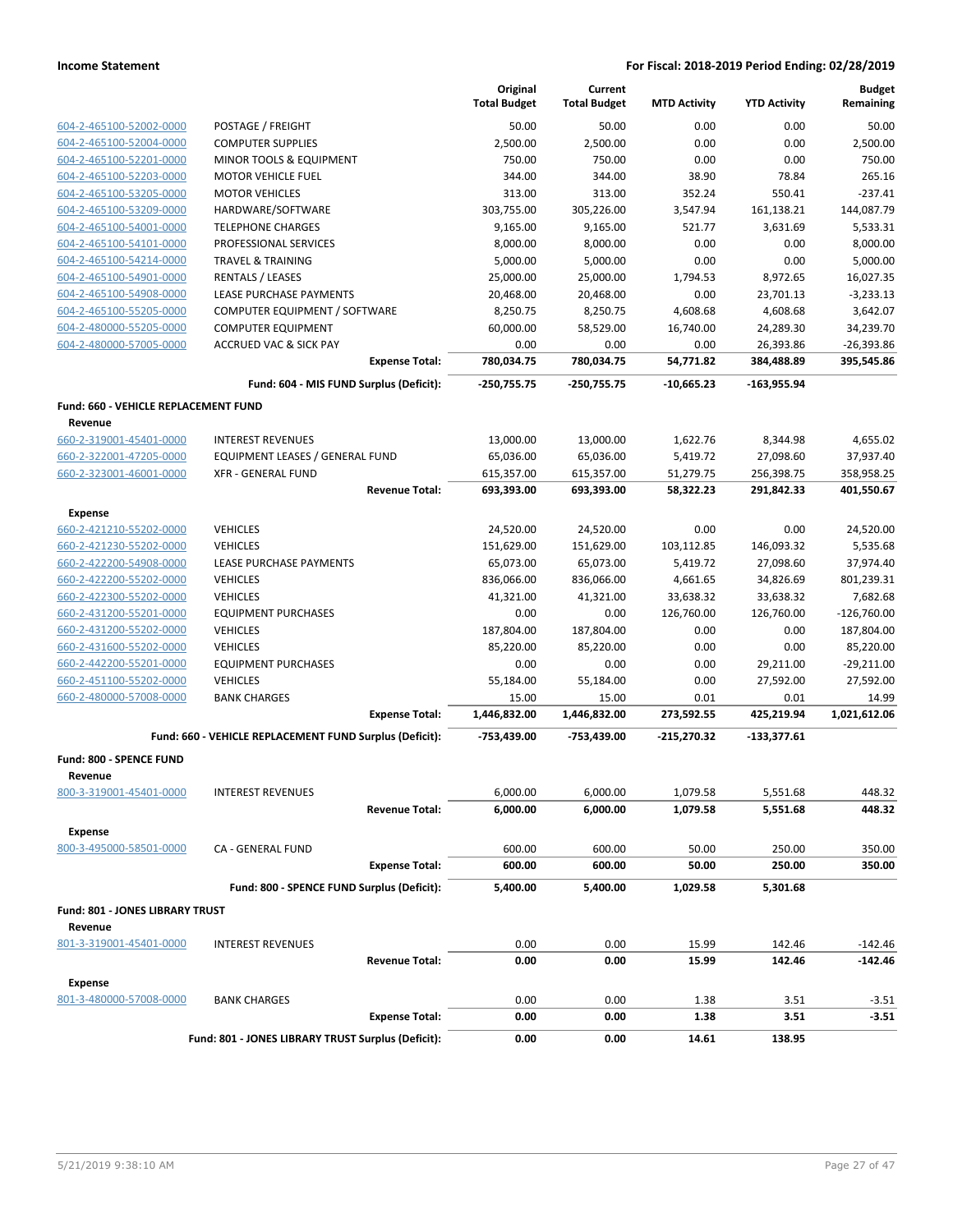| <b>Income Statement</b>                        |                                                                            |                                |                                 |                                | For Fiscal: 2018-2019 Period Ending: 02/28/2019 |                              |                                  |
|------------------------------------------------|----------------------------------------------------------------------------|--------------------------------|---------------------------------|--------------------------------|-------------------------------------------------|------------------------------|----------------------------------|
|                                                |                                                                            |                                | Original<br><b>Total Budget</b> | Current<br><b>Total Budget</b> | <b>MTD Activity</b>                             | <b>YTD Activity</b>          | <b>Budget</b><br>Remaining       |
| Fund: 809 - GREENVILLE IDC (L-3)               |                                                                            |                                |                                 |                                |                                                 |                              |                                  |
| Revenue<br>809-3-319001-45609-0000             | INTERGOVERNMENTAL / IDC GREENVILLE                                         |                                | 0.00                            |                                |                                                 |                              |                                  |
|                                                |                                                                            | <b>Revenue Total:</b>          | 0.00                            | 0.00<br>0.00                   | 247,172.51<br>247,172.51                        | 1,597,882.58<br>1,597,882.58 | $-1,597,882.58$<br>-1,597,882.58 |
|                                                |                                                                            |                                |                                 |                                |                                                 |                              |                                  |
| Expense<br>809-3-438100-55320-0000             | <b>CONSTRUCTION PROJECTS</b>                                               |                                | 0.00                            |                                |                                                 |                              |                                  |
|                                                |                                                                            | <b>Expense Total:</b>          | 0.00                            | 0.00<br>0.00                   | 0.00<br>0.00                                    | 1,350,709.07<br>1,350,709.07 | $-1,350,709.07$<br>-1,350,709.07 |
|                                                |                                                                            |                                |                                 |                                |                                                 |                              |                                  |
|                                                | Fund: 809 - GREENVILLE IDC (L-3) Surplus (Deficit):                        |                                | 0.00                            | 0.00                           | 247,172.51                                      | 247,173.51                   |                                  |
| Fund: 810 - SEIZURE FUNDS - STATE RULES        |                                                                            |                                |                                 |                                |                                                 |                              |                                  |
| Revenue                                        |                                                                            |                                |                                 |                                |                                                 |                              |                                  |
| 810-3-319001-45401-0000                        | <b>INTEREST REVENUES</b>                                                   |                                | 200.00                          | 200.00                         | 298.72                                          | 2,481.81                     | $-2,281.81$                      |
|                                                |                                                                            | <b>Revenue Total:</b>          | 200.00                          | 200.00                         | 298.72                                          | 2,481.81                     | $-2,281.81$                      |
| Expense                                        |                                                                            |                                |                                 |                                |                                                 |                              |                                  |
| 810-3-480000-57008-0000                        | <b>BANK CHARGES</b>                                                        |                                | 250.00                          | 250.00                         | 24.24                                           | 61.54                        | 188.46                           |
|                                                |                                                                            | <b>Expense Total:</b>          | 250.00                          | 250.00                         | 24.24                                           | 61.54                        | 188.46                           |
|                                                | Fund: 810 - SEIZURE FUNDS - STATE RULES Surplus (Deficit):                 |                                | $-50.00$                        | $-50.00$                       | 274.48                                          | 2,420.27                     |                                  |
| Fund: 811 - SEIZURE FUNDS - FED RULES          |                                                                            |                                |                                 |                                |                                                 |                              |                                  |
| Revenue                                        |                                                                            |                                |                                 |                                |                                                 |                              |                                  |
| 811-3-319001-45401-0000                        | <b>INTEREST REVENUES</b>                                                   |                                | 225.00                          | 225.00                         | 306.10                                          | 2,737.63                     | $-2,512.63$                      |
|                                                |                                                                            | <b>Revenue Total:</b>          | 225.00                          | 225.00                         | 306.10                                          | 2,737.63                     | $-2,512.63$                      |
| <b>Expense</b>                                 |                                                                            |                                |                                 |                                |                                                 |                              |                                  |
| 811-3-421210-55201-0000                        | <b>EQUIPMENT PURCHASES</b>                                                 |                                | 0.00                            | 0.00                           | 0.00                                            | 1,650.00                     | $-1,650.00$                      |
| 811-3-480000-57008-0000                        | <b>BANK CHARGES</b>                                                        |                                | 100.00                          | 100.00                         | 26.48                                           | 67.42                        | 32.58                            |
|                                                |                                                                            | <b>Expense Total:</b>          | 100.00                          | 100.00                         | 26.48                                           | 1,717.42                     | $-1,617.42$                      |
|                                                | Fund: 811 - SEIZURE FUNDS - FED RULES Surplus (Deficit):                   |                                | 125.00                          | 125.00                         | 279.62                                          | 1,020.21                     |                                  |
|                                                | Fund: 820 - TIRZ FUND (Tax Increment Reinvestment Zone)                    |                                |                                 |                                |                                                 |                              |                                  |
| Revenue                                        |                                                                            |                                |                                 |                                |                                                 |                              |                                  |
| 820-3-311001-41101-0000                        | REAL PROPERTY TAXES - CITY                                                 |                                | 473,633.00                      | 460,356.10                     | 65,570.01                                       | 431,896.47                   | 28,459.63                        |
| 820-3-311001-41111-0000                        | REAL PROPERTY TAXES - COUNTY                                               |                                | 154,000.00                      | 180,672.77                     | 14,753.44                                       | 14,753.44                    | 165,919.33                       |
| 820-3-311001-41112-0000                        | REAL PROPERTY TAXES - HOSPITAL                                             |                                | 60,000.00                       | 85,264.72                      | 0.00                                            | 0.00                         | 85,264.72                        |
| 820-3-311002-41102-0000                        | <b>DELINQUENT TAXES</b>                                                    |                                | 2,000.00                        | 2,000.00                       | 8,607.71                                        | 8,911.56                     | $-6,911.56$                      |
| 820-3-319001-45401-0000                        | <b>INTEREST REVENUES</b>                                                   |                                | 6,400.00                        | 6,400.00                       | 2,179.96                                        | 16,298.23                    | $-9,898.23$                      |
|                                                |                                                                            | <b>Revenue Total:</b>          | 696,033.00                      | 734,693.59                     | 91,111.12                                       | 471,859.70                   | 262,833.89                       |
| Expense                                        |                                                                            |                                |                                 |                                |                                                 |                              |                                  |
| 820-3-416100-54101-0000                        | PROFESSIONAL SERVICES                                                      |                                | 6,635.00                        | 6,635.00                       | 0.00                                            | 8,250.00                     | $-1,615.00$                      |
| 820-3-416100-55002-0000                        | <b>IMPROVEMENTS</b>                                                        |                                | 114,822.00                      | 114,822.00                     | 0.00                                            | 0.00                         | 114,822.00                       |
| 820-3-480000-57008-0000                        | <b>BANK CHARGES</b>                                                        |                                | 718.00                          | 718.00                         | 154.97                                          | 392.98                       | 325.02                           |
|                                                |                                                                            | <b>Expense Total:</b>          | 122,175.00                      | 122,175.00                     | 154.97                                          | 8,642.98                     | 113,532.02                       |
|                                                | Fund: 820 - TIRZ FUND (Tax Increment Reinvestment Zone) Surplus (Deficit): |                                | 573,858.00                      | 612,518.59                     | 90,956.15                                       | 463,216.72                   |                                  |
| Fund: 899 - POOLED CASH                        |                                                                            |                                |                                 |                                |                                                 |                              |                                  |
| Revenue                                        |                                                                            |                                |                                 |                                |                                                 |                              |                                  |
| 899-8-319001-45401-0000                        | <b>INTEREST REVENUES</b>                                                   |                                | 0.00                            | 0.00                           | 0.00                                            | $-0.02$                      | 0.02                             |
|                                                |                                                                            | <b>Revenue Total:</b>          | 0.00                            | 0.00                           | 0.00                                            | $-0.02$                      | 0.02                             |
|                                                |                                                                            | Fund: 899 - POOLED CASH Total: | 0.00                            | 0.00                           | 0.00                                            | $-0.02$                      |                                  |
|                                                |                                                                            |                                |                                 |                                |                                                 |                              |                                  |
| Fund: 910 - ELECTRIC OPERATING FUND<br>Revenue |                                                                            |                                |                                 |                                |                                                 |                              |                                  |
| 910-9-000000-49001-4400                        | METERED SALES - RESIDENTIAL                                                |                                | 12,110,950.00                   | 12,110,950.00                  | 1,057,243.44                                    | 4,867,861.92                 | 7,243,088.08                     |
| 910-9-000000-49010-4421                        | METERED SALES - GS-NO DEMAND                                               |                                | 830,452.00                      | 830,452.00                     | 64,458.14                                       | 308,850.07                   | 521,601.93                       |
| 910-9-000000-49020-4422                        | METERED SALES - GS-DEMAND                                                  |                                | 18,158,217.00                   | 18,158,217.00                  | 1,354,760.12                                    | 7,064,532.87                 | 11,093,684.13                    |
| 910-9-000000-49030-4424                        | METERED SALES - GS-PRIMARY                                                 |                                | 397,304.00                      | 397,304.00                     | 27,473.42                                       | 142,962.23                   | 254,341.77                       |
| 910-9-000000-49040-4440                        | METERED SALES - STREET LIGHTS                                              |                                | 228,556.00                      | 228,556.00                     | 19,470.48                                       | 96,096.00                    | 132,460.00                       |
| 910-9-000000-49050-4400                        | <b>FUEL ADJUSTMENT</b>                                                     |                                | 17,704,350.00                   | 17,704,350.00                  | 1,345,710.07                                    | 6,382,443.30                 | 11,321,906.70                    |
| 910-9-000000-49057-4490                        | POWER COST RECOVERY                                                        |                                | 0.00                            | 0.00                           | 9.58                                            | $-926.90$                    | 926.90                           |
| 910-9-000000-49058-4400                        | <b>REGULATORY CHARGE</b>                                                   |                                | 790,834.00                      | 790,834.00                     | 64,016.07                                       | 307,750.86                   | 483,083.14                       |
| 910-9-000000-49140-4490                        | <b>VAPOR LIGHT REVENUES</b>                                                |                                | 156,698.00                      | 156,698.00                     | 13,269.93                                       | 66,139.13                    | 90,558.87                        |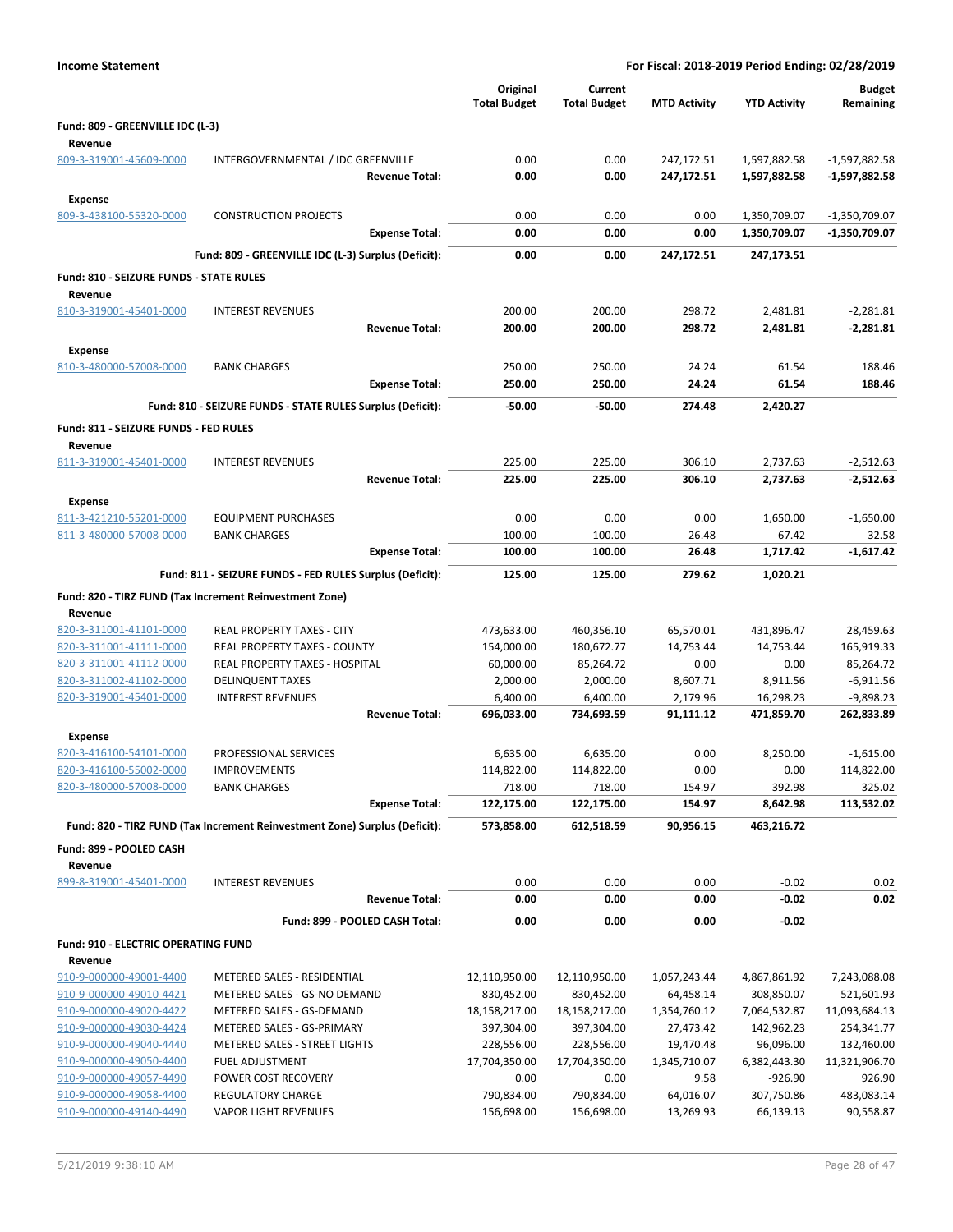|                                                    |                                            | Original<br><b>Total Budget</b> | Current<br><b>Total Budget</b> | <b>MTD Activity</b> | <b>YTD Activity</b>    | <b>Budget</b><br>Remaining |
|----------------------------------------------------|--------------------------------------------|---------------------------------|--------------------------------|---------------------|------------------------|----------------------------|
| 910-9-000000-49201-4510                            | <b>LATE CHARGES</b>                        | 287,848.00                      | 287,848.00                     | 20,171.13           | 92,883.05              | 194,964.95                 |
| 910-9-000000-49209-4511                            | <b>SERVICE CHARGES - CLEARING</b>          | 423.00                          | 423.00                         | 0.00                | 0.00                   | 423.00                     |
| 910-9-000000-49210-4511                            | <b>ELECTRIC SERVICE CHARGES</b>            | 80,374.00                       | 80,374.00                      | 6,073.96            | 30,354.25              | 50,019.75                  |
| 910-9-000000-49211-4511                            | <b>VAPOR LIGHT SERVICE CHARGES</b>         | 470.00                          | 470.00                         | 100.00              | 100.00                 | 370.00                     |
| 910-9-000000-49212-4511                            | SAW POLES SERVICE CHARGES                  | 1,461.00                        | 1,461.00                       | 0.00                | 120.00                 | 1,341.00                   |
| 910-9-000000-49213-4511                            | <b>AMPY SERVICE CHARGES</b>                | 39,074.00                       | 39,074.00                      | 2,767.94            | 15,434.63              | 23,639.37                  |
| 910-9-000000-49220-4512                            | <b>RE-READ CHARGES</b>                     | 31.00                           | 31.00                          | 0.00                | 10.00                  | 21.00                      |
| 910-9-000000-49301-4490                            | METERED SALES - 5% XFER to GENERAL FUND    | 2,776,548.00                    | 2,776,548.00                   | 197,232.45          | 961,464.53             | 1,815,083.47               |
| 910-9-000000-49307-4490                            | METERED SALES - 1% XFER to GBOD            | 555,310.00                      | 555,310.00                     | 39,448.55           | 192,304.84             | 363,005.16                 |
| 910-9-000000-49410-4564                            | <b>CUSTOMER AID TO CONSTRUCTION</b>        | 36,443.00                       | 36,443.00                      | 5,647.33            | 56,985.93              | $-20,542.93$               |
| 910-9-000000-49420-4564                            | UNDERGROUND SERVICE                        | 18,155.00                       | 18,155.00                      | 1,650.00            | 12,798.50              | 5,356.50                   |
| 910-9-000000-49430-4564                            | RELOCATION OF SERVICE                      | 7,308.00                        | 7,308.00                       | 0.00                | 400.00                 | 6,908.00                   |
| 910-9-000000-49450-4564                            | <b>ACCIDENTS</b>                           | 24,721.00                       | 24,721.00                      | 0.00                | 2,175.93               | 22,545.07                  |
| 910-9-000000-49455-4564                            | <b>INSURANCE REIMBURSEMENTS</b>            | 0.00                            | 0.00                           | 0.00                | 224,834.39             | -224,834.39                |
| 910-9-000000-49460-4564                            | <b>METER DAMAGE</b>                        | 175.00                          | 175.00                         | 0.00                | 0.00                   | 175.00                     |
| 910-9-000000-49470-4564                            | OTHER REIMBURSEMENTS                       | 7,423.00                        | 7,423.00                       | 0.00                | 6,274.91               | 1,148.09                   |
| 910-9-000000-49480-4564                            | <b>METER BASES</b>                         | 4,240.00                        | 4,240.00                       | 188.00              | 1,058.79               | 3,181.21                   |
| 910-9-000000-49490-4564                            | <b>MATERIAL SALES</b>                      | 14,732.00                       | 14,732.00                      | 0.00                | 4,048.53               | 10,683.47                  |
| 910-9-000000-49520-4470                            | <b>ENERGY SALES</b>                        | 4,048,688.00                    | 4,048,688.00                   | 214,490.99          | 1,499,596.58           | 2,549,091.42               |
| 910-9-000000-49521-4470                            | <b>RUC REVENUES</b>                        | 2,444.00                        | 2,444.00                       | 42,358.22           | 42,799.71              | $-40,355.71$               |
| 910-9-000000-49530-4572                            | TCR AUCTION PROCEEDS                       | 442,053.00                      | 442,053.00                     | 51,318.38           | 249,789.91             | 192,263.09                 |
| 910-9-000000-49540-4572                            | <b>BLACK START REVENUES</b>                | 513,231.00                      | 513,231.00                     | 39,345.90           | 212,371.50             | 300,859.50                 |
| 910-9-000000-49560-4571                            | <b>TCOS REVENUES</b>                       | 557,751.00                      | 557,751.00                     | 86,531.19           | 190,496.76             | 367,254.24                 |
| 910-9-000000-49601-4540                            | <b>POLE USE REVENUES</b>                   | 46,870.00                       | 46,870.00                      | 755.04              | 30,414.04              | 16,455.96                  |
| 910-9-000000-49602-4118                            | EPA ALLOWANCE SALES                        | 1.00                            | 1.00                           | 0.00                | 0.00                   | 1.00                       |
| 910-9-000000-49699-4116                            | OTHER GAINS/LOSSES                         | 10,220.00                       | 10,220.00                      | 0.00                | 0.00                   | 10,220.00                  |
| 910-9-000000-49701-4567                            | XFER FROM COG - GEN FUND                   | 721,622.00                      | 721,622.00                     | 57,665.92           | 288,329.60             | 433,292.40                 |
| 910-9-000000-49754-4994                            | XFER FROM 950 - BILLING                    | 77,382.00                       | 77,382.00                      | 6,448.50            | 32,242.50              | 45,139.50                  |
| 910-9-000000-49755-4995                            | XFER FROM 950 - CASHIERS                   | 56,077.00                       | 56,077.00                      | 4,673.08            | 23,365.40              | 32,711.60                  |
| 910-9-000000-49759-4545                            | XFER FROM 950 FOR POLE USE                 | 18,800.00                       | 18,800.00                      | 18,800.00           | 18,800.00              | 0.00                       |
| 910-9-000000-49801-4190                            | <b>INTEREST INCOME</b>                     | 56,678.00                       | 56,678.00                      | 23,316.33           | 188,971.91             | $-132,293.91$              |
| 910-9-000000-49809-4190                            | INTEREST ON ERCOT COLLATERAL               | 61.00                           | 61.00                          | 1,882.27            | 1,882.27               | $-1,821.27$                |
|                                                    | <b>Revenue Total:</b>                      | 60,783,975.00                   | 60,783,975.00                  | 4,767,276.43        | 23,616,017.94          | 37,167,957.06              |
| <b>Expense</b>                                     |                                            |                                 |                                |                     |                        |                            |
| 910-9-901000-51001-5000                            | <b>REGULAR SALARIES</b>                    | 536,015.00                      | 536,015.00                     | 33,424.59           | 217,827.07             | 318,187.93                 |
| 910-9-901000-51020-5000                            | <b>OVERTIME</b>                            | 51,498.00                       | 51,498.00                      | 4,374.69            | 27,697.23              | 23,800.77                  |
| 910-9-901000-51115-5000                            | <b>CLOTHING ALLOWANCE</b>                  | 2,052.00                        | 2,052.00                       | 0.00                | 0.00                   | 2,052.00                   |
| 910-9-901000-51116-5000                            | CAR ALLOWANCE                              | 1,950.00                        | 1,950.00                       | 150.00              | 1,500.00               | 450.00                     |
| 910-9-901000-51117-5000                            | <b>CELL PHONE ALLOWANCE</b>                | 623.00                          | 623.00                         | 47.92               | 313.42                 | 309.58                     |
| 910-9-901000-51201-5000                            | <b>FICA</b>                                | 36,432.00                       | 36,432.00                      | 2,060.16            | 16,981.02              | 19,450.98                  |
| 910-9-901000-51202-5000                            | MEDICARE                                   | 7,827.00                        | 7,827.00                       | 481.82              | 3,971.39               | 3,855.61                   |
| 910-9-901000-51203-5000                            | <b>HEALTH INSURANCE</b>                    | 78,300.00                       | 78,300.00                      | 6,525.00            | 32,625.00              | 45,675.00                  |
| 910-9-901000-51204-5000                            | <b>WORKERS COMPENSATION</b>                | 8,706.00                        | 8,706.00                       | 725.50              | 3,627.50               | 5,078.50                   |
| 910-9-901000-51205-5000                            | <b>UNEMPLOYMENT</b>                        | 1,314.00                        | 1,314.00                       | 294.65              | 1,263.60               | 50.40                      |
| 910-9-901000-51301-5000                            | <b>TMRS</b>                                | 60,432.00                       | 60,432.00                      | 4,202.50            | 33,962.09              | 26,469.91                  |
| 910-9-901001-59020-5010<br>910-9-901008-59110-5080 | <b>NATURAL GAS</b>                         | 435,480.00                      | 435,480.00                     | 102,415.20          | $-901.07$              | 436,381.07                 |
|                                                    | <b>GEUS OPERATIONS</b>                     | 23,250.00                       | 23,250.00                      | 2,742.15            | 10,835.41              | 12,414.59                  |
| 910-9-901008-59112-5080<br>910-9-901008-59121-5080 | SAFETY<br><b>MECHANICAL SUPPLIES</b>       | 7,000.00                        | 7,000.00                       | 161.14              | 1,365.87               | 5,634.13                   |
| 910-9-901008-59125-5080                            | <b>CHEMICAL &amp; LABORATORY SUPPLIES</b>  | 20,500.00                       | 20,500.00                      | 1,095.12            | 3,833.15<br>8,437.96   | 16,666.85                  |
|                                                    |                                            | 50,000.00                       | 50,000.00                      | 3,855.68            |                        | 41,562.04                  |
| 910-9-901008-59141-5080<br>910-9-901008-59144-5080 | UTILITY BILLS<br>MISCELLANEOUS SERVICES    | 300,000.00                      | 300,000.00                     | 93,241.11           | 124,440.62             | 175,559.38                 |
| 910-9-901008-59146-5080                            | TRAINING AND/OR TRAVEL                     | 201,900.00<br>6,500.00          | 201,900.00<br>6,500.00         | 904.00<br>4,222.26  | 37,892.07              | 164,007.93<br>1,567.59     |
| 910-9-901015-51001-5150                            | <b>REGULAR SALARIES</b>                    | 385,803.00                      | 385,803.00                     | 24,201.79           | 4,932.41<br>151,783.18 | 234,019.82                 |
| 910-9-901015-51020-5150                            | <b>OVERTIME</b>                            | 23,816.00                       |                                | 1,584.35            | 3,572.32               | 20,243.68                  |
| 910-9-901015-51115-5150                            |                                            |                                 | 23,816.00                      |                     |                        |                            |
| 910-9-901015-51116-5150                            | <b>CLOTHING ALLOWANCE</b><br>CAR ALLOWANCE | 2,269.00<br>1,950.00            | 2,269.00<br>1,950.00           | 0.00<br>300.00      | 0.00                   | 2,269.00<br>300.00         |
| 910-9-901015-51201-5150                            | <b>FICA</b>                                | 25,571.00                       | 25,571.00                      | 1,651.46            | 1,650.00<br>9,886.10   | 15,684.90                  |
| 910-9-901015-51202-5150                            | MEDICARE                                   | 5,636.00                        | 5,636.00                       | 386.23              | 2,312.07               | 3,323.93                   |
|                                                    |                                            |                                 |                                |                     |                        |                            |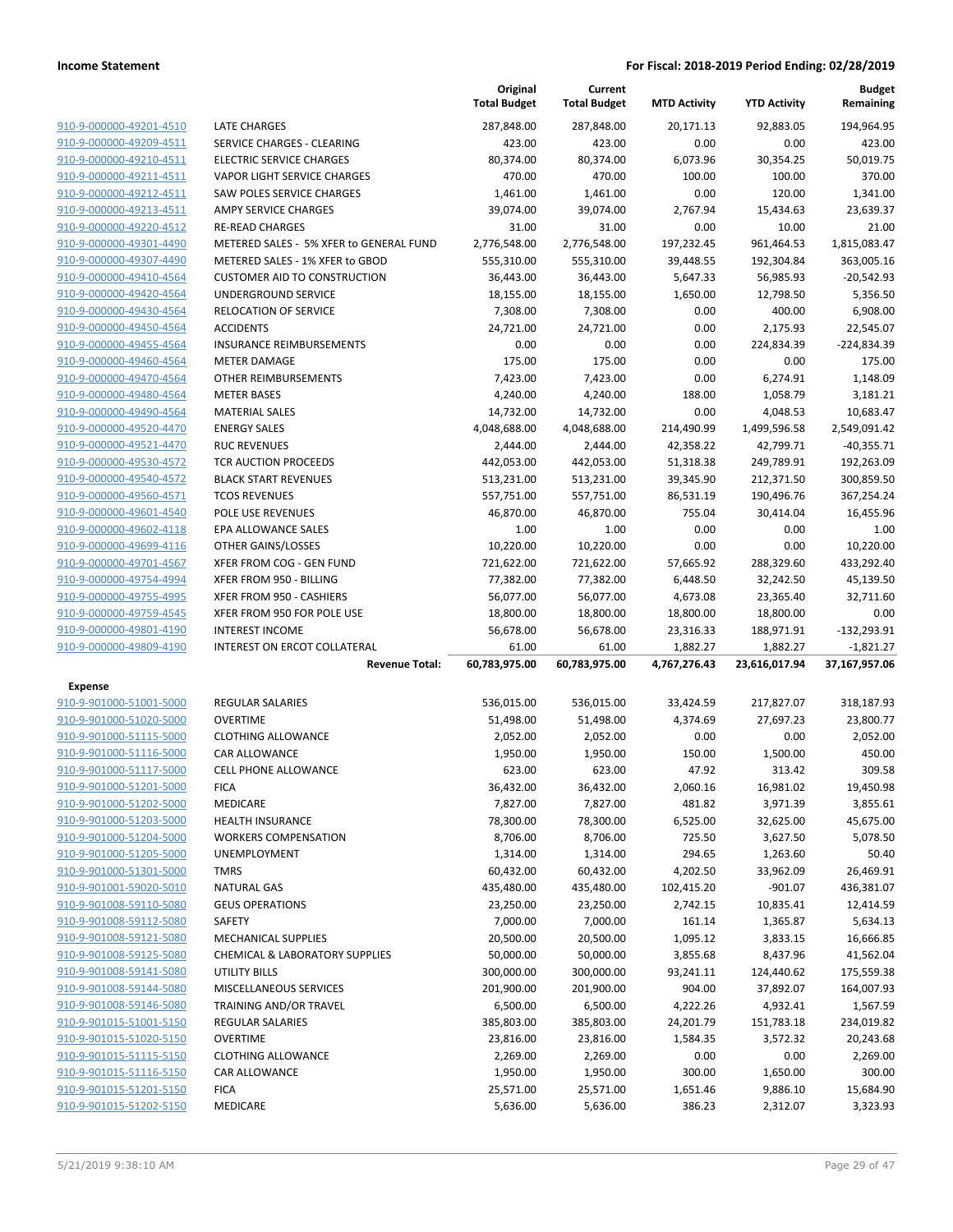|                         |                                            | Original<br><b>Total Budget</b> | Current<br><b>Total Budget</b> | <b>MTD Activity</b> | <b>YTD Activity</b> | <b>Budget</b><br>Remaining |
|-------------------------|--------------------------------------------|---------------------------------|--------------------------------|---------------------|---------------------|----------------------------|
| 910-9-901015-51203-5150 | <b>HEALTH INSURANCE</b>                    | 75,082.00                       | 75,082.00                      | 6,256.83            | 31,284.15           | 43,797.85                  |
| 910-9-901015-51204-5150 | <b>WORKERS COMPENSATION</b>                | 6,266.00                        | 6,266.00                       | 522.17              | 2,610.85            | 3,655.15                   |
| 910-9-901015-51205-5150 | UNEMPLOYMENT                               | 1,260.00                        | 1,260.00                       | 364.71              | 806.85              | 453.15                     |
| 910-9-901015-51301-5150 | <b>TMRS</b>                                | 43,523.00                       | 43,523.00                      | 3,235.49            | 20,171.16           | 23,351.84                  |
| 910-9-901015-59201-5150 | <b>BUILDING MAINTENANCE</b>                | 15,000.00                       | 15,000.00                      | 850.20              | 3,947.65            | 11,052.35                  |
| 910-9-901015-59205-5150 | <b>EQUIPMENT MAINTENANCE</b>               | 3,500.00                        | 3,500.00                       | 2.66                | 56.75               | 3,443.25                   |
| 910-9-901015-59290-5150 | GENERAL PLANT EQUIPMENT MAINTENANCE        | 29,100.00                       | 29,100.00                      | 4,931.20            | 7,936.70            | 21,163.30                  |
| 910-9-901015-59291-5150 | UNIT 1 MAINTENANCE                         | 91,800.00                       | 91,800.00                      | 1,700.00            | 1,805.41            | 89,994.59                  |
| 910-9-901015-59292-5150 | <b>UNIT 2 MAINTENANCE</b>                  | 115,300.00                      | 115,300.00                     | 4,442.50            | 26,144.44           | 89,155.56                  |
| 910-9-901015-59293-5150 | <b>UNIT 3 MAINTENANCE</b>                  | 114,300.00                      | 114,300.00                     | 4,600.05            | 32,444.54           | 81,855.46                  |
| 910-9-901090-59312-9900 | <b>BOILER PLANT EQUIPMENT</b>              | 0.00                            | 598,750.00                     | 0.00                | 0.00                | 598,750.00                 |
| 910-9-901146-51001-5460 | REGULAR SALARIES                           | 536,015.00                      | 536,015.00                     | 33,424.59           | 215,587.77          | 320,427.23                 |
| 910-9-901146-51020-5460 | <b>OVERTIME</b>                            | 51,498.00                       | 51,498.00                      | 4,374.69            | 27,400.83           | 24,097.17                  |
| 910-9-901146-51115-5460 | <b>CLOTHING ALLOWANCE</b>                  | 2,056.00                        | 2,056.00                       | 0.00                | 0.00                | 2,056.00                   |
| 910-9-901146-51116-5460 | <b>CAR ALLOWANCE</b>                       | 1,950.00                        | 1,950.00                       | 0.00                | 0.00                | 1,950.00                   |
| 910-9-901146-51117-5460 | <b>CELL PHONE ALLOWANCE</b>                | 623.00                          | 623.00                         | 47.90               | 313.22              | 309.78                     |
| 910-9-901146-51201-5460 | <b>FICA</b>                                | 36,432.00                       | 36,432.00                      | 2,346.52            | 15,012.14           | 21,419.86                  |
| 910-9-901146-51202-5460 | MEDICARE                                   | 7,827.00                        | 7,827.00                       | 548.78              | 3,524.11            | 4,302.89                   |
| 910-9-901146-51203-5460 | <b>HEALTH INSURANCE</b>                    | 78,300.00                       | 78,300.00                      | 6,525.00            | 32,625.00           | 45,675.00                  |
| 910-9-901146-51204-5460 | <b>WORKERS COMPENSATION</b>                | 8,706.00                        | 8,706.00                       | 725.50              | 3,627.50            | 5,078.50                   |
| 910-9-901146-51205-5460 | <b>UNEMPLOYMENT</b>                        | 1,314.00                        | 1,314.00                       | 171.17              | 1,019.63            | 294.37                     |
| 910-9-901146-51301-5460 | <b>TMRS</b>                                | 60,432.00                       | 60,432.00                      | 4,185.90            | 27,795.80           | 32,636.20                  |
| 910-9-901147-59020-5470 | <b>NATURAL GAS</b>                         | 953,816.00                      | 953,816.00                     | $-62,553.86$        | 349,949.53          | 603,866.47                 |
| 910-9-901151-59110-5501 | <b>GEUS OPERATIONS</b>                     | 2,000.00                        | 2,000.00                       | 1,136.40            | 1,418.18            | 581.82                     |
| 910-9-901151-59112-5501 | SAFETY PROGRAM                             | 600.00                          | 600.00                         | 1,760.00            | 2,159.17            | $-1,559.17$                |
| 910-9-901151-59121-5501 | MECHANICAL SUPPLIES                        | 5,000.00                        | 5,000.00                       | 134.52              | 785.83              | 4,214.17                   |
| 910-9-901151-59125-5501 | <b>CHEMICAL &amp; LABORATORY</b>           | 4,000.00                        | 4,000.00                       | 0.00                | 4,430.85            | $-430.85$                  |
| 910-9-901151-59141-5501 | <b>UTILITY BILLS</b>                       | 1,500.00                        | 1,500.00                       | 17.90               | 35.68               | 1,464.32                   |
| 910-9-901151-59144-5501 | MISCELLANEOUS SERVICES                     | 52,500.00                       | 52,500.00                      | 2,900.00            | 44,974.44           | 7,525.56                   |
| 910-9-901151-59146-5501 | TRAINING AND/OR TRAVEL                     | 2,500.00                        | 2,500.00                       | 0.00                | 2,500.00            | 0.00                       |
| 910-9-901154-51001-5541 | REGULAR SALARIES                           | 385,803.00                      | 385,803.00                     | 24,001.79           | 151,583.18          | 234,219.82                 |
| 910-9-901154-51020-5541 | <b>OVERTIME</b>                            | 23,816.00                       | 23,816.00                      | 1,584.35            | 3,572.32            | 20,243.68                  |
| 910-9-901154-51115-5541 | <b>CLOTHING ALLOWANCE</b>                  | 2,266.00                        | 2,266.00                       | 0.00                | 0.00                | 2,266.00                   |
| 910-9-901154-51116-5541 | <b>CAR ALLOWANCE</b>                       | 1,950.00                        | 1,950.00                       | 0.00                | 0.00                | 1,950.00                   |
| 910-9-901154-51201-5541 | <b>FICA</b>                                | 25,571.00                       | 25,571.00                      | 1,662.38            | 9,695.67            | 15,875.33                  |
| 910-9-901154-51202-5541 | <b>MEDICARE</b>                            | 5,636.00                        | 5,636.00                       | 388.78              | 2,267.56            | 3,368.44                   |
| 910-9-901154-51203-5541 | <b>HEALTH INSURANCE</b>                    | 75,082.00                       | 75,082.00                      | 6,256.83            | 31,284.15           | 43,797.85                  |
| 910-9-901154-51204-5541 | <b>WORKERS COMPENSATION</b>                | 6,266.00                        | 6,266.00                       | 522.17              | 2,610.85            | 3,655.15                   |
| 910-9-901154-51205-5541 | UNEMPLOYMENT                               | 1,260.00                        | 1,260.00                       | 204.25              | 640.99              | 619.01                     |
| 910-9-901154-51301-5541 | <b>TMRS</b>                                | 43,523.00                       | 43,523.00                      | 2,965.47            | 17,885.49           | 25,637.51                  |
| 910-9-901154-59201-5541 | <b>BUILDINGS MAINTENANCE</b>               | 6,000.00                        | 6,000.00                       | 0.00                | 71.48               | 5,928.52                   |
| 910-9-901154-59205-5541 | <b>EQUIPMENT MAINTENANCE</b>               | 1,000.00                        | 1,000.00                       | 0.00                | 0.00                | 1,000.00                   |
| 910-9-901154-59290-5541 | <b>GENERAL PLANT EQUIPMENT MAINTENANCE</b> | 18,000.00                       | 18,000.00                      | 0.00                | 3,615.02            | 14,384.98                  |
| 910-9-901154-59291-5541 | UNIT 1 MAINTENANCE                         | 59,250.00                       | 59,250.00                      | 3,410.02            | 17,646.24           | 41,603.76                  |
| 910-9-901154-59292-5541 | UNIT 2 MAINTENANCE                         | 59,250.00                       | 59,250.00                      | 5,092.77            | 24,056.71           | 35,193.29                  |
| 910-9-901154-59293-5541 | UNIT 3 MAINTENANCE                         | 59,250.00                       | 59,250.00                      | 3,425.65            | 10,735.86           | 48,514.14                  |
| 910-9-901190-59344-9900 | <b>ENGINE PLANT GENERATORS</b>             | 1,039,600.00                    | 440,850.00                     | 0.00                | 0.00                | 440,850.00                 |
| 910-9-901190-59345-9900 | EP ACCESSORY ELEC EQUIPMENT                | 309,907.00                      | 309,907.00                     | 0.00                | 0.00                | 309,907.00                 |
| 910-9-901190-59346-9900 | EP MISCELLANEOUS POWER PLANT EQUIPM        | 30,000.00                       | 30,000.00                      | 0.00                | 0.00                | 30,000.00                  |
| 910-9-901500-59040-5550 | TMPA FIXED COST                            | 2,924,849.00                    | 2,924,849.00                   | 60,415.08           | 302,075.40          | 2,622,773.60               |
| 910-9-901500-59050-5550 | DUKE WIND ENERGY                           | 3,129,447.00                    | 3,129,447.00                   | 144,436.60          | 1,071,597.19        | 2,057,849.81               |
| 910-9-901500-59051-5550 | <b>SOLAR ENERGY</b>                        | 1,321,375.00                    | 1,321,375.00                   | 34,784.76           | 384,796.63          | 936,578.37                 |
| 910-9-901500-59052-5550 | OFF-SYSTEM NET PURCHASES                   | 6,663,548.00                    | 6,663,548.00                   | 1,155,861.80        | 4,858,800.40        | 1,804,747.60               |
| 910-9-901500-59053-5550 | <b>ERCOT BALANCING ENERGY</b>              | 8,702,603.00                    | 8,702,603.00                   | 133,280.42          | 1,522,382.49        | 7,180,220.51               |
| 910-9-901500-59054-5550 | <b>ANCILLARY SERVICES</b>                  | 235,990.00                      | 235,990.00                     | 31,772.26           | 179,039.77          | 56,950.23                  |
| 910-9-901500-59055-5550 | <b>CONTROL CENTER COSTS</b>                | 306,445.00                      | 306,445.00                     | 19,750.00           | 95,000.00           | 211,445.00                 |
| 910-9-901500-59057-5550 | <b>ERCOT UPLIFT</b>                        | 513,274.00                      | 513,274.00                     | 27,331.20           | 151,335.86          | 361,938.14                 |
| 910-9-901500-59059-5550 | EILS                                       | 88,374.00                       | 88,374.00                      | 0.00                | 0.00                | 88,374.00                  |
| 910-9-901500-59063-5550 | <b>ERCOT CONGESTION RIGHTS</b>             | $-743,173.00$                   | $-743,173.00$                  | $-414.90$           | $-10,958.61$        | -732,214.39                |
|                         |                                            |                                 |                                |                     |                     |                            |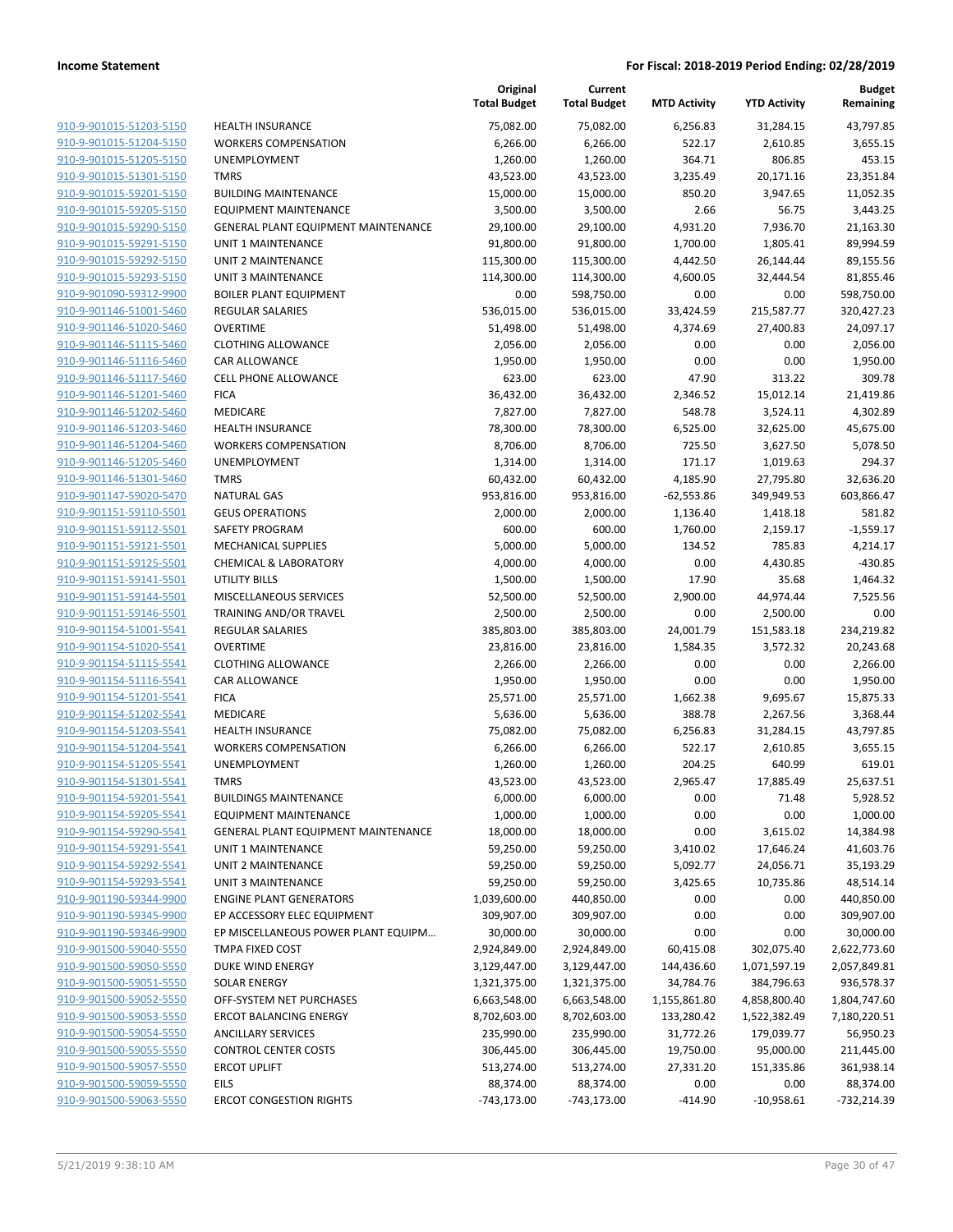| 910-9-901500-59099-5550        |
|--------------------------------|
| 910-9-901600-51001-5750        |
| 910-9-901600-51020-5750        |
| 910-9-901600-51116-5750        |
| <u>910-9-901600-51117-5750</u> |
| 910-9-901600-51201-5750        |
| 910-9-901600-51202-5750        |
| 910-9-901600-51203-5750        |
| 910-9-901600-51204-5750        |
| 910-9-901600-51205-5750        |
| 910-9-901600-51301-5750        |
| 910-9-901600-59110-5750        |
| 910-9-901600-59146-5750        |
| 910-9-910120-51001-9200        |
|                                |
| <u>910-9-910120-51020-9200</u> |
| 910-9-910120-51115-9200        |
| 910-9-910120-51116-9200        |
| 910-9-910120-51117-9200        |
| 910-9-910120-51201-9200        |
| <u>910-9-910120-51202-9200</u> |
| 910-9-910120-51203-9200        |
| 910-9-910120-51204-9200        |
| 910-9-910120-51205-9200        |
| 910-9-910120-51301-9200        |
| <u>910-9-910121-59110-9210</u> |
| 910-9-910121-59116-9210        |
| 910-9-910121-59141-9210        |
| 910-9-910121-59143-9210        |
| 910-9-910121-59144-9210        |
| <u>910-9-910121-59193-9210</u> |
| 910-9-910121-59198-9210        |
| 910-9-910132-59110-9302        |
|                                |
| 910-9-910132-59142-9302        |
| 910-9-910132-59146-9302        |
| <u>910-9-910135-59200-9350</u> |
| 910-9-910135-59201-9350        |
| 910-9-910135-59205-9350        |
| 910-9-910190-59390-9900        |
| 910-9-910190-59391-9900        |
| 910-9-910190-59392-9900        |
| 910-9-911120-51001-9201        |
| 910-9-911120-51020-9201        |
| 910-9-911120-51102-9201        |
| 910-9-911120-51115-9201        |
| <u>910-9-911120-51117-9201</u> |
| <u>910-9-911120-51201-9201</u> |
| <u>910-9-911120-51202-9201</u> |
| 910-9-911120-51203-9201        |
|                                |
| <u>910-9-911120-51204-9201</u> |
| 910-9-911120-51205-9201        |
| <u>910-9-911120-51301-9201</u> |
| 910-9-911121-59110-9211        |
| 910-9-911121-59111-9211        |
| 910-9-911121-59187-9211        |
| <u>910-9-911135-59205-9351</u> |
| <u>910-9-911190-59393-9900</u> |
| 910-9-913101-51001-9301        |
| 910-9-913101-51020-9301        |
| <u>910-9-913101-51117-9301</u> |
|                                |

|                         |                                         | Original<br><b>Total Budget</b> | Current<br><b>Total Budget</b> | <b>MTD Activity</b> | <b>YTD Activity</b> | <b>Budget</b><br>Remaining |
|-------------------------|-----------------------------------------|---------------------------------|--------------------------------|---------------------|---------------------|----------------------------|
| 910-9-901500-59099-5550 | <b>GARLAND CLEARING ACCOUNT</b>         | 5,596.00                        | 5,596.00                       | $-21,227.06$        | 132,867.00          | $-127,271.00$              |
| 910-9-901600-51001-5750 | <b>REGULAR SALARIES</b>                 | 197,329.00                      | 197,329.00                     | 17,004.80           | 92,776.00           | 104,553.00                 |
| 910-9-901600-51020-5750 | <b>OVERTIME</b>                         | 4,000.00                        | 4,000.00                       | 0.00                | 0.00                | 4,000.00                   |
| 910-9-901600-51116-5750 | <b>CAR ALLOWANCE</b>                    | 1,950.00                        | 1,950.00                       | 150.00              | 825.00              | 1,125.00                   |
| 910-9-901600-51117-5750 | <b>CELL PHONE ALLOWANCE</b>             | 1,068.00                        | 1,068.00                       | 82.14               | 451.77              | 616.23                     |
| 910-9-901600-51201-5750 | <b>FICA</b>                             | 11,920.00                       | 11,920.00                      | 894.58              | 4,958.23            | 6,961.77                   |
| 910-9-901600-51202-5750 | MEDICARE                                | 2,905.00                        | 2,905.00                       | 209.22              | 1,159.60            | 1,745.40                   |
| 910-9-901600-51203-5750 | <b>HEALTH INSURANCE</b>                 | 21,450.00                       | 21,450.00                      | 1,787.50            | 8,937.50            | 12,512.50                  |
| 910-9-901600-51204-5750 | <b>WORKERS COMPENSATION</b>             | 3,204.00                        | 3,204.00                       | 267.00              | 1,335.00            | 1,869.00                   |
| 910-9-901600-51205-5750 | <b>UNEMPLOYMENT</b>                     | 360.00                          | 360.00                         | 111.58              | 508.03              | $-148.03$                  |
| 910-9-901600-51301-5750 | <b>TMRS</b>                             | 22,439.00                       | 22,439.00                      | 1,688.74            | 9,569.85            | 12,869.15                  |
| 910-9-901600-59110-5750 | <b>GEUS OPERATIONS</b>                  | 74,900.00                       | 74,900.00                      | 694.74              | 14,657.46           | 60,242.54                  |
| 910-9-901600-59146-5750 | TRAINING AND/OR TRAVEL                  | 3,000.00                        | 3,000.00                       | 0.00                | 0.00                | 3,000.00                   |
| 910-9-910120-51001-9200 | <b>REGULAR SALARIES</b>                 | 392,632.00                      | 392,632.00                     | 18,036.08           | 147,891.53          | 244,740.47                 |
| 910-9-910120-51020-9200 | <b>OVERTIME</b>                         | 429.00                          | 429.00                         | 0.00                | 5.42                | 423.58                     |
| 910-9-910120-51115-9200 | <b>CLOTHING ALLOWANCE</b>               | 256.00                          | 256.00                         | 0.00                | 0.00                | 256.00                     |
| 910-9-910120-51116-9200 | CAR ALLOWANCE                           | 7,550.00                        | 7,550.00                       | 538.46              | 3,636.53            | 3,913.47                   |
| 910-9-910120-51117-9200 | <b>CELL PHONE ALLOWANCE</b>             | 1,686.00                        | 1,686.00                       | 80.72               | 664.10              | 1,021.90                   |
| 910-9-910120-51201-9200 | <b>FICA</b>                             | 19,915.00                       | 19,915.00                      | 1,096.30            | 7,363.03            | 12,551.97                  |
| 910-9-910120-51202-9200 | MEDICARE                                | 5,829.00                        | 5,829.00                       | 256.40              | 2,174.27            | 3,654.73                   |
| 910-9-910120-51203-9200 | <b>HEALTH INSURANCE</b>                 | 39,146.00                       | 39,146.00                      | 3,262.17            | 16,310.85           | 22,835.15                  |
| 910-9-910120-51204-9200 | <b>WORKERS COMPENSATION</b>             | 6,374.00                        | 6,374.00                       | 531.17              | 2,655.85            | 3,718.15                   |
| 910-9-910120-51205-9200 | UNEMPLOYMENT                            | 657.00                          | 657.00                         | 99.57               | 522.24              | 134.76                     |
| 910-9-910120-51301-9200 | <b>TMRS</b>                             | 45,024.00                       | 45,024.00                      | 2,063.28            | 18,077.04           | 26,946.96                  |
| 910-9-910121-59110-9210 | <b>GEUS OPERATIONS</b>                  | 7,000.00                        | 7,000.00                       | 1,156.58            | 3,228.66            | 3,771.34                   |
| 910-9-910121-59116-9210 | <b>BUILDING OPERATIONS</b>              | 4,500.00                        | 4,500.00                       | 197.53              | 1,219.07            | 3,280.93                   |
| 910-9-910121-59141-9210 | UTILITY BILLS                           | 81,000.00                       | 81,000.00                      | 7,834.51            | 32,172.91           | 48,827.09                  |
| 910-9-910121-59143-9210 | PROFESSIONAL SERVICES                   | 217,000.00                      | 217,000.00                     | 15,045.00           | 63,039.41           | 153,960.59                 |
| 910-9-910121-59144-9210 | MISCELLANEOUS SERVICES                  | 15,000.00                       | 15,000.00                      | 3,147.77            | 8,026.81            | 6,973.19                   |
| 910-9-910121-59193-9210 | <b>GEUS INTERNET SERVICE</b>            | 38,000.00                       | 38,000.00                      | 38,000.00           | 38,000.00           | 0.00                       |
| 910-9-910121-59198-9210 | <b>COLOCATION CHARGES</b>               | 9,979.00                        | 9,979.00                       | 9,979.00            | 9,979.00            | 0.00                       |
| 910-9-910132-59110-9302 | <b>GEUS OPERATIONS</b>                  | 10,000.00                       | 10,000.00                      | 1,115.84            | 3,218.57            | 6,781.43                   |
| 910-9-910132-59142-9302 | <b>MEMBERSHIP FEES</b>                  | 58,000.00                       | 58,000.00                      | 0.00                | 2,745.00            | 55,255.00                  |
| 910-9-910132-59146-9302 | TRAINING AND/OR TRAVEL                  | 4,000.00                        | 4,000.00                       | 0.00                | 0.00                | 4,000.00                   |
| 910-9-910135-59200-9350 | LANDSCAPING MAINTENANCE                 | 18,500.00                       | 18,500.00                      | 0.00                | 5,291.83            | 13,208.17                  |
| 910-9-910135-59201-9350 | <b>BUILDING MAINTENANCE</b>             | 40,000.00                       | 40,000.00                      | 3,589.00            | 8,818.33            | 31,181.67                  |
| 910-9-910135-59205-9350 | <b>EQUIPMENT MAINTENANCE</b>            | 1,000.00                        | 1,000.00                       | 524.20              | 669.35              | 330.65                     |
| 910-9-910190-59390-9900 | STRUCTURES & IMPROVEMENTS               | 115,000.00                      | 115,000.00                     | 0.00                | 0.00                | 115,000.00                 |
| 910-9-910190-59391-9900 | <b>FURNITURE &amp; OFFICE EQUIPMENT</b> | 8,000.00                        | 8,000.00                       | 0.00                | 0.00                | 8,000.00                   |
| 910-9-910190-59392-9900 | <b>TRANSPORTATION EQUIPMENT</b>         | 21,000.00                       | 21,000.00                      | 0.00                | 0.00                | 21,000.00                  |
| 910-9-911120-51001-9201 | REGULAR SALARIES                        | 366,878.00                      | 366,878.00                     | 24,841.42           | 147,922.87          | 218,955.13                 |
| 910-9-911120-51020-9201 | <b>OVERTIME</b>                         | 508.00                          | 508.00                         | 0.00                | 144.74              | 363.26                     |
| 910-9-911120-51102-9201 | <b>BILINGUAL PAY</b>                    | 510.00                          | 510.00                         | 46.16               | 253.88              | 256.12                     |
| 910-9-911120-51115-9201 | <b>CLOTHING ALLOWANCE</b>               | 409.00                          | 409.00                         | 0.00                | 0.00                | 409.00                     |
| 910-9-911120-51117-9201 | <b>CELL PHONE ALLOWANCE</b>             | 1,435.00                        | 1,435.00                       | 110.40              | 607.20              | 827.80                     |
| 910-9-911120-51201-9201 | <b>FICA</b>                             | 22,912.00                       | 22,912.00                      | 1,483.93            | 9,421.69            | 13,490.31                  |
| 910-9-911120-51202-9201 | MEDICARE                                | 5,351.00                        | 5,351.00                       | 347.05              | 2,203.46            | 3,147.54                   |
| 910-9-911120-51203-9201 | <b>HEALTH INSURANCE</b>                 | 67,030.00                       | 67,030.00                      | 5,585.83            | 27,929.15           | 39,100.85                  |
| 910-9-911120-51204-9201 | <b>WORKERS COMPENSATION</b>             | 5,956.00                        | 5,956.00                       | 496.33              | 2,481.65            | 3,474.35                   |
| 910-9-911120-51205-9201 | UNEMPLOYMENT                            | 1,125.00                        | 1,125.00                       | 284.12              | 908.61              | 216.39                     |
| 910-9-911120-51301-9201 | <b>TMRS</b>                             | 41,335.00                       | 41,335.00                      | 2,764.76            | 18,003.85           | 23,331.15                  |
| 910-9-911121-59110-9211 | <b>GEUS OPERATIONS</b>                  | 42,700.00                       | 42,700.00                      | 4,504.57            | 19,359.18           | 23,340.82                  |
| 910-9-911121-59111-9211 | MISCELLANEOUS OFFICE EXPENSES           | 0.00                            | 0.00                           | $-582.11$           | 316.16              | $-316.16$                  |
| 910-9-911121-59187-9211 | <b>EMPLOYEE RELATIONS</b>               | 25,000.00                       | 25,000.00                      | 295.57              | 13,255.15           | 11,744.85                  |
| 910-9-911135-59205-9351 | <b>EQUIPMENT MAINTENANCE</b>            | 6,500.00                        | 6,500.00                       | 828.05              | 2,014.28            | 4,485.72                   |
| 910-9-911190-59393-9900 | <b>WAREHOUSE EQUIPMENT</b>              | 15,000.00                       | 15,000.00                      | 14,960.00           | 14,960.00           | 40.00                      |
| 910-9-913101-51001-9301 | REGULAR SALARIES                        | 210,433.00                      | 210,433.00                     | 16,187.20           | 88,844.82           | 121,588.18                 |
| 910-9-913101-51020-9301 | <b>OVERTIME</b>                         | 0.00                            | 0.00                           | 48.17               | 55.05               | $-55.05$                   |
| 910-9-913101-51117-9301 | <b>CELL PHONE ALLOWANCE</b>             | 1,272.00                        | 1,272.00                       | 97.84               | 538.12              | 733.88                     |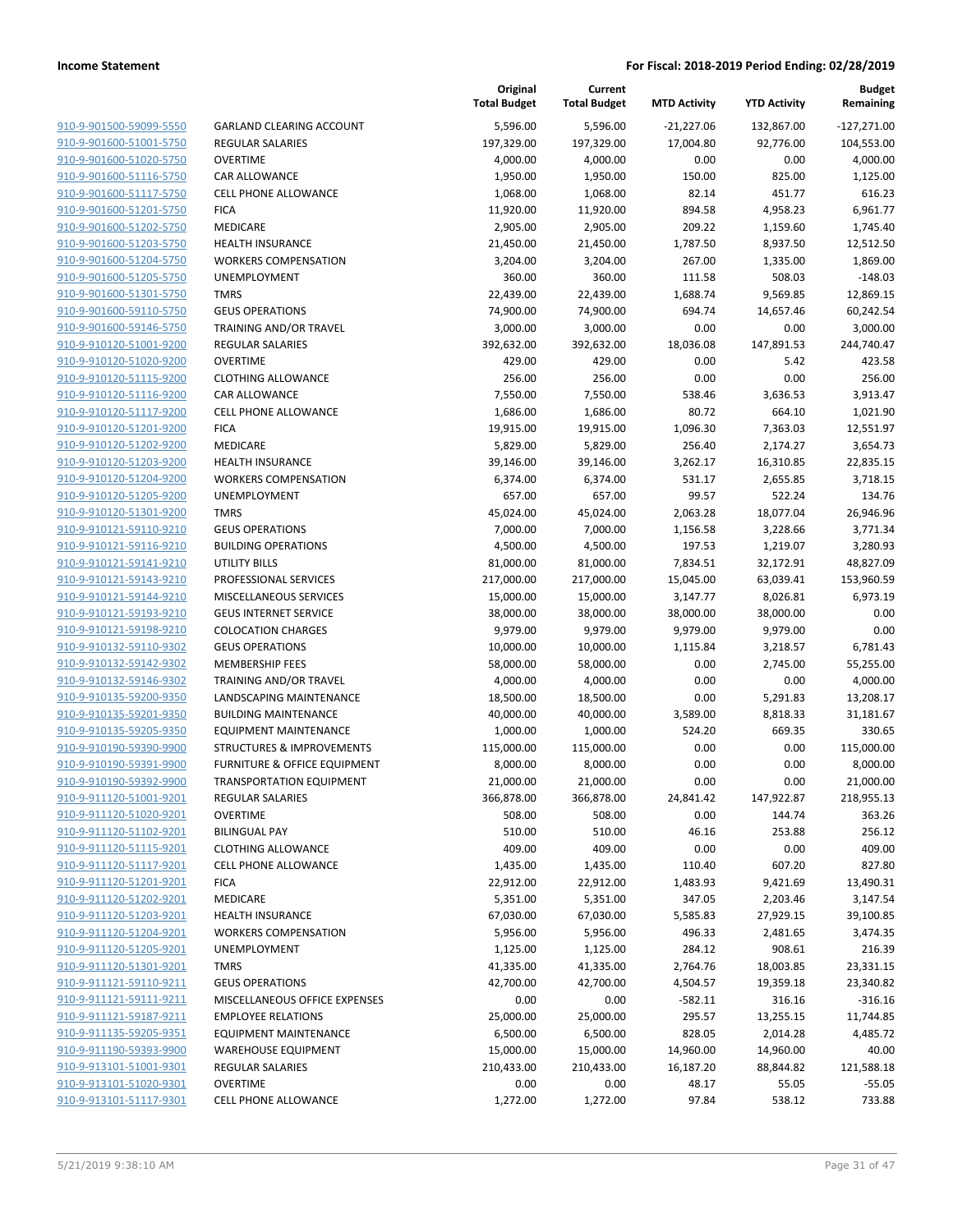|                                                    |                                                        | Original<br><b>Total Budget</b> | Current<br><b>Total Budget</b> | <b>MTD Activity</b> | <b>YTD Activity</b> | <b>Budget</b><br>Remaining |
|----------------------------------------------------|--------------------------------------------------------|---------------------------------|--------------------------------|---------------------|---------------------|----------------------------|
| 910-9-913101-51201-9301                            | <b>FICA</b>                                            | 13,125.00                       | 13,125.00                      | 974.88              | 5,297.20            | 7,827.80                   |
| 910-9-913101-51202-9301                            | MEDICARE                                               | 3,069.00                        | 3,069.00                       | 228.00              | 1,238.88            | 1,830.12                   |
| 910-9-913101-51203-9301                            | <b>HEALTH INSURANCE</b>                                | 32,175.00                       | 32,175.00                      | 2,681.25            | 13,406.25           | 18,768.75                  |
| 910-9-913101-51204-9301                            | <b>WORKERS COMPENSATION</b>                            | 3,416.00                        | 3,416.00                       | 284.67              | 1,423.35            | 1,992.65                   |
| 910-9-913101-51205-9301                            | <b>UNEMPLOYMENT</b>                                    | 540.00                          | 540.00                         | 137.43              | 430.69              | 109.31                     |
| 910-9-913101-51301-9301                            | <b>TMRS</b>                                            | 23,711.00                       | 23,711.00                      | 1,806.45            | 10,209.98           | 13,501.02                  |
| 910-9-913101-59110-9301                            | <b>GEUS OPERATIONS</b>                                 | 22,100.00                       | 22,100.00                      | 1,901.85            | 6,720.48            | 15,379.52                  |
| 910-9-913101-59131-9301                            | NON-BAD DEBT WRITE OFFS                                | 3,000.00                        | 3,000.00                       | 17.90               | 88.21               | 2,911.79                   |
| 910-9-913101-59160-9301                            | ADVERTISING                                            | 38,000.00                       | 38,000.00                      | 3,598.14            | 18,460.80           | 19,539.20                  |
| 910-9-913101-59164-9301                            | <b>CONSUMER INFORMATION</b>                            | 3,500.00                        | 3,500.00                       | 0.00                | 0.00                | 3,500.00                   |
| 910-9-913101-59167-9301                            | <b>ENERGY EFFICIENCY OPERATIONS</b>                    | 25,000.00                       | 25,000.00                      | 0.00                | 487.07              | 24,512.93                  |
| 910-9-913101-59195-9301                            | PUBLIC SERVICE BY GEUS C/I                             | 15,000.00                       | 15,000.00                      | 15,000.00           | 15,000.00           | 0.00                       |
| 910-9-913102-51001-9020                            | REGULAR SALARIES                                       | 302,145.00                      | 302,145.00                     | 23,414.61           | 122,600.48          | 179,544.52                 |
| 910-9-913102-51020-9020                            | <b>OVERTIME</b>                                        | 20,924.00                       | 20,924.00                      | 1,587.29            | 9,149.57            | 11,774.43                  |
| 910-9-913102-51115-9020                            | <b>CLOTHING ALLOWANCE</b>                              | 3,255.00                        | 3,255.00                       | 0.00                | 0.00                | 3,255.00                   |
| 910-9-913102-51117-9020                            | <b>CELL PHONE ALLOWANCE</b>                            | 1,296.00                        | 1,296.00                       | 99.66               | 548.13              | 747.87                     |
| 910-9-913102-51201-9020                            | <b>FICA</b>                                            | 20,111.00                       | 20,111.00                      | 1,399.50            | 7,485.29            | 12,625.71                  |
| 910-9-913102-51202-9020                            | <b>MEDICARE</b>                                        | 4,400.00                        | 4,400.00                       | 327.30              | 1,750.58            | 2,649.42                   |
| 910-9-913102-51203-9020                            | <b>HEALTH INSURANCE</b>                                | 87,945.00                       | 87,945.00                      | 7,328.75            | 36,643.75           | 51,301.25                  |
| 910-9-913102-51204-9020                            | <b>WORKERS COMPENSATION</b>                            | 4,905.00                        | 4,905.00                       | 408.75              | 2,043.75            | 2,861.25                   |
| 910-9-913102-51205-9020                            | UNEMPLOYMENT                                           | 1,476.00                        | 1,476.00                       | 447.31              | 901.00              | 575.00                     |
| 910-9-913102-51301-9020                            | <b>TMRS</b>                                            | 33,985.00                       | 33,985.00                      | 2,776.24            | 15,079.67           | 18,905.33                  |
| 910-9-913102-59110-9020                            | <b>GEUS OPERATIONS</b>                                 | 46,200.00                       | 46,200.00                      | 3,558.53            | 13,641.03           | 32,558.97                  |
| 910-9-913102-59169-9020                            | PRE PAID METER COSTS                                   | 10,700.00                       | 10,700.00                      | $-25.00$            | 1,807.16            | 8,892.84                   |
| 910-9-913130-51001-9030                            | <b>REGULAR SALARIES</b>                                | 281,738.00                      | 281,738.00                     | 20,764.42           | 106,047.68          | 175,690.32                 |
| 910-9-913130-51010-9030                            | PART TIME REGULAR                                      | 29,339.00                       | 29,339.00                      | 0.00                | 0.00                | 29,339.00                  |
| 910-9-913130-51020-9030                            | <b>OVERTIME</b>                                        | 1,302.00                        | 1,302.00                       | 11.78               | 346.48              | 955.52                     |
| 910-9-913130-51102-9030                            | <b>BILINGUAL PAY</b>                                   | 3,600.00                        | 3,600.00                       | 230.80              | 1,269.40            | 2,330.60                   |
| 910-9-913130-51201-9030                            | <b>FICA</b>                                            | 19,591.00                       | 19,591.00                      | 1,230.93            | 6,313.06            | 13,277.94                  |
| 910-9-913130-51202-9030                            | MEDICARE                                               | 4,564.00                        | 4,564.00                       | 287.88              | 1,476.46            | 3,087.54                   |
| 910-9-913130-51203-9030                            | <b>HEALTH INSURANCE</b>                                | 107,250.00                      | 107,250.00                     | 8,937.50            | 44,687.50           | 62,562.50                  |
| 910-9-913130-51204-9030                            | <b>WORKERS COMPENSATION</b>                            | 5,051.00                        | 5,051.00                       | 420.92              | 2,104.60            | 2,946.40                   |
| 910-9-913130-51205-9030                            | <b>UNEMPLOYMENT</b>                                    | 1,800.00                        | 1,800.00                       | 378.13              | 791.68              | 1,008.32                   |
| 910-9-913130-51301-9030                            | <b>TMRS</b>                                            | 35,244.00                       | 35,244.00                      | 2,323.38            | 12,288.03           | 22,955.97                  |
| 910-9-913130-59110-9030                            | <b>GEUS OPERATIONS</b>                                 | 22,400.00                       | 22,400.00                      | 1,336.78            | 10,264.44           | 12,135.56                  |
| 910-9-913130-59166-9030                            | LOW INCOME ASSISTANCE                                  | 15,000.00                       | 15,000.00                      | 525.00              | 4,725.00            | 10,275.00                  |
| 910-9-913131-51001-9031                            | <b>REGULAR SALARIES</b>                                | 45,760.00                       | 45,760.00                      | 3,514.50            | 19,295.30           | 26,464.70                  |
| 910-9-913131-51020-9031                            | <b>OVERTIME</b>                                        | 99.00                           | 99.00                          | 8.36                | 8.36                | 90.64                      |
| 910-9-913131-51102-9031                            | <b>BILINGUAL PAY</b>                                   | 600.00                          | 600.00                         | 46.14               | 253.77              | 346.23                     |
| 910-9-913131-51201-9031                            | <b>FICA</b>                                            | 2,880.00                        | 2,880.00                       | 213.94              | 1,150.30            | 1,729.70                   |
| 910-9-913131-51202-9031                            | MEDICARE                                               | 672.00                          | 672.00                         | 50.04               | 269.03              | 402.97                     |
| 910-9-913131-51203-9031<br>910-9-913131-51204-9031 | <b>HEALTH INSURANCE</b><br><b>WORKERS COMPENSATION</b> | 10,725.00                       | 10,725.00                      | 893.75              | 4,468.75            | 6,256.25                   |
| 910-9-913131-51205-9031                            |                                                        | 743.00                          | 743.00                         | 61.92               | 309.60              | 433.40                     |
| 910-9-913131-51301-9031                            | UNEMPLOYMENT<br><b>TMRS</b>                            | 180.00<br>5,192.00              | 180.00                         | 64.25               | 128.45              | 51.55                      |
|                                                    |                                                        | 22,900.00                       | 5,192.00                       | 394.73              | 2,232.60            | 2,959.40                   |
| 910-9-913131-59110-9031<br>910-9-913134-51001-9034 | <b>GEUS OPERATIONS</b><br>REGULAR SALARIES             |                                 | 22,900.00                      | 426.51              | 2,374.02            | 20,525.98<br>71,494.70     |
| 910-9-913134-51020-9034                            | <b>OVERTIME</b>                                        | 116,601.00<br>1,310.00          | 116,601.00<br>1,310.00         | 6,591.68<br>413.35  | 45,106.30<br>786.05 | 523.95                     |
| 910-9-913134-51201-9034                            | <b>FICA</b>                                            | 7,310.00                        | 7,310.00                       | 397.56              | 2,610.62            | 4,699.38                   |
| 910-9-913134-51202-9034                            | MEDICARE                                               | 1,692.00                        | 1,692.00                       | 92.98               | 610.55              | 1,081.45                   |
| 910-9-913134-51203-9034                            | <b>HEALTH INSURANCE</b>                                |                                 |                                | 2,055.67            |                     |                            |
| 910-9-913134-51204-9034                            | <b>WORKERS COMPENSATION</b>                            | 24,668.00<br>1,894.00           | 24,668.00<br>1,894.00          | 157.83              | 10,278.35<br>789.15 | 14,389.65<br>1,104.85      |
| 910-9-913134-51205-9034                            | UNEMPLOYMENT                                           | 414.00                          | 414.00                         | 126.09              | 264.40              | 149.60                     |
| 910-9-913134-51301-9034                            | <b>TMRS</b>                                            | 13,060.00                       | 13,060.00                      | 774.76              | 5,284.25            | 7,775.75                   |
| 910-9-913134-59110-9034                            | <b>GEUS OPERATIONS</b>                                 | 109,379.69                      | 109,379.69                     | 7,425.24            | 29,209.80           | 80,169.89                  |
| 910-9-913135-51001-9035                            | REGULAR SALARIES                                       | 156,686.00                      | 156,686.00                     | 12,052.80           | 66,174.06           | 90,511.94                  |
| 910-9-913135-51020-9035                            | <b>OVERTIME</b>                                        | 4,441.00                        | 4,441.00                       | 527.85              |                     | 2,667.51                   |
| 910-9-913135-51102-9035                            | <b>BILINGUAL PAY</b>                                   |                                 |                                |                     | 1,773.49            |                            |
| 910-9-913135-51201-9035                            |                                                        | 600.00                          | 600.00                         | 46.16               | 253.88              | 346.12                     |
|                                                    | <b>FICA</b>                                            | 10,027.00                       | 10,027.00                      | 709.57              | 3,852.30            | 6,174.70                   |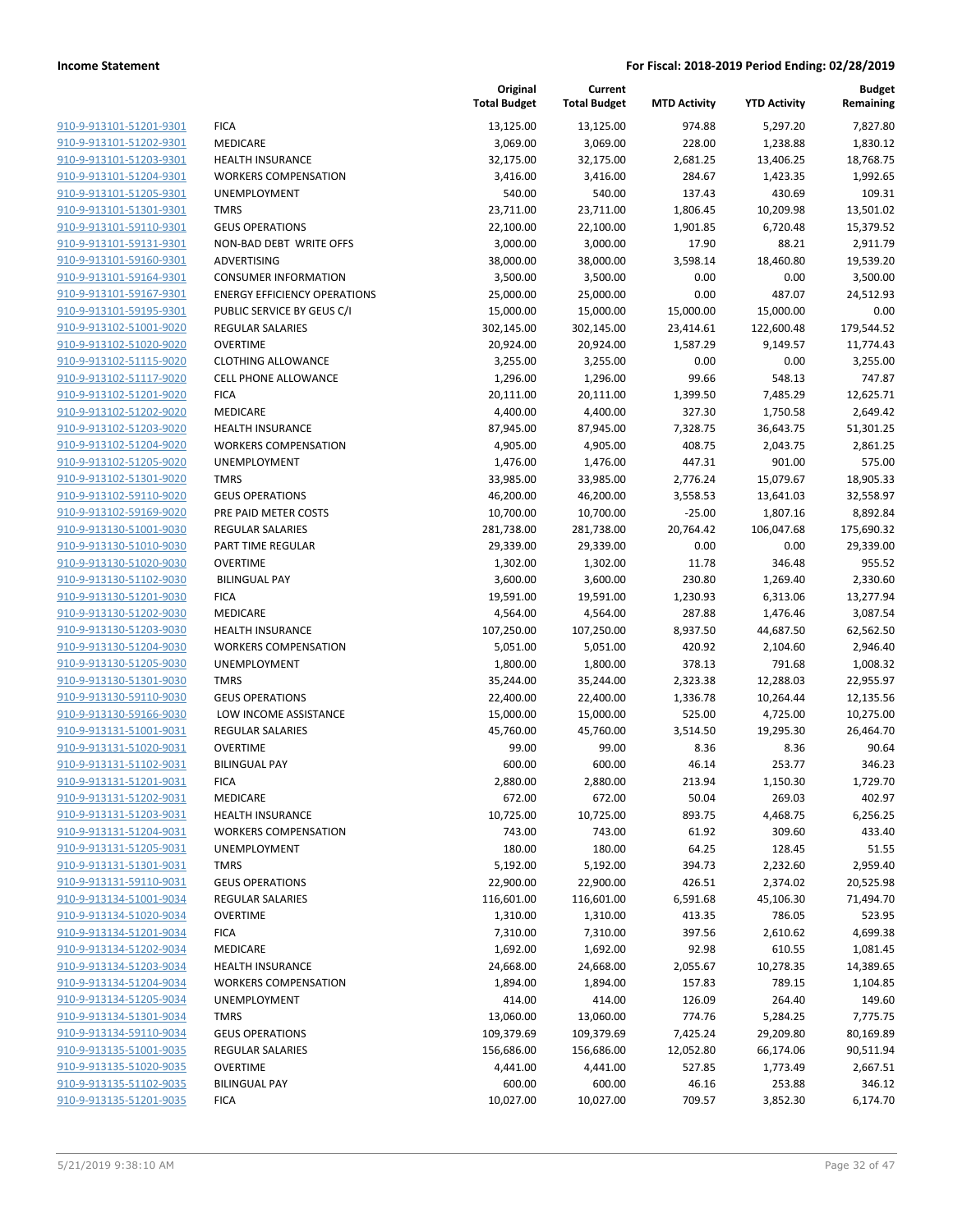|                         |                                      | Original<br><b>Total Budget</b> | Current<br><b>Total Budget</b> | <b>MTD Activity</b> | <b>YTD Activity</b> | <b>Budget</b><br>Remaining |
|-------------------------|--------------------------------------|---------------------------------|--------------------------------|---------------------|---------------------|----------------------------|
| 910-9-913135-51202-9035 | MEDICARE                             | 2,281.00                        | 2,281.00                       | 165.95              | 900.93              | 1,380.07                   |
| 910-9-913135-51203-9035 | <b>HEALTH INSURANCE</b>              | 42,900.00                       | 42,900.00                      | 3,575.00            | 17,875.00           | 25,025.00                  |
| 910-9-913135-51204-9035 | <b>WORKERS COMPENSATION</b>          | 2,543.00                        | 2,543.00                       | 211.92              | 1,059.60            | 1,483.40                   |
| 910-9-913135-51205-9035 | <b>UNEMPLOYMENT</b>                  | 720.00                          | 720.00                         | 227.28              | 450.00              | 270.00                     |
| 910-9-913135-51301-9035 | <b>TMRS</b>                          | 17,616.00                       | 17,616.00                      | 1,396.53            | 7,785.02            | 9,830.98                   |
| 910-9-913135-59110-9035 | <b>GEUS OPERATIONS</b>               | 28,488.00                       | 28,488.00                      | 3,858.28            | 12,468.80           | 16,019.20                  |
| 910-9-913135-59170-9035 | <b>CREDIT CARD FEES</b>              | 90,000.00                       | 90,000.00                      | 6,891.63            | 44,807.23           | 45,192.77                  |
| 910-9-913135-59172-9035 | <b>LOCKBOX OVER/SHORT</b>            | 500.00                          | 500.00                         | 0.00                | 0.00                | 500.00                     |
| 910-9-913135-59173-9035 | <b>ONLINE PAYMENT OVER/SHORT</b>     | 500.00                          | 500.00                         | 0.00                | 0.00                | 500.00                     |
| 910-9-913135-59174-9035 | <b>BANK RECS OVER/SHORT</b>          | 100.00                          | 100.00                         | 735.86              | 735.86              | $-635.86$                  |
| 910-9-913135-59175-9035 | <b>CASHIERS OVER/SHORT</b>           | 100.00                          | 100.00                         | 0.26                | $-3.67$             | 103.67                     |
| 910-9-913136-51001-9036 | <b>REGULAR SALARIES</b>              | 31,554.00                       | 31,554.00                      | 2,427.20            | 13,325.61           | 18,228.39                  |
| 910-9-913136-51020-9036 | <b>OVERTIME</b>                      | 114.00                          | 114.00                         | 0.00                | 0.00                | 114.00                     |
| 910-9-913136-51115-9036 | <b>CLOTHING ALLOWANCE</b>            | 256.00                          | 256.00                         | 0.00                | 0.00                | 256.00                     |
| 910-9-913136-51201-9036 | <b>FICA</b>                          | 1,972.00                        | 1,972.00                       | 118.60              | 685.75              | 1,286.25                   |
| 910-9-913136-51202-9036 | MEDICARE                             | 460.00                          | 460.00                         | 27.74               | 160.38              | 299.62                     |
| 910-9-913136-51203-9036 | <b>HEALTH INSURANCE</b>              | 10,725.00                       | 10,725.00                      | 893.75              | 4,468.75            | 6,256.25                   |
| 910-9-913136-51204-9036 | <b>WORKERS COMPENSATION</b>          | 512.00                          | 512.00                         | 42.67               | 213.35              | 298.65                     |
| 910-9-913136-51205-9036 | <b>UNEMPLOYMENT</b>                  | 180.00                          | 180.00                         | 43.68               | 87.36               | 92.64                      |
| 910-9-913136-51301-9036 | <b>TMRS</b>                          | 3,550.00                        | 3,550.00                       | 268.44              | 1,521.23            | 2,028.77                   |
| 910-9-913136-59110-9036 | <b>GEUS OPERATIONS</b>               | 20,277.00                       | 20,277.00                      | 3,785.81            | 10,140.02           | 10,136.98                  |
| 910-9-913136-59141-9036 | <b>UTILITY BILLS</b>                 | 50,400.00                       | 50,400.00                      | 3,857.50            | 20,747.67           | 29,652.33                  |
| 910-9-913139-59780-9240 | PROPERTY INSURANCE                   | 10,000.00                       | 10,000.00                      | 0.00                | 9,190.21            | 809.79                     |
| 910-9-913139-59781-9250 | <b>LIABILITY INSURANCE</b>           | 3,800.00                        | 3,800.00                       | 0.00                | 4,425.68            | $-625.68$                  |
| 910-9-913139-59902-9301 | XFER to COG - ADMIN EXPENSES         | 109,003.00                      | 109,003.00                     | 9,083.59            | 45,417.92           | 63,585.08                  |
| 910-9-913139-59926-9301 | XFER to COG - GARAGE                 | 9,001.00                        | 9,001.00                       | 750.08              | 3,750.40            | 5,250.60                   |
| 910-9-913139-59927-9301 | XFER to COG - INSURANCE              | 6,192.00                        | 6,192.00                       | 515.99              | 2,579.98            | 3,612.02                   |
| 910-9-913139-59928-9301 | XFER to COG - IT                     | 60,840.00                       | 60,840.00                      | 5,070.00            | 25,350.00           | 35,490.00                  |
| 910-9-913159-59200-9353 | LANDSCAPING MAINTENANCE              | 3,000.00                        | 3,000.00                       | 215.00              | 1,075.01            | 1,924.99                   |
| 910-9-913159-59201-9353 | <b>BUILDINGS MAINTNANCE</b>          | 19,500.00                       | 19,500.00                      | 250.00              | $-1,013.24$         | 20,513.24                  |
| 910-9-913159-59205-9353 | <b>EQUIPMENT MAINTENANCE</b>         | 5,000.00                        | 5,000.00                       | 167.52              | 981.91              | 4,018.09                   |
| 910-9-913190-59390-9900 | <b>STRUCTURES &amp; IMPROVEMENTS</b> | 41,000.00                       | 41,000.00                      | 0.00                | 0.00                | 41,000.00                  |
| 910-9-913190-59391-9900 | FURNITURE & OFFICE EQUIPMENT         | 7,000.00                        | 7,000.00                       | 0.00                | 0.00                | 7,000.00                   |
| 910-9-930000-59060-5650 | <b>TRANSMISSION COSTS</b>            | 1,348,585.00                    | 1,348,585.00                   | 107,825.59          | 428,253.69          | 920,331.31                 |
| 910-9-930000-59110-5600 | <b>GEUS OPERATIONS</b>               | 100,000.00                      | 100,000.00                     | 75.00               | 25,115.95           | 74,884.05                  |
| 910-9-930161-51001-5610 | REGULAR SALARIES                     | 257,214.00                      | 257,214.00                     | 19,126.92           | 104,960.42          | 152,253.58                 |
| 910-9-930161-51020-5610 | <b>OVERTIME</b>                      | 28,664.00                       | 28,664.00                      | 2,383.31            | 14,598.94           | 14,065.06                  |
| 910-9-930161-51116-5610 | CAR ALLOWANCE                        | 1,950.00                        | 1,950.00                       | 150.00              | 825.00              | 1,125.00                   |
| 910-9-930161-51117-5610 | <b>CELL PHONE ALLOWANCE</b>          | 432.00                          | 432.00                         | 33.24               | 182.82              | 249.18                     |
| 910-9-930161-51201-5610 | <b>FICA</b>                          | 17,871.00                       | 17,871.00                      | 1,240.27            | 6,981.34            | 10,889.66                  |
| 910-9-930161-51202-5610 | MEDICARE                             | 3,763.00                        | 3,763.00                       | 290.06              | 1,632.72            | 2,130.28                   |
| 910-9-930161-51203-5610 | <b>HEALTH INSURANCE</b>              | 36,195.00                       | 36,195.00                      | 3,016.25            | 15,081.25           | 21,113.75                  |
| 910-9-930161-51204-5610 | <b>WORKERS COMPENSATION</b>          | 4,176.00                        | 4,176.00                       | 348.00              | 1,740.00            | 2,436.00                   |
| 910-9-930161-51205-5610 | UNEMPLOYMENT                         | 610.00                          | 610.00                         | 145.85              | 571.78              | 38.22                      |
| 910-9-930161-51301-5610 | <b>TMRS</b>                          | 29,075.00                       | 29,075.00                      | 2,399.30            | 13,755.89           | 15,319.11                  |
| 910-9-930161-59110-5610 | <b>GEUS OPERATIONS</b>               | 76,450.00                       | 76,450.00                      | 368.08              | 3,757.23            | 72,692.77                  |
| 910-9-930161-59146-5610 | TRAINING AND/OR TRAVEL               | 42,000.00                       | 42,000.00                      | 1,380.28            | 14,451.41           | 27,548.59                  |
| 910-9-930181-51001-5810 | <b>REGULAR SALARIES</b>              | 150,228.00                      | 150,228.00                     | 11,130.80           | 61,098.22           | 89,129.78                  |
| 910-9-930181-51020-5810 | <b>OVERTIME</b>                      | 28,664.00                       | 28,664.00                      | 2,383.31            | 14,598.94           | 14,065.06                  |
| 910-9-930181-51201-5810 | <b>FICA</b>                          | 11,090.00                       | 11,090.00                      | 837.87              | 4,693.23            | 6,396.77                   |
| 910-9-930181-51202-5810 | MEDICARE                             | 2,177.00                        | 2,177.00                       | 195.96              | 1,097.61            | 1,079.39                   |
| 910-9-930181-51203-5810 | <b>HEALTH INSURANCE</b>              | 25,470.00                       | 25,470.00                      | 2,122.50            | 10,612.50           | 14,857.50                  |
| 910-9-930181-51204-5810 | <b>WORKERS COMPENSATION</b>          | 2,439.00                        | 2,439.00                       | 203.25              | 1,016.25            | 1,422.75                   |
| 910-9-930181-51205-5810 | UNEMPLOYMENT                         | 430.00                          | 430.00                         | 82.66               | 361.37              | 68.63                      |
| 910-9-930181-51301-5810 | <b>TMRS</b>                          | 16,826.00                       | 16,826.00                      | 1,494.66            | 8,633.60            | 8,192.40                   |
| 910-9-930181-59110-5810 | <b>GEUS OPERATIONS</b>               | 16,450.00                       | 16,450.00                      | 281.86              | 1,834.59            | 14,615.41                  |
| 910-9-931080-51001-5800 | <b>REGULAR SALARIES</b>              | 534,240.00                      | 534,240.00                     | 39,182.43           | 207,306.88          | 326,933.12                 |
| 910-9-931080-51011-5800 | PART TIME TEMPORARY                  | 74,010.00                       | 74,010.00                      | 0.00                | 0.00                | 74,010.00                  |
| 910-9-931080-51020-5800 | <b>OVERTIME</b>                      | 1,936.00                        | 1,936.00                       | 0.00                | 0.00                | 1,936.00                   |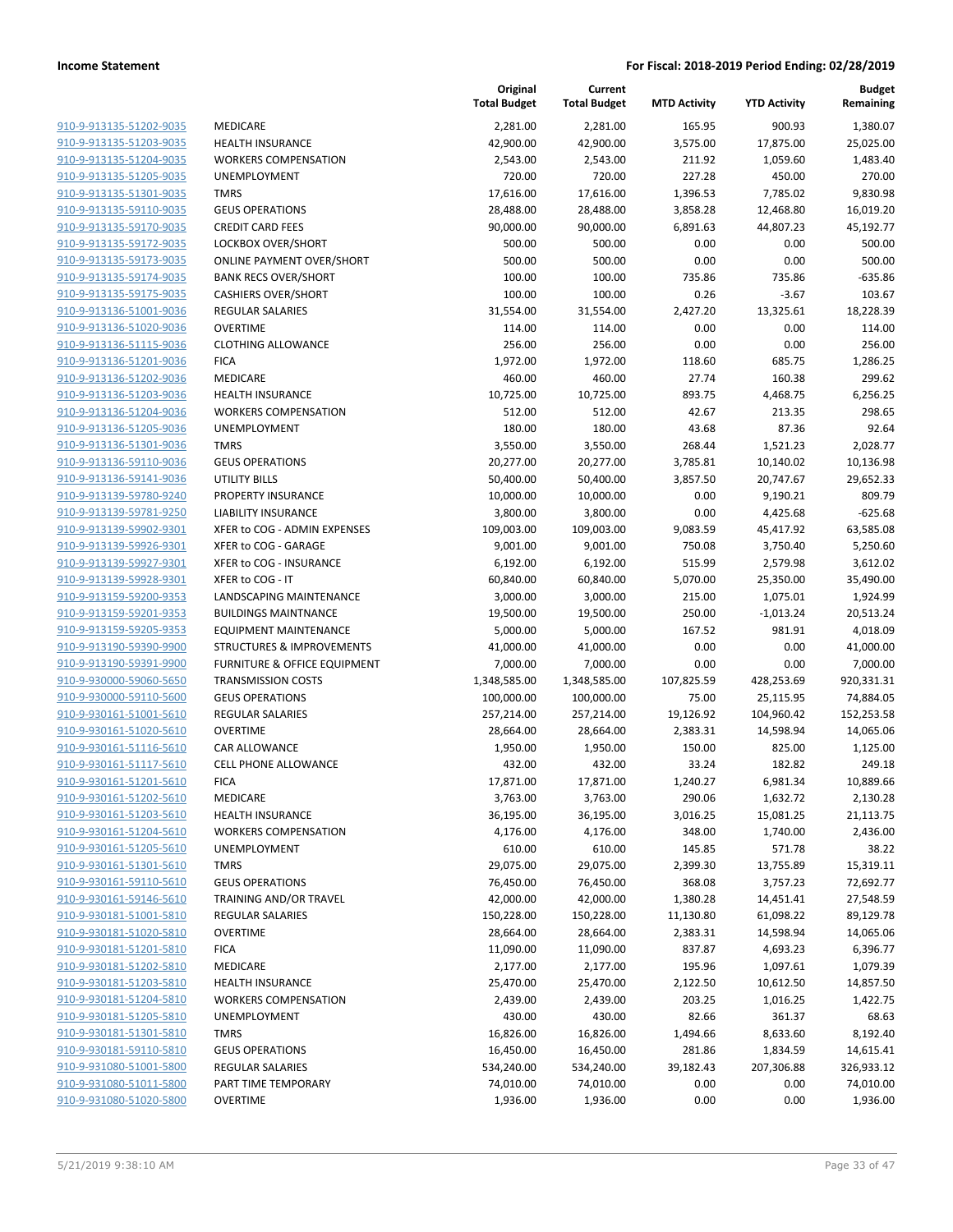| 910-9-931080-51115-5800        |
|--------------------------------|
| 910-9-931080-51116-5800        |
| 910-9-931080-51117-5800        |
| 910-9-931080-51201-5800        |
| <u>910-9-931080-51202-5800</u> |
| 910-9-931080-51203-5800        |
| 910-9-931080-51204-5800        |
| 910-9-931080-51205-5800        |
| 910-9-931080-51301-5800        |
| 910-9-931080-59110-5800        |
| 910-9-931080-59205-5800        |
| 910-9-931088-51001-5880        |
| 910-9-931088-51201-5880        |
| 910-9-931088-51202-5880        |
|                                |
| <u>910-9-931088-51203-5880</u> |
| 910-9-931088-51204-5880        |
| 910-9-931088-51205-5880        |
| 910-9-931088-51301-5880        |
| 910-9-931088-59110-5880        |
| 910-9-931092-51001-9202        |
| 910-9-931092-51117-9202        |
| 910-9-931092-51201-9202        |
| 910-9-931092-51202-9202        |
| 910-9-931092-51203-9202        |
| <u>910-9-931092-51204-9202</u> |
| 910-9-931092-51205-9202        |
| 910-9-931092-51301-9202        |
| 910-9-931092-59110-9212        |
| 910-9-931092-59130-9212        |
| 910-9-931092-59133-9212        |
| 910-9-931093-59205-9352        |
| 910-9-931099-59392-9900        |
| 910-9-931462-51001-5620        |
|                                |
| 910-9-931462-51115-5620        |
| <u>910-9-931462-51117-5620</u> |
| 910-9-931462-51201-5620        |
| 910-9-931462-51202-5620        |
| 910-9-931462-51203-5620        |
| 910-9-931462-51204-5620        |
| 910-9-931462-51205-5620        |
| 910-9-931462-51301-5620        |
| <u>910-9-931462-59110-5620</u> |
| 910-9-931462-59198-5620        |
| 910-9-931462-59199-5620        |
| 910-9-931470-51001-5700        |
| 910-9-931470-51020-5700        |
| 910-9-931470-51115-5700        |
| 910-9-931470-51117-5700        |
| 910-9-931470-51201-5700        |
|                                |
| <u>910-9-931470-51202-5700</u> |
| 910-9-931470-51203-5700        |
| 910-9-931470-51204-5700        |
| 910-9-931470-51205-5700        |
| 910-9-931470-51301-5700        |
| <u>910-9-931470-59205-5700</u> |
| 910-9-931470-59253-5700        |
| <u>910-9-931490-59353-9900</u> |
| <u>910-9-931490-59392-9900</u> |
| 910-9-931490-59396-9900        |
|                                |

|                         |                                 | Original<br><b>Total Budget</b> | Current<br><b>Total Budget</b> | <b>MTD Activity</b> | <b>YTD Activity</b> | <b>Budget</b><br>Remaining |
|-------------------------|---------------------------------|---------------------------------|--------------------------------|---------------------|---------------------|----------------------------|
| 910-9-931080-51115-5800 | <b>CLOTHING ALLOWANCE</b>       | 513.00                          | 513.00                         | 0.00                | 0.00                | 513.00                     |
| 910-9-931080-51116-5800 | CAR ALLOWANCE                   | 3,900.00                        | 3,900.00                       | 300.00              | 1,650.00            | 2,250.00                   |
| 910-9-931080-51117-5800 | CELL PHONE ALLOWANCE            | 4,070.00                        | 4,070.00                       | 215.24              | 1,183.82            | 2,886.18                   |
| 910-9-931080-51201-5800 | <b>FICA</b>                     | 36,410.00                       | 36,410.00                      | 2,316.77            | 11,690.70           | 24,719.30                  |
| 910-9-931080-51202-5800 | MEDICARE                        | 8,940.00                        | 8,940.00                       | 541.83              | 2,900.24            | 6,039.76                   |
| 910-9-931080-51203-5800 | <b>HEALTH INSURANCE</b>         | 79,365.00                       | 79,365.00                      | 6,613.75            | 33,068.75           | 46,296.25                  |
| 910-9-931080-51204-5800 | <b>WORKERS COMPENSATION</b>     | 9,874.00                        | 9,874.00                       | 822.83              | 4,114.15            | 5,759.85                   |
| 910-9-931080-51205-5800 | UNEMPLOYMENT                    | 1,332.00                        | 1,332.00                       | 209.62              | 819.06              | 512.94                     |
| 910-9-931080-51301-5800 | <b>TMRS</b>                     | 69,060.00                       | 69,060.00                      | 3,928.65            | 22,421.78           | 46,638.22                  |
| 910-9-931080-59110-5800 | <b>GEUS OPERATIONS</b>          | 25,100.00                       | 25,100.00                      | 7,084.64            | 12,159.19           | 12,940.81                  |
| 910-9-931080-59205-5800 | <b>EQUIPMENT MAINTENANCE</b>    | 3,050.00                        | 3,050.00                       | 10.00               | 179.87              | 2,870.13                   |
| 910-9-931088-51001-5880 | <b>REGULAR SALARIES</b>         | 85,488.00                       | 85,488.00                      | 6,576.00            | 36,064.81           | 49,423.19                  |
| 910-9-931088-51201-5880 | <b>FICA</b>                     | 5,300.00                        | 5,300.00                       | 358.76              | 2,006.69            | 3,293.31                   |
| 910-9-931088-51202-5880 | MEDICARE                        | 1,239.00                        | 1,239.00                       | 83.90               | 469.29              | 769.71                     |
| 910-9-931088-51203-5880 | <b>HEALTH INSURANCE</b>         | 21,450.00                       | 21,450.00                      | 1,787.50            | 8,937.50            | 12,512.50                  |
| 910-9-931088-51204-5880 | <b>WORKERS COMPENSATION</b>     | 1,388.00                        | 1,388.00                       | 115.67              | 578.35              | 809.65                     |
| 910-9-931088-51205-5880 | UNEMPLOYMENT                    | 360.00                          | 360.00                         | 118.36              | 236.72              | 123.28                     |
| 910-9-931088-51301-5880 | <b>TMRS</b>                     | 9,575.00                        | 9,575.00                       | 727.30              | 4,117.09            | 5,457.91                   |
| 910-9-931088-59110-5880 | <b>GEUS OPERATIONS</b>          | 10,060.00                       | 10,060.00                      | 1,549.06            | 5,479.60            | 4,580.40                   |
| 910-9-931092-51001-9202 | REGULAR SALARIES                | 117,926.00                      | 117,926.00                     | 9,071.20            | 49,346.64           | 68,579.36                  |
| 910-9-931092-51117-9202 | <b>CELL PHONE ALLOWANCE</b>     | 1,632.00                        | 1,632.00                       | 125.54              | 690.47              | 941.53                     |
| 910-9-931092-51201-9202 | <b>FICA</b>                     | 7,413.00                        | 7,413.00                       | 534.22              | 2,912.38            | 4,500.62                   |
| 910-9-931092-51202-9202 | MEDICARE                        | 1,733.00                        | 1,733.00                       | 124.94              | 681.11              | 1,051.89                   |
| 910-9-931092-51203-9202 | <b>HEALTH INSURANCE</b>         | 18,233.00                       | 18,233.00                      | 1,519.42            | 7,597.10            | 10,635.90                  |
| 910-9-931092-51204-9202 | <b>WORKERS COMPENSATION</b>     | 1,914.00                        | 1,914.00                       | 159.50              | 797.50              | 1,116.50                   |
| 910-9-931092-51205-9202 | <b>UNEMPLOYMENT</b>             | 306.00                          | 306.00                         | 103.13              | 268.67              | 37.33                      |
| 910-9-931092-51301-9202 | <b>TMRS</b>                     | 13,391.00                       | 13,391.00                      | 1,017.16            | 5,711.32            | 7,679.68                   |
| 910-9-931092-59110-9212 | <b>GEUS OPERATIONS</b>          | 12,800.00                       | 12,800.00                      | 687.74              | 2,652.17            | 10,147.83                  |
| 910-9-931092-59130-9212 | PHONE MANAGEMENT SERVICE        | 66,900.00                       | 66,900.00                      | 12,773.86           | 35,111.76           | 31,788.24                  |
| 910-9-931092-59133-9212 | REDUNDANT EXCHANGE SERVICES     | 10,920.00                       | 10,920.00                      | 888.50              | 4,442.50            | 6,477.50                   |
| 910-9-931093-59205-9352 | EQUIPMENT MAINTENANCE - IT      | 6,500.00                        | 6,500.00                       | 435.93              | 1,618.37            | 4,881.63                   |
| 910-9-931099-59392-9900 | <b>TRANSPORTATION EQUIPMENT</b> | 30,000.00                       | 30,000.00                      | 0.00                | 0.00                | 30,000.00                  |
| 910-9-931462-51001-5620 | REGULAR SALARIES                | 95,566.00                       | 95,566.00                      | 5,002.92            | 27,467.00           | 68,099.00                  |
| 910-9-931462-51115-5620 | <b>CLOTHING ALLOWANCE</b>       | 154.00                          | 154.00                         | 0.00                | 0.00                | 154.00                     |
| 910-9-931462-51117-5620 | <b>CELL PHONE ALLOWANCE</b>     | 480.00                          | 480.00                         | 36.92               | 203.06              | 276.94                     |
| 910-9-931462-51201-5620 | <b>FICA</b>                     | 5,883.00                        | 5,883.00                       | 263.38              | 1,501.53            | 4,381.47                   |
| 910-9-931462-51202-5620 | MEDICARE                        | 1,394.00                        | 1,394.00                       | 61.60               | 351.19              | 1,042.81                   |
| 910-9-931462-51203-5620 | <b>HEALTH INSURANCE</b>         | 10,726.00                       | 10,726.00                      | 893.83              | 4,469.15            | 6,256.85                   |
| 910-9-931462-51204-5620 | <b>WORKERS COMPENSATION</b>     | 1,577.00                        | 1,577.00                       | 131.42              | 657.10              | 919.90                     |
| 910-9-931462-51205-5620 | UNEMPLOYMENT                    | 180.00                          | 180.00                         | 0.00                | 90.72               | 89.28                      |
| 910-9-931462-51301-5620 | TMRS                            | 10,765.00                       | 10,765.00                      | 557.40              | 3,158.77            | 7,606.23                   |
| 910-9-931462-59110-5620 | <b>GEUS OPERATIONS</b>          | 14,492.00                       | 14,492.00                      | 2,674.61            | 6,043.44            | 8,448.56                   |
| 910-9-931462-59198-5620 | <b>COLOCATION CHARGES</b>       | 9,979.00                        | 9,979.00                       | 9,979.00            | 9,979.00            | 0.00                       |
| 910-9-931462-59199-5620 | <b>LEASE OF DARK FIBER</b>      | 206,520.00                      | 206,520.00                     | 206,520.00          | 206,520.00          | 0.00                       |
| 910-9-931470-51001-5700 | REGULAR SALARIES                | 76,053.00                       | 76,053.00                      | 5,965.61            | 32,721.21           | 43,331.79                  |
| 910-9-931470-51020-5700 | <b>OVERTIME</b>                 | 3,132.00                        | 3,132.00                       | 0.00                | 744.79              | 2,387.21                   |
| 910-9-931470-51115-5700 | <b>CLOTHING ALLOWANCE</b>       | 525.00                          | 525.00                         | 0.00                | 0.00                | 525.00                     |
| 910-9-931470-51117-5700 | <b>CELL PHONE ALLOWANCE</b>     | 432.00                          | 432.00                         | 33.24               | 182.82              | 249.18                     |
| 910-9-931470-51201-5700 | <b>FICA</b>                     | 4,937.00                        | 4,937.00                       | 302.94              | 1,791.59            | 3,145.41                   |
| 910-9-931470-51202-5700 | MEDICARE                        | 1,109.00                        | 1,109.00                       | 70.84               | 418.99              | 690.01                     |
| 910-9-931470-51203-5700 | HEALTH INSURANCE                | 10,726.00                       | 10,726.00                      | 893.83              | 4,469.15            | 6,256.85                   |
| 910-9-931470-51204-5700 | <b>WORKERS COMPENSATION</b>     | 1,259.00                        | 1,259.00                       | 104.92              | 524.60              | 734.40                     |
| 910-9-931470-51205-5700 | <b>UNEMPLOYMENT</b>             | 180.00                          | 180.00                         | 76.95               | 186.09              | $-6.09$                    |
| 910-9-931470-51301-5700 | <b>TMRS</b>                     | 8,567.00                        | 8,567.00                       | 663.47              | 3,842.43            | 4,724.57                   |
| 910-9-931470-59205-5700 | <b>EQUIPMENT MAINTENANCE</b>    | 5,550.00                        | 5,550.00                       | 28.54               | 2,007.12            | 3,542.88                   |
| 910-9-931470-59253-5700 | TRANSMISSION SUBSTATION MAINT   | 17,500.00                       | 17,500.00                      | 384.22              | 1,344.77            | 16,155.23                  |
| 910-9-931490-59353-9900 | <b>TRANSMISSION SUBSTATIONS</b> | 284,950.00                      | 284,950.00                     | 2,230.69            | 36,395.45           | 248,554.55                 |
| 910-9-931490-59392-9900 | <b>TRANSPORTATION EQUIPMENT</b> | 30,000.00                       | 29,644.00                      | 0.00                | 0.00                | 29,644.00                  |
| 910-9-931490-59396-9900 | POWER OPERATED EQUIPMENT        | 0.00                            | 4,100.00                       | 0.00                | 0.00                | 4,100.00                   |
|                         |                                 |                                 |                                |                     |                     |                            |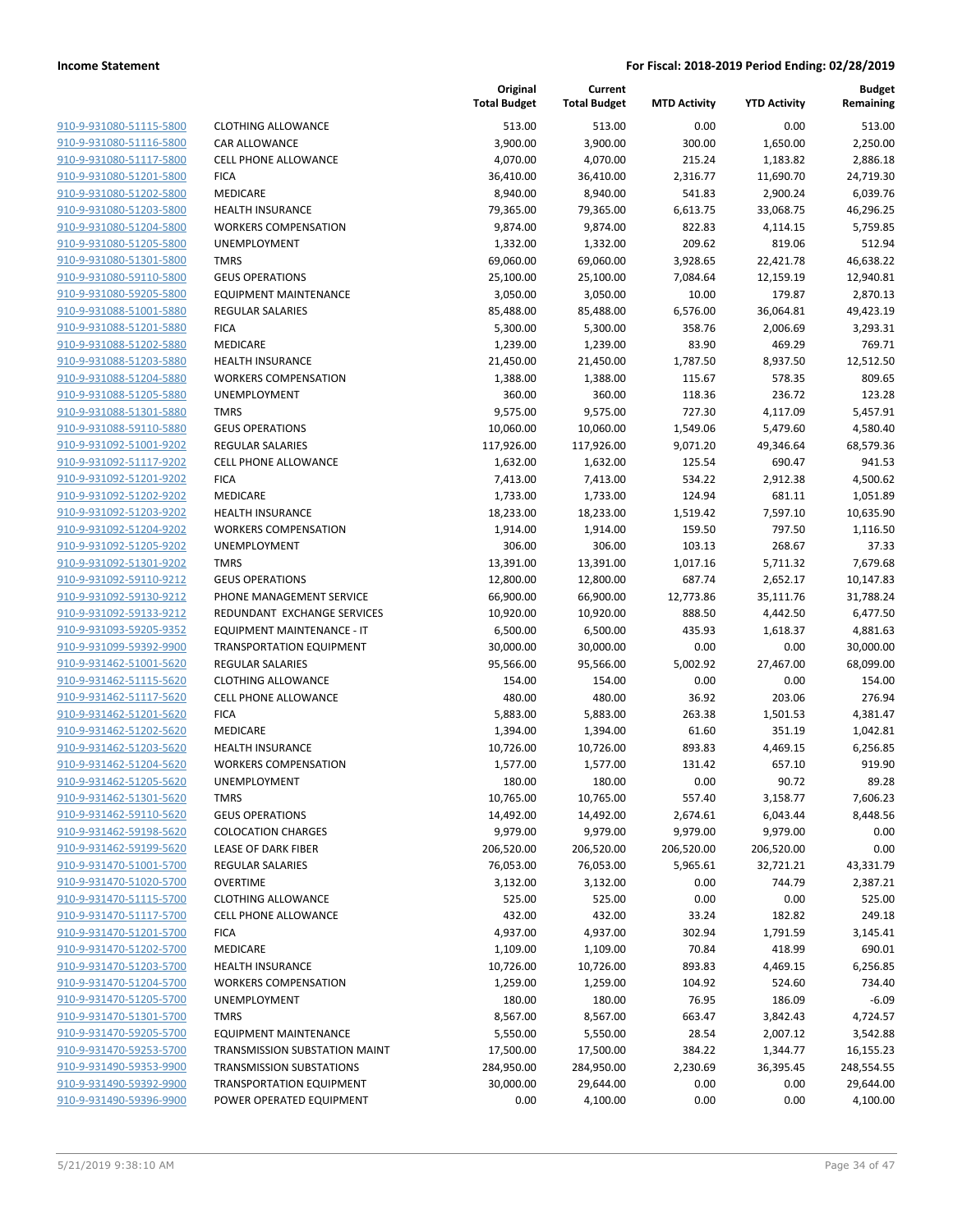| <u>910-9-931491-51001-9911</u>                     | REGULAR SALARIES                |
|----------------------------------------------------|---------------------------------|
| <u>910-9-931491-51201-9911</u>                     | FICA                            |
| 910-9-931491-51202-9911                            | <b>MEDICARE</b>                 |
| 910-9-931491-51301-9911                            | TMRS                            |
| 910-9-931528-51001-5820                            | <b>REGULAR SALARIES</b>         |
| 910-9-931528-51115-5820                            | <b>CLOTHING ALLOWAN</b>         |
| 910-9-931528-51117-5820                            | <b>CELL PHONE ALLOWA</b>        |
| 910-9-931528-51201-5820                            | FICA                            |
| 910-9-931528-51202-5820                            | <b>MEDICARE</b>                 |
| 910-9-931528-51203-5820                            | <b>HEALTH INSURANCE</b>         |
| 910-9-931528-51204-5820                            | <b>WORKERS COMPENS.</b>         |
| 910-9-931528-51205-5820                            | <b>UNEMPLOYMENT</b>             |
| 910-9-931528-51301-5820                            | TMRS                            |
| 910-9-931528-59110-5820                            | <b>GEUS OPERATIONS</b>          |
| 910-9-931529-51001-5920                            | <b>REGULAR SALARIES</b>         |
| 910-9-931529-51020-5920                            | OVERTIME                        |
| 910-9-931529-51115-5920                            | <b>CLOTHING ALLOWAN</b>         |
| 910-9-931529-51117-5920                            | <b>CELL PHONE ALLOWA</b>        |
| 910-9-931529-51201-5920                            | <b>FICA</b>                     |
| 910-9-931529-51202-5920                            | MEDICARE                        |
| 910-9-931529-51203-5920                            | <b>HEALTH INSURANCE</b>         |
| 910-9-931529-51204-5920                            | <b>WORKERS COMPENS</b>          |
| 910-9-931529-51205-5920                            | <b>UNEMPLOYMENT</b>             |
| 910-9-931529-51301-5920                            | TMRS                            |
| 910-9-931529-59205-5920                            | <b>EQUIPMENT MAINTE</b>         |
| 910-9-931529-59262-5920                            | <b>DISTRIBUTION SUBST</b>       |
| <u>910-9-931590-59362-9900</u>                     | <b>DISTRIBUTION SUBST</b>       |
| 910-9-931590-59392-9900                            | <b>TRANSPORTATION EQ</b>        |
| 910-9-931590-59396-9900                            | POWER OPERATED E                |
| 910-9-931591-51001-9912                            | <b>REGULAR SALARIES</b>         |
| 910-9-931591-51201-9912                            | <b>FICA</b>                     |
| 910-9-931591-51202-9912                            | MEDICARE                        |
| 910-9-931591-51301-9912<br>910-9-932467-51001-5671 | TMRS<br><b>REGULAR SALARIES</b> |
| 910-9-932467-51011-5671                            | PART TIME TEMPORA               |
| 910-9-932467-51020-5671                            | <b>OVERTIME</b>                 |
| <u>910-9-932467-51115-5671</u>                     | <b>CLOTHING ALLOWAN</b>         |
| 910-9-932467-51201-5671                            | <b>FICA</b>                     |
| 910-9-932467-51202-5671                            | MEDICARE                        |
| 910-9-932467-51203-5671                            | <b>HEALTH INSURANCE</b>         |
| 910-9-932467-51204-5671                            | <b>WORKERS COMPENS</b>          |
| 910-9-932467-51205-5671                            | UNEMPLOYMENT                    |
| 910-9-932467-51301-5671                            | <b>TMRS</b>                     |
| 910-9-932467-59110-5671                            | <b>GEUS OPERATIONS</b>          |
| 910-9-932474-51001-5740                            | <b>REGULAR SALARIES</b>         |
| 910-9-932474-51020-5740                            | OVERTIME                        |
| 910-9-932474-51115-5740                            | <b>CLOTHING ALLOWAN</b>         |
| 910-9-932474-51201-5740                            | <b>FICA</b>                     |
| 910-9-932474-51202-5740                            | <b>MEDICARE</b>                 |
| 910-9-932474-51203-5740                            | <b>HEALTH INSURANCE</b>         |
| 910-9-932474-51204-5740                            | <b>WORKERS COMPENS</b>          |
| 910-9-932474-51205-5740                            | <b>UNEMPLOYMENT</b>             |
| 910-9-932474-51301-5740                            | TMRS                            |
| 910-9-932474-59205-5740                            | <b>EQUIPMENT MAINTE</b>         |
| 910-9-932474-59257-5740                            | TRANSMISSION LINE               |
| 910-9-932490-59356-9900                            | <b>GEUS TRANSMISSION</b>        |
| 910-9-932491-51001-9913                            | REGULAR SALARIES                |
| 910-9-932491-51020-9913                            | <b>OVERTIME</b>                 |
| 910-9-932491-51201-9913                            | <b>FICA</b>                     |

|                         |                                     | Original<br><b>Total Budget</b> | Current<br><b>Total Budget</b> | <b>MTD Activity</b> | <b>YTD Activity</b> | Budget<br>Remaining |
|-------------------------|-------------------------------------|---------------------------------|--------------------------------|---------------------|---------------------|---------------------|
| 910-9-931491-51001-9911 | <b>REGULAR SALARIES</b>             | 3,000.00                        | 3,000.00                       | 0.00                | 0.00                | 3,000.00            |
| 910-9-931491-51201-9911 | <b>FICA</b>                         | 186.00                          | 186.00                         | 0.00                | 0.00                | 186.00              |
| 910-9-931491-51202-9911 | MEDICARE                            | 44.00                           | 44.00                          | 0.00                | 0.00                | 44.00               |
| 910-9-931491-51301-9911 | <b>TMRS</b>                         | 336.00                          | 336.00                         | 0.00                | 0.00                | 336.00              |
| 910-9-931528-51001-5820 | <b>REGULAR SALARIES</b>             | 95,816.00                       | 95,816.00                      | 5,002.92            | 27,467.00           | 68,349.00           |
| 910-9-931528-51115-5820 | <b>CLOTHING ALLOWANCE</b>           | 154.00                          | 154.00                         | 0.00                | 0.00                | 154.00              |
| 910-9-931528-51117-5820 | <b>CELL PHONE ALLOWANCE</b>         | 480.00                          | 480.00                         | 36.92               | 203.06              | 276.94              |
| 910-9-931528-51201-5820 | <b>FICA</b>                         | 5,898.00                        | 5,898.00                       | 312.48              | 1,715.59            | 4,182.41            |
| 910-9-931528-51202-5820 | MEDICARE                            | 1,397.00                        | 1,397.00                       | 73.08               | 401.23              | 995.77              |
| 910-9-931528-51203-5820 | <b>HEALTH INSURANCE</b>             | 10,726.00                       | 10,726.00                      | 893.83              | 4,469.15            | 6,256.85            |
| 910-9-931528-51204-5820 | <b>WORKERS COMPENSATION</b>         | 1,577.00                        | 1,577.00                       | 131.42              | 657.10              | 919.90              |
| 910-9-931528-51205-5820 | <b>UNEMPLOYMENT</b>                 | 180.00                          | 180.00                         | 0.00                | 71.28               | 108.72              |
| 910-9-931528-51301-5820 | <b>TMRS</b>                         | 10,793.00                       | 10,793.00                      | 557.40              | 3,158.77            | 7,634.23            |
| 910-9-931528-59110-5820 | <b>GEUS OPERATIONS</b>              | 15,900.00                       | 15,900.00                      | 457.46              | 3,903.16            | 11,996.84           |
| 910-9-931529-51001-5920 | REGULAR SALARIES                    | 76,305.00                       | 76,305.00                      | 5,965.61            | 32,721.21           | 43,583.79           |
| 910-9-931529-51020-5920 | <b>OVERTIME</b>                     | 3,132.00                        | 3,132.00                       | 0.00                | 744.79              | 2,387.21            |
| 910-9-931529-51115-5920 | <b>CLOTHING ALLOWANCE</b>           | 525.00                          | 525.00                         | 0.00                | 0.00                | 525.00              |
| 910-9-931529-51117-5920 | <b>CELL PHONE ALLOWANCE</b>         | 432.00                          | 432.00                         | 33.20               | 182.60              | 249.40              |
| 910-9-931529-51201-5920 | <b>FICA</b>                         | 4,952.00                        | 4,952.00                       | 371.92              | 2,086.19            | 2,865.81            |
| 910-9-931529-51202-5920 | MEDICARE                            | 1,112.00                        | 1,112.00                       | 86.98               | 487.90              | 624.10              |
| 910-9-931529-51203-5920 | <b>HEALTH INSURANCE</b>             | 10,726.00                       | 10,726.00                      | 893.83              | 4,469.15            | 6,256.85            |
| 910-9-931529-51204-5920 | <b>WORKERS COMPENSATION</b>         | 1,259.00                        | 1,259.00                       | 104.92              | 524.60              | 734.40              |
| 910-9-931529-51205-5920 | UNEMPLOYMENT                        | 180.00                          | 180.00                         | 28.77               | 137.91              | 42.09               |
| 910-9-931529-51301-5920 | <b>TMRS</b>                         | 8,595.00                        | 8,595.00                       | 663.46              | 3,842.42            | 4,752.58            |
| 910-9-931529-59205-5920 | <b>EQUIPMENT MAINTENANCE</b>        | 6,950.00                        | 6,950.00                       | 90.89               | 2,074.46            | 4,875.54            |
| 910-9-931529-59262-5920 | DISTRIBUTION SUBSTATION MAINTENANCE | 21,500.00                       | 21,500.00                      | 4,450.16            | 5,902.81            | 15,597.19           |
| 910-9-931590-59362-9900 | <b>DISTRIBUTION SUBSTATIONS</b>     | 1,386,000.00                    | 1,386,000.00                   | 6,186.86            | 90,293.49           | 1,295,706.51        |
| 910-9-931590-59392-9900 | <b>TRANSPORTATION EQUIPMENT</b>     | 65,000.00                       | 59,024.00                      | 0.00                | 0.00                | 59,024.00           |
| 910-9-931590-59396-9900 | POWER OPERATED EQUIPMENT            | 0.00                            | 4,100.00                       | 0.00                | 0.00                | 4,100.00            |
| 910-9-931591-51001-9912 | <b>REGULAR SALARIES</b>             | 2,500.00                        | 2,500.00                       | 0.00                | 0.00                | 2,500.00            |
| 910-9-931591-51201-9912 | <b>FICA</b>                         | 155.00                          | 155.00                         | 0.00                | 0.00                | 155.00              |
| 910-9-931591-51202-9912 | MEDICARE                            | 37.00                           | 37.00                          | 0.00                | 0.00                | 37.00               |
| 910-9-931591-51301-9912 | <b>TMRS</b>                         | 280.00                          | 280.00                         | 0.00                | 0.00                | 280.00              |
| 910-9-932467-51001-5671 | <b>REGULAR SALARIES</b>             | 40,530.00                       | 40,530.00                      | 5,646.01            | 29,356.16           | 11,173.84           |
| 910-9-932467-51011-5671 | PART TIME TEMPORARY                 | 36,930.00                       | 36,930.00                      | 0.00                | 0.00                | 36,930.00           |
| 910-9-932467-51020-5671 | <b>OVERTIME</b>                     | 6,233.00                        | 6,233.00                       | 0.00                | 1,311.38            | 4,921.62            |
| 910-9-932467-51115-5671 | <b>CLOTHING ALLOWANCE</b>           | 578.00                          | 578.00                         | 0.00                | 0.00                | 578.00              |
| 910-9-932467-51201-5671 | <b>FICA</b>                         | 5,189.00                        | 5,189.00                       | 317.86              | 1,749.53            | 3,439.47            |
| 910-9-932467-51202-5671 | MEDICARE                            | 1,122.00                        | 1,122.00                       | 74.34               | 409.17              | 712.83              |
| 910-9-932467-51203-5671 | <b>HEALTH INSURANCE</b>             | 21,450.00                       | 21,450.00                      | 1,787.50            | 8,937.50            | 12,512.50           |
| 910-9-932467-51204-5671 | <b>WORKERS COMPENSATION</b>         | 1,769.00                        | 1,769.00                       | 147.42              | 737.10              | 1,031.90            |
| 910-9-932467-51205-5671 | <b>UNEMPLOYMENT</b>                 | 360.00                          | 360.00                         | 75.82               | 229.83              | 130.17              |
| 910-9-932467-51301-5671 | <b>TMRS</b>                         | 8,675.00                        | 8,675.00                       | 344.22              | 2,297.61            | 6,377.39            |
| 910-9-932467-59110-5671 | <b>GEUS OPERATIONS</b>              | 14,000.00                       | 14,000.00                      | 541.62              | 5,960.92            | 8,039.08            |
| 910-9-932474-51001-5740 | REGULAR SALARIES                    | 32,855.00                       | 32,855.00                      | 2,923.83            | 15,771.10           | 17,083.90           |
| 910-9-932474-51020-5740 | <b>OVERTIME</b>                     | 6,497.00                        | 6,497.00                       | 278.46              | 1,964.91            | 4,532.09            |
| 910-9-932474-51115-5740 | <b>CLOTHING ALLOWANCE</b>           | 578.00                          | 578.00                         | 0.00                | 0.00                | 578.00              |
| 910-9-932474-51201-5740 | <b>FICA</b>                         | 2,440.00                        | 2,440.00                       | 177.49              | 999.17              | 1,440.83            |
| 910-9-932474-51202-5740 | MEDICARE                            | 476.00                          | 476.00                         | 41.51               | 233.67              | 242.33              |
| 910-9-932474-51203-5740 | <b>HEALTH INSURANCE</b>             | 10,725.00                       | 10,725.00                      | 893.75              | 4,468.75            | 6,256.25            |
| 910-9-932474-51204-5740 | <b>WORKERS COMPENSATION</b>         | 1,045.00                        | 1,045.00                       | 87.08               | 435.40              | 609.60              |
| 910-9-932474-51205-5740 | UNEMPLOYMENT                        | 180.00                          | 180.00                         | 38.92               | 110.76              | 69.24               |
| 910-9-932474-51301-5740 | <b>TMRS</b>                         | 3,680.00                        | 3,680.00                       | 354.17              | 2,020.64            | 1,659.36            |
| 910-9-932474-59205-5740 | <b>EQUIPMENT MAINTENANCE</b>        | 0.00                            | 0.00                           | 832.21              | 832.21              | $-832.21$           |
| 910-9-932474-59257-5740 | TRANSMISSION LINE MAINTENANCE       | 41,700.00                       | 41,700.00                      | 3,774.25            | 9,723.08            | 31,976.92           |
| 910-9-932490-59356-9900 | <b>GEUS TRANSMISSION LINES</b>      | 175,000.00                      | 175,000.00                     | 0.00                | $-66.15$            | 175,066.15          |
| 910-9-932491-51001-9913 | <b>REGULAR SALARIES</b>             | 63,000.00                       | 63,000.00                      | 0.00                | 5,781.64            | 57,218.36           |
| 910-9-932491-51020-9913 | <b>OVERTIME</b>                     | 0.00                            | 0.00                           | 0.00                | 237.36              | $-237.36$           |
| 910-9-932491-51201-9913 | <b>FICA</b>                         | 3,906.00                        | 3,906.00                       | 0.00                | 365.69              | 3,540.31            |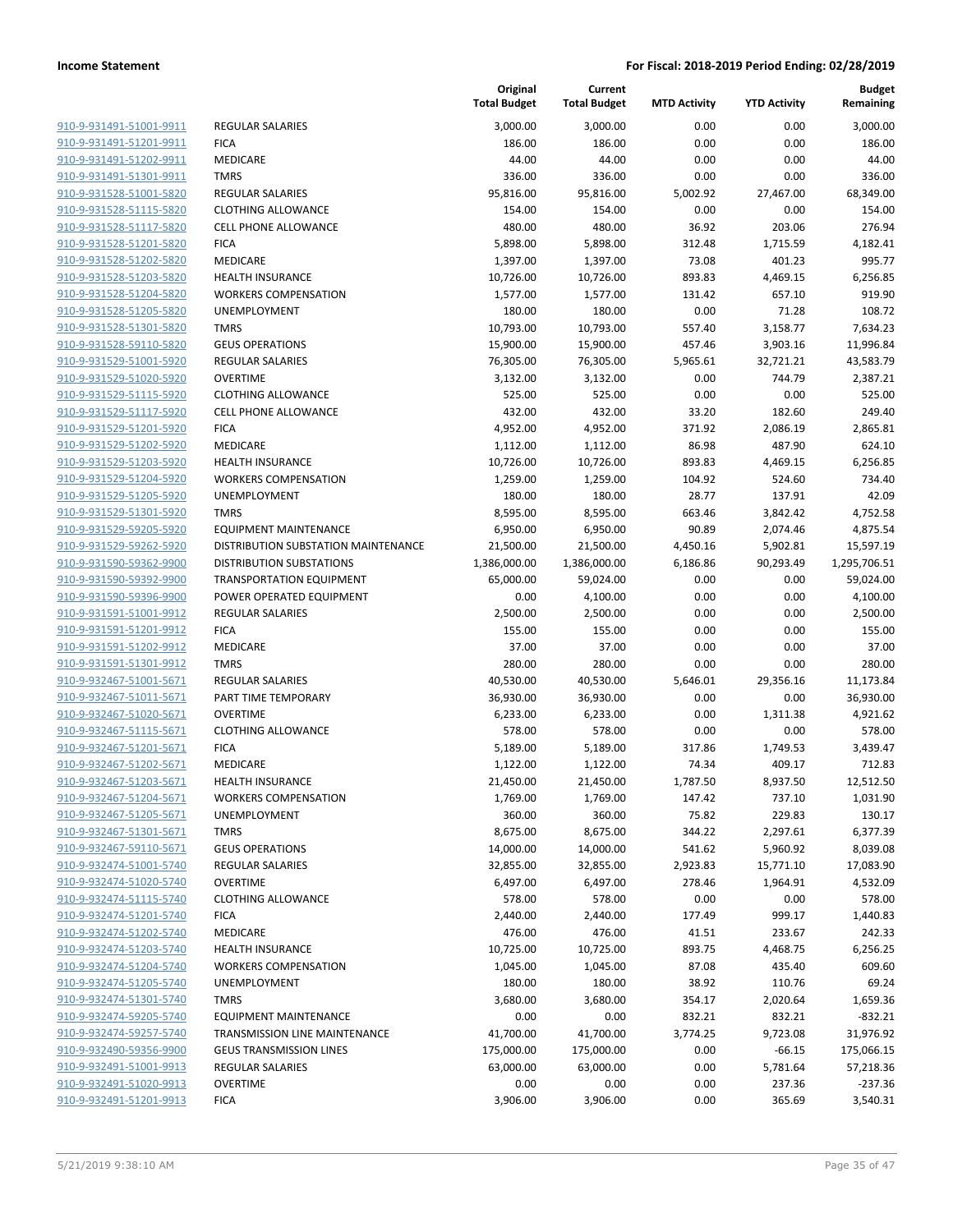| 910-9-932491-51202-9913        |
|--------------------------------|
| 910-9-932491-51301-9913        |
| 910-9-932500-51001-5801        |
| 910-9-932500-51115-5801        |
| <u>910-9-932500-51117-5801</u> |
| 910-9-932500-51201-5801        |
| 910-9-932500-51202-5801        |
| 910-9-932500-51203-5801        |
| 910-9-932500-51204-5801        |
| 910-9-932500-51205-5801        |
| 910-9-932500-51301-5801        |
| 910-9-932500-59110-5801        |
| 910-9-932500-59112-5801        |
| <u>910-9-932500-59146-5801</u> |
| <u>910-9-932503-51001-5830</u> |
| 910-9-932503-51020-5830        |
| 910-9-932503-51115-5830        |
| 910-9-932503-51117-5830        |
|                                |
| 910-9-932503-51201-5830        |
| 910-9-932503-51202-5830        |
| 910-9-932503-51203-5830        |
| 910-9-932503-51204-5830        |
| 910-9-932503-51205-5830        |
| 910-9-932503-51301-5830        |
| 910-9-932503-59110-5830        |
| 910-9-932504-51001-5840        |
| 910-9-932504-51020-5840        |
| 910-9-932504-51115-5840        |
| 910-9-932504-51117-5840        |
| 910-9-932504-51201-5840        |
| 910-9-932504-51202-5840        |
| 910-9-932504-51203-5840        |
| 910-9-932504-51204-5840        |
| 910-9-932504-51205-5840        |
| 910-9-932504-51301-5840        |
| 910-9-932504-59110-5840        |
| 910-9-932505-51001-5850        |
| 910-9-932505-51201-5850        |
|                                |
| 910-9-932505-51202-5850        |
| 910-9-932505-51301-5850        |
| 910-9-932505-59110-5850        |
| <u>910-9-932506-51001-5860</u> |
| 910-9-932506-51020-5860        |
| <u>910-9-932506-51115-5860</u> |
| 910-9-932506-51117-5860        |
| <u>910-9-932506-51201-5860</u> |
| 910-9-932506-51202-5860        |
| <u>910-9-932506-51203-5860</u> |
| 910-9-932506-51204-5860        |
| <u>910-9-932506-51205-5860</u> |
| <u>910-9-932506-51301-5860</u> |
| 910-9-932506-59110-5860        |
| 910-9-932507-51001-5870        |
| <u>910-9-932507-51201-5870</u> |
| <u>910-9-932507-51202-5870</u> |
| <u>910-9-932507-51301-5870</u> |
| 910-9-932507-59110-5870        |
|                                |
| <u>910-9-932509-59147-5890</u> |
| <u>910-9-932510-51001-5900</u> |
|                                |

|                         |                             | Original<br><b>Total Budget</b> | Current<br><b>Total Budget</b> | <b>MTD Activity</b> | <b>YTD Activity</b> | <b>Budget</b><br>Remaining |
|-------------------------|-----------------------------|---------------------------------|--------------------------------|---------------------|---------------------|----------------------------|
| 910-9-932491-51202-9913 | MEDICARE                    | 914.00                          | 914.00                         | 0.00                | 85.53               | 828.47                     |
| 910-9-932491-51301-9913 | <b>TMRS</b>                 | 7,056.00                        | 7,056.00                       | 0.00                | 699.41              | 6,356.59                   |
| 910-9-932500-51001-5801 | REGULAR SALARIES            | 126,339.00                      | 126,339.00                     | 9,718.40            | 53,315.20           | 73,023.80                  |
| 910-9-932500-51115-5801 | <b>CLOTHING ALLOWANCE</b>   | 256.00                          | 256.00                         | 0.00                | 0.00                | 256.00                     |
| 910-9-932500-51117-5801 | <b>CELL PHONE ALLOWANCE</b> | 636.00                          | 636.00                         | 48.92               | 269.06              | 366.94                     |
| 910-9-932500-51201-5801 | <b>FICA</b>                 | 7,881.00                        | 7,881.00                       | 571.32              | 3,157.35            | 4,723.65                   |
| 910-9-932500-51202-5801 | MEDICARE                    | 1,843.00                        | 1,843.00                       | 133.62              | 738.40              | 1,104.60                   |
| 910-9-932500-51203-5801 | <b>HEALTH INSURANCE</b>     | 10,725.00                       | 10,725.00                      | 893.75              | 4,468.75            | 6,256.25                   |
| 910-9-932500-51204-5801 | <b>WORKERS COMPENSATION</b> | 2,051.00                        | 2,051.00                       | 170.92              | 854.60              | 1,196.40                   |
| 910-9-932500-51205-5801 | <b>UNEMPLOYMENT</b>         | 180.00                          | 180.00                         | 0.00                | 162.00              | 18.00                      |
| 910-9-932500-51301-5801 | <b>TMRS</b>                 | 14,237.00                       | 14,237.00                      | 1,080.26            | 6,117.08            | 8,119.92                   |
| 910-9-932500-59110-5801 | <b>GEUS OPERATIONS</b>      | 7,280.00                        | 7,280.00                       | 527.62              | 1,801.04            | 5,478.96                   |
| 910-9-932500-59112-5801 | SAFETY                      | 52,170.00                       | 52,170.00                      | 810.00              | 28,602.41           | 23,567.59                  |
| 910-9-932500-59146-5801 | TRAINING AND/OR TRAVEL      | 16,200.00                       | 16,200.00                      | 4,785.00            | 8,414.06            | 7,785.94                   |
| 910-9-932503-51001-5830 | <b>REGULAR SALARIES</b>     | 121,031.00                      | 121,031.00                     | 10,549.84           | 54,276.58           | 66,754.42                  |
| 910-9-932503-51020-5830 | <b>OVERTIME</b>             | 10,259.00                       | 10,259.00                      | 960.62              | 3,375.22            | 6,883.78                   |
| 910-9-932503-51115-5830 | <b>CLOTHING ALLOWANCE</b>   | 1,257.00                        | 1,257.00                       | 0.00                | 0.00                | 1,257.00                   |
| 910-9-932503-51117-5830 | <b>CELL PHONE ALLOWANCE</b> | 318.00                          | 318.00                         | 24.46               | 134.53              | 183.47                     |
| 910-9-932503-51201-5830 | <b>FICA</b>                 | 8,166.00                        | 8,166.00                       | 615.81              | 3,126.63            | 5,039.37                   |
| 910-9-932503-51202-5830 | <b>MEDICARE</b>             | 1,761.00                        | 1,761.00                       | 144.02              | 731.22              | 1,029.78                   |
| 910-9-932503-51203-5830 | <b>HEALTH INSURANCE</b>     | 21,452.00                       | 21,452.00                      | 1,787.67            | 8,938.35            | 12,513.65                  |
| 910-9-932503-51204-5830 | <b>WORKERS COMPENSATION</b> | 2,680.00                        | 2,680.00                       | 223.33              | 1,116.65            | 1,563.35                   |
| 910-9-932503-51205-5830 | <b>UNEMPLOYMENT</b>         | 360.00                          | 360.00                         | 100.46              | 301.70              | 58.30                      |
| 910-9-932503-51301-5830 | <b>TMRS</b>                 | 13,599.00                       | 13,599.00                      | 1,275.76            | 6,587.57            | 7,011.43                   |
| 910-9-932503-59110-5830 | <b>GEUS OPERATIONS</b>      | 85,000.00                       | 85,000.00                      | 4,245.54            | 16,113.37           | 68,886.63                  |
| 910-9-932504-51001-5840 | REGULAR SALARIES            | 122,377.00                      | 122,377.00                     | 10,549.84           | 54,276.58           | 68,100.42                  |
| 910-9-932504-51020-5840 | <b>OVERTIME</b>             | 10,259.00                       | 10,259.00                      | 960.62              | 3,375.22            | 6,883.78                   |
| 910-9-932504-51115-5840 | <b>CLOTHING ALLOWANCE</b>   | 1,257.00                        | 1,257.00                       | 0.00                | 0.00                | 1,257.00                   |
| 910-9-932504-51117-5840 | <b>CELL PHONE ALLOWANCE</b> | 318.00                          | 318.00                         | 24.46               | 134.53              | 183.47                     |
| 910-9-932504-51201-5840 | <b>FICA</b>                 | 8,249.00                        | 8,249.00                       | 715.17              | 3,582.76            | 4,666.24                   |
| 910-9-932504-51202-5840 | MEDICARE                    | 1,781.00                        | 1,781.00                       | 167.26              | 837.89              | 943.11                     |
| 910-9-932504-51203-5840 | HEALTH INSURANCE            | 21,452.00                       | 21,452.00                      | 1,787.67            | 8,938.35            | 12,513.65                  |
| 910-9-932504-51204-5840 | <b>WORKERS COMPENSATION</b> | 2,680.00                        | 2,680.00                       | 223.33              | 1,116.65            | 1,563.35                   |
| 910-9-932504-51205-5840 | <b>UNEMPLOYMENT</b>         | 360.00                          | 360.00                         | 34.83               | 236.07              | 123.93                     |
| 910-9-932504-51301-5840 | <b>TMRS</b>                 | 13,750.00                       | 13,750.00                      | 1,275.76            | 6,587.57            | 7,162.43                   |
| 910-9-932504-59110-5840 | <b>GEUS OPERATIONS</b>      | 68,000.00                       | 68,000.00                      | 5,982.36            | 27,505.47           | 40,494.53                  |
| 910-9-932505-51001-5850 | REGULAR SALARIES            | 708.00                          | 708.00                         | 0.00                | 0.00                | 708.00                     |
| 910-9-932505-51201-5850 | <b>FICA</b>                 | 49.00                           | 49.00                          | 0.00                | 0.00                | 49.00                      |
| 910-9-932505-51202-5850 | MEDICARE                    | 10.00                           | 10.00                          | 0.00                | 0.00                | 10.00                      |
| 910-9-932505-51301-5850 | <b>TMRS</b>                 | 78.00                           | 78.00                          | 0.00                | 0.00                | 78.00                      |
| 910-9-932505-59110-5850 | <b>GEUS OPERATIONS</b>      | 100.00                          | 100.00                         | 0.00                | 0.00                | 100.00                     |
| 910-9-932506-51001-5860 | REGULAR SALARIES            | 114,400.00                      | 114,400.00                     | 6,433.60            | 35,291.21           | 79,108.79                  |
| 910-9-932506-51020-5860 | <b>OVERTIME</b>             | 1,201.00                        | 1,201.00                       | 0.00                | 181.84              | 1,019.16                   |
| 910-9-932506-51115-5860 | <b>CLOTHING ALLOWANCE</b>   | 525.00                          | 525.00                         | 0.00                | 0.00                | 525.00                     |
| 910-9-932506-51117-5860 | <b>CELL PHONE ALLOWANCE</b> | 399.00                          | 399.00                         | 33.22               | 182.71              | 216.29                     |
| 910-9-932506-51201-5860 | <b>FICA</b>                 | 7,191.00                        | 7,191.00                       | 397.38              | 2,195.30            | 4,995.70                   |
| 910-9-932506-51202-5860 | MEDICARE                    | 1,665.00                        | 1,665.00                       | 92.94               | 513.43              | 1,151.57                   |
| 910-9-932506-51203-5860 | <b>HEALTH INSURANCE</b>     | 16,088.00                       | 16,088.00                      | 1,340.67            | 6,703.35            | 9,384.65                   |
| 910-9-932506-51204-5860 | <b>WORKERS COMPENSATION</b> | 1,874.00                        | 1,874.00                       | 156.17              | 780.85              | 1,093.15                   |
| 910-9-932506-51205-5860 | <b>UNEMPLOYMENT</b>         | 270.00                          | 270.00                         | 45.60               | 162.00              | 108.00                     |
| 910-9-932506-51301-5860 | <b>TMRS</b>                 | 12,857.00                       | 12,857.00                      | 715.24              | 4,070.79            | 8,786.21                   |
| 910-9-932506-59110-5860 | <b>GEUS OPERATIONS</b>      | 13,410.00                       | 13,410.00                      | 734.81              | 3,132.83            | 10,277.17                  |
| 910-9-932507-51001-5870 | REGULAR SALARIES            | 774.00                          | 774.00                         | 0.00                | 0.00                | 774.00                     |
| 910-9-932507-51201-5870 | <b>FICA</b>                 | 53.00                           | 53.00                          | 0.00                | 0.00                | 53.00                      |
| 910-9-932507-51202-5870 | MEDICARE                    | 10.00                           | 10.00                          | 0.00                | 0.00                | 10.00                      |
| 910-9-932507-51301-5870 | <b>TMRS</b>                 | 86.00                           | 86.00                          | 0.00                | 0.00                | 86.00                      |
| 910-9-932507-59110-5870 | <b>GEUS OPERATIONS</b>      | 50.00                           | 50.00                          | 0.00                | 0.00                | 50.00                      |
| 910-9-932509-59147-5890 | <b>RENT</b>                 | 161.00                          | 161.00                         | 0.00                | 0.00                | 161.00                     |
| 910-9-932510-51001-5900 | <b>REGULAR SALARIES</b>     | 62,171.00                       | 62,171.00                      | 4,950.40            | 27,051.20           | 35,119.80                  |
|                         |                             |                                 |                                |                     |                     |                            |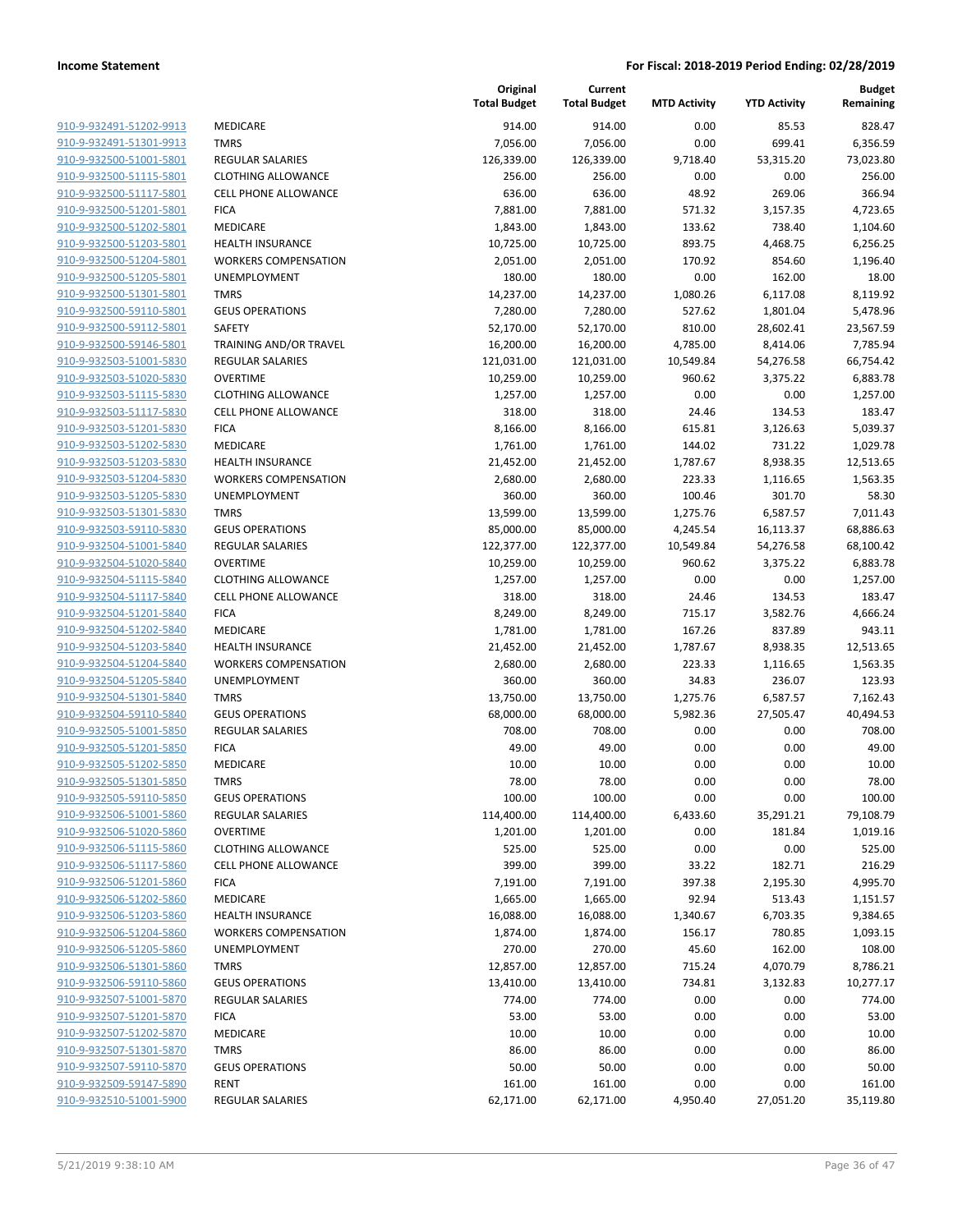|                                                    |                                      | Original<br><b>Total Budget</b> | Current<br><b>Total Budget</b> | <b>MTD Activity</b> | <b>YTD Activity</b> | <b>Budget</b><br>Remaining |
|----------------------------------------------------|--------------------------------------|---------------------------------|--------------------------------|---------------------|---------------------|----------------------------|
| 910-9-932510-51020-5900                            | <b>OVERTIME</b>                      | 10,088.00                       | 10,088.00                      | 234.04              | 1,685.65            | 8,402.35                   |
| 910-9-932510-51102-5900                            | <b>BILINGUAL PAY</b>                 | 600.00                          | 600.00                         | 46.16               | 253.88              | 346.12                     |
| 910-9-932510-51115-5900                            | <b>CLOTHING ALLOWANCE</b>            | 525.00                          | 525.00                         | 0.00                | 0.00                | 525.00                     |
| 910-9-932510-51201-5900                            | <b>FICA</b>                          | 4,517.00                        | 4,517.00                       | 274.24              | 1,554.97            | 2,962.03                   |
| 910-9-932510-51202-5900                            | <b>MEDICARE</b>                      | 910.00                          | 910.00                         | 64.14               | 363.67              | 546.33                     |
| 910-9-932510-51203-5900                            | <b>HEALTH INSURANCE</b>              | 10,725.00                       | 10,725.00                      | 893.75              | 4,468.75            | 6,256.25                   |
| 910-9-932510-51204-5900                            | <b>WORKERS COMPENSATION</b>          | 1,009.00                        | 1,009.00                       | 84.08               | 420.40              | 588.60                     |
| 910-9-932510-51205-5900                            | UNEMPLOYMENT                         | 180.00                          | 180.00                         | 70.38               | 162.00              | 18.00                      |
| 910-9-932510-51301-5900                            | <b>TMRS</b>                          | 7,030.00                        | 7,030.00                       | 578.51              | 3,310.93            | 3,719.07                   |
| 910-9-932510-59205-5900                            | <b>EQUIPMENT MAINTENANCE</b>         | 87,000.00                       | 87,000.00                      | 8,365.63            | 19,791.49           | 67,208.51                  |
| 910-9-932514-51001-5941                            | REGULAR SALARIES                     | 492,457.00                      | 492,457.00                     | 31,409.66           | 169,405.21          | 323,051.79                 |
| 910-9-932514-51020-5941                            | <b>OVERTIME</b>                      | 53,651.00                       | 53,651.00                      | 3,201.36            | 17,420.20           | 36,230.80                  |
| 910-9-932514-51102-5941                            | <b>BILINGUAL PAY</b>                 | 1,185.00                        | 1,185.00                       | 92.32               | 438.52              | 746.48                     |
| 910-9-932514-51115-5941                            | <b>CLOTHING ALLOWANCE</b>            | 5,775.00                        | 5,775.00                       | 0.00                | 0.00                | 5,775.00                   |
| 910-9-932514-51201-5941                            | <b>FICA</b>                          | 33,922.00                       | 33,922.00                      | 2,005.32            | 10,933.73           | 22,988.27                  |
| 910-9-932514-51202-5941                            | MEDICARE                             | 7,160.00                        | 7,160.00                       | 468.98              | 2,557.08            | 4,602.92                   |
| 910-9-932514-51203-5941                            | HEALTH INSURANCE                     | 114,973.00                      | 114,973.00                     | 9,581.08            | 47,905.40           | 67,067.60                  |
| 910-9-932514-51204-5941                            | <b>WORKERS COMPENSATION</b>          | 8,051.00                        | 8,051.00                       | 670.92              | 3,354.60            | 4,696.40                   |
| 910-9-932514-51205-5941                            | UNEMPLOYMENT                         | 1,929.00                        | 1,929.00                       | 473.69              | 1,438.51            | 490.49                     |
| 910-9-932514-51301-5941                            | <b>TMRS</b>                          | 55,288.00                       | 55,288.00                      | 3,835.64            | 21,342.25           | 33,945.75                  |
| 910-9-932514-59275-5941                            | POLES, OH, UG & SERVICES MAINTENANCE | 204,000.00                      | 204,000.00                     | 19,563.93           | 65,132.56           | 138,867.44                 |
| 910-9-932515-51001-5950                            | REGULAR SALARIES                     | 562.00                          | 562.00                         | 0.00                | 0.00                | 562.00                     |
| 910-9-932515-51201-5950                            | <b>FICA</b>                          | 39.00                           | 39.00                          | 0.00                | 0.00                | 39.00                      |
| 910-9-932515-51202-5950                            | MEDICARE                             | 8.00                            | 8.00                           | 0.00                | 0.00                | 8.00                       |
| 910-9-932515-51301-5950                            | <b>TMRS</b>                          | 64.00                           | 64.00                          | 0.00                | 0.00                | 64.00                      |
| 910-9-932515-59282-5950                            | <b>TRANSFORMERS MAINTENANCE</b>      | 7,000.00                        | 7,000.00                       | 0.00                | 2,153.74            | 4,846.26                   |
| 910-9-932516-51001-5960                            | REGULAR SALARIES                     | 12,231.00                       | 12,231.00                      | 652.32              | 4,048.24            | 8,182.76                   |
| 910-9-932516-51020-5960<br>910-9-932516-51201-5960 | <b>OVERTIME</b><br><b>FICA</b>       | 1,337.00<br>840.00              | 1,337.00<br>840.00             | 25.25<br>42.01      | 776.23<br>299.13    | 560.77<br>540.87           |
| 910-9-932516-51202-5960                            | MEDICARE                             | 177.00                          | 177.00                         | 9.82                | 69.96               | 107.04                     |
| 910-9-932516-51205-5960                            | UNEMPLOYMENT                         | 40.00                           | 40.00                          | 4.09                | 16.85               | 23.15                      |
| 910-9-932516-51301-5960                            | <b>TMRS</b>                          | 1,369.00                        | 1,369.00                       | 74.94               | 552.84              | 816.16                     |
| 910-9-932516-59284-5960                            | ST LIGHTING & SIGNALS MAINTENANCE    | 10,000.00                       | 10,000.00                      | 475.01              | 3,744.57            | 6,255.43                   |
| 910-9-932517-51001-5970                            | <b>REGULAR SALARIES</b>              | 59,196.00                       | 59,196.00                      | 2,760.00            | 14,858.40           | 44,337.60                  |
| 910-9-932517-51020-5970                            | <b>OVERTIME</b>                      | 221.00                          | 221.00                         | 0.00                | 50.50               | 170.50                     |
| 910-9-932517-51115-5970                            | <b>CLOTHING ALLOWANCE</b>            | 525.00                          | 525.00                         | 0.00                | 0.00                | 525.00                     |
| 910-9-932517-51201-5970                            | <b>FICA</b>                          | 3,683.00                        | 3,683.00                       | 146.14              | 805.76              | 2,877.24                   |
| 910-9-932517-51202-5970                            | MEDICARE                             | 858.00                          | 858.00                         | 34.18               | 188.44              | 669.56                     |
| 910-9-932517-51203-5970                            | <b>HEALTH INSURANCE</b>              | 10,726.00                       | 10,726.00                      | 893.83              | 4,469.15            | 6,256.85                   |
| 910-9-932517-51204-5970                            | <b>WORKERS COMPENSATION</b>          | 997.00                          | 997.00                         | 83.08               | 415.40              | 581.60                     |
| 910-9-932517-51205-5970                            | UNEMPLOYMENT                         | 176.00                          | 176.00                         | 49.68               | 98.16               | 77.84                      |
| 910-9-932517-51301-5970                            | <b>TMRS</b>                          | 6,629.00                        | 6,629.00                       | 305.26              | 1,701.88            | 4,927.12                   |
| 910-9-932517-59270-5970                            | <b>METERS MAINTENANCE</b>            | 600.00                          | 600.00                         | 0.00                | 0.00                | 600.00                     |
| 910-9-932518-51001-5980                            | <b>REGULAR SALARIES</b>              | 1,826.00                        | 1,826.00                       | 271.80              | 1,569.53            | 256.47                     |
| 910-9-932518-51020-5980                            | <b>OVERTIME</b>                      | 205.00                          | 205.00                         | 0.00                | 194.20              | 10.80                      |
| 910-9-932518-51201-5980                            | <b>FICA</b>                          | 126.00                          | 126.00                         | 16.85               | 109.34              | 16.66                      |
| 910-9-932518-51202-5980                            | MEDICARE                             | 26.00                           | 26.00                          | 3.94                | 25.57               | 0.43                       |
| 910-9-932518-51205-5980                            | UNEMPLOYMENT                         | 9.00                            | 9.00                           | 1.52                | 8.04                | 0.96                       |
| 910-9-932518-51301-5980                            | <b>TMRS</b>                          | 204.00                          | 204.00                         | 30.05               | 201.37              | 2.63                       |
| 910-9-932518-59288-5980                            | <b>VAPOR LIGHTS MAINTENANCE</b>      | 700.00                          | 700.00                         | 33.48               | 237.63              | 462.37                     |
| 910-9-932519-51001-5990                            | <b>REGULAR SALARIES</b>              | 1,229.00                        | 1,229.00                       | 0.00                | 0.00                | 1,229.00                   |
| 910-9-932519-51201-5990                            | <b>FICA</b>                          | 76.00                           | 76.00                          | 0.00                | 0.00                | 76.00                      |
| 910-9-932519-51202-5990                            | MEDICARE                             | 18.00                           | 18.00                          | 0.00                | 0.00                | 18.00                      |
| 910-9-932519-51205-5990                            | <b>UNEMPLOYMENT</b>                  | 4.00                            | 4.00                           | 0.00                | 0.00                | 4.00                       |
| 910-9-932519-51301-5990                            | <b>TMRS</b>                          | 138.00                          | 138.00                         | 0.00                | 0.00                | 138.00                     |
| 910-9-932590-59364-9900                            | <b>POLES</b>                         | 160,000.00                      | 160,000.00                     | 16,174.77           | 57,140.62           | 102,859.38                 |
| 910-9-932590-59365-9900                            | OH CONDUCTOR & DEVICES               | 70,000.00                       | 70,000.00                      | 3,114.45            | 16,502.68           | 53,497.32                  |
| 910-9-932590-59366-9900                            | UG CONDUIT                           | 75,000.00                       | 75,000.00                      | 436.99              | 9,885.42            | 65,114.58                  |
| 910-9-932590-59367-9900                            | <b>UG CONDUCTOR &amp; DEVICES</b>    | 50,000.00                       | 50,000.00                      | 435.46              | 34,360.87           | 15,639.13                  |
|                                                    |                                      |                                 |                                |                     |                     |                            |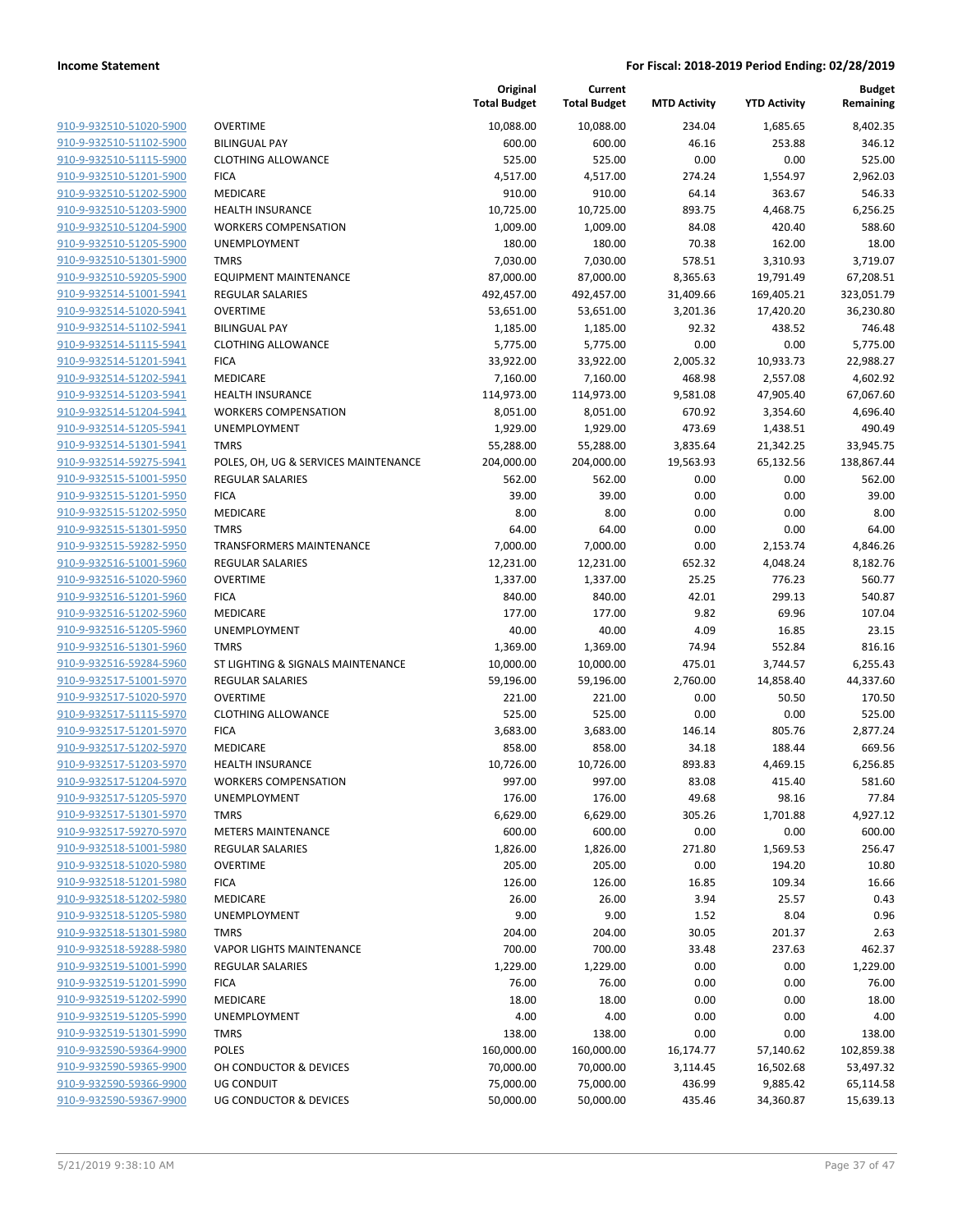|                         |                                      | Original<br><b>Total Budget</b> | Current<br><b>Total Budget</b> | <b>MTD Activity</b> | <b>YTD Activity</b> | <b>Budget</b><br>Remaining |
|-------------------------|--------------------------------------|---------------------------------|--------------------------------|---------------------|---------------------|----------------------------|
| 910-9-932590-59368-9900 | <b>TRANSFORMERS &amp; CAPACITORS</b> | 150,000.00                      | 150,000.00                     | 14,891.13           | 124,879.06          | 25,120.94                  |
| 910-9-932590-59369-9900 | SERVICE CONNECTIONS                  | 45,000.00                       | 45,000.00                      | 0.00                | 27.62               | 44,972.38                  |
| 910-9-932590-59370-9900 | <b>METERS</b>                        | 809,547.00                      | 809,547.00                     | 965.88              | 35,673.25           | 773,873.75                 |
| 910-9-932590-59371-9900 | <b>VAPOR LIGHTS</b>                  | 6,000.00                        | 6,000.00                       | 463.44              | 5,818.32            | 181.68                     |
| 910-9-932590-59375-9900 | STREET LIGHTING & SIGNALS            | 20,000.00                       | 20,000.00                      | 649.46              | 1,840.91            | 18,159.09                  |
| 910-9-932590-59392-9900 | TRANSPORTATION EQUIPMENT             | 189,000.00                      | 189,000.00                     | 0.00                | 141,280.92          | 47,719.08                  |
| 910-9-932590-59396-9900 | POWER OPERATED EQUIPMENT             | 120,000.00                      | 118,132.00                     | 0.00                | 0.00                | 118,132.00                 |
| 910-9-932590-59398-9900 | MISCELLANEOUS EQUIPMENT              | 10,000.00                       | 10,000.00                      | 0.00                | 0.00                | 10,000.00                  |
| 910-9-932591-51001-9914 | <b>REGULAR SALARIES</b>              | 19,515.00                       | 19,515.00                      | 6,333.40            | 27,946.59           | $-8,431.59$                |
| 910-9-932591-51020-9914 | <b>OVERTIME</b>                      | 0.00                            | 0.00                           | 40.53               | 968.13              | $-968.13$                  |
| 910-9-932591-51201-9914 | <b>FICA</b>                          | 1,210.00                        | 1,210.00                       | 395.18              | 1,794.26            | $-584.26$                  |
| 910-9-932591-51202-9914 | MEDICARE                             | 283.00                          | 283.00                         | 92.42               | 419.64              | $-136.64$                  |
| 910-9-932591-51205-9914 | UNEMPLOYMENT                         | 0.00                            | 0.00                           | 45.72               | 140.76              | $-140.76$                  |
| 910-9-932591-51301-9914 | <b>TMRS</b>                          | 2,186.00                        | 2,186.00                       | 551.99              | 2,341.54            | $-155.54$                  |
| 910-9-932592-51001-9915 | REGULAR SALARIES                     | 24,513.00                       | 24,513.00                      | 6,989.92            | 47,036.50           | $-22,523.50$               |
| 910-9-932592-51020-9915 | <b>OVERTIME</b>                      | 0.00                            | 0.00                           | 240.27              | 6,683.10            | $-6,683.10$                |
| 910-9-932592-51201-9915 | <b>FICA</b>                          | 1,520.00                        | 1,520.00                       | 448.27              | 3,332.05            | $-1,812.05$                |
| 910-9-932592-51202-9915 | <b>MEDICARE</b>                      | 356.00                          | 356.00                         | 104.84              | 779.28              | $-423.28$                  |
| 910-9-932592-51205-9915 | <b>UNEMPLOYMENT</b>                  | 0.00                            | 0.00                           | 55.55               | 198.26              | $-198.26$                  |
| 910-9-932592-51301-9915 | <b>TMRS</b>                          | 2,746.00                        | 2,746.00                       | 659.08              | 5,302.79            | $-2,556.79$                |
| 910-9-932593-51001-9916 | <b>REGULAR SALARIES</b>              | 29,382.00                       | 29,382.00                      | 3,400.97            | 18,510.70           | 10,871.30                  |
| 910-9-932593-51020-9916 | <b>OVERTIME</b>                      | 0.00                            | 0.00                           | 736.52              | 2,476.28            | $-2,476.28$                |
| 910-9-932593-51201-9916 | <b>FICA</b>                          | 1,822.00                        | 1,822.00                       | 257.96              | 1,305.57            | 516.43                     |
| 910-9-932593-51202-9916 | MEDICARE                             | 426.00                          | 426.00                         | 60.33               | 305.35              | 120.65                     |
| 910-9-932593-51205-9916 | <b>UNEMPLOYMENT</b>                  | 0.00                            | 0.00                           | 26.65               | 74.57               | $-74.57$                   |
| 910-9-932593-51301-9916 | <b>TMRS</b>                          | 3,291.00                        | 3,291.00                       | 460.17              | 2,416.98            | 874.02                     |
| 910-9-932594-51001-9917 | <b>REGULAR SALARIES</b>              | 13,300.00                       | 13,300.00                      | 2,296.49            | 17,271.63           | $-3,971.63$                |
| 910-9-932594-51020-9917 | <b>OVERTIME</b>                      | 0.00                            | 0.00                           | 226.62              | 3,764.83            | $-3,764.83$                |
| 910-9-932594-51201-9917 | <b>FICA</b>                          | 825.00                          | 825.00                         | 157.94              | 1,311.66            | $-486.66$                  |
| 910-9-932594-51202-9917 | MEDICARE                             | 193.00                          | 193.00                         | 36.94               | 306.78              | $-113.78$                  |
| 910-9-932594-51205-9917 | UNEMPLOYMENT                         | 0.00                            | 0.00                           | 27.60               | 114.64              | $-114.64$                  |
| 910-9-932594-51301-9917 | <b>TMRS</b>                          | 1,490.00                        | 1,490.00                       | 281.79              | 2,425.07            | $-935.07$                  |
| 910-9-932595-51001-9918 | <b>REGULAR SALARIES</b>              | 1,225.00                        | 1,225.00                       | 2,436.65            | 7,618.76            | $-6,393.76$                |
| 910-9-932595-51020-9918 | <b>OVERTIME</b>                      | 0.00                            | 0.00                           | 653.47              | 653.47              | $-653.47$                  |
| 910-9-932595-51201-9918 | <b>FICA</b>                          | 76.00                           | 76.00                          | 191.59              | 512.88              | $-436.88$                  |
| 910-9-932595-51202-9918 | MEDICARE                             | 18.00                           | 18.00                          | 44.80               | 119.94              | $-101.94$                  |
| 910-9-932595-51205-9918 | UNEMPLOYMENT                         | 0.00                            | 0.00                           | 26.86               | 39.76               | $-39.76$                   |
| 910-9-932595-51301-9918 | <b>TMRS</b>                          | 138.00                          | 138.00                         | 341.76              | 941.90              | $-803.90$                  |
| 910-9-932596-51001-9919 | <b>REGULAR SALARIES</b>              | 615.00                          | 615.00                         | 0.00                | 692.01              | $-77.01$                   |
| 910-9-932596-51020-9919 | OVERTIME                             | 0.00                            | 0.00                           | 0.00                | 139.67              | $-139.67$                  |
| 910-9-932596-51201-9919 | <b>FICA</b>                          | 39.00                           | 39.00                          | 0.00                | 51.57               | $-12.57$                   |
| 910-9-932596-51202-9919 | MEDICARE                             | 9.00                            | 9.00                           | 0.00                | 12.06               | $-3.06$                    |
| 910-9-932596-51301-9919 | <b>TMRS</b>                          | 69.00                           | 69.00                          | 0.00                | 96.62               | $-27.62$                   |
| 910-9-932597-51001-9920 | REGULAR SALARIES                     | 2,040.00                        | 2,040.00                       | 380.52              | 1,419.53            | 620.47                     |
| 910-9-932597-51020-9920 | <b>OVERTIME</b>                      | 0.00                            | 0.00                           | 0.00                | 108.68              | $-108.68$                  |
| 910-9-932597-51201-9920 | <b>FICA</b>                          | 127.00                          | 127.00                         | 23.59               | 94.74               | 32.26                      |
| 910-9-932597-51202-9920 | MEDICARE                             | 30.00                           | 30.00                          | 5.51                | 22.15               | 7.85                       |
| 910-9-932597-51205-9920 | <b>UNEMPLOYMENT</b>                  | 0.00                            | 0.00                           | 2.12                | 5.06                | $-5.06$                    |
| 910-9-932597-51301-9920 | <b>TMRS</b>                          | 229.00                          | 229.00                         | 42.08               | 174.52              | 54.48                      |
| 910-9-932598-51001-9921 | REGULAR SALARIES                     | 145.00                          | 145.00                         | 163.08              | 381.74              | $-236.74$                  |
| 910-9-932598-51020-9921 | <b>OVERTIME</b>                      | 0.00                            | 0.00                           | 81.55               | 81.55               | $-81.55$                   |
| 910-9-932598-51201-9921 | <b>FICA</b>                          | 9.00                            | 9.00                           | 15.17               | 28.73               | $-19.73$                   |
| 910-9-932598-51202-9921 | MEDICARE                             | 3.00                            | 3.00                           | 3.55                | 6.73                | $-3.73$                    |
| 910-9-932598-51205-9921 | UNEMPLOYMENT                         | 0.00                            | 0.00                           | 1.37                | 1.37                | $-1.37$                    |
| 910-9-932598-51301-9921 | <b>TMRS</b>                          | 17.00                           | 17.00                          | 27.05               | 52.46               | $-35.46$                   |
| 910-9-932599-51001-9922 | <b>REGULAR SALARIES</b>              | 270.00                          | 270.00                         | 0.00                | 1,812.67            | $-1,542.67$                |
| 910-9-932599-51201-9922 | <b>FICA</b>                          | 17.00                           | 17.00                          | 0.00                | 112.38              | $-95.38$                   |
| 910-9-932599-51202-9922 | MEDICARE                             | 4.00                            | 4.00                           | 0.00                | 26.28               | $-22.28$                   |
| 910-9-932599-51205-9922 | UNEMPLOYMENT                         | 0.00                            | 0.00                           | 0.00                | 32.62               | $-32.62$                   |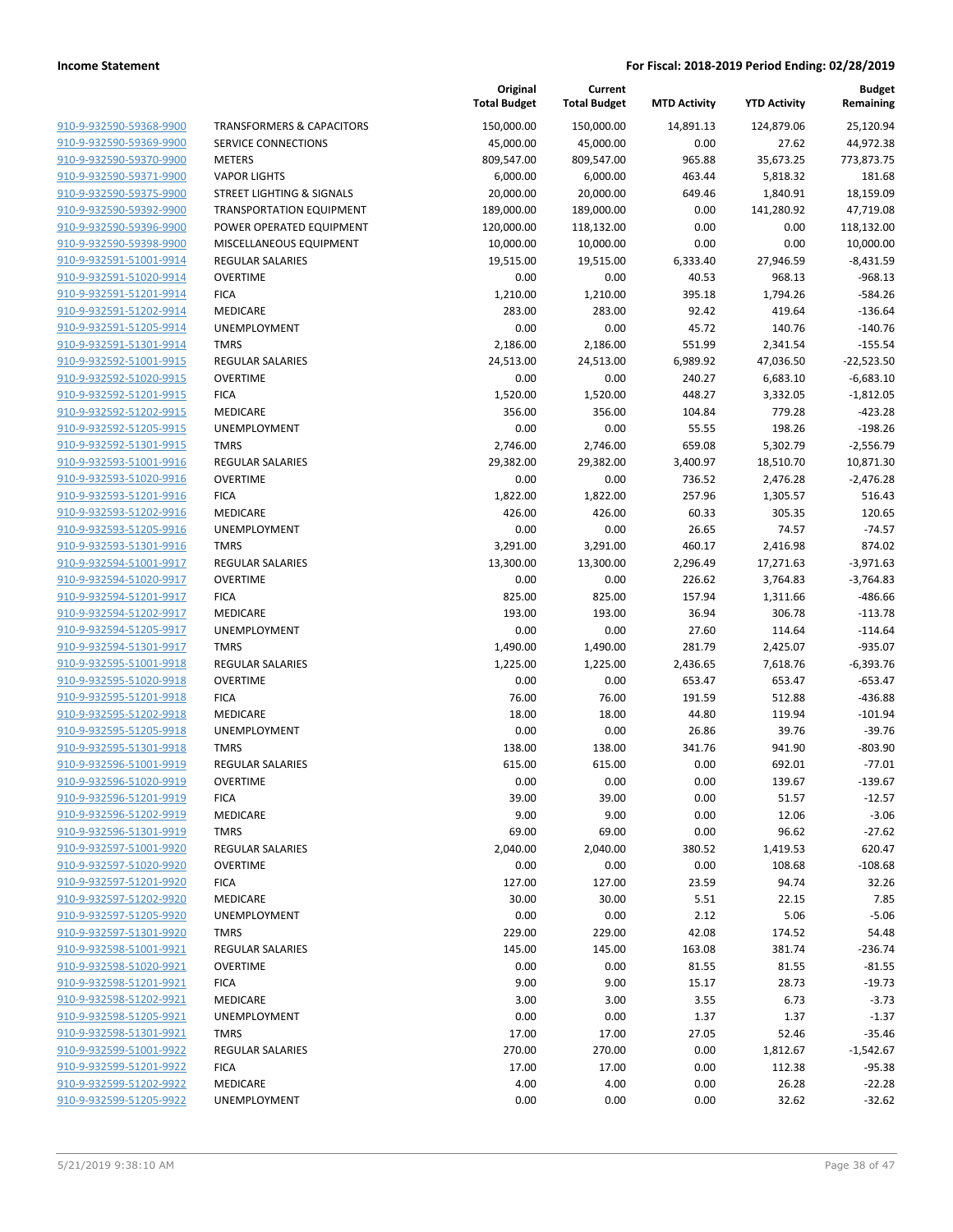|                                                    |                                                            |                       | Original<br><b>Total Budget</b> | Current<br><b>Total Budget</b> | <b>MTD Activity</b> | <b>YTD Activity</b>   | <b>Budget</b><br>Remaining |
|----------------------------------------------------|------------------------------------------------------------|-----------------------|---------------------------------|--------------------------------|---------------------|-----------------------|----------------------------|
|                                                    |                                                            |                       |                                 |                                |                     |                       |                            |
| 910-9-932599-51301-9922                            | <b>TMRS</b>                                                |                       | 31.00                           | 31.00                          | 0.00                | 200.47                | $-169.47$                  |
| 910-9-970000-59703-4030                            | <b>DEPRECIATION EXPENSE</b>                                |                       | 2,957,960.00                    | 2,957,960.00                   | 0.00                | 0.00                  | 2,957,960.00               |
| 910-9-970000-59720-9705<br>910-9-970000-59730-9250 | <b>BANK FEES</b>                                           |                       | 25,000.00                       | 25,000.00<br>1,000.00          | 1,639.79<br>0.00    | 4,329.13              | 20,670.87                  |
| 910-9-970000-59731-9250                            | <b>INVENTORY LOSS/GAIN</b><br><b>GASOLINE LOSSES/GAINS</b> |                       | 1,000.00<br>500.00              | 500.00                         | 0.00                | $-1,694.47$<br>203.34 | 2,694.47<br>296.66         |
| 910-9-970000-59732-9250                            | FUEL OIL LOSSES/GAINS                                      |                       | 500.00                          | 500.00                         | 0.00                | 0.00                  | 500.00                     |
| 910-9-970000-59734-4210                            | ASSET DISPOSAL LOSSES/GAINS                                |                       | 1,000.00                        | 1,000.00                       | 0.00                | 0.00                  | 1,000.00                   |
| 910-9-970000-59750-9260                            | <b>ACCRUED PTO PAY</b>                                     |                       | 125,000.00                      | 125,000.00                     | 4,394.32            | 86,979.20             | 38,020.80                  |
| 910-9-970000-59770-9997                            | CONTINGENCY                                                |                       | 350,000.00                      | 350,000.00                     | 0.00                | 0.00                  | 350,000.00                 |
| 910-9-970000-59771-9997                            | PAYROLL CONTINGENCY                                        |                       | 125,488.00                      | 125,488.00                     | 0.00                | 0.00                  | 125,488.00                 |
| 910-9-970000-59780-9240                            | PROPERTY INSURANCE                                         |                       | 153,000.00                      | 153,000.00                     | 0.00                | 178,571.11            | $-25,571.11$               |
| 910-9-970000-59781-9250                            | <b>LIABILITY INSURANCE</b>                                 |                       | 67,500.00                       | 67,500.00                      | 0.00                | 79,347.42             | $-11,847.42$               |
| 910-9-980000-59841-4280                            | AMORTIZATION OF DISCOUNT                                   |                       | $-42,051.00$                    | $-42,051.00$                   | 0.00                | 0.00                  | $-42,051.00$               |
| 910-9-990000-59901-9270                            | XFER to COG - FRANCHISE FEES                               |                       | 2,776,548.00                    | 2,776,548.00                   | 0.00                | 636,943.97            | 2,139,604.03               |
| 910-9-990000-59902-9200                            | XFER to COG- ADMIN EXPENSES                                |                       | 261,772.00                      | 261,772.00                     | 21,814.33           | 109,071.65            | 152,700.35                 |
| 910-9-990000-59903-4082                            | XFER to COG - PILOT                                        |                       | 326,809.00                      | 326,809.00                     | 0.00                | 326,809.02            | $-0.02$                    |
| 910-9-990000-59912-9999                            | XFER TO 912 - DEBT SERVICE                                 |                       | 8,732,723.00                    | 8,732,723.00                   | 727,726.92          | 3,638,634.60          | 5,094,088.40               |
| 910-9-990000-59926-9330                            | XFER to COG - GARAGE                                       |                       | 69,686.00                       | 69,686.00                      | 5,807.17            | 29,035.85             | 40,650.15                  |
| 910-9-990000-59927-9200                            | XFER to COG - INSURANCE                                    |                       | 18,401.00                       | 18,401.00                      | 1,533.42            | 7,667.10              | 10,733.90                  |
| 910-9-990000-59928-9200                            | XFER to COG - IT                                           |                       | 26,049.00                       | 26,049.00                      | 2,165.50            | 10,827.50             | 15,221.50                  |
| 910-9-990000-59930-9270                            | <b>XFER to GBOD</b>                                        |                       | 555,310.00                      | 555,310.00                     | 0.00                | 127,388.79            | 427,921.21                 |
|                                                    |                                                            | <b>Expense Total:</b> | 61,630,669.69                   | 61,630,669.69                  | 3,867,722.92        | 20,734,773.83         | 40,895,895.86              |
|                                                    | Fund: 910 - ELECTRIC OPERATING FUND Surplus (Deficit):     |                       | -846,694.69                     | -846,694.69                    | 899,553.51          | 2,881,244.11          |                            |
| Fund: 911 - ELECTRIC DEBT REDUCTION                |                                                            |                       |                                 |                                |                     |                       |                            |
| Revenue                                            |                                                            |                       |                                 |                                |                     |                       |                            |
| 911-9-000000-49801-4190                            | <b>INTEREST INCOME</b>                                     |                       | 0.00                            | 0.00                           | $-185.14$           | 2,645.74              | $-2,645.74$                |
|                                                    |                                                            | <b>Revenue Total:</b> | 0.00                            | 0.00                           | $-185.14$           | 2,645.74              | $-2,645.74$                |
|                                                    | Fund: 911 - ELECTRIC DEBT REDUCTION Total:                 |                       | 0.00                            | 0.00                           | $-185.14$           | 2,645.74              |                            |
| Fund: 912 - ELECTRIC DEBT SERVICE                  |                                                            |                       |                                 |                                |                     |                       |                            |
| Revenue                                            |                                                            |                       |                                 |                                |                     |                       |                            |
| 912-9-000000-49710-4999                            | TRANFSER FROM GEUS 910 - ELECTRIC OP                       |                       | 8,732,723.00                    | 8,732,723.00                   | 727,726.92          | 3,638,634.60          | 5,094,088.40               |
|                                                    |                                                            | <b>Revenue Total:</b> | 8,732,723.00                    | 8,732,723.00                   | 727,726.92          | 3,638,634.60          | 5,094,088.40               |
| <b>Expense</b>                                     |                                                            |                       |                                 |                                |                     |                       |                            |
| 912-9-980000-59801-9800                            | PAYING AGENT FEES                                          |                       | 1,000.00                        | 1,000.00                       | 0.00                | 0.00                  | 1,000.00                   |
| 912-9-980000-59810-9800                            | ARBITRAGE                                                  |                       | 5,000.00                        | 5,000.00                       | 0.00                | 4,775.00              | 225.00                     |
| 912-9-980000-59811-9800                            | CONTINUING DISCLOSURE                                      |                       | 1,000.00                        | 1,000.00                       | 0.00                | 0.00                  | 1,000.00                   |
| 912-9-980000-59820-9800                            | <b>SURETY BOND</b>                                         |                       | 800.00                          | 800.00                         | 0.00                | 800.00                | 0.00                       |
| 912-9-980000-59852-9800                            | PRINCIPAL 2008 ISSUE                                       |                       | 515,000.00                      | 515,000.00                     | 515,000.00          | 515,000.00            | 0.00                       |
| 912-9-980000-59853-4270                            | INTEREST 2008 ISSUE                                        |                       | 648,169.00                      | 648,169.00                     | 329,556.26          | 329,556.26            | 318,612.74                 |
| 912-9-980000-59856-9800                            | PRINCIPAL 2010 ISSUE                                       |                       | 1,745,000.00                    | 1,745,000.00                   | 1,745,000.00        | 1,745,000.00          | 0.00                       |
| 912-9-980000-59857-4270                            | INTEREST 2010 ISSUE                                        |                       | 2,542,165.00                    | 2,542,165.00                   | 1,292,895.00        | 1,292,895.00          | 1,249,270.00               |
| 912-9-980000-59858-9800                            | Principal on 2015 Tax-Exempt                               |                       | 2,447,000.00                    | 2,447,000.00                   | 0.00                | 0.00                  | 2,447,000.00               |
| 912-9-980000-59859-4270                            | Interest on 2015 Tax Exempt                                |                       | 20,922.00                       | 20,922.00                      | 0.00                | 0.00                  | 20,922.00                  |
| 912-9-980000-59860-9800                            | Principal on 2015 Taxable                                  |                       | 796,000.00                      | 796,000.00                     | 0.00                | 0.00                  | 796,000.00                 |
| 912-9-980000-59861-4270                            | Interest on 2015 Taxable                                   |                       | 10,667.00                       | 10,667.00                      | 0.00                | 0.00                  | 10,667.00                  |
|                                                    |                                                            | <b>Expense Total:</b> | 8,732,723.00                    | 8,732,723.00                   | 3,882,451.26        | 3,888,026.26          | 4,844,696.74               |
|                                                    | Fund: 912 - ELECTRIC DEBT SERVICE Surplus (Deficit):       |                       | 0.00                            | 0.00                           | -3,154,724.34       | -249,391.66           |                            |
| Fund: 913 - ELECTRIC CONSTRUCTION FUND             |                                                            |                       |                                 |                                |                     |                       |                            |
| Revenue                                            |                                                            |                       |                                 |                                |                     |                       |                            |
| 913-9-000000-49801-4190                            | <b>INTEREST INCOME</b>                                     |                       | 400.00                          | 400.00                         | 95.74               | 910.23                | $-510.23$                  |
|                                                    |                                                            | <b>Revenue Total:</b> | 400.00                          | 400.00                         | 95.74               | 910.23                | $-510.23$                  |
|                                                    | Fund: 913 - ELECTRIC CONSTRUCTION FUND Total:              |                       | 400.00                          | 400.00                         | 95.74               | 910.23                |                            |
| Fund: 950 - CABLE / INTERNET                       |                                                            |                       |                                 |                                |                     |                       |                            |
| Revenue                                            |                                                            |                       |                                 |                                |                     |                       |                            |
|                                                    |                                                            |                       |                                 |                                |                     |                       |                            |
| 950-9-000000-48001-3950                            | <b>CABLE REVENUES</b>                                      |                       | 3,036,210.00                    | 3,036,210.00                   | 223,575.40          | 1,131,517.48          | 1,904,692.52               |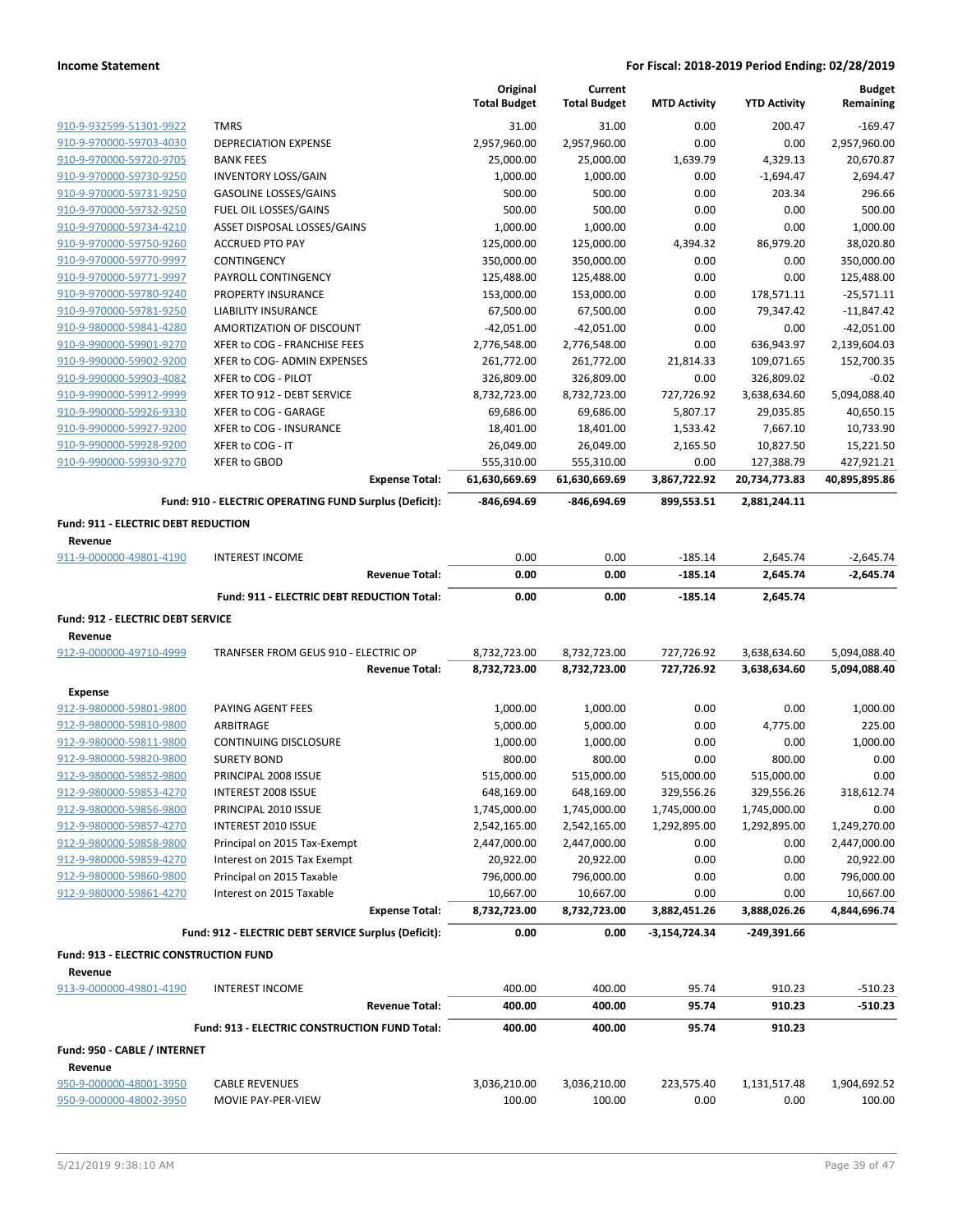|                         |                                                | Original<br><b>Total Budget</b> | Current<br><b>Total Budget</b> | <b>MTD Activity</b> | <b>YTD Activity</b> | <b>Budget</b><br>Remaining |
|-------------------------|------------------------------------------------|---------------------------------|--------------------------------|---------------------|---------------------|----------------------------|
| 950-9-000000-48003-3950 | SET-TOP                                        | 170,000.00                      | 170,000.00                     | 12,483.89           | 62,868.42           | 107,131.58                 |
| 950-9-000000-48030-3950 | <b>CONTRACT CHANNELS</b>                       | 9,600.00                        | 9,600.00                       | 800.00              | 4,000.00            | 5,600.00                   |
| 950-9-000000-48040-3950 | <b>BROADCASTS</b>                              | 600.00                          | 600.00                         | 100.00              | 500.00              | 100.00                     |
| 950-9-000000-48101-3950 | <b>INTERNET REVENUES</b>                       | 2,649,815.00                    | 2,649,815.00                   | 209,676.29          | 1,039,338.66        | 1,610,476.34               |
| 950-9-000000-48201-3950 | LATE CHARGES                                   | 75,000.00                       | 75,000.00                      | 4,200.85            | 27,245.70           | 47,754.30                  |
| 950-9-000000-48202-3950 | <b>SERVICE CHARGES</b>                         | 60,000.00                       | 60,000.00                      | 3,647.64            | 20,094.12           | 39,905.88                  |
| 950-9-000000-48203-3950 | LOST/DAMAGED EQUIPMENT                         | 30,000.00                       | 30,000.00                      | 1,890.00            | 11,020.00           | 18,980.00                  |
| 950-9-000000-48301-3950 | <b>TRANSFER TO COG</b>                         | 299,164.00                      | 299,164.00                     | 22,524.36           | 113,029.10          | 186,134.90                 |
| 950-9-000000-48307-3950 | <b>TRANSFER TO GBOD</b>                        | 59,833.00                       | 59,833.00                      | 4,506.15            | 22,609.69           | 37,223.31                  |
| 950-9-000000-48434-3950 | <b>CHANNEL 34</b>                              | 2,000.00                        | 2,000.00                       | 100.00              | 600.00              | 1,400.00                   |
| 950-9-000000-48488-3950 | <b>AD INSERTIONS</b>                           | 30,000.00                       | 30,000.00                      | 0.00                | 23,757.16           | 6,242.84                   |
| 950-9-000000-48498-3950 | PRODUCTION REVENUES                            | 75.00                           | 75.00                          | 0.00                | 0.00                | 75.00                      |
| 950-9-000000-48501-3950 | <b>CUSTOMER AID TO CONSTRUCTION</b>            | 2,500.00                        | 2,500.00                       | 0.00                | 0.00                | 2,500.00                   |
| 950-9-000000-48502-3950 | OTHER REIMBURSEMENTS                           | 500.00                          | 500.00                         | 0.00                | 0.00                | 500.00                     |
| 950-9-000000-48503-3950 | FIBER MAINTENANCE FEES                         | 2,772.00                        | 2,772.00                       | 0.00                | 0.00                | 2,772.00                   |
| 950-9-000000-48801-4190 | <b>INTEREST INCOME</b>                         | 2,000.00                        | 2,000.00                       | 1,049.65            | 9,618.25            | $-7,618.25$                |
| 950-9-000000-48991-3950 | <b>GEUS ELECTRIC PAYMENT FOR INTERNET</b>      | 38,000.00                       | 38,000.00                      | 38,000.00           | 38,000.00           | 0.00                       |
| 950-9-000000-48993-3950 | GEUS ELECTRIC PAYMENT FOR PUBLIC SVC           | 15,000.00                       | 15,000.00                      | 15,000.00           | 15,000.00           | 0.00                       |
| 950-9-000000-48994-3950 | LEASE OF DARK FIBER                            | 206,520.00                      | 206,520.00                     | 206,520.00          | 206,520.00          | 0.00                       |
| 950-9-000000-48995-3950 | <b>COLOCATION FOR SCADA &amp; PHONE SYSTEM</b> | 20,000.00                       | 20,000.00                      | 19,958.00           | 19,958.00           | 42.00                      |
|                         | <b>Revenue Total:</b>                          | 6,709,689.00                    | 6,709,689.00                   | 764,032.23          | 2,745,676.58        | 3,964,012.42               |
| <b>Expense</b>          |                                                |                                 |                                |                     |                     |                            |
| 950-9-951050-51001-8500 | <b>REGULAR SALARIES</b>                        | 64,293.00                       | 64,293.00                      | 4,945.60            | 27,090.80           | 37,202.20                  |
| 950-9-951050-51115-8500 | <b>CLOTHING ALLOWANCE</b>                      | 123.00                          | 123.00                         | 0.00                | 0.00                | 123.00                     |
| 950-9-951050-51116-8500 | <b>CAR ALLOWANCE</b>                           | 975.00                          | 975.00                         | 150.00              | 825.00              | 150.00                     |
| 950-9-951050-51117-8500 | <b>CELL PHONE ALLOWANCE</b>                    | 312.00                          | 312.00                         | 24.00               | 132.00              | 180.00                     |
| 950-9-951050-51201-8500 | <b>FICA</b>                                    | 4,071.00                        | 4,071.00                       | 260.06              | 1,462.97            | 2,608.03                   |
| 950-9-951050-51202-8500 | MEDICARE                                       | 952.00                          | 952.00                         | 60.82               | 342.16              | 609.84                     |
| 950-9-951050-51203-8500 | <b>HEALTH INSURANCE</b>                        | 6,436.00                        | 6,436.00                       | 536.33              | 2,681.65            | 3,754.35                   |
| 950-9-951050-51204-8500 | <b>WORKERS COMPENSATION</b>                    | 1,044.00                        | 1,044.00                       | 87.00               | 435.00              | 609.00                     |
| 950-9-951050-51205-8500 | UNEMPLOYMENT                                   | 108.00                          | 108.00                         | 4.02                | 96.18               | 11.82                      |
| 950-9-951050-51301-8500 | <b>TMRS</b>                                    | 7,353.00                        | 7,353.00                       | 566.24              | 3,201.78            | 4,151.22                   |
| 950-9-951050-59110-8500 | <b>GEUS OPERATIONS</b>                         | 115,000.00                      | 115,000.00                     | 3,297.58            | 28,693.48           | 86,306.52                  |
| 950-9-951050-59141-8500 | <b>UTILITY BILLS</b>                           | 69,600.00                       | 69,600.00                      | 7,062.55            | 33,637.98           | 35,962.02                  |
| 950-9-951050-59191-8500 | POLE USE                                       | 18,800.00                       | 18,800.00                      | 18,800.00           | 18,800.00           | 0.00                       |
| 950-9-951051-51001-8510 | <b>REGULAR SALARIES</b>                        | 68,204.00                       | 68,204.00                      | 5,184.41            | 28,467.89           | 39,736.11                  |
| 950-9-951051-51020-8510 | <b>OVERTIME</b>                                | 4,919.00                        | 4,919.00                       | 6.27                | 251.01              | 4,667.99                   |
| 950-9-951051-51117-8510 | <b>CELL PHONE ALLOWANCE</b>                    | 432.00                          | 432.00                         | 33.22               | 182.71              | 249.29                     |
| 950-9-951051-51201-8510 | <b>FICA</b>                                    | 4,561.00                        | 4,561.00                       | 316.94              | 1,739.90            | 2,821.10                   |
| 950-9-951051-51202-8510 | MEDICARE                                       | 996.00                          | 996.00                         | 74.13               | 406.91              | 589.09                     |
| 950-9-951051-51203-8510 | <b>HEALTH INSURANCE</b>                        | 21,450.00                       | 21,450.00                      | 1,787.50            | 8,937.50            | 12,512.50                  |
| 950-9-951051-51204-8510 | <b>WORKERS COMPENSATION</b>                    | 1,107.00                        | 1,107.00                       | 92.25               | 461.25              | 645.75                     |
| 950-9-951051-51205-8510 | UNEMPLOYMENT                                   | 360.00                          | 360.00                         | 94.03               | 188.84              | 171.16                     |
| 950-9-951051-51301-8510 | <b>TMRS</b>                                    | 7,687.00                        | 7,687.00                       | 577.76              | 3,299.62            | 4,387.38                   |
| 950-9-951051-59110-8510 | <b>GEUS OPERATIONS</b>                         | 12,000.00                       | 12,000.00                      | 15.50               | 904.24              | 11,095.76                  |
| 950-9-951051-59151-8510 | <b>BASIC PROGRAM EXPENSE</b>                   | 2,891,854.00                    | 2,891,854.00                   | 220,015.34          | 841,575.36          | 2,050,278.64               |
| 950-9-951051-59152-8510 | PREMIUM PROGRAM EXPENSE                        | 78,842.00                       | 78,842.00                      | 6,747.01            | 26,283.19           | 52,558.81                  |
| 950-9-951051-59154-8510 | <b>TIVO Fees</b>                               | 37,907.00                       | 37,907.00                      | 2,660.80            | 12,053.90           | 25,853.10                  |
| 950-9-951051-59155-8510 | OTHER PROGRAM EXPENSE                          | 7,500.00                        | 7,500.00                       | 1,425.21            | 1,425.21            | 6,074.79                   |
| 950-9-951052-51001-8520 | <b>REGULAR SALARIES</b>                        | 66,363.00                       | 66,363.00                      | 5,104.80            | 27,970.56           | 38,392.44                  |
| 950-9-951052-51115-8520 | <b>CLOTHING ALLOWANCE</b>                      | 123.00                          | 123.00                         | 0.00                | 0.00                | 123.00                     |
| 950-9-951052-51116-8520 | <b>CAR ALLOWANCE</b>                           | 975.00                          | 975.00                         | 0.00                | 0.00                | 975.00                     |
| 950-9-951052-51117-8520 | <b>CELL PHONE ALLOWANCE</b>                    | 408.00                          | 408.00                         | 31.36               | 172.48              | 235.52                     |
| 950-9-951052-51201-8520 | <b>FICA</b>                                    | 4,205.00                        | 4,205.00                       | 318.44              | 1,744.86            | 2,460.14                   |
| 950-9-951052-51202-8520 | MEDICARE                                       | 983.00                          | 983.00                         | 74.48               | 408.09              | 574.91                     |
| 950-9-951052-51203-8520 | <b>HEALTH INSURANCE</b>                        | 7,508.00                        | 7,508.00                       | 625.67              | 3,128.35            | 4,379.65                   |
| 950-9-951052-51204-8520 | <b>WORKERS COMPENSATION</b>                    | 1,078.00                        | 1,078.00                       | 89.83               | 449.15              | 628.85                     |
| 950-9-951052-51205-8520 | UNEMPLOYMENT                                   | 126.00                          | 126.00                         | 14.80               | 107.26              | 18.74                      |
| 950-9-951052-51301-8520 | <b>TMRS</b>                                    | 7,596.00                        | 7,596.00                       | 568.06              | 3,212.71            | 4,383.29                   |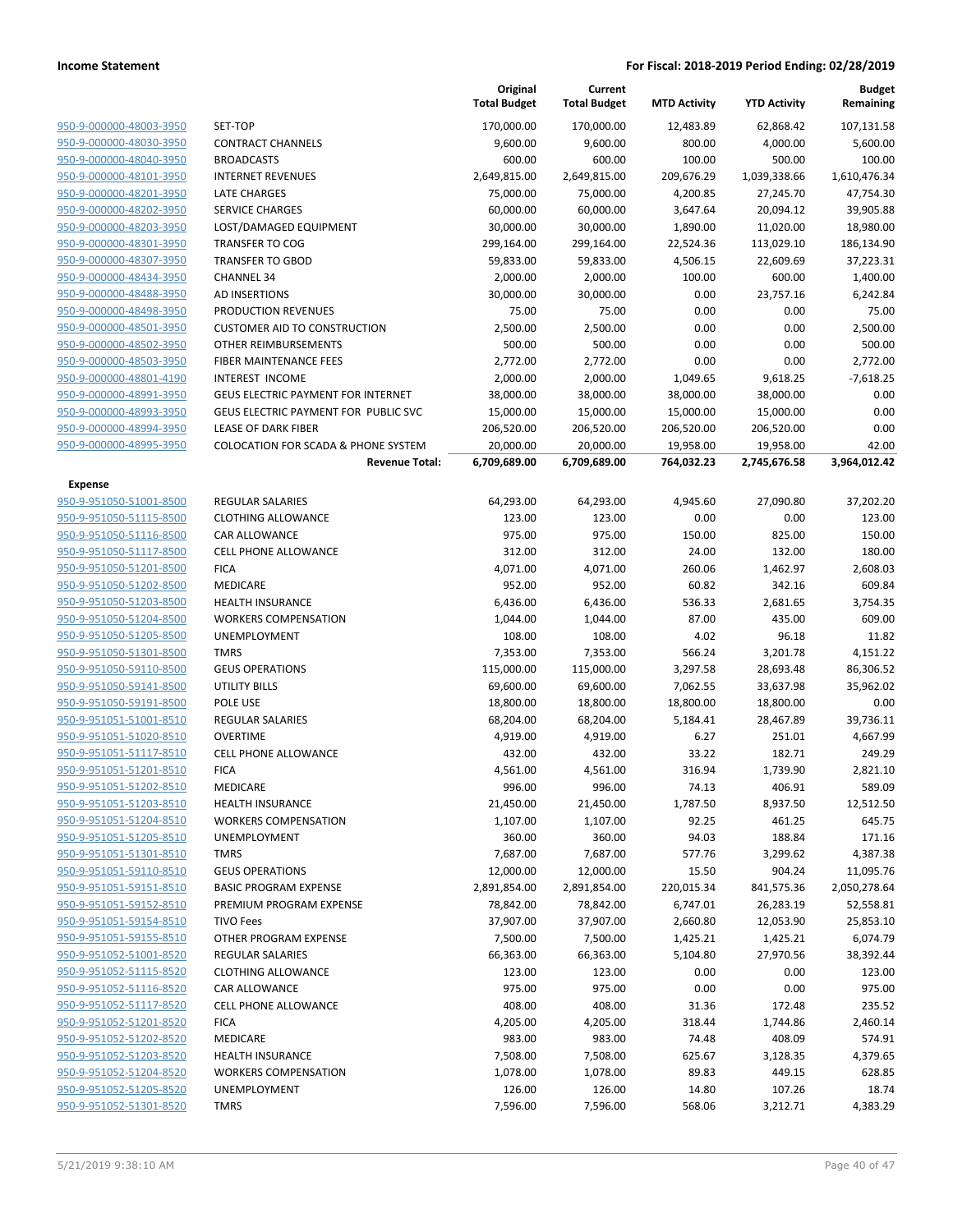| 950-9-951052-59110-8520        |
|--------------------------------|
| 950-9-951052-59150-8520        |
| 950-9-951053-51001-8530        |
| <u>950-9-951053-51020-8530</u> |
| 950-9-951053-51117-8530        |
| 950-9-951053-51201-8530        |
| 950-9-951053-51202-8530        |
| 950-9-951053-51203-8530        |
| 950-9-951053-51204-8530        |
| 950-9-951053-51205-8530        |
| 950-9-951053-51301-8530        |
| 950-9-951053-59110-8530        |
| 950-9-951053-59160-8530        |
| <u>950-9-951053-59164-8530</u> |
| 950-9-951054-51001-8540        |
| 950-9-951054-51020-8540        |
| 950-9-951054-51117-8540        |
|                                |
| 950-9-951054-51201-8540        |
| 950-9-951054-51202-8540        |
| 950-9-951054-51203-8540        |
| 950-9-951054-51204-8540        |
| 950-9-951054-51205-8540        |
| 950-9-951054-51301-8540        |
| 950-9-951054-59110-8540        |
| <u>950-9-951055-51001-8550</u> |
| 950-9-951055-51020-8550        |
| 950-9-951055-51102-8550        |
| 950-9-951055-51115-8550        |
| 950-9-951055-51116-8550        |
| <u>950-9-951055-51117-8550</u> |
| 950-9-951055-51201-8550        |
| 950-9-951055-51202-8550        |
| 950-9-951055-51203-8550        |
| 950-9-951055-51204-8550        |
| <u>950-9-951055-51205-8550</u> |
| 950-9-951055-51301-8550        |
| 950-9-951055-59110-8550        |
| 950-9-951055-59112-8550        |
|                                |
| <u>950-9-951055-59158-8550</u> |
| <u>950-9-951060-51001-8600</u> |
| 950-9-951060-51011-8600        |
| <u>950-9-951060-51020-8600</u> |
| 950-9-951060-51115-8600        |
| 950-9-951060-51116-8600        |
| <u>950-9-951060-51117-8600</u> |
| 950-9-951060-51201-8600        |
| 950-9-951060-51202-8600        |
| 950-9-951060-51203-8600        |
| <u>950-9-951060-51204-8600</u> |
| <u>950-9-951060-51205-8600</u> |
| <u>950-9-951060-51301-8600</u> |
| 950-9-951060-59201-8600        |
| 950-9-951060-59205-8600        |
| <u>950-9-951060-59231-8600</u> |
| <u>950-9-951060-59235-8600</u> |
| <u>950-9-951061-51001-8610</u> |
|                                |
| <u>950-9-951061-51011-8610</u> |
| 950-9-951061-51020-8610        |
| <u>950-9-951061-51115-8610</u> |

| <b>GEUS OPERATIONS</b>                              |
|-----------------------------------------------------|
| <b>ISP SERVICE EXPENSE</b>                          |
| <b>REGULAR SALARIES</b>                             |
| <b>OVERTIME</b>                                     |
| <b>CELL PHONE ALLOWANCE</b>                         |
| <b>FICA</b>                                         |
| <b>MEDICARE</b>                                     |
| <b>HEALTH INSURANCE</b>                             |
| <b>WORKERS COMPENSATION</b>                         |
| <b>UNEMPLOYMENT</b>                                 |
| <b>TMRS</b>                                         |
| <b>GEUS OPERATIONS</b>                              |
| <b>ADVERTISING</b>                                  |
| <b>CONSUMER INFORMATION</b>                         |
| <b>REGULAR SALARIES</b>                             |
| <b>OVERTIME</b>                                     |
| <b>CELL PHONE ALLOWANCE</b>                         |
| <b>FICA</b>                                         |
| <b>MEDICARE</b>                                     |
| <b>HEALTH INSURANCE</b>                             |
| <b>WORKERS COMPENSATION</b>                         |
| <b>UNEMPLOYMENT</b>                                 |
| <b>TMRS</b>                                         |
| <b>GEUS OPERATIONS</b>                              |
| <b>REGULAR SALARIES</b>                             |
| OVERTIME                                            |
| <b>BILINGUAL PAY</b>                                |
| <b>CLOTHING ALLOWANCE</b>                           |
| <b>CAR ALLOWANCE</b>                                |
| CELL PHONE ALLOWANCE                                |
| <b>FICA</b>                                         |
| <b>MEDICARE</b>                                     |
| <b>HEALTH INSURANCE</b>                             |
| <b>WORKERS COMPENSATION</b>                         |
| <b>UNEMPLOYMENT</b>                                 |
| <b>TMRS</b>                                         |
| <b>GEUS OPERATIONS</b>                              |
| <b>SAFETY</b>                                       |
| C/I BILLING                                         |
| <b>REGULAR SALARIES</b>                             |
| PART TIME TEMPORARY                                 |
| OVERTIME                                            |
| <b>CLOTHING ALLOWANCE</b>                           |
| <b>CAR ALLOWANCE</b><br><b>CELL PHONE ALLOWANCE</b> |
| <b>FICA</b>                                         |
| <b>MEDICARE</b>                                     |
| <b>HEALTH INSURANCE</b>                             |
| <b>WORKERS COMPENSATION</b>                         |
| <b>UNEMPLOYMENT</b>                                 |
| <b>TMRS</b>                                         |
| <b>BUILDINGS MAINTNANCE</b>                         |
| <b>EQUIPMENT MAINTENANCE</b>                        |
| <b>CABLE PLANT MAINTENANCE</b>                      |
| FIBER OPTICS PLANT MAINTENANCE                      |
| <b>REGULAR SALARIES</b>                             |
| PART TIME TEMPORARY                                 |
| <b>OVERTIME</b>                                     |
| <b>CLOTHING ALLOWANCE</b>                           |

|                                                    |                                       | Original<br><b>Total Budget</b> | Current<br><b>Total Budget</b> | <b>MTD Activity</b> | <b>YTD Activity</b> | <b>Budget</b><br>Remaining |
|----------------------------------------------------|---------------------------------------|---------------------------------|--------------------------------|---------------------|---------------------|----------------------------|
| 950-9-951052-59110-8520                            | <b>GEUS OPERATIONS</b>                | 120,000.00                      | 120,000.00                     | 2,837.41            | 12,114.72           | 107,885.28                 |
| 950-9-951052-59150-8520                            | <b>ISP SERVICE EXPENSE</b>            | 722,640.00                      | 722,640.00                     | 59,124.50           | 309,439.00          | 413,201.00                 |
| 950-9-951053-51001-8530                            | <b>REGULAR SALARIES</b>               | 49,587.00                       | 49,587.00                      | 3,617.72            | 20,662.85           | 28,924.15                  |
| 950-9-951053-51020-8530                            | <b>OVERTIME</b>                       | 3,576.00                        | 3,576.00                       | 9.02                | 96.76               | 3,479.24                   |
| 950-9-951053-51117-8530                            | <b>CELL PHONE ALLOWANCE</b>           | 432.00                          | 432.00                         | 33.22               | 182.71              | 249.29                     |
| 950-9-951053-51201-8530                            | <b>FICA</b>                           | 3,323.00                        | 3,323.00                       | 226.47              | 1,296.18            | 2,026.82                   |
| 950-9-951053-51202-8530                            | MEDICARE                              | 725.00                          | 725.00                         | 52.96               | 303.12              | 421.88                     |
| 950-9-951053-51203-8530                            | <b>HEALTH INSURANCE</b>               | 10,725.00                       | 10,725.00                      | 893.75              | 4,468.75            | 6,256.25                   |
| 950-9-951053-51204-8530                            | <b>WORKERS COMPENSATION</b>           | 805.00                          | 805.00                         | 67.08               | 335.40              | 469.60                     |
| 950-9-951053-51205-8530                            | UNEMPLOYMENT                          | 180.00                          | 180.00                         | 65.88               | 135.51              | 44.49                      |
| 950-9-951053-51301-8530                            | <b>TMRS</b>                           | 5,602.00                        | 5,602.00                       | 404.79              | 2,391.36            | 3,210.64                   |
| 950-9-951053-59110-8530                            | <b>GEUS OPERATIONS</b>                | 3,000.00                        | 3,000.00                       | 602.58              | 980.15              | 2,019.85                   |
| 950-9-951053-59160-8530                            | ADVERTISING                           | 27,800.00                       | 27,800.00                      | 2,042.60            | 4,847.58            | 22,952.42                  |
| 950-9-951053-59164-8530                            | <b>CONSUMER INFORMATION</b>           | 3,500.00                        | 3,500.00                       | 0.00                | 0.00                | 3,500.00                   |
| 950-9-951054-51001-8540                            | <b>REGULAR SALARIES</b>               | 171,486.00                      | 171,486.00                     | 13,524.07           | 74,159.11           | 97,326.89                  |
| 950-9-951054-51020-8540                            | <b>OVERTIME</b>                       | 3,043.00                        | 3,043.00                       | 19.23               | 508.09              | 2,534.91                   |
| 950-9-951054-51117-8540                            | <b>CELL PHONE ALLOWANCE</b>           | 216.00                          | 216.00                         | 16.62               | 91.41               | 124.59                     |
| 950-9-951054-51201-8540                            | <b>FICA</b>                           | 10,834.00                       | 10,834.00                      | 788.55              | 4,378.41            | 6,455.59                   |
| 950-9-951054-51202-8540                            | MEDICARE                              | 2,491.00                        | 2,491.00                       | 184.42              | 1,023.99            | 1,467.01                   |
| 950-9-951054-51203-8540                            | <b>HEALTH INSURANCE</b>               | 48,263.00                       | 48,263.00                      | 4,021.92            | 20,109.60           | 28,153.40                  |
| 950-9-951054-51204-8540                            | <b>WORKERS COMPENSATION</b>           | 2,785.00                        | 2,785.00                       | 232.08              | 1,160.40            | 1,624.60                   |
| 950-9-951054-51205-8540                            | UNEMPLOYMENT                          | 810.00                          | 810.00                         | 244.07              | 489.86              | 320.14                     |
| 950-9-951054-51301-8540                            | <b>TMRS</b>                           | 19,230.00                       | 19,230.00                      | 1,499.73            | 8,534.53            | 10,695.47                  |
| 950-9-951054-59110-8540                            | <b>GEUS OPERATIONS</b>                | 8,000.00                        | 8,000.00                       | 928.32              | 3,326.35            | 4,673.65                   |
| 950-9-951055-51001-8550                            | <b>REGULAR SALARIES</b>               | 126,422.00                      | 126,422.00                     | 9,142.15            | 52,320.63           | 74,101.37                  |
| 950-9-951055-51020-8550                            | <b>OVERTIME</b>                       | 3,145.00                        | 3,145.00                       | 250.88              | 1,561.33            | 1,583.67                   |
| 950-9-951055-51102-8550                            | <b>BILINGUAL PAY</b>                  | 90.00                           | 90.00                          | 0.00                | 0.00                | 90.00                      |
| 950-9-951055-51115-8550                            | <b>CLOTHING ALLOWANCE</b>             | 42.00                           | 42.00                          | 0.00                | 0.00                | 42.00                      |
| 950-9-951055-51116-8550<br>950-9-951055-51117-8550 | CAR ALLOWANCE<br>CELL PHONE ALLOWANCE | 1,400.00<br>503.00              | 1,400.00<br>503.00             | 0.00<br>38.70       | 0.00<br>212.85      | 1,400.00<br>290.15         |
| 950-9-951055-51201-8550                            | <b>FICA</b>                           | 7,402.00                        |                                | 584.77              | 2,831.62            | 4,570.38                   |
| 950-9-951055-51202-8550                            | MEDICARE                              |                                 | 7,402.00                       | 136.76              | 784.36              |                            |
| 950-9-951055-51203-8550                            | <b>HEALTH INSURANCE</b>               | 1,866.00<br>19,842.00           | 1,866.00<br>19,842.00          | 1,653.50            | 8,267.50            | 1,081.64<br>11,574.50      |
| 950-9-951055-51204-8550                            | <b>WORKERS COMPENSATION</b>           | 2,053.00                        | 2,053.00                       | 171.08              | 855.40              | 1,197.60                   |
| 950-9-951055-51205-8550                            | UNEMPLOYMENT                          | 333.00                          | 333.00                         | 81.75               | 236.86              | 96.14                      |
| 950-9-951055-51301-8550                            | <b>TMRS</b>                           | 14,388.00                       | 14,388.00                      | 1,043.13            | 6,177.80            | 8,210.20                   |
| 950-9-951055-59110-8550                            | <b>GEUS OPERATIONS</b>                | 7,200.00                        | 7,200.00                       | 417.17              | 2,580.76            | 4,619.24                   |
| 950-9-951055-59112-8550                            | SAFETY                                | 2,000.00                        | 2,000.00                       | 0.00                | 0.00                | 2,000.00                   |
| 950-9-951055-59158-8550                            | C/I BILLING                           | 42,500.00                       | 42,500.00                      | 0.00                | 42,027.96           | 472.04                     |
| 950-9-951060-51001-8600                            | <b>REGULAR SALARIES</b>               | 197,614.00                      | 197,614.00                     | 15,015.84           | 82,049.05           | 115,564.95                 |
| 950-9-951060-51011-8600                            | PART TIME TEMPORARY                   | 4,028.00                        | 4,028.00                       | 0.00                | 0.00                | 4,028.00                   |
| 950-9-951060-51020-8600                            | <b>OVERTIME</b>                       | 12,725.00                       | 12,725.00                      | 443.73              | 3,117.47            | 9,607.53                   |
| 950-9-951060-51115-8600                            | <b>CLOTHING ALLOWANCE</b>             | 2,079.00                        | 2,079.00                       | 0.00                | 0.00                | 2,079.00                   |
| 950-9-951060-51116-8600                            | CAR ALLOWANCE                         | 1,950.00                        | 1,950.00                       | 300.00              | 1,650.00            | 300.00                     |
| 950-9-951060-51117-8600                            | CELL PHONE ALLOWANCE                  | 1,731.00                        | 1,731.00                       | 116.32              | 639.76              | 1,091.24                   |
| 950-9-951060-51201-8600                            | <b>FICA</b>                           | 13,544.00                       | 13,544.00                      | 850.91              | 4,832.04            | 8,711.96                   |
| 950-9-951060-51202-8600                            | MEDICARE                              | 2,984.00                        | 2,984.00                       | 199.00              | 1,130.07            | 1,853.93                   |
| 950-9-951060-51203-8600                            | <b>HEALTH INSURANCE</b>               | 45,583.00                       | 45,583.00                      | 3,798.58            | 18,992.90           | 26,590.10                  |
| 950-9-951060-51204-8600                            | <b>WORKERS COMPENSATION</b>           | 3,560.00                        | 3,560.00                       | 296.67              | 1,483.35            | 2,076.65                   |
| 950-9-951060-51205-8600                            | <b>UNEMPLOYMENT</b>                   | 768.00                          | 768.00                         | 222.76              | 510.70              | 257.30                     |
| 950-9-951060-51301-8600                            | <b>TMRS</b>                           | 23,043.00                       | 23,043.00                      | 1,697.75            | 9,653.92            | 13,389.08                  |
| 950-9-951060-59201-8600                            | <b>BUILDINGS MAINTNANCE</b>           | 23,000.00                       | 23,000.00                      | 990.00              | 16,267.66           | 6,732.34                   |
| 950-9-951060-59205-8600                            | <b>EQUIPMENT MAINTENANCE</b>          | 10,000.00                       | 10,000.00                      | 5,710.95            | 7,648.22            | 2,351.78                   |
| 950-9-951060-59231-8600                            | <b>CABLE PLANT MAINTENANCE</b>        | 30,000.00                       | 30,000.00                      | 0.00                | 2,050.42            | 27,949.58                  |
| 950-9-951060-59235-8600                            | FIBER OPTICS PLANT MAINTENANCE        | 20,000.00                       | 20,000.00                      | 0.00                | 0.00                | 20,000.00                  |
| 950-9-951061-51001-8610                            | <b>REGULAR SALARIES</b>               | 197,614.00                      | 197,614.00                     | 15,015.84           | 82,048.55           | 115,565.45                 |
| 950-9-951061-51011-8610                            | PART TIME TEMPORARY                   | 12,083.00                       | 12,083.00                      | 0.00                | 0.00                | 12,083.00                  |
| 950-9-951061-51020-8610                            | <b>OVERTIME</b>                       | 12,725.00                       | 12,725.00                      | 442.59              | 3,114.07            | 9,610.93                   |
| 950-9-951061-51115-8610                            | <b>CLOTHING ALLOWANCE</b>             | 2,079.00                        | 2,079.00                       | 0.00                | 0.00                | 2,079.00                   |
|                                                    |                                       |                                 |                                |                     |                     |                            |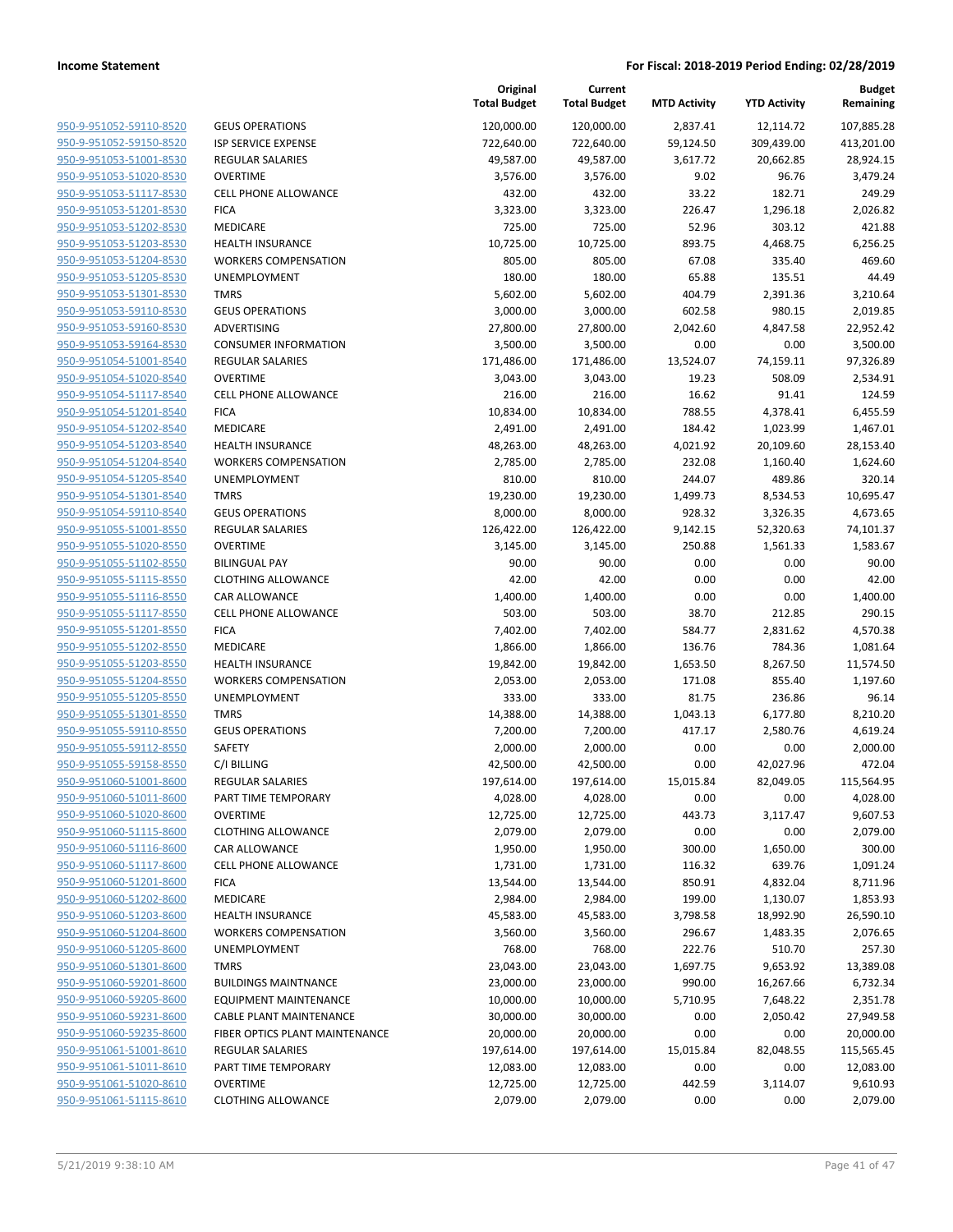|                         |                                                 | Original<br><b>Total Budget</b> | Current<br><b>Total Budget</b> | <b>MTD Activity</b> | <b>YTD Activity</b> | <b>Budget</b><br>Remaining |
|-------------------------|-------------------------------------------------|---------------------------------|--------------------------------|---------------------|---------------------|----------------------------|
| 950-9-951061-51116-8610 | <b>CAR ALLOWANCE</b>                            | 1,950.00                        | 1,950.00                       | 0.00                | 0.00                | 1,950.00                   |
| 950-9-951061-51117-8610 | <b>CELL PHONE ALLOWANCE</b>                     | 1,731.00                        | 1,731.00                       | 116.24              | 639.32              | 1,091.68                   |
| 950-9-951061-51201-8610 | <b>FICA</b>                                     | 14,044.00                       | 14,044.00                      | 943.69              | 5,214.57            | 8,829.43                   |
| 950-9-951061-51202-8610 | <b>MEDICARE</b>                                 | 3,101.00                        | 3,101.00                       | 220.70              | 1,219.55            | 1,881.45                   |
| 950-9-951061-51203-8610 | <b>HEALTH INSURANCE</b>                         | 50,946.00                       | 50,946.00                      | 4,245.50            | 21,227.50           | 29,718.50                  |
| 950-9-951061-51204-8610 | <b>WORKERS COMPENSATION</b>                     | 3,691.00                        | 3,691.00                       | 307.58              | 1,537.90            | 2,153.10                   |
| 950-9-951061-51205-8610 | <b>UNEMPLOYMENT</b>                             | 858.00                          | 858.00                         | 175.14              | 457.67              | 400.33                     |
| 950-9-951061-51301-8610 | <b>TMRS</b>                                     | 23,945.00                       | 23,945.00                      | 1,664.43            | 9,465.02            | 14,479.98                  |
| 950-9-951061-59205-8610 | <b>EQUIPMENT MAINTENANCE</b>                    | 2,500.00                        | 2,500.00                       | 0.00                | 0.00                | 2,500.00                   |
| 950-9-951061-59233-8610 | <b>INTERNET PLANT MAINTENANCE</b>               | 6,000.00                        | 6,000.00                       | 0.00                | 0.00                | 6,000.00                   |
| 950-9-951090-59510-9900 | HEADEND, TRUNK & DISTRIBUTION SYSTEM            | 100,000.00                      | 100,000.00                     | 0.00                | 0.00                | 100,000.00                 |
| 950-9-951090-59511-9900 | <b>HEADEND EQUIPMENT</b>                        | 80,000.00                       | 80,000.00                      | 0.00                | 24,056.96           | 55,943.04                  |
| 950-9-951090-59512-9900 | <b>DROPS</b>                                    | 100,000.00                      | 100,000.00                     | 3,605.45            | 28,783.50           | 71,216.50                  |
| 950-9-951090-59590-9900 | <b>STRUCTURES &amp; IMPROVEMENTS</b>            | 0.00                            | 0.00                           | 0.00                | 77,244.50           | $-77,244.50$               |
| 950-9-951090-59595-9900 | <b>LABORATORY EQUIPMENT</b>                     | 15,000.00                       | 15,000.00                      | 0.00                | 0.00                | 15,000.00                  |
| 950-9-951091-51001-9958 | <b>REGULAR SALARIES</b>                         | 35,000.00                       | 35,000.00                      | 2,056.70            | 11,177.38           | 23,822.62                  |
| 950-9-951091-51020-9958 | <b>OVERTIME</b>                                 | 0.00                            | 0.00                           | 113.42              | 788.96              | $-788.96$                  |
| 950-9-951091-51201-9958 | <b>FICA</b>                                     | 2,170.00                        | 2,170.00                       | 135.79              | 748.73              | 1,421.27                   |
| 950-9-951091-51202-9958 | <b>MEDICARE</b>                                 | 508.00                          | 508.00                         | 31.75               | 175.10              | 332.90                     |
| 950-9-951091-51205-9958 | <b>UNEMPLOYMENT</b>                             | 0.00                            | 0.00                           | 39.42               | 79.43               | $-79.43$                   |
| 950-9-951091-51301-9958 | <b>TMRS</b>                                     | 3,920.00                        | 3,920.00                       | 242.22              | 1,378.51            | 2,541.49                   |
| 950-9-970000-59703-4030 | <b>DEPRECIATION EXPENSE</b>                     | 748,044.00                      | 748,044.00                     | 0.00                | 0.00                | 748,044.00                 |
| 950-9-970000-59720-9705 | <b>CREDIT CARD &amp; BANK FEES</b>              | 15,000.00                       | 15,000.00                      | 1,086.86            | 5,951.04            | 9,048.96                   |
| 950-9-970000-59730-9250 | <b>INVENTORY LOSS/GAIN</b>                      | 1,000.00                        | 1,000.00                       | 0.00                | 0.00                | 1,000.00                   |
| 950-9-970000-59734-4210 | ASSET DISPOSAL LOSSES/GAINS                     | 1,000.00                        | 1,000.00                       | 0.00                | 0.00                | 1,000.00                   |
| 950-9-970000-59750-9260 | <b>ACCRUED PTO PAY</b>                          | 5,000.00                        | 5,000.00                       | 0.00                | 0.00                | 5,000.00                   |
| 950-9-970000-59770-9970 | CONTINGENCY                                     | 50,000.00                       | 50,000.00                      | 0.00                | 0.00                | 50,000.00                  |
| 950-9-970000-59771-9970 | PAYROLL CONTINGENCY                             | 11,800.00                       | 11,800.00                      | 0.00                | 0.00                | 11,800.00                  |
| 950-9-970000-59780-9240 | PROPERTY INSURANCE                              | 14,000.00                       | 14,000.00                      | 0.00                | 14,758.58           | $-758.58$                  |
| 950-9-970000-59781-9250 | <b>LIABILITY INSURANCE</b>                      | 11,000.00                       | 11,000.00                      | 0.00                | 12,758.86           | $-1,758.86$                |
| 950-9-990000-59901-9270 | TRANSFER to COG - FRANCHISE FEES                | 299,165.00                      | 299,165.00                     | 0.00                | 69,819.50           | 229,345.50                 |
| 950-9-990000-59902-9200 | TRANSFER to COG - ADMIN EXPENSES                | 42,115.00                       | 42,115.00                      | 3,509.58            | 17,547.90           | 24,567.10                  |
| 950-9-990000-59903-4082 | TRANSFER to COG - PILOT                         | 41,465.00                       | 41,465.00                      | 0.00                | 41,465.13           | $-0.13$                    |
| 950-9-990000-59926-9330 | TRANSFER to COG - GARAGE                        | 14,104.00                       | 14,104.00                      | 1,175.33            | 5,876.65            | 8,227.35                   |
| 950-9-990000-59927-9200 | TRANSFER to COG - INSURANCE                     | 4,205.00                        | 4,205.00                       | 350.42              | 1,752.10            | 2,452.90                   |
| 950-9-990000-59928-9200 | XFER to COG - IT                                | 4,190.00                        | 4,190.00                       | 349.17              | 1,745.85            | 2,444.15                   |
| 950-9-990000-59930-9270 | <b>TRANSFER to GBOD</b>                         | 59,833.00                       | 59,833.00                      | 0.00                | 13,963.90           | 45,869.10                  |
| 950-9-990000-59954-8559 | TRANSFER TO 910 - BILLING                       | 77,382.00                       | 77,382.00                      | 6,448.50            | 32,242.50           | 45,139.50                  |
| 950-9-990000-59955-8559 | <b>TRANSFER TO 910 - CASHIERING</b>             | 56,077.00                       | 56,077.00                      | 4,673.08            | 23,365.40           | 32,711.60                  |
|                         | <b>Expense Total:</b>                           | 7,482,344.00                    | 7,482,344.00                   | 463,200.80          | 2,330,293.09        | 5,152,050.91               |
|                         | Fund: 950 - CABLE / INTERNET Surplus (Deficit): | $-772,655.00$                   | $-772,655.00$                  | 300,831.43          | 415,383.49          |                            |
|                         | <b>Total Surplus (Deficit):</b>                 | $-201,290.37$                   | $-162,629.78$                  | $-7,921,467.11$     | 4,612,382.42        |                            |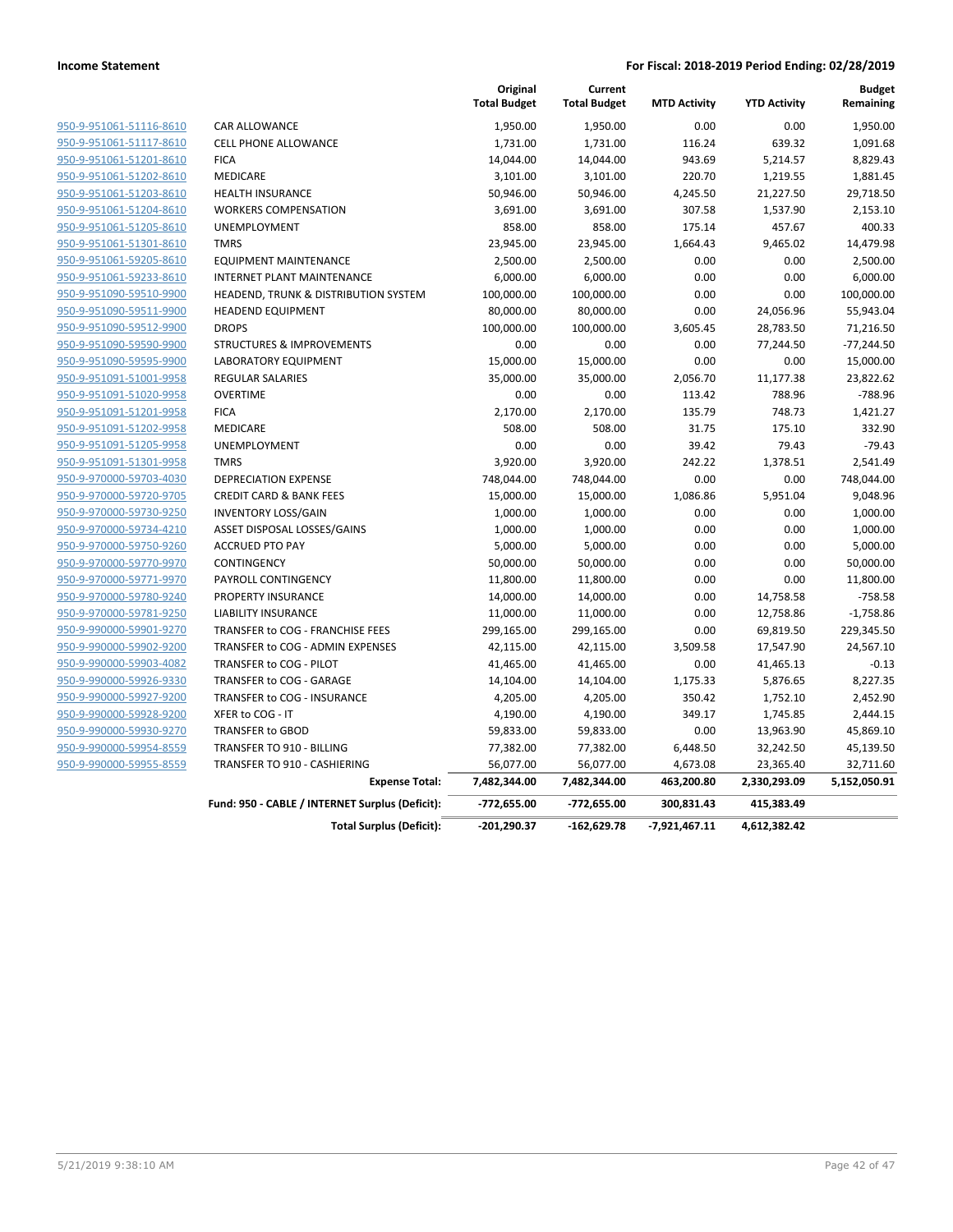## **Group Summary**

| <b>Account Type</b>                                                       | Original<br><b>Total Budget</b> | Current<br><b>Total Budget</b> | <b>MTD Activity</b> | <b>YTD Activity</b> | <b>Budget</b><br>Remaining |
|---------------------------------------------------------------------------|---------------------------------|--------------------------------|---------------------|---------------------|----------------------------|
| Fund: 100 - GENERAL FUND                                                  |                                 |                                |                     |                     |                            |
| Revenue                                                                   | 24,474,298.85                   | 24,474,298.85                  | 1,772,000.67        | 13,565,477.85       | 10,908,821.00              |
| Expense                                                                   | 26,032,854.92                   | 26,030,383.92                  | 1,986,643.21        | 10,610,593.84       | 15,419,790.08              |
| Fund: 100 - GENERAL FUND Surplus (Deficit):                               | $-1,558,556.07$                 | -1,556,085.07                  | $-214,642.54$       | 2,954,884.01        | -4,510,969.08              |
| <b>Fund: 101 - MUNICIPAL COURT BUILDING SECURITY FEES</b>                 |                                 |                                |                     |                     |                            |
| Revenue                                                                   | 0.00                            | 0.00                           | 465.50              | 2,653.55            | $-2,653.55$                |
| Expense                                                                   | 0.00                            | 0.00                           | 5.09                | 13.05               | $-13.05$                   |
| Fund: 101 - MUNICIPAL COURT BUILDING SECURITY FEES Surplus (Deficit):     | 0.00                            | 0.00                           | 460.41              | 2.640.50            | $-2,640.50$                |
| Fund: 102 - MUNICIPAL COURT TECH FUND                                     |                                 |                                |                     |                     |                            |
| Revenue                                                                   | 0.00                            | 0.00                           | 577.51              | 3.153.39            | $-3,153.39$                |
| Expense                                                                   | 0.00                            | 0.00                           | 3.07                | 7.94                | $-7.94$                    |
| Fund: 102 - MUNICIPAL COURT TECH FUND Surplus (Deficit):                  | 0.00                            | 0.00                           | 574.44              | 3,145.45            | $-3,145.45$                |
| Fund: 103 - MUNICIPAL COURT CHILD SAFETY FUND                             |                                 |                                |                     |                     |                            |
| Revenue                                                                   | 28,616.00                       | 28,616.00                      | 18.70               | 5,882.02            | 22,733.98                  |
| Expense                                                                   | 28.010.00                       | 28,010.00                      | 5,718.50            | 5,720.31            | 22,289.69                  |
| Fund: 103 - MUNICIPAL COURT CHILD SAFETY FUND Surplus (Deficit):          | 606.00                          | 606.00                         | $-5,699.80$         | 161.71              | 444.29                     |
| <b>Fund: 111 - RECREATION ACTIVITIES FUND</b>                             |                                 |                                |                     |                     |                            |
| Revenue                                                                   | 273,109.00                      | 273,109.00                     | 18,641.50           | 38,643.51           | 234,465.49                 |
| Expense                                                                   | 268.345.00                      | 268,345.00                     | 14,751.91           | 54,748.88           | 213,596.12                 |
| Fund: 111 - RECREATION ACTIVITIES FUND Surplus (Deficit):                 | 4,764.00                        | 4.764.00                       | 3,889.59            | $-16, 105.37$       | 20,869.37                  |
| <b>Fund: 112 - GUN RANGE FUND</b>                                         |                                 |                                |                     |                     |                            |
| Revenue                                                                   | 2,050.00                        | 2,050.00                       | 0.00                | 70.00               | 1,980.00                   |
| Expense                                                                   | 1,010.00                        | 1,010.00                       | 0.04                | 70.04               | 939.96                     |
| Fund: 112 - GUN RANGE FUND Surplus (Deficit):                             | 1,040.00                        | 1,040.00                       | -0.04               | $-0.04$             | 1,040.04                   |
| Fund: 113 - HOTEL / MOTEL OCCUPANCY TAX FUND                              |                                 |                                |                     |                     |                            |
| Revenue                                                                   | 622,555.00                      | 622,555.00                     | 36,289.93           | 213,867.87          | 408,687.13                 |
| Expense                                                                   | 603,945.00                      | 603,945.00                     | 48,507.10           | 269,729.14          | 334,215.86                 |
| Fund: 113 - HOTEL / MOTEL OCCUPANCY TAX FUND Surplus (Deficit):           | 18,610.00                       | 18,610.00                      | $-12,217.17$        | -55,861.27          | 74,471.27                  |
| Fund: 114 - VENUE MANAGEMENT FUND                                         |                                 |                                |                     |                     |                            |
| Revenue                                                                   | 211,784.00                      | 211,784.00                     | 3,194.22            | 31,372.25           | 180,411.75                 |
| Expense                                                                   | 233,717.00                      | 233,717.00                     | 13,896.34           | 109,512.56          | 124,204.44                 |
| Fund: 114 - VENUE MANAGEMENT FUND Surplus (Deficit):                      | $-21,933.00$                    | $-21,933.00$                   | $-10,702.12$        | -78,140.31          | 56,207.31                  |
| <b>Fund: 123 - PTRAIN - POLICE REIMBURSEMENT GRANTS &amp; CONT EDUCAT</b> |                                 |                                |                     |                     |                            |
| Revenue                                                                   | 0.00                            | 0.00                           | 4,465.40            | 4,550.57            | $-4,550.57$                |
| Expense                                                                   | 0.00                            | 0.00                           | 2,710.92            | 2,712.35            | $-2,712.35$                |
| Fund: 123 - PTRAIN - POLICE REIMBURSEMENT GRANTS & CONT EDUCAT Surp       | 0.00                            | 0.00                           | 1,754.48            | 1,838.22            | $-1,838.22$                |
| Fund: 140 - DEBT SERVICE FUND                                             |                                 |                                |                     |                     |                            |
| Revenue                                                                   | 6,152,327.00                    | 6,152,327.00                   | 638,551.38          | 5,042,626.95        | 1,109,700.05               |
| Expense                                                                   | 6,112,358.00                    | 6,112,358.00                   | 5,551,286.46        | 5,552,345.02        | 560,012.98                 |
| Fund: 140 - DEBT SERVICE FUND Surplus (Deficit):                          | 39,969.00                       | 39,969.00                      | -4,912,735.08       | -509,718.07         | 549,687.07                 |
| Fund: 160 - GENERAL CAPITAL IMPROVEMENT FUND                              |                                 |                                |                     |                     |                            |
| Revenue                                                                   | 3,483,144.00                    | 3,483,144.00                   | 338,501.70          | 1,516,059.96        | 1,967,084.04               |
| Expense                                                                   | 3,985,045.00                    | 3,987,516.00                   | 32,765.65           | 642,689.55          | 3,344,826.45               |
| Fund: 160 - GENERAL CAPITAL IMPROVEMENT FUND Surplus (Deficit):           | -501,901.00                     | -504,372.00                    | 305,736.05          | 873,370.41          | -1,377,742.41              |
| <b>Fund: 161 - STREET CONSTRUCTION FUND</b>                               |                                 |                                |                     |                     |                            |
| Revenue                                                                   | 4,000.00                        | 4,000.00                       | 877.30              | 7,814.62            | $-3,814.62$                |
| Expense                                                                   | 500.00                          | 500.00                         | 75.55               | 183.96              | 316.04                     |
| Fund: 161 - STREET CONSTRUCTION FUND Surplus (Deficit):                   | 3,500.00                        | 3,500.00                       | 801.75              | 7,630.66            | -4,130.66                  |
| Fund: 164 - 2013 CO CAPITAL FUND                                          |                                 |                                |                     |                     |                            |
| Revenue                                                                   | 150.00                          | 150.00                         | 36.56               | 311.60              | $-161.60$                  |
| Expense                                                                   | 15.00                           | 15.00                          | 2.83                | 6.90                | 8.10                       |
| Fund: 164 - 2013 CO CAPITAL FUND Surplus (Deficit):                       | 135.00                          | 135.00                         | 33.73               | 304.70              | $-169.70$                  |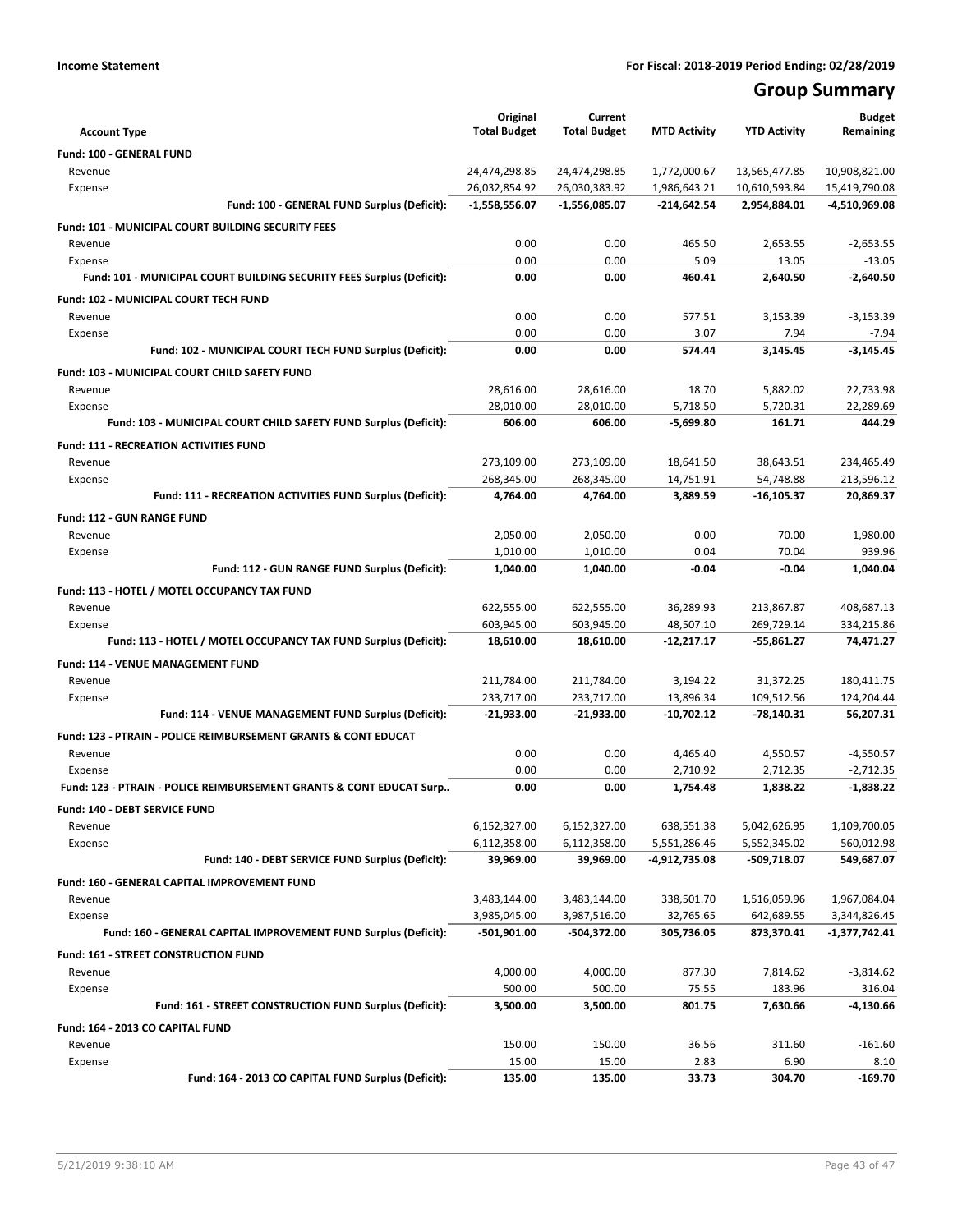| <b>Account Type</b>                                               | Original<br><b>Total Budget</b> | Current<br><b>Total Budget</b> | <b>MTD Activity</b> | <b>YTD Activity</b> | <b>Budget</b><br>Remaining |
|-------------------------------------------------------------------|---------------------------------|--------------------------------|---------------------|---------------------|----------------------------|
| Fund: 165 - 2014 GO FUND                                          |                                 |                                |                     |                     |                            |
| Revenue                                                           | 25,000.00                       | 25,000.00                      | 1,437.65            | 7,393.05            | 17,606.95                  |
| Fund: 165 - 2014 GO FUND Total:                                   | 25,000.00                       | 25,000.00                      | 1,437.65            | 7,393.05            | 17.606.95                  |
| Fund: 170 - LAW ENFORCEMENT GRANT - CAPITAL PURCHASES             |                                 |                                |                     |                     |                            |
| Expense                                                           | 0.00                            | 0.00                           | 21,253.00           | 21,253.00           | $-21,253.00$               |
| Fund: 170 - LAW ENFORCEMENT GRANT - CAPITAL PURCHASES Total:      | 0.00                            | 0.00                           | 21,253.00           | 21,253.00           | $-21,253.00$               |
| <b>Fund: 171 - MAIN STREET SPECIAL REVENUE</b>                    |                                 |                                |                     |                     |                            |
| Expense                                                           | 0.00                            | 0.00                           | 1.100.00            | 21,936.21           | $-21,936.21$               |
| <b>Fund: 171 - MAIN STREET SPECIAL REVENUE Total:</b>             | 0.00                            | 0.00                           | 1.100.00            | 21,936.21           | $-21.936.21$               |
| <b>Fund: 172 - MINOR GRANTS FUND</b>                              |                                 |                                |                     |                     |                            |
| Revenue                                                           | 0.00                            | 0.00                           | 500.00              | 1,232.00            | $-1,232.00$                |
| Expense                                                           | 0.00                            | 0.00                           | 0.00                | 114.52              | $-114.52$                  |
| Fund: 172 - MINOR GRANTS FUND Surplus (Deficit):                  | 0.00                            | 0.00                           | 500.00              | 1,117.48            | $-1,117.48$                |
| Fund: 200 - WATER / WASTEWATER FUND                               |                                 |                                |                     |                     |                            |
| Revenue                                                           | 14,440,684.00                   | 14,440,684.00                  | 1,158,350.69        | 5,595,364.73        | 8,845,319.27               |
| Expense                                                           | 10,253,810.20                   | 10,253,810.20                  | 2,202,458.26        | 6,471,200.80        | 3,782,609.40               |
| Fund: 200 - WATER / WASTEWATER FUND Surplus (Deficit):            | 4,186,873.80                    | 4,186,873.80                   | -1,044,107.57       | -875,836.07         | 5,062,709.87               |
| <b>Fund: 212 - TX COMMUNITY DEV SWR SYSTEM IMPROV PROG GRANT</b>  |                                 |                                |                     |                     |                            |
| Revenue                                                           | 0.00                            | 0.00                           | 7,407.85            | 7,407.85            | $-7,407.85$                |
| Expense                                                           | 0.00                            | 0.00                           | 1,250.00            | 5,000.00            | $-5,000.00$                |
| Fund: 212 - TX COMMUNITY DEV SWR SYSTEM IMPROV PROG GRANT Surplus | 0.00                            | 0.00                           | 6,157.85            | 2,407.85            | $-2,407.85$                |
| Fund: 216 - UTILIITY CIP FUND                                     |                                 |                                |                     |                     |                            |
| Revenue                                                           | 21,644,968.00                   | 21,644,968.00                  | 135,406.58          | 677,032.90          | 20,967,935.10              |
| Expense                                                           | 22,481,977.00                   | 22,481,977.00                  | 495,829.70          | 1,821,058.08        | 20,660,918.92              |
| Fund: 216 - UTILIITY CIP FUND Surplus (Deficit):                  | -837,009.00                     | -837,009.00                    | -360,423.12         | $-1,144,025.18$     | 307,016.18                 |
| <b>Fund: 217 - WASTEWATER RECLAMATION FUND</b>                    |                                 |                                |                     |                     |                            |
| Revenue                                                           | 12,281.00                       | 12,281.00                      | 1,394.68            | 7,172.09            | 5,108.91                   |
| Expense                                                           | 410,000.00                      | 410,000.00                     | 0.00                | 20,619.30           | 389,380.70                 |
| Fund: 217 - WASTEWATER RECLAMATION FUND Surplus (Deficit):        | -397,719.00                     | -397,719.00                    | 1,394.68            | $-13,447.21$        | -384,271.79                |
| Fund: 300 - AIRPORT FUND                                          |                                 |                                |                     |                     |                            |
| Revenue                                                           | 724,626.50                      | 724,626.50                     | 59,360.84           | 362,829.63          | 361,796.87                 |
| Expense                                                           | 180,843.82                      | 180,843.82                     | 9,758.04            | 67,710.08           | 113,133.74                 |
| Fund: 300 - AIRPORT FUND Surplus (Deficit):                       | 543,782.68                      | 543,782.68                     | 49,602.80           | 295,119.55          | 248,663.13                 |
| Fund: 360 - AIRPORT CAPITAL FUND                                  |                                 |                                |                     |                     |                            |
| Revenue                                                           | 75,000.00                       | 75,000.00                      | 8,069.56            | 24,788.28           | 50,211.72                  |
| Expense                                                           | 12,000.00                       | 12,000.00                      | 276.62              | 660.42              | 11,339.58                  |
| Fund: 360 - AIRPORT CAPITAL FUND Surplus (Deficit):               | 63,000.00                       | 63,000.00                      | 7,792.94            | 24,127.86           | 38,872.14                  |
| Fund: 362 - AIRPORT FBO FUEL                                      |                                 |                                |                     |                     |                            |
| Revenue                                                           | 0.00                            | 0.00                           | 21,860.94           | 181,726.82          | $-181,726.82$              |
| Expense                                                           | 0.00                            | 0.00                           | 656.38              | 73,345.11           | $-73,345.11$               |
| Fund: 362 - AIRPORT FBO FUEL Surplus (Deficit):                   | 0.00                            | 0.00                           | 21,204.56           | 108,381.71          | $-108,381.71$              |
| Fund: 400 - GOLF FUND                                             |                                 |                                |                     |                     |                            |
| Revenue                                                           | 248,115.00                      | 248,115.00                     | 6,647.66            | 42,532.04           | 205,582.96                 |
| Expense                                                           | 244,493.00                      | 244,493.00                     | 18,103.72           | 86,469.73           | 158,023.27                 |
| Fund: 400 - GOLF FUND Surplus (Deficit):                          | 3,622.00                        | 3,622.00                       | -11,456.06          | -43,937.69          | 47,559.69                  |
| <b>Fund: 500 - SANITATION FUND</b>                                |                                 |                                |                     |                     |                            |
| Revenue                                                           | 5,374,632.68                    | 5,374,632.68                   | 413,265.12          | 2,202,780.07        | 3,171,852.61               |
| Expense                                                           | 5,241,578.02                    | 5,241,578.02                   | 418,881.00          | 2,072,101.05        | 3,169,476.97               |
| Fund: 500 - SANITATION FUND Surplus (Deficit):                    | 133,054.66                      | 133,054.66                     | $-5,615.88$         | 130,679.02          | 2,375.64                   |
| Fund: 601 - CENTRAL SERVICE FUND                                  |                                 |                                |                     |                     |                            |
| Revenue                                                           | 865,367.00                      | 865,367.00                     | 72,113.92           | 360,569.60          | 504,797.40                 |
| Expense                                                           | 910,947.00                      | 910,947.00                     | 75,913.79           | 381,583.22          | 529,363.78                 |
| Fund: 601 - CENTRAL SERVICE FUND Surplus (Deficit):               | -45,580.00                      | -45,580.00                     | -3,799.87           | -21,013.62          | -24,566.38                 |
| <b>Fund: 602 - INSURANCE FUND</b>                                 |                                 |                                |                     |                     |                            |
| Revenue                                                           | 5,563,649.00                    | 5,563,649.00                   | 483,765.82          | 2,426,875.92        | 3,136,773.08               |
|                                                                   |                                 |                                |                     |                     |                            |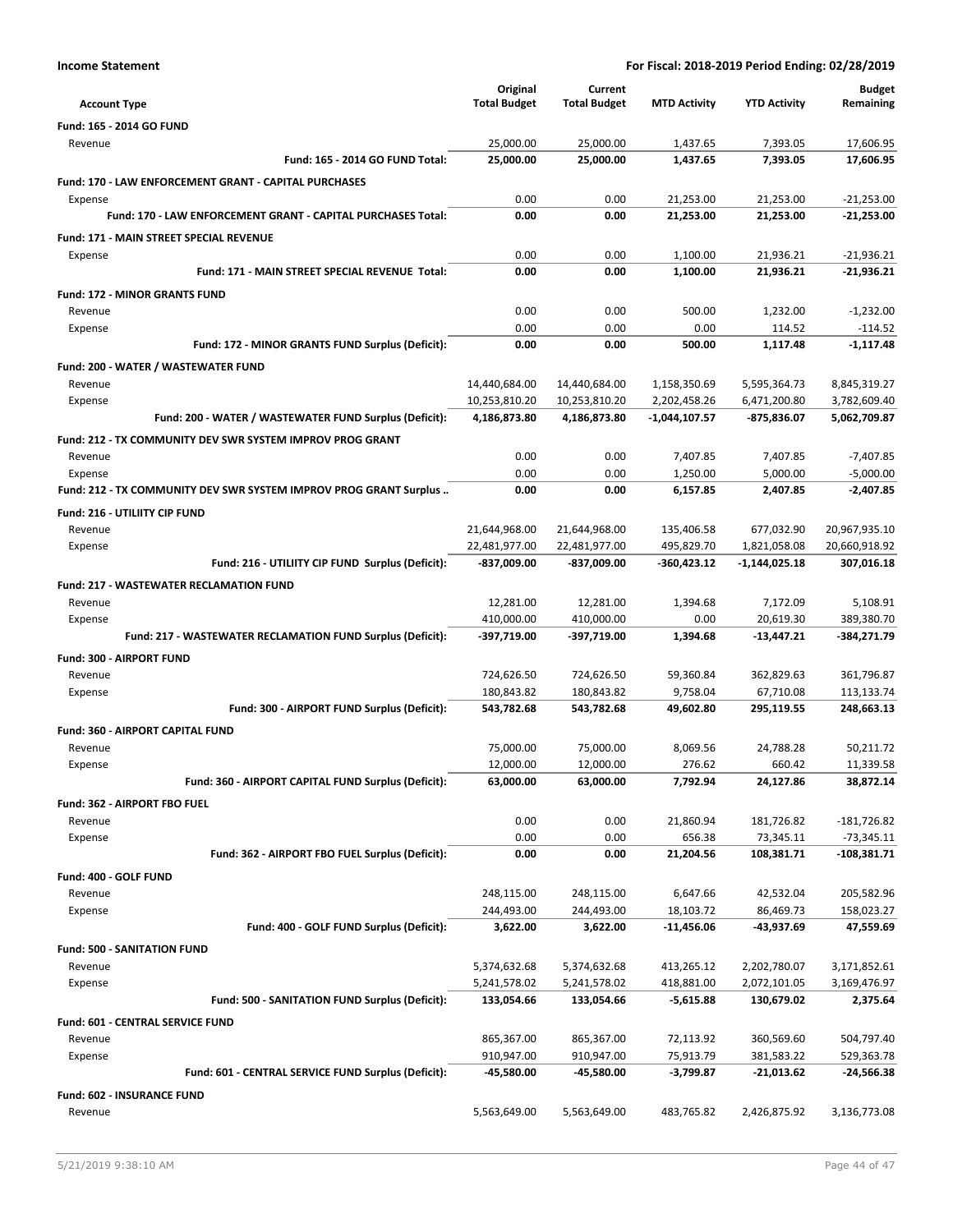| <b>Account Type</b>                                                        | Original<br><b>Total Budget</b> | Current<br><b>Total Budget</b> | <b>MTD Activity</b> | <b>YTD Activity</b> | <b>Budget</b><br>Remaining |
|----------------------------------------------------------------------------|---------------------------------|--------------------------------|---------------------|---------------------|----------------------------|
| Expense                                                                    | 5,382,387.00                    | 5,382,387.00                   | 362,184.21          | 2,899,151.32        | 2,483,235.68               |
| Fund: 602 - INSURANCE FUND Surplus (Deficit):                              | 181,262.00                      | 181,262.00                     | 121,581.61          | -472,275.40         | 653,537.40                 |
| Fund: 604 - MIS FUND                                                       |                                 |                                |                     |                     |                            |
| Revenue                                                                    | 529,279.00                      | 529,279.00                     | 44,106.59           | 220,532.95          | 308,746.05                 |
| Expense                                                                    | 780,034.75                      | 780,034.75                     | 54,771.82           | 384,488.89          | 395,545.86                 |
| Fund: 604 - MIS FUND Surplus (Deficit):                                    | -250,755.75                     | -250,755.75                    | $-10,665.23$        | $-163,955.94$       | $-86,799.81$               |
| <b>Fund: 660 - VEHICLE REPLACEMENT FUND</b>                                |                                 |                                |                     |                     |                            |
| Revenue                                                                    | 693,393.00                      | 693,393.00                     | 58,322.23           | 291,842.33          | 401,550.67                 |
| Expense                                                                    | 1,446,832.00                    | 1,446,832.00                   | 273,592.55          | 425,219.94          | 1,021,612.06               |
| Fund: 660 - VEHICLE REPLACEMENT FUND Surplus (Deficit):                    | -753,439.00                     | -753,439.00                    | -215,270.32         | $-133,377.61$       | -620,061.39                |
| Fund: 800 - SPENCE FUND                                                    |                                 |                                |                     |                     |                            |
| Revenue                                                                    | 6,000.00                        | 6,000.00                       | 1,079.58            | 5,551.68            | 448.32                     |
| Expense                                                                    | 600.00                          | 600.00                         | 50.00               | 250.00              | 350.00                     |
| Fund: 800 - SPENCE FUND Surplus (Deficit):                                 | 5,400.00                        | 5,400.00                       | 1,029.58            | 5,301.68            | 98.32                      |
| <b>Fund: 801 - JONES LIBRARY TRUST</b>                                     |                                 |                                |                     |                     |                            |
| Revenue                                                                    | 0.00                            | 0.00                           | 15.99               | 142.46              | $-142.46$                  |
| Expense                                                                    | 0.00                            | 0.00                           | 1.38                | 3.51                | $-3.51$                    |
| Fund: 801 - JONES LIBRARY TRUST Surplus (Deficit):                         | 0.00                            | 0.00                           | 14.61               | 138.95              | $-138.95$                  |
| Fund: 809 - GREENVILLE IDC (L-3)                                           |                                 |                                |                     |                     |                            |
| Revenue                                                                    | 0.00                            | 0.00                           | 247,172.51          | 1,597,882.58        | $-1,597,882.58$            |
| Expense                                                                    | 0.00                            | 0.00                           | 0.00                | 1,350,709.07        | $-1,350,709.07$            |
| Fund: 809 - GREENVILLE IDC (L-3) Surplus (Deficit):                        | 0.00                            | 0.00                           | 247,172.51          | 247,173.51          | -247,173.51                |
| <b>Fund: 810 - SEIZURE FUNDS - STATE RULES</b>                             |                                 |                                |                     |                     |                            |
| Revenue                                                                    | 200.00                          | 200.00                         | 298.72              | 2,481.81            | $-2,281.81$                |
| Expense                                                                    | 250.00                          | 250.00                         | 24.24               | 61.54               | 188.46                     |
| Fund: 810 - SEIZURE FUNDS - STATE RULES Surplus (Deficit):                 | $-50.00$                        | $-50.00$                       | 274.48              | 2,420.27            | $-2,470.27$                |
| Fund: 811 - SEIZURE FUNDS - FED RULES                                      |                                 |                                |                     |                     |                            |
| Revenue                                                                    | 225.00                          | 225.00                         | 306.10              | 2,737.63            | $-2,512.63$                |
| Expense                                                                    | 100.00                          | 100.00                         | 26.48               | 1,717.42            | $-1,617.42$                |
| Fund: 811 - SEIZURE FUNDS - FED RULES Surplus (Deficit):                   | 125.00                          | 125.00                         | 279.62              | 1,020.21            | $-895.21$                  |
| Fund: 820 - TIRZ FUND (Tax Increment Reinvestment Zone)                    |                                 |                                |                     |                     |                            |
| Revenue                                                                    | 696,033.00                      | 734,693.59                     | 91,111.12           | 471,859.70          | 262,833.89                 |
| Expense                                                                    | 122,175.00                      | 122,175.00                     | 154.97              | 8,642.98            | 113,532.02                 |
| Fund: 820 - TIRZ FUND (Tax Increment Reinvestment Zone) Surplus (Deficit): | 573,858.00                      | 612,518.59                     | 90,956.15           | 463,216.72          | 149,301.87                 |
| Fund: 899 - POOLED CASH                                                    |                                 |                                |                     |                     |                            |
| Revenue                                                                    | 0.00                            | 0.00                           | 0.00                | $-0.02$             | 0.02                       |
| Fund: 899 - POOLED CASH Total:                                             | 0.00                            | 0.00                           | 0.00                | $-0.02$             | 0.02                       |
| <b>Fund: 910 - ELECTRIC OPERATING FUND</b>                                 |                                 |                                |                     |                     |                            |
| Revenue                                                                    | 60,783,975.00                   | 60,783,975.00                  | 4,767,276.43        | 23,616,017.94       | 37,167,957.06              |
| Expense                                                                    | 61,630,669.69                   | 61,630,669.69                  | 3,867,722.92        | 20,734,773.83       | 40,895,895.86              |
| Fund: 910 - ELECTRIC OPERATING FUND Surplus (Deficit):                     | -846,694.69                     | -846,694.69                    | 899,553.51          | 2,881,244.11        | -3,727,938.80              |
| Fund: 911 - ELECTRIC DEBT REDUCTION                                        |                                 |                                |                     |                     |                            |
| Revenue                                                                    | 0.00                            | 0.00                           | $-185.14$           | 2,645.74            | $-2,645.74$                |
| Fund: 911 - ELECTRIC DEBT REDUCTION Total:                                 | 0.00                            | 0.00                           | -185.14             | 2,645.74            | $-2,645.74$                |
|                                                                            |                                 |                                |                     |                     |                            |
| <b>Fund: 912 - ELECTRIC DEBT SERVICE</b><br>Revenue                        | 8,732,723.00                    | 8,732,723.00                   | 727,726.92          | 3,638,634.60        | 5,094,088.40               |
| Expense                                                                    | 8,732,723.00                    | 8,732,723.00                   | 3,882,451.26        | 3,888,026.26        | 4,844,696.74               |
| Fund: 912 - ELECTRIC DEBT SERVICE Surplus (Deficit):                       | 0.00                            | 0.00                           | -3,154,724.34       | $-249,391.66$       | 249,391.66                 |
|                                                                            |                                 |                                |                     |                     |                            |
| Fund: 913 - ELECTRIC CONSTRUCTION FUND                                     | 400.00                          | 400.00                         | 95.74               | 910.23              |                            |
| Revenue<br>Fund: 913 - ELECTRIC CONSTRUCTION FUND Total:                   | 400.00                          | 400.00                         | 95.74               | 910.23              | $-510.23$<br>$-510.23$     |
|                                                                            |                                 |                                |                     |                     |                            |
| Fund: 950 - CABLE / INTERNET                                               |                                 |                                |                     |                     |                            |
| Revenue                                                                    | 6,709,689.00                    | 6,709,689.00                   | 764,032.23          | 2,745,676.58        | 3,964,012.42               |
| Expense                                                                    | 7,482,344.00                    | 7,482,344.00                   | 463,200.80          | 2,330,293.09        | 5,152,050.91               |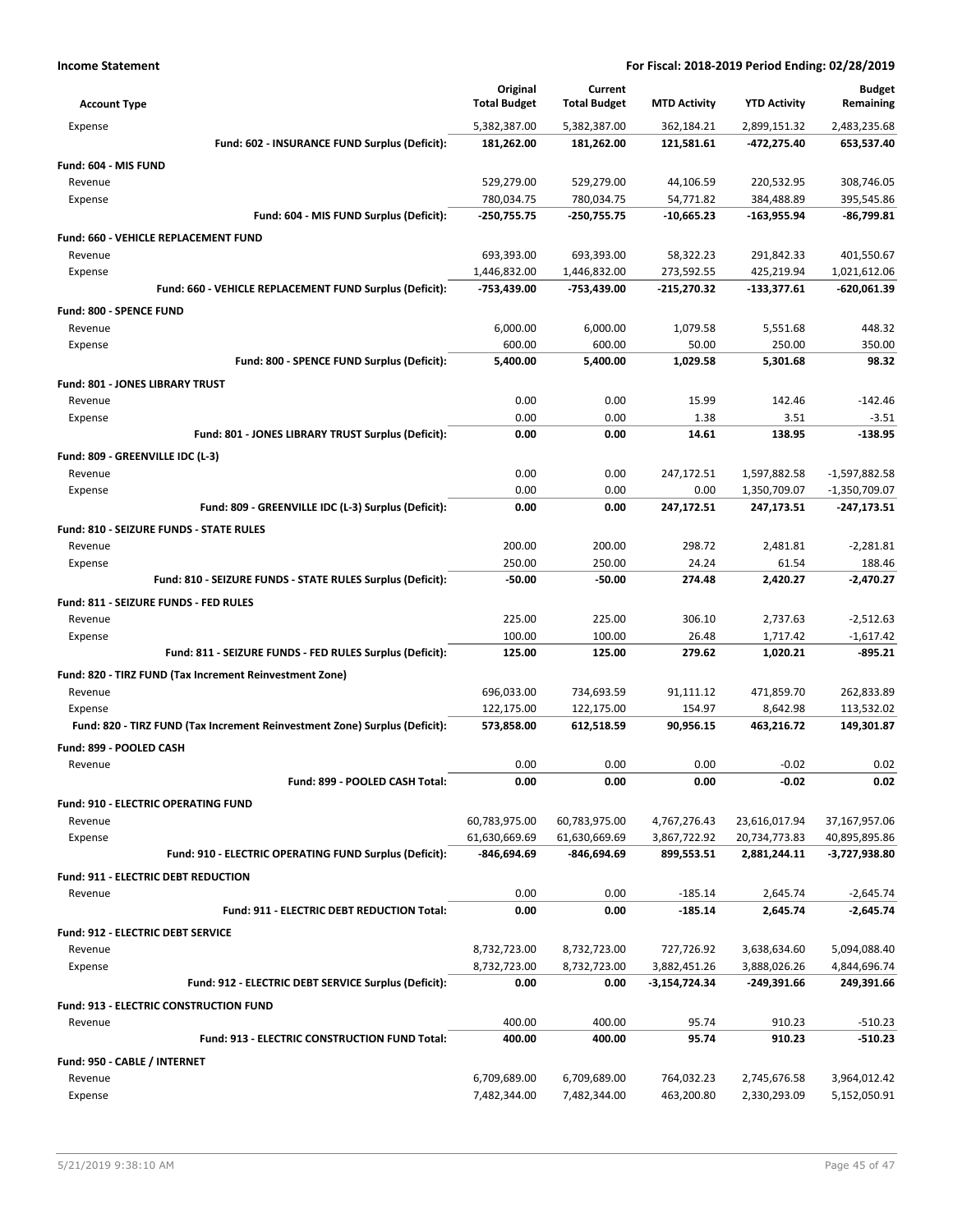| Account Type |                                                 | Original<br><b>Total Budget</b> | Current<br><b>Total Budget</b> | <b>MTD Activity</b> | <b>YTD Activity</b> | <b>Budget</b><br>Remaining |
|--------------|-------------------------------------------------|---------------------------------|--------------------------------|---------------------|---------------------|----------------------------|
|              | Fund: 950 - CABLE / INTERNET Surplus (Deficit): | -772.655.00                     | -772.655.00                    | 300.831.43          | 415.383.49          | $-1.188.038.49$            |
|              | <b>Total Surplus (Deficit):</b>                 | $-201.290.37$                   | $-162.629.78$                  | $-7.921.467.11$     | 4.612.382.42        |                            |